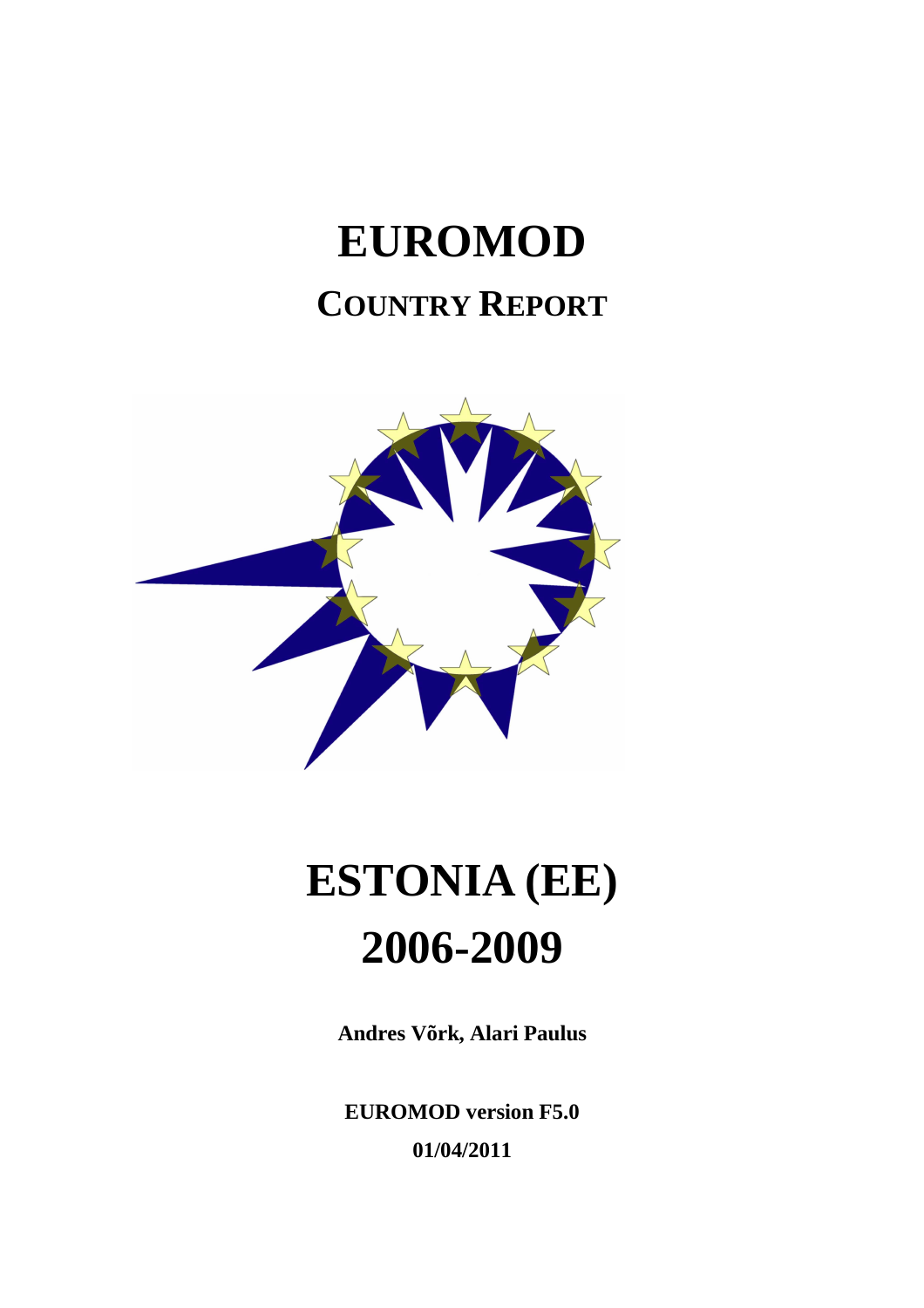





EUROMOD is a tax-benefit microsimulation model for the European Union (EU) that enables researchers and policy analysts to calculate, in a comparable manner, the effects of taxes and benefits on household incomes and work incentives for the population of each country and for the EU as a whole.

A major EUROMOD development project (EUROMOD*update*), supported by DG-EMPL has the key objective to improve and extend EUROMOD's usefulness.

This involves enlarging and updating EUROMOD from 19 countries to cover all 27 Member States and recent policy systems, using EU-SILC (European Union Statistics on Income and Living Conditions) data as the input database.

EUROMOD*update* began in February 2009 and lasts for 3 years.

The work is being carried out by the EUROMOD core developer team, based mainly in ISER University of Essex, in collaboration with a group of national teams.

A project Steering Group has been established, under the chairmanship of Sir Tony Atkinson.

Preparatory work in some of the New Member States is being conducted by the European Centre, Vienna, under the leadership of Orsolya Lelkes.

EUROMOD coordinator: Holly Sutherland EUROMOD coordinator assistant: Lucy Brown EUROMOD developer responsible for Estonia: Alari Paulus National team for Estonia: Andres Võrk

The results presented in this report are derived using EUROMOD version F5.0. EUROMOD is continually being improved and updated and the results presented here represent the best available at the time of writing.

For more information, see: http://www.iser.essex.ac.uk/research/euromod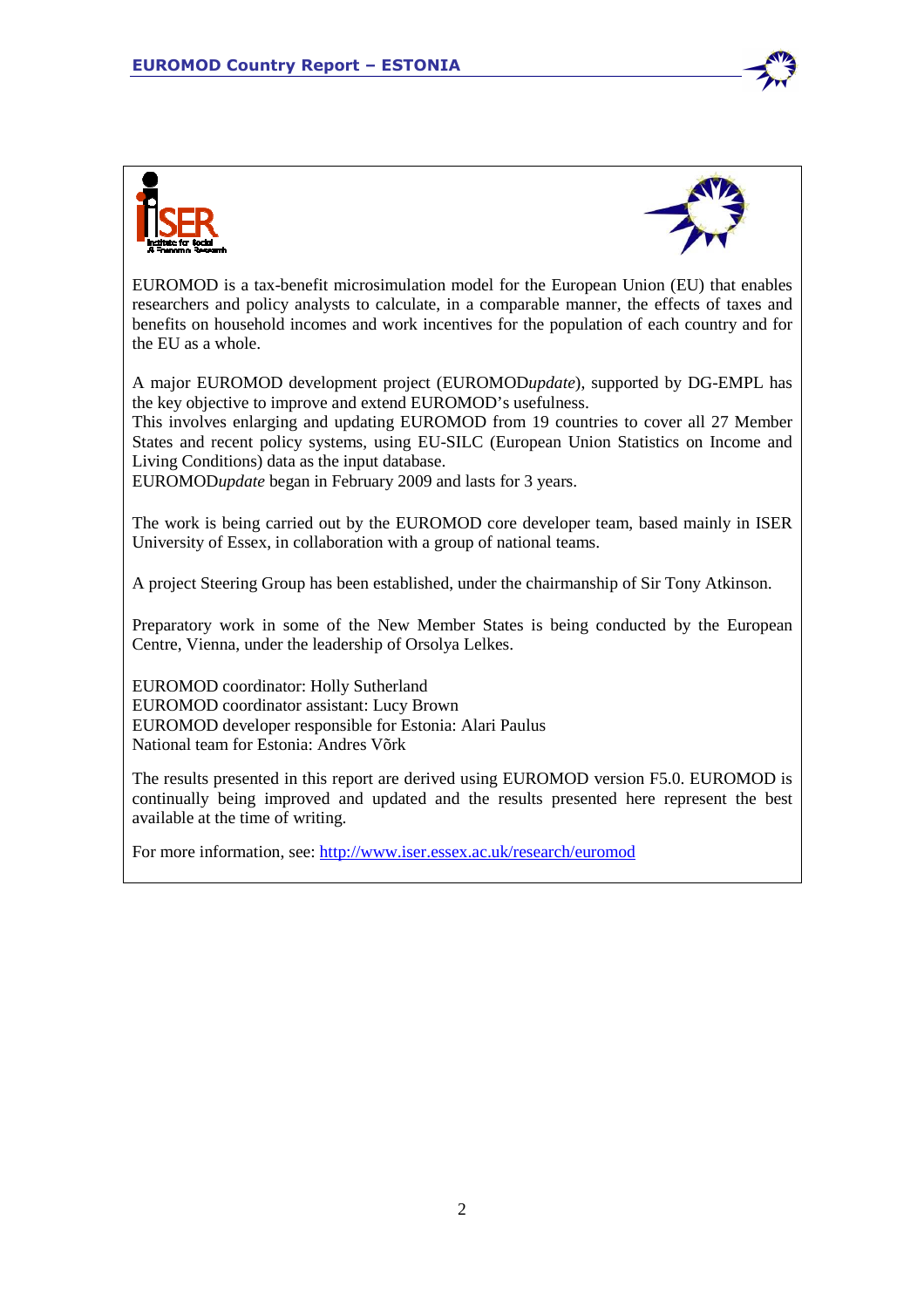# **CONTENTS**

|                  |                                                                                           | 5                                                                                                                                                                                                                                                                                           |
|------------------|-------------------------------------------------------------------------------------------|---------------------------------------------------------------------------------------------------------------------------------------------------------------------------------------------------------------------------------------------------------------------------------------------|
|                  |                                                                                           |                                                                                                                                                                                                                                                                                             |
| 1.1              |                                                                                           |                                                                                                                                                                                                                                                                                             |
| 1.2              |                                                                                           |                                                                                                                                                                                                                                                                                             |
| 1.2.1            |                                                                                           |                                                                                                                                                                                                                                                                                             |
| 1.3              |                                                                                           |                                                                                                                                                                                                                                                                                             |
| 1.3.1            |                                                                                           |                                                                                                                                                                                                                                                                                             |
| 1.3.2            |                                                                                           |                                                                                                                                                                                                                                                                                             |
| 1.3.3            |                                                                                           |                                                                                                                                                                                                                                                                                             |
| 1.3.4            |                                                                                           |                                                                                                                                                                                                                                                                                             |
| 1.3.5            |                                                                                           |                                                                                                                                                                                                                                                                                             |
| 1.3.6            |                                                                                           |                                                                                                                                                                                                                                                                                             |
| 1.3.7            |                                                                                           |                                                                                                                                                                                                                                                                                             |
| 1.4              | Social contributions 29                                                                   |                                                                                                                                                                                                                                                                                             |
| 1.5              | <b>Taxes</b>                                                                              |                                                                                                                                                                                                                                                                                             |
| 1.5.1            |                                                                                           |                                                                                                                                                                                                                                                                                             |
| 1.5.2            |                                                                                           |                                                                                                                                                                                                                                                                                             |
| 1.5.3            |                                                                                           |                                                                                                                                                                                                                                                                                             |
| 1.5.4            |                                                                                           |                                                                                                                                                                                                                                                                                             |
| 1.6              |                                                                                           |                                                                                                                                                                                                                                                                                             |
|                  |                                                                                           |                                                                                                                                                                                                                                                                                             |
|                  |                                                                                           |                                                                                                                                                                                                                                                                                             |
| $2.2\phantom{0}$ |                                                                                           |                                                                                                                                                                                                                                                                                             |
| 2.2.1            |                                                                                           |                                                                                                                                                                                                                                                                                             |
| 2.2.2            |                                                                                           |                                                                                                                                                                                                                                                                                             |
|                  |                                                                                           | 45                                                                                                                                                                                                                                                                                          |
| 2.3              |                                                                                           | 46                                                                                                                                                                                                                                                                                          |
| 2.3.1            |                                                                                           |                                                                                                                                                                                                                                                                                             |
| 2.3.2            |                                                                                           |                                                                                                                                                                                                                                                                                             |
| 2.3.3            |                                                                                           |                                                                                                                                                                                                                                                                                             |
| 2.3.4            | Allowance for families with 3 or more children (kolme- ja enamalapselise pere toetus) _49 |                                                                                                                                                                                                                                                                                             |
| 2.3.5            |                                                                                           |                                                                                                                                                                                                                                                                                             |
| 2.3.6            |                                                                                           |                                                                                                                                                                                                                                                                                             |
| 2.3.7            |                                                                                           |                                                                                                                                                                                                                                                                                             |
| 2.3.8            | Parental allowance for families with 7 or more children (7 ja enamalapselise pere         |                                                                                                                                                                                                                                                                                             |
| 2.3.9            |                                                                                           | 52                                                                                                                                                                                                                                                                                          |
|                  | 2.1<br>2.2.3                                                                              | Value Added Tax (käibemaks) and excise taxes (aktsiisimaksud) ____________________37<br>Simulated policies 44<br>Unemployment insurance benefits (töötuskindlustushüvitis) _______________________46<br>Unemployment allowances (töötu abiraha, töötutoetus) ____________________________48 |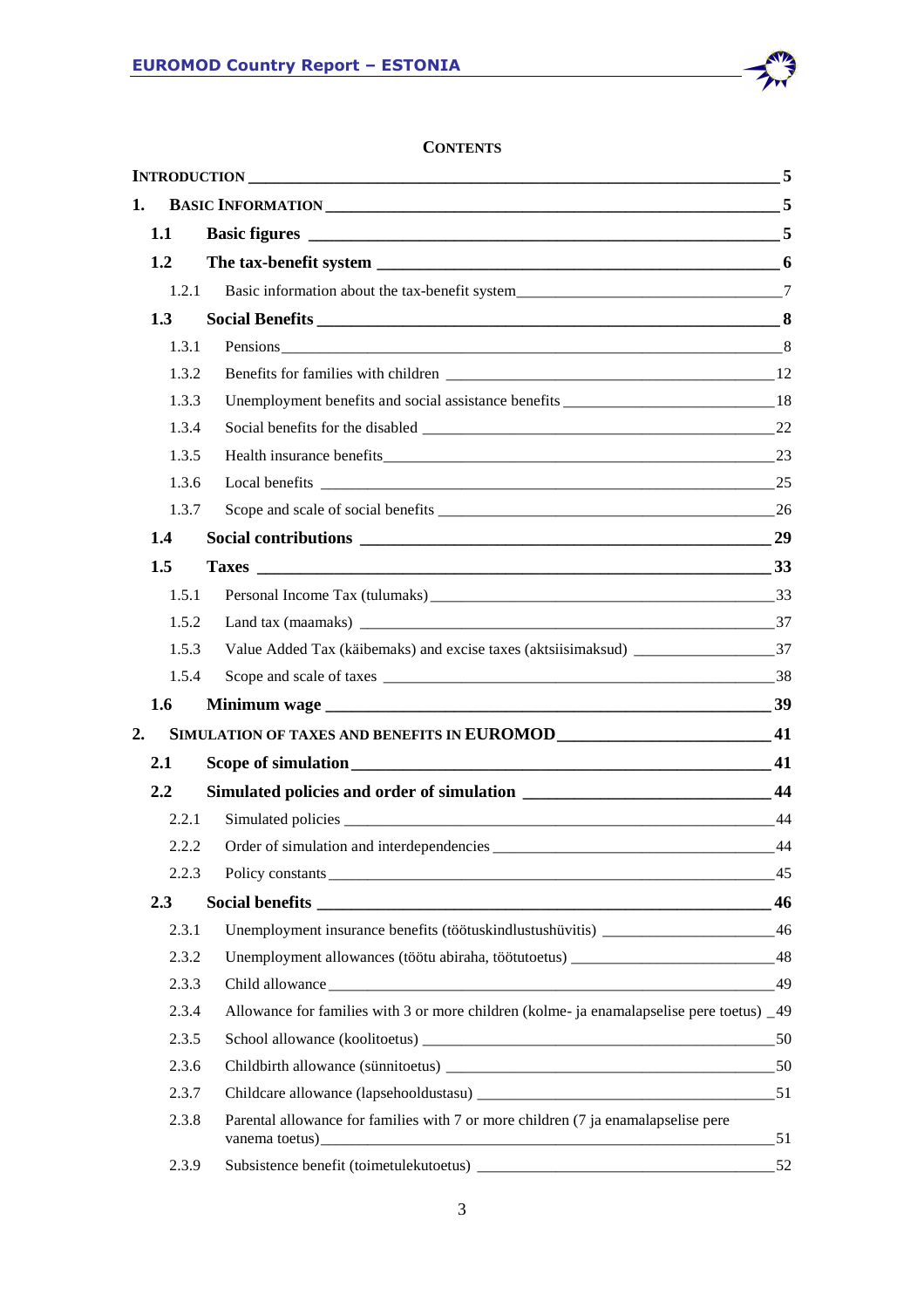|    | 2.4     |                                                                                   | 53 |
|----|---------|-----------------------------------------------------------------------------------|----|
|    | 2.4.1   |                                                                                   |    |
|    | 2.4.2   |                                                                                   |    |
|    | 2.4.3   |                                                                                   |    |
|    | 2.4.4   |                                                                                   |    |
|    | $2.5\,$ |                                                                                   |    |
|    | 2.5.1   |                                                                                   |    |
|    | 2.5.2   |                                                                                   |    |
|    | 2.5.3   |                                                                                   |    |
|    | 2.5.4   |                                                                                   |    |
|    | 2.5.5   |                                                                                   |    |
|    | 2.6     |                                                                                   |    |
| 3. |         |                                                                                   |    |
|    | 3.1     |                                                                                   |    |
|    | 3.2     |                                                                                   |    |
|    | 3.2.1   |                                                                                   |    |
|    | 3.2.2   |                                                                                   |    |
|    | 3.3     |                                                                                   |    |
|    | 3.3.1   |                                                                                   |    |
|    | 3.3.2   |                                                                                   |    |
|    | 3.3.3   |                                                                                   |    |
|    | 3.3.4   |                                                                                   |    |
|    | 3.3.5   | Additional imputations and net-to-gross conversions by country team               |    |
|    | 3.3.6   |                                                                                   |    |
|    | 3.3.7   |                                                                                   |    |
| 4. |         |                                                                                   | 76 |
|    | 4.1     |                                                                                   |    |
|    | 4.1.1   |                                                                                   |    |
|    | 4.1.2   |                                                                                   |    |
|    | 4.1.3   |                                                                                   |    |
|    | 4.1.4   |                                                                                   |    |
|    | 4.1.5   |                                                                                   |    |
|    | 4.2     |                                                                                   |    |
|    | 4.3     |                                                                                   |    |
| 5. |         | REFERENCES 93                                                                     |    |
|    |         |                                                                                   |    |
|    |         | ANNEX 2. COMPARISON OF SURVEY DATA AND REGISTRY DATA __________________________96 |    |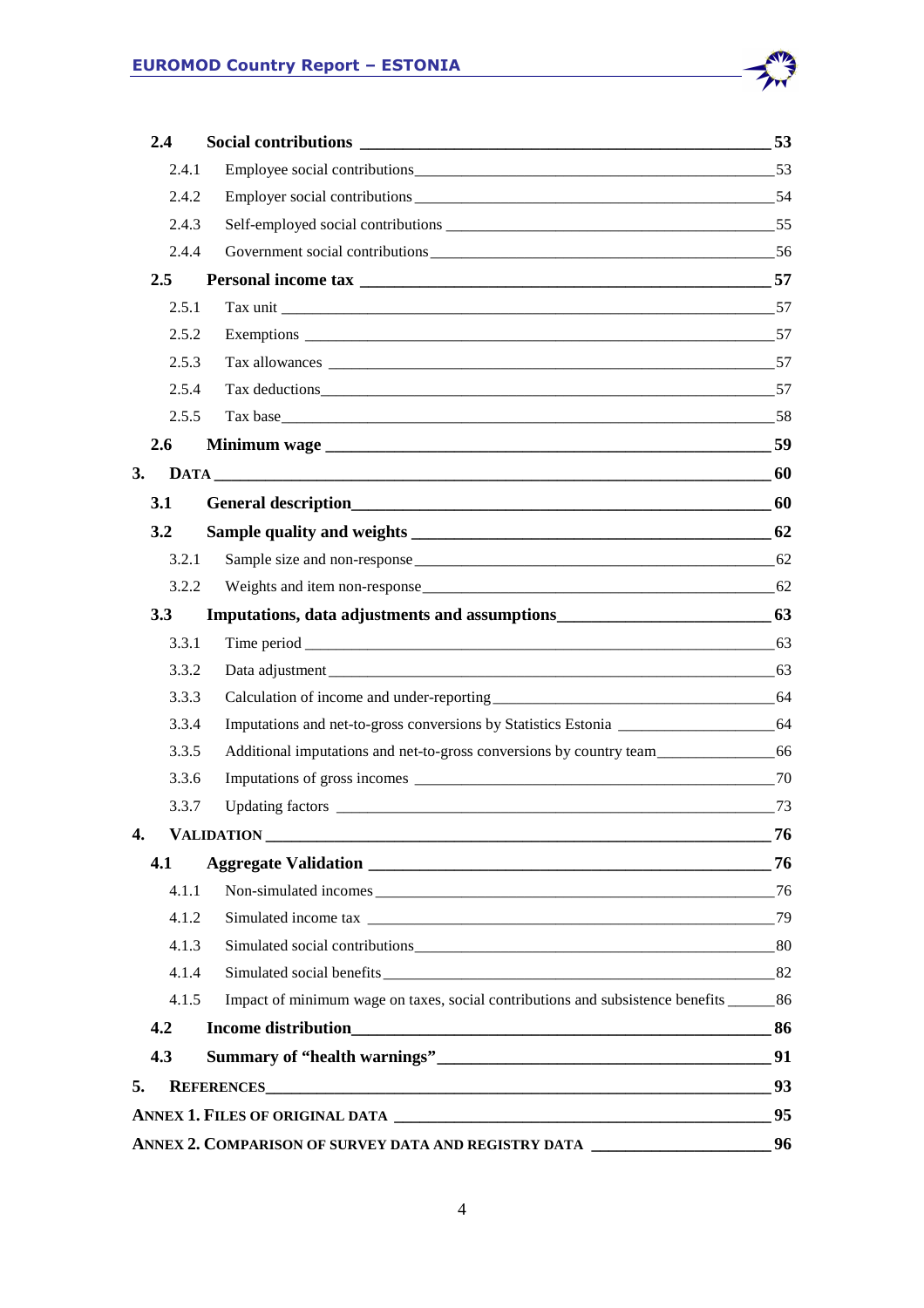

# **INTRODUCTION**

This country report gives an overview of the Estonian country model of EUROMOD. The report presents the basic information on the Estonian tax-benefit system valid in 2006-09 (as of  $30<sup>th</sup>$  June in corresponding year), it explains which and how different taxes and benefits are simulated in EUROMOD and how well the model represents actual income distribution and monetary aggregates.

The Estonian country model uses two alternative data sources:

- a) European Union Survey of Income and Living conditions (EU-SILC) 2007
- b) Estonian Social Survey (Eesti Sotsiaaluuring) 2007, which is a more detailed national version of the SILC survey and where the EU-SILC variables are derived from.

The report is an update of an earlier report Lüpsik, Paulus, Võrk (2008), for 2005 policies based on the Estonian Household Budget Survey 2005, and Võrk, Paulus, Lüpsik (2010), which covered policy years 2005-2008 based on three datasets (besides HBS 2005 also EU-SILC 2006 and ESS 2006). Compared to the earlier report only minor changes have been in the descriptive part of the system, except updates concerning the year 2009.

# **1. BASIC INFORMATION**

#### **1.1 Basic figures**

|      | Pop.  | Pop.           | Pop.                      | Life               | Fertility | Unemp. | <b>GDP</b>                |       | Currency   |
|------|-------|----------------|---------------------------|--------------------|-----------|--------|---------------------------|-------|------------|
|      | (m.)  | < 18<br>$(\%)$ | $\geq 65$<br>$(\%)^{[1]}$ | expect.<br>(years) | rate      | rate   | per head<br>$(PPP)^{[a]}$ | Name  | Exch. rate |
| 2003 | 1.356 | 21.3           | 15.9                      | 71.59              | 1.37      | 10.0   | 54                        | Kroon | 15.6466    |
| 2004 | 1.351 | 20.8           | 16.2                      | 72.02              | 1.47      | 9.7    | 57                        | Kroon | 15.6466    |
| 2005 | 1.348 | 20.3           | 16.5                      | 72.82              | 1.50      | 7.9    | 62                        | Kroon | 15.6466    |
| 2006 | 1.345 | 19.8           | 16.7                      | 73.02              | 1.55      | 5.9    | 65                        | Kroon | 15.6466    |
| 2007 | 1.342 | 19.3           | 17.1                      | 73.01              | 1.64      | 4.7    | 69                        | Kroon | 15.6466    |
| 2008 | 1.341 | 18.8           | 17.2                      | 74.06              | 1.66      | 5.5    | 67                        | Kroon | 15.6466    |
| 2009 | 1.340 | 18.6           | 17.1                      | n/a                | 1.63      | 13.8   | 62                        | Kroon | 15.6466    |

Table 1. Basic figures

Source: Statistics Estonia, on-line database, last accessed September 3, 2010;

[a] Eurostat, on-line database, last accessed May 24, 2009.

Notes: Population figures on  $1<sup>st</sup>$  January; Unemployment rate for age group 15-74; GDP per head in Purchasing Power Standards (EU-27=100); Exchange rate between Euro and Estonian Kroon is fixed 1 EUR= 15.6466 EEK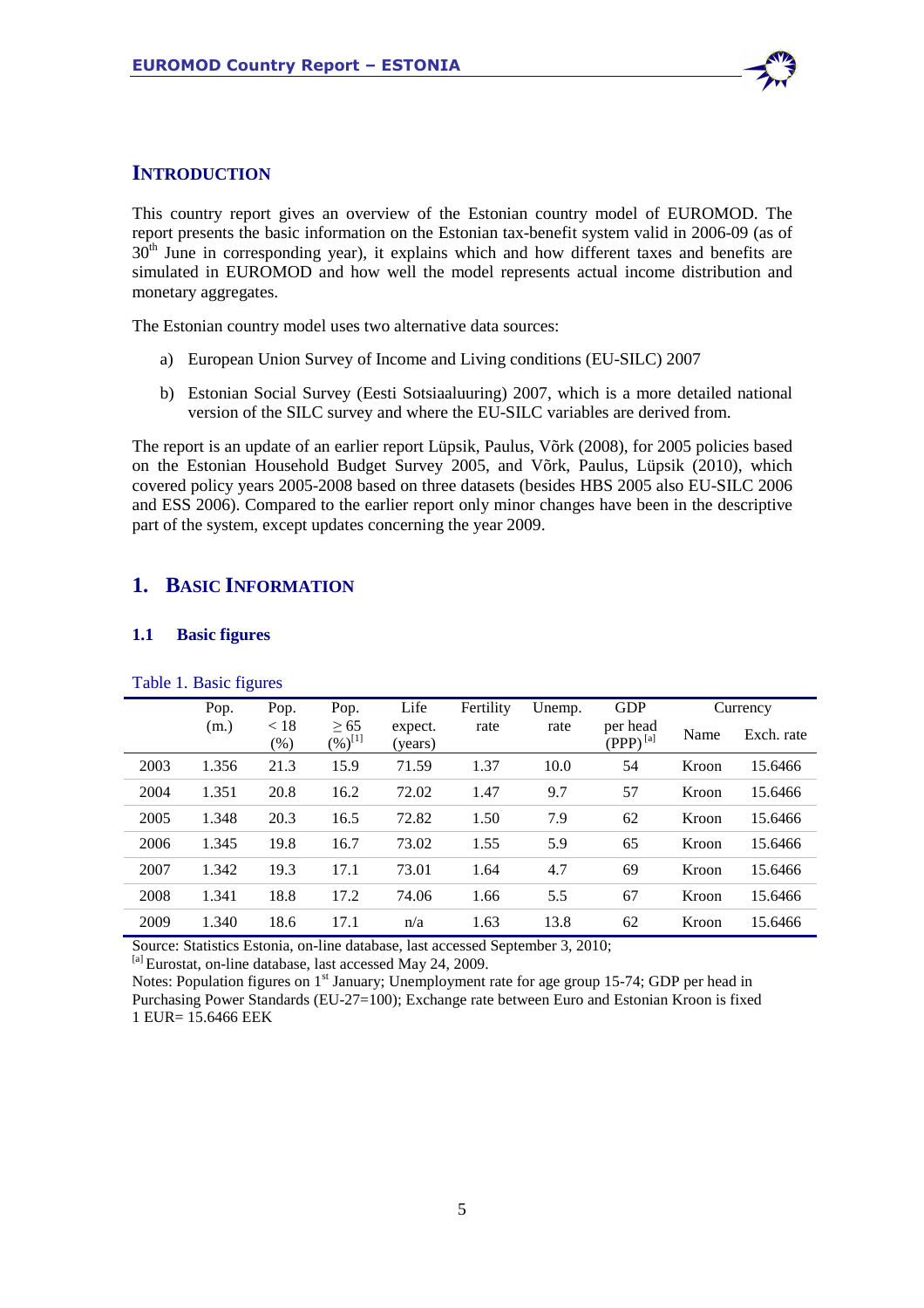

### **1.2 The tax-benefit system**

|                          | <b>Total general</b><br>government<br>revenue <sup>[a]</sup><br>% of GDP | <b>Total tax</b><br>receipts <sup>[a]</sup><br>% of GDP | <b>Total general</b><br>government<br>expenditure[a]<br>% of GDP | Social protection<br>expenditure [a]<br>% of GDP |
|--------------------------|--------------------------------------------------------------------------|---------------------------------------------------------|------------------------------------------------------------------|--------------------------------------------------|
| 2003                     | 36.5                                                                     | 30.8                                                    | 34.8                                                             | 12.6                                             |
| 2004                     | 35.6                                                                     | 30.6                                                    | 34.0                                                             |                                                  |
| 2005                     | 35.2                                                                     | 30.7                                                    | 33.6                                                             | 12.7                                             |
| 2006                     | 36.5                                                                     | 31.1                                                    | 34.0                                                             | 12.4                                             |
| 2007                     | 37.4                                                                     | 32.4                                                    | 34.8                                                             | 12.7                                             |
| 2008                     | 37.1                                                                     | 32.3                                                    | 39.9                                                             | n/a                                              |
| 2009                     | 43.6                                                                     | 36.4                                                    | 45.4                                                             | n/a                                              |
| $\overline{\phantom{a}}$ |                                                                          | $-nd$ $-$                                               |                                                                  |                                                  |

### Table 2. Tax-benefit system and government budget

Source:  $^{[a]}$  Eurostat, on-line database, last accessed  $2^{nd}$  September 2010.

Eurostat tables: Government revenue, expenditure and main aggregates - Total general government expenditure, Total general government revenue; Main national accounts tax aggregates - Total receipts from taxes and social contributions (including imputed social contributions) after deduction of amounts assessed but unlikely to be collected; Total expenditure on social protection, Current prices (% of GDP)

|      | Tubic 3. Bochin protection expenditure by function (us 70 of total social protection expenditure) |                   |            |                  |                            |                     |         |                         |  |  |  |
|------|---------------------------------------------------------------------------------------------------|-------------------|------------|------------------|----------------------------|---------------------|---------|-------------------------|--|--|--|
|      | Sickness/<br>health<br>care                                                                       | <b>Disability</b> | Old<br>age | <b>Survivors</b> | Family/<br><b>Children</b> | <b>Unemployment</b> | Housing | <b>Social exclusion</b> |  |  |  |
| 2003 | 31.8%                                                                                             | 9.3%              | 44.0%      | $0.8\%$          | 10.0%                      | 1.8%                | $0.6\%$ | 1.6%                    |  |  |  |
| 2005 | 31.9%                                                                                             | 9.4%              | 43.1%      | $0.9\%$          | 12.2%                      | 1.3%                | $0.2\%$ | 1.0%                    |  |  |  |
| 2006 | 31.2%                                                                                             | 9.5%              | 44.4%      | $0.9\%$          | 12.1%                      | $0.9\%$             | 0.3%    | 0.7%                    |  |  |  |
|      |                                                                                                   |                   |            |                  |                            |                     |         |                         |  |  |  |

#### Table 3. Social protection expenditure by function (as % of total social protection expenditure)

Source: Statistics Estonia, national data for ESSPROS system 2001-2007 (3 March 2009), the total expenditures do not include administration cost

2007 33.4% 9.3% 43.0% 0.8% 11.6% 1.2% 0.2% 0.6%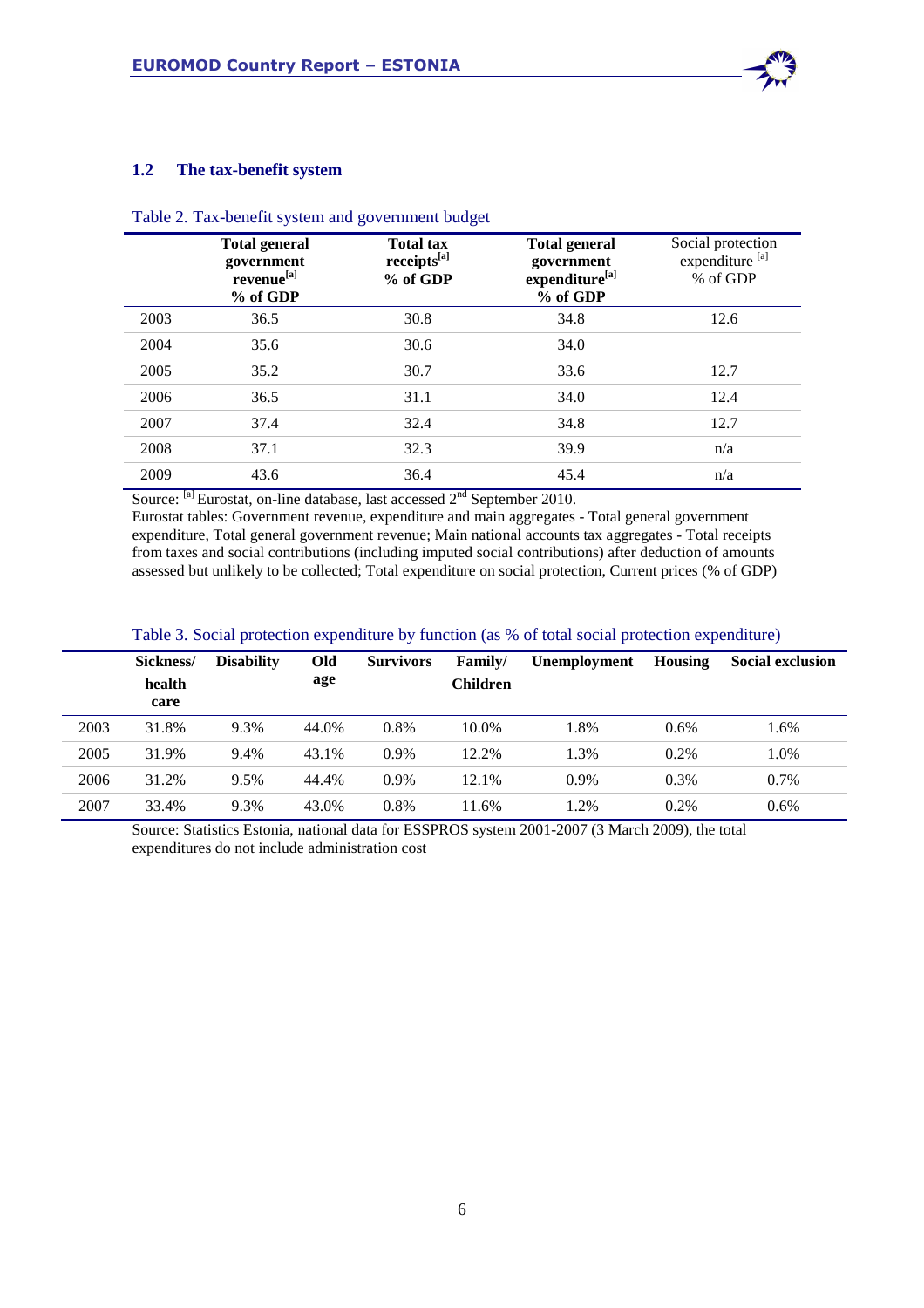|         | <b>Personal</b> | Corporate  |                  | <b>Social security contributions</b> | <b>Indirect taxes</b> |
|---------|-----------------|------------|------------------|--------------------------------------|-----------------------|
|         | income tax      | income tax | <b>Employees</b> | <b>Employers</b>                     |                       |
| 2003    | 21.0            | 5.1        | 0.9              | 33.1                                 | 39.4                  |
| 2004    | 20.5            | 5.4        | 0.9              | 32.5                                 | 40.1                  |
| 2005    | 18.2            | 4.7        | 0.9              | 32.2                                 | 43.7                  |
| 2006    | 18.2            | 4.9        | 0.5              | 32.0                                 | 44.0                  |
| 2007    | 18.5            | 5.2        | 0.5              | 32.4                                 | 43.0                  |
| 2008*   | 18.9            | 5.0        | 0.6              | 37.8                                 | 37.7                  |
| $2009*$ | 16.1            | 5.2        | 1.6              | 37.5                                 | 39.5                  |

#### Table 4. Taxation (as % of total tax receipts)

Source: Years 2003-2007 Eurostat. Taxation trends in the EU. 2009 edition, Annex A: Tables http://ec.europa.eu/taxation\_customs/resources/documents/taxation/gen\_info/economic\_analysis/tax\_stru ctures/taxation\_trends\_2008\_annex.xls;

\*Year 2008-2009 - Statistics Estonia, own computations

#### **1.2.1 Basic information about the tax-benefit system**

- The tax system is largely a unified, national system consisting of income tax, value added tax, excise taxes, social tax and social insurance contributions. There are a few taxes set by local governments, such as land tax*,* motor vehicle tax*,* sales tax, but the share of these taxes in overall taxation is negligible.
- The benefit system is also a unified, national system. Municipalities provide a few local benefits, such as additional family and child benefits, and additional social assistance benefits*,* but the share in overall social expenditures is small. Social benefits and pensions are usually assessed and delivered on a monthly basis. Amounts are referred to in monthly terms.
- The fiscal year is 1<sup>st</sup> January 31<sup>st</sup> December. The tax system generally changes in 1<sup>st</sup> January each year. Indirect taxes may change also within a year. Main benefit changes happen at the same time, but may also be implemented in April (indexation of state pensions takes place in 1st April each year), or other times in year, e.g. family benefits have been changed in July and September.
- State pension age is 63 for men. The pension age for women gradually increases also to 63 by 2016. Meanwhile it was 59.5 in 2005 and 2006, 60 in 2007, and 60.5 in 2006 and 2007. Both early retirement and postponement is possible, also various occupational pensions exist.
- Children are subject to the obligation to attend school from age 7 and until they acquire basic education or attain 17 years of age.
	- o Dependent children for family benefits are defined as aged under 16, or under 19 and enrolled in basic school, upper secondary school or vocational school in daytime study or another form of study for medical reasons.
	- o In the case of subsistence benefit, dependent children are defined as aged under 18.
	- o For taxation purposes, dependent children are aged up to 17. One of the parents may deduct additional basic allowances from his or her income in the period of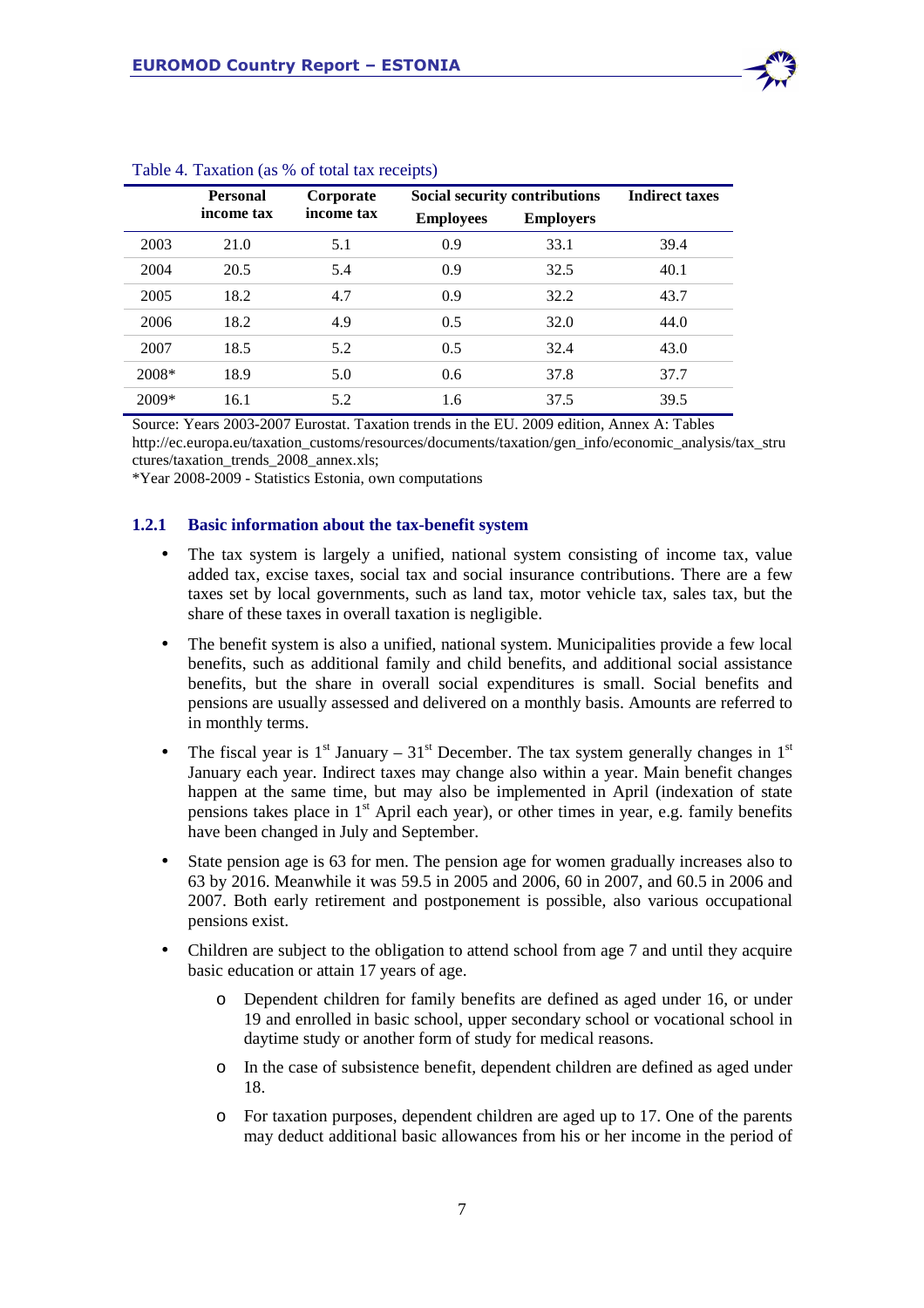

taxation depending on the number of children. The number of additional allowances has varied over the years.

- For benefit purposes single parents are the parents of resident dependent children whose birth registration certificate does not have an entry concerning the father or an entry has been made on the basis of a statement by the mother or whose parent has been declared to be a fugitive.
- The income tax system is an individual system, but a married couple may also file a joint tax report if they wish (beneficial if one has unused tax allowances which the other one could claim for). There are some income sources on which income tax is immediately withheld when they are paid out; final tax liability is based on the tax report after the tax year has ended (taking into account tax already withheld).
- Liability of income tax is based on annual income and allowances are referred to in annual terms, although 1/12 of the annual basic, pension and sickness allowance can be applied monthly to calculate withholding income tax. In order to make use of the other allowances and deductions these have to be declared in the following year (by  $31<sup>st</sup>$ March) when filing the tax report. Overall, there are a few allowances and deductions in the system. Different income sources are taxed uniformly.
- The means-tested benefit system assesses entitlement according to household income. Household consists of persons living together and share their income and expenditures. Income is assessed on monthly basis. Total income, with a few exceptions, of the previous month is taken into account.
- Taxes and benefits are not indexed, with the exception of old-age pensions, which are indexed to weighted average of inflation and social tax revenues, but ad hoc changes are common. Usually taxes and benefits are changed in ad hoc manner. Some thresholds of benefits (i.e. minimum or maximum levels) are linked to past minimum wage or average contribution base.
- Social tax is a payroll tax and is paid by employers, although all tax payments are linked to individuals when calculating pensions, sickness benefits or maternity benefits. There are a few additional social contributions paid by employees: unemployment insurance benefits and contributions to the mandatory pension scheme.

# **1.3 Social Benefits<sup>1</sup>**

# **1.3.1 Pensions**

l

The Estonian pension system is based on three pillars:

- state pension insurance (the  $1<sup>st</sup>$  pillar) pay-as-you-go scheme;
- mandatory funded pension scheme (the  $2<sup>nd</sup>$  pillar) introduced in 2002;
- supplementary (voluntary) funded pension scheme (the  $3<sup>rd</sup>$  pillar) introduced in 1998.

- Ministry of Social Affairs. Social sector in figures 2005. Tallinn 2006.
- Ministry of Social Affairs. Social sector in figures 2006. Tallinn 2007.
- Lüpsik, S., Paulus, A., Võrk, A. (2006) "I-CUE Feasibility Study. Estonia (2005 tax-benefit system)" EUROMOD Feasibility Study.
- Leetmaa, R., Võrk, A. (2006) "Social Insurance and Social Assistance in Estonia", report to World Bank.
- Leppik, L. (2004) "The Estonian pension system: challenges of adequacy and sustainability". PRAXIS Center for Policy Studies. Unpublished.

<sup>&</sup>lt;sup>1</sup> The following description of social benefits cites and uses excerpts from the following sources.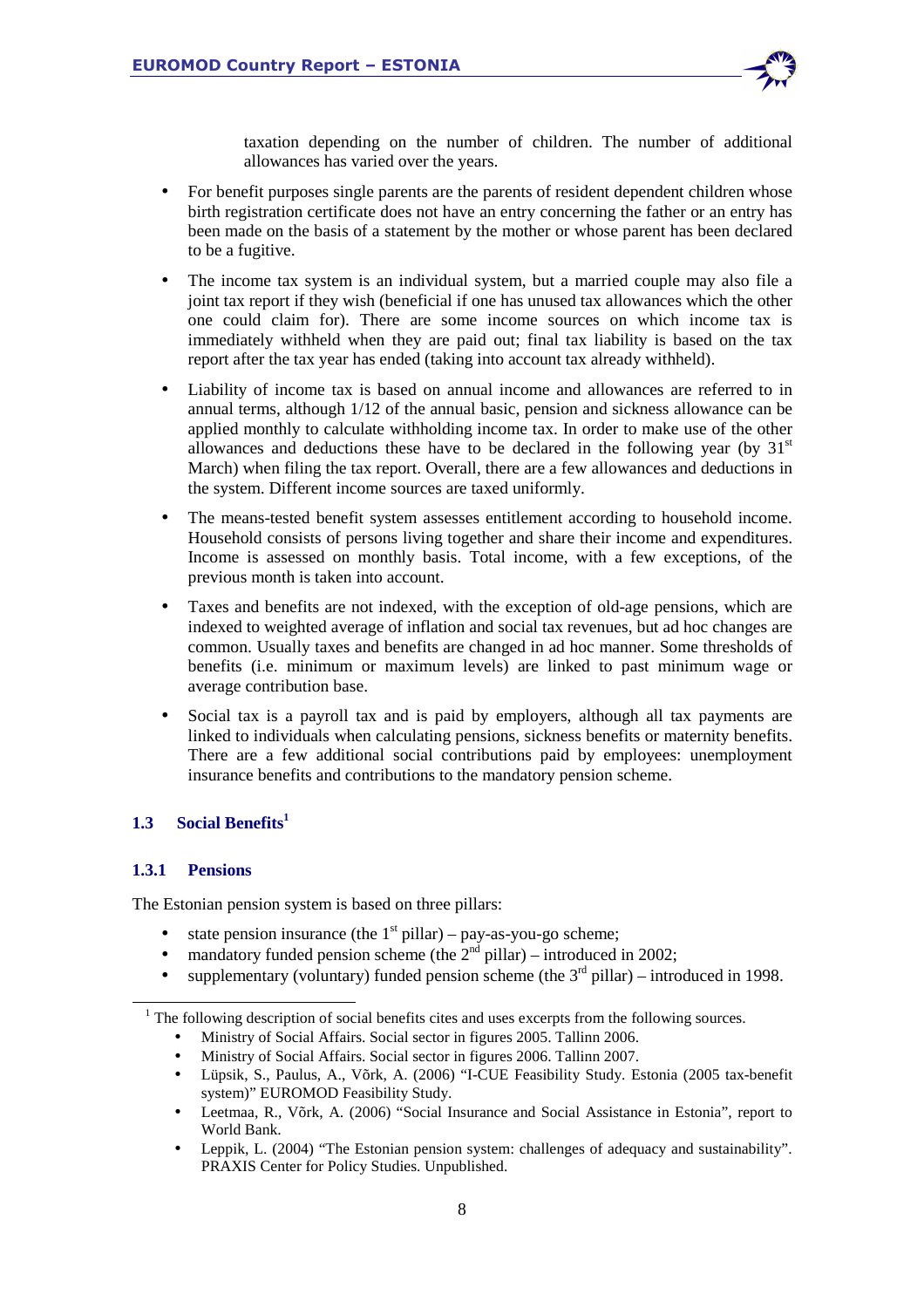As the funded pension components were introduced recently, only pensions from the state pension insurance scheme were paid out in 2006-2008. In 2009 pensions from the mandatory funded pension scheme started, but their role is initially negligible.

The first pillar – the state pension insurance – provides protection against the risks of old age, disability and survivorship, and in fact comprises two separate tiers:

- residence-based national pensions and
- employment-based old-age, work incapacity and survivors' pensions.

All economically active persons are compulsorily covered by the state pension insurance through the payment of an earmarked social tax (by employers). The state pays social tax on a fixed rate on behalf of some economically non-active persons, e.g. persons on parental leave, conscripts, carers of disabled persons etc.

Entitled to old age pension are residents of Estonia who have attained a pension age and have at least 15 years of pensionable service obtained in Estonia. In 2006, the statutory pension age was 63 years for men and 59.5 years for women. The pension age of women is being increased and gradually equalised with the pension age of men, reaching the target level of 63 by 2016. (See Table 5). After that the pension age increases gradually to 65 for both sexes by 2026.

|                   | Men                       |                     |                             |
|-------------------|---------------------------|---------------------|-----------------------------|
| <b>Birth year</b> | <b>State pension age</b>  | <b>Year reached</b> | <b>State</b><br>pension age |
| 1946              | 59 and 6 months           | 2005, 2006          | 63                          |
| 1947              | 60                        | 2007                | 63                          |
| 1948              | 60 and 6 months           | 2008, 2009          | 63                          |
| 1949              | 61                        | 2010                | 63                          |
| 1950              | 61 and 6 months           | 2011, 2012          | 63                          |
| 1951              | 62                        | 2013                | 63                          |
| 1952              | 62 and 6 months           | 2014, 2015          | 63                          |
| 1953              | 63                        | 2016                | 63                          |
|                   | <b>Both women and men</b> |                     |                             |
| 1954              | 63 and 3 months           | 2017                |                             |
| 1955              | 63 and 6 months           | 2018                |                             |
| 1956              | 63 and 9 months           | 2019                |                             |
| 1957              | 64                        | 2020                |                             |
| 1958              | 64 and 3 months           | 2021                |                             |
| 1959              | 64 and 6 months           | 2022                |                             |
| 1960              | 64 and 9 months           | 2023                |                             |
| 1961              | 65                        | 2026                |                             |
| 1962              | 65                        | 2027                |                             |

Table 5. Changes in the pension age in 2005-2027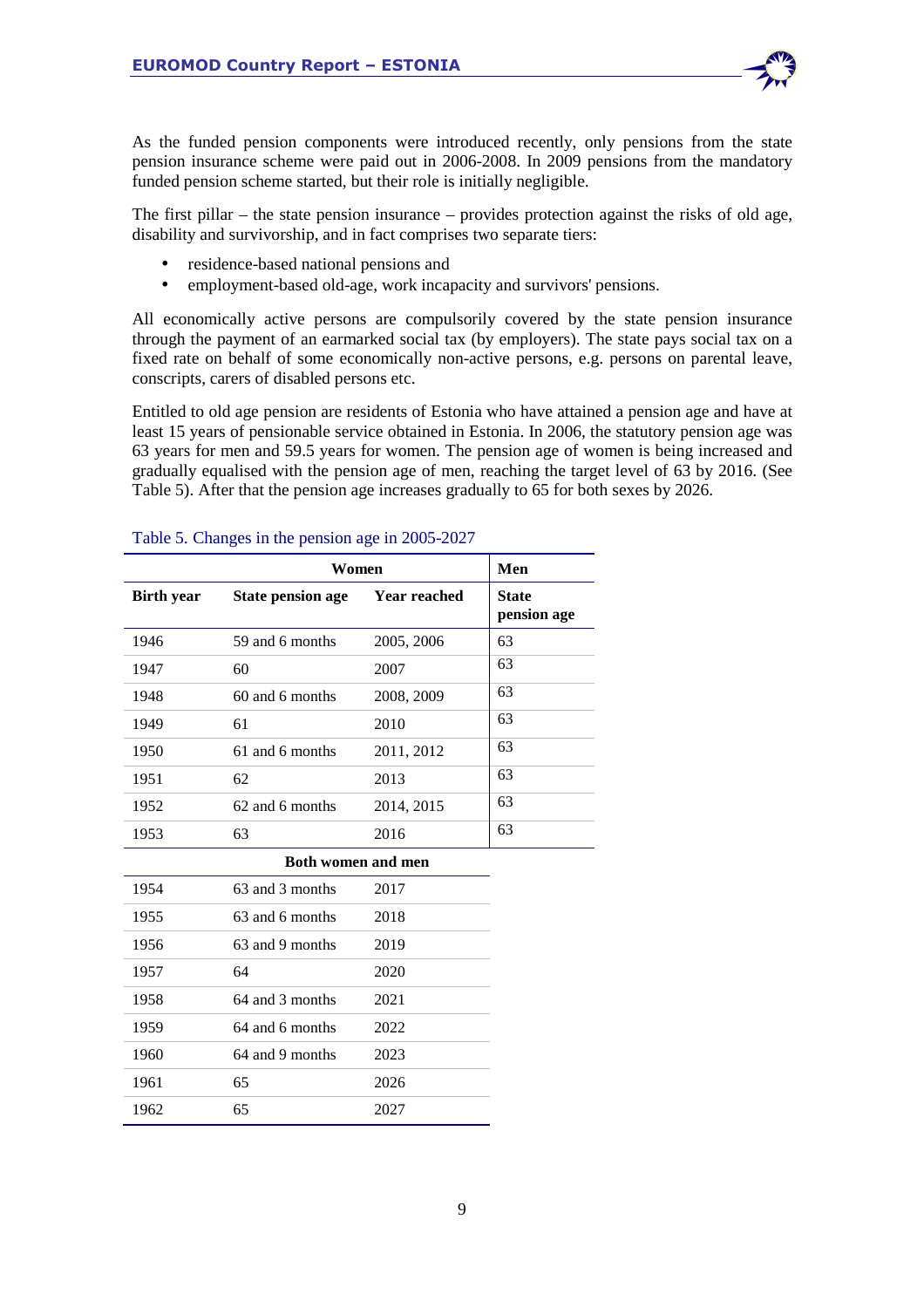Since 1999 the acquisition of new pension rights is linked to the social tax paid on behalf of the person. That introduced an insurance element in the pension formula and counting of pension insurance periods on the basis of registered social tax payments.

**The old-age pension** (*vanaduspension*) from the state pension system (the  $1<sup>st</sup>$  pillar) is calculated according to a formula, which consists of three additive elements:

- a flat-rate element;
- a length-of-service element (applies only to pensionable service until  $31<sup>st</sup>$  December 1998);
- an insurance element applying to periods after  $1<sup>st</sup>$  January 1999.

The pension components are indexed annually by an arithmetic weighted average of annual increases of consumer prices and social tax revenues. In 2005-2007 the weights were equal, they were changed in 2008, the new weights are 20% for CPI increases and 80% for social tax revenue increases). However, additional ad hoc changes are common. A flat-rate guaranteed minimum pension – national pension – is granted to all residents at the age of 63 provided they have resided in Estonia at least five years prior to claiming a pension. Both early retirement and postponement of pensions are possible (see below). Working is allowed while receiving pensions. If the person acquires additional pension insurance coefficients, the pension is recalculated each year.

The  $2<sup>nd</sup>$  pillar is based on defined-contribution principle, meaning that the benefit depends on the total contributions paid into individual pension accounts and investment returns of the pension fund. As a rule, benefits are paid in the form of life-long annuities, while unisex life tables are used for calculation of annuities. The pension age in the second pillar is the same as in the first pillar. The first benefits will be paid out only in 2009.

Supplementary funded pension scheme (the  $3<sup>rd</sup>$  pillar) is a voluntary scheme.

**Early retirement pension (***ennetähtaegne vanaduspension***):** Available up to three years before the legal pension age. The amount of pension calculated on the basis of pension formula is permanently reduced by 0.4% for every month of earlier retirement. Pensions are suspended when the person returns to work before pension age. Working while receiving early retirement pensions is allowed after the person has reached statutory pension age. Pension is recalculated when the person has acquired additional pension insurance periods (but still applying the reduction factor). Eligibility: 15 years of pension insurance period.

**Old age pension under favourable conditions (***soodustingimustel vanaduspension***):** There are two possibilities:

- Under the *State Pension Insurance Act (Riikliku pensionikindlustuse seadus)*, one of the parents who has raised three or more children or a disabled child has the right to retire up to five years earlier before the legal pension age and there is no reduction in pension amount.
- *Old-age Pensions Under Favourable Conditions Act (Soodustingimustel vanaduspensionide seadus)* states that persons who have worked with hazardous or hard working conditions (defined categories of professions) for a certain period of time have the right to retire up to ten years before the legal pension age. Also the value of a year of pensionable service is increased, the size depending on the profession. There is accumulation with earnings if the person does not work at the same profession that gave eligibility to the pension before the statutory pension age.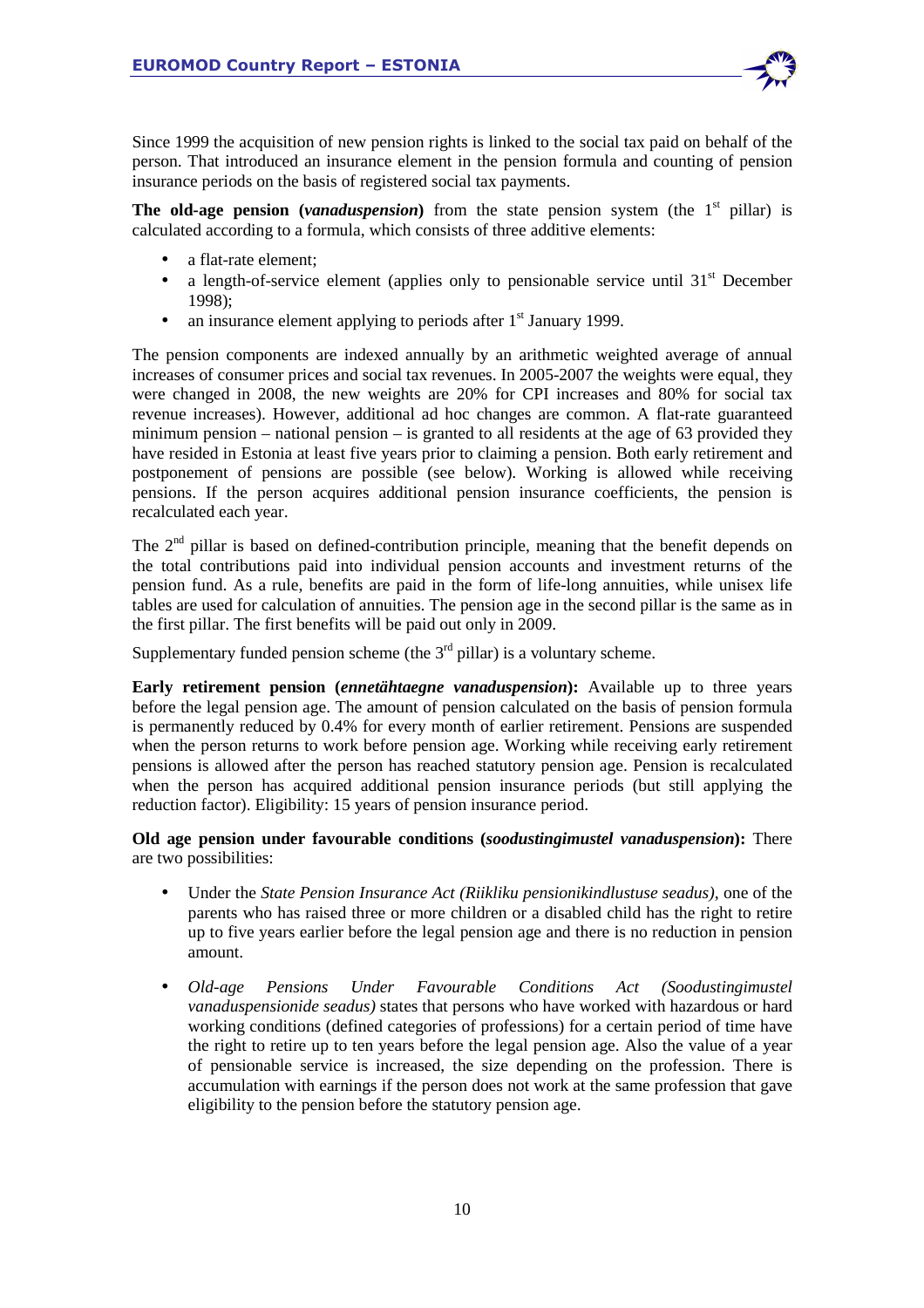| Tuene of Burry retrietment and hannoer or emitted |                                              |  |  |  |  |  |
|---------------------------------------------------|----------------------------------------------|--|--|--|--|--|
| <b>Children</b>                                   | How many years allowed to<br>retire earlier? |  |  |  |  |  |
| Disabled child under 18                           | 5 years                                      |  |  |  |  |  |
| 5 or more children                                | 5 years                                      |  |  |  |  |  |
| 4 children                                        | 3 years                                      |  |  |  |  |  |
| 3 children                                        | 1 year                                       |  |  |  |  |  |

**Superannuated pension (***väljateenitud aastate pension***):** For narrowly defined categories of professions (e.g. policemen, pilots, seamen, artists etc.) pension is available before normal retirement age, given that they have required length of service. The amount of the pension depends on the profession. Upon attaining the general pensionable age, the person may switch to the general old-age pension.

**Pension for incapacity to work (***töövõimetuspension,* or disability pension**):** The percentage of the calculation basis corresponding to the loss of capacity for work. Calculation basis: represented by the higher of the two following amounts: old-age pension calculated on the basis of actual years of pensionable service and the pension insurance coefficient of the applicant, or old-age pension for a person with 30 years of pensionable service. There is no restriction on work, full accumulation with earnings is possible. Pension is granted from the age of 16 years for the period of work incapacity, which could be determined for 6 months, one year, two years, five years or until attaining the pensionable age depending upon claimant's condition. The pension is renewable. Upon attaining the pension age, the person is transferred to old-age pension. Qualification period depends on age at time of granting the pension, ranging from one year of insurance for persons from 21 to 23 years of age to 14 years of insurance for persons from 60 to 62 years of age. No qualification period for persons aged 16-20.

**Survivor's pension (***toitjakaotuspension***):** Upon the death of a provider, family members who were maintained by him or her have the right to receive a survivor's pension. They include:

- 1) a provider's child, brother, sister or grandchild who is under 18 years of age (or who is under 24 years of age and is a student enrolled in daytime or full-time study) or disabled. A brother, sister or grandchild has the right to receive a pension if he or she does not have parents with capacity for work.
- 2) a provider's parent who is of pensionable age or permanently incapacitated for work;
- 3) a provider's non-working widow who is pregnant (from the twelfth week of pregnancy) or who is permanently incapacitated for work or of pensionable age and whose marriage to the provider had a duration of at least one year;
- 4) a provider's divorced spouse who attained pensionable age or was declared permanently incapacitated for work before the divorce, or within three years after the divorce and whose marriage to the provider had a duration of at least twenty-five years,
- 5) a parent or guardian of a provider's child who is not employed and is raising the provider's child who is under 3 years of age in his or her family. Under certain additional conditions the above apply to stepchildren and foster-children, step-parents and foster-parents.

If the provider had a necessary length of service to receive the old–age pension, then the greatest of the following old-age pensions shall be the basis for calculation of a survivor's pension: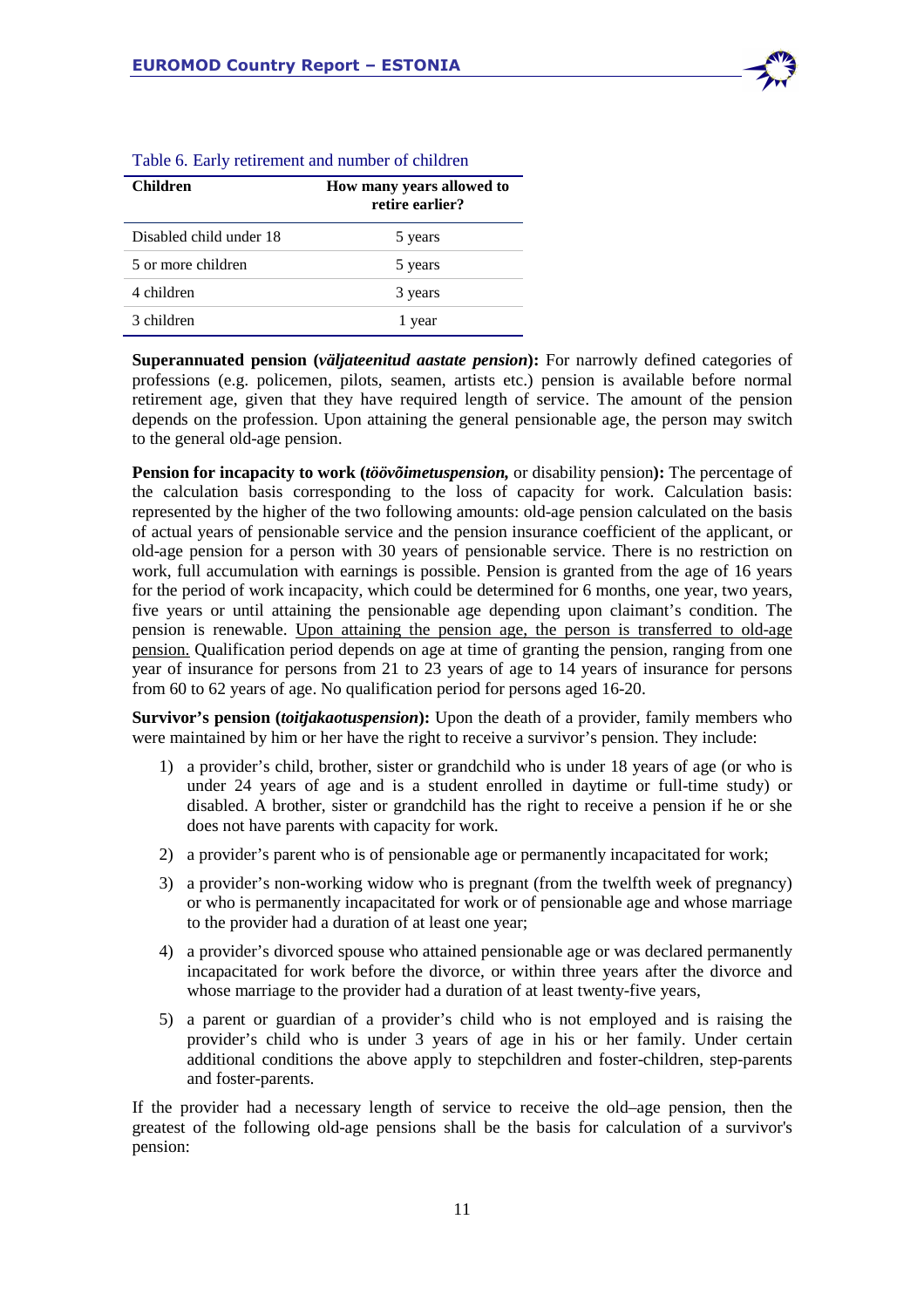

2) the old-age pension if the person has completed thirty years of pensionable service.

The amount of survivor's pension depends on the number of family members:

- 1) to one family member, 50% of the basis;
- 2) to two family members, 80% of the basis;
- 3) to three or more family members, 100% of the basis.

**National pension (***Rahvapension)*: It is a minimum guaranteed pension for those persons who do not have necessary length of service to be eligible old-age pensions or pension for incapacity for work, or in case of survivor's pension a provider did not have necessary length of service. The basis for national pension is the National Pension Rate (*rahvapensioni määr*), which in 2006 was 1,268 EEK (see Table 7 for amounts in later years).

| Pension type                       | Minimum amount                                                                                                   |                                                                                                                                                        |                                                             |  |  |  |
|------------------------------------|------------------------------------------------------------------------------------------------------------------|--------------------------------------------------------------------------------------------------------------------------------------------------------|-------------------------------------------------------------|--|--|--|
| Old-age pension                    |                                                                                                                  |                                                                                                                                                        | 100% of the National Pension Rate (NPR, rahvapensioni määr) |  |  |  |
| Pension for incapacity<br>for work | Percentage of loss of capacity applied to the National Pension Rate (in case of<br>total incapacity 100% of NPR) |                                                                                                                                                        |                                                             |  |  |  |
| Survivor's pension                 | 1)<br>2)<br>3)                                                                                                   | to one family member, 50% of the NPR;<br>to two family members, 80% of the NPR in total;<br>to three or more family members, 100% of the NPR in total. |                                                             |  |  |  |
| pension rate<br>National           | Date                                                                                                             | NPR.                                                                                                                                                   |                                                             |  |  |  |
| (NPR)                              | 1/4/2005                                                                                                         | 1,056.38                                                                                                                                               |                                                             |  |  |  |
|                                    | 1/7/2005                                                                                                         | 1,156.38                                                                                                                                               |                                                             |  |  |  |
|                                    | 1/4/2006                                                                                                         | 1,268.55                                                                                                                                               |                                                             |  |  |  |
|                                    | 1/4/2007                                                                                                         | 1,423.31                                                                                                                                               |                                                             |  |  |  |
|                                    | 1/7/2007                                                                                                         | 1,573.31                                                                                                                                               |                                                             |  |  |  |
|                                    | 1/4/2008                                                                                                         | 1,913.14                                                                                                                                               |                                                             |  |  |  |
|                                    | 1/4/2009                                                                                                         | 2,008.80                                                                                                                                               |                                                             |  |  |  |
|                                    | 1/4/2010                                                                                                         | 2,008.80                                                                                                                                               |                                                             |  |  |  |

#### Table 7. Minimum amount of national pension by pension type

Source: Sotsiaalkindlustusamet http://www.ensib.ee/public/statistika\_ja\_eelarve/penkoefitsendid2010.xls

Pensions are subject to income tax. Both basic income tax allowance (1,700 EEK per month in 2005; 2,000 EEK in 2006 and 2007; 2,250 EEK in 2008 and 2009) and a special tax allowance for pensions (3,000 EEK per month) can be applied. That is for non-working pensioner the pension is non-taxable to the amount of 5,000 EEK in 2006 and 5,250 EEK in 2008 and 2009. Average old-age pension was 2,739 EEK in January 2006; 3,129 EEK in January 2007, and 3,763 EEK in 2008. It means that the majority of the pensioners effectively do not pay income tax if they do not have income from other sources.

#### **1.3.2 Benefits for families with children**

There are various types of benefits for families with children.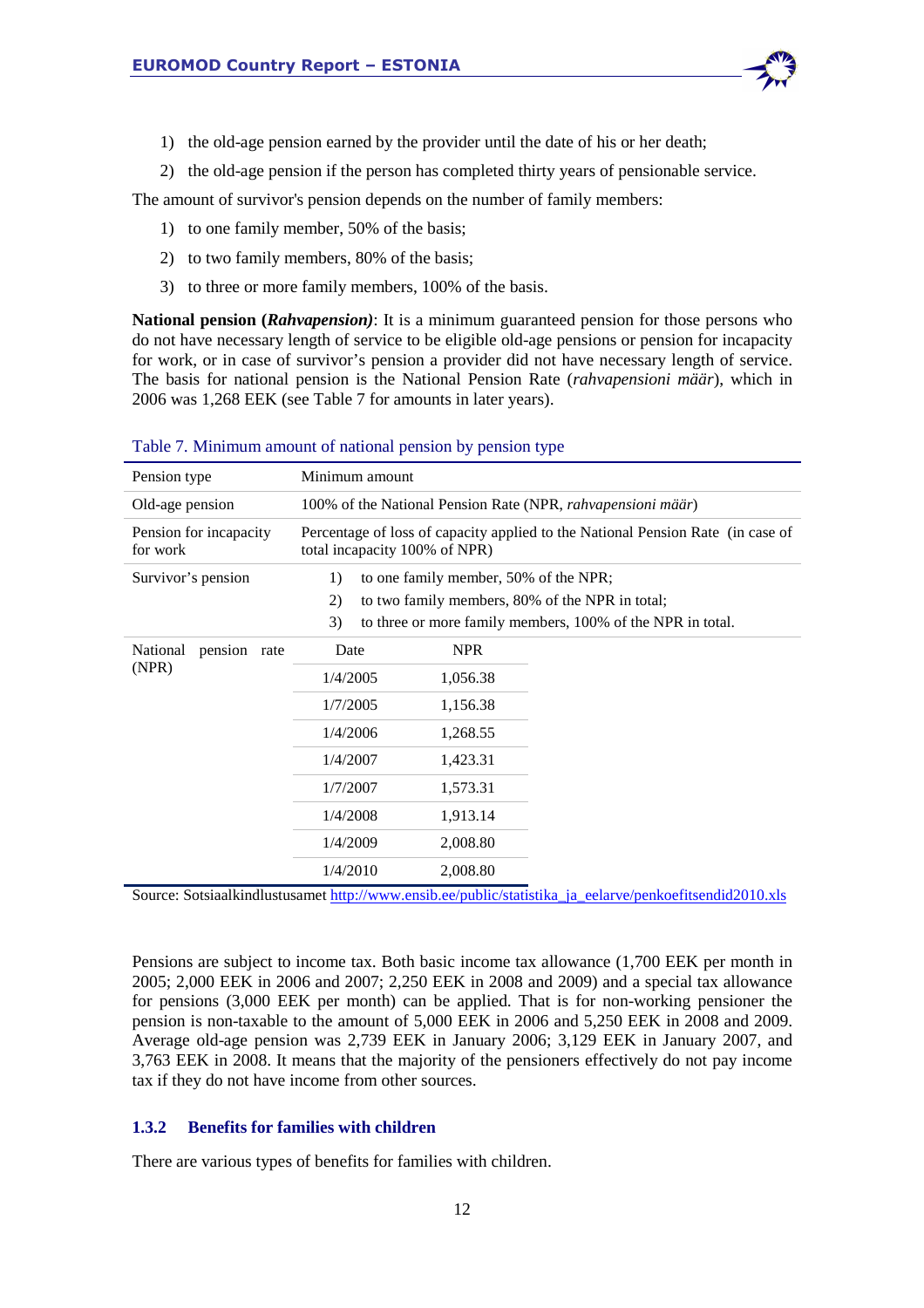

- 2) Benefits that compensate periods when a parent is out of the labour market and which depend on the parent's previous earnings – maternity benefit (*sünnitushüvitis*), parental benefit (*vanemahüvitis*), care benefit for nursing a child under 12 years of age who is ill (*hooldushüvitis*); additional childcare leave for fathers, etc.
- 3) Tax allowances and deductions depending on the number of children or expenditures on children. This is described in detail below where we discuss income taxation.
- 4) Free or subsidised services for children (e.g. subsidised school meals; free health care, including dental care; subsidised childcare in kindergarten, etc) – these in-kind services are not discussed in detail.
- 5) Benefits and services provided by local municipalities additional birth grants, social assistance benefits, child's school allowance (at the beginning of the school year), etc.
- 6) Special benefits for disabled children.

#### **State family benefits**

The types and extent of state family benefits and the conditions under which they are granted are regulated by the *State Family Benefits Act (Riiklike peretoetuste seadus)*. Family benefits are paid to permanent residents of Estonia and foreigners living in Estonia, who have a fixed-term residence permit or who are staying in Estonia on grounds set forth in the *Aliens Act (Välismaalaste seadus)*. Depending on the type of benefit, family benefits are paid either as a lump sum, once a month, once a quarter or once a year (see Table 7) and they are financed from the state budget. If a person is entitled to several types of family benefits, these benefits are determined and disbursed simultaneously. Child benefits are calculated on the basis of the Child Allowance Rate (CAR, *lapsetoetuse määr*). Childcare allowances and allowances for families with seven or more children are calculated on the basis of Childcare Allowance Rate (CCR, *lapsehooldustasu määr*). Both rates are established with the state budget for every budget year and the new rate cannot be lower than the existing rate. The family benefits are coefficients of those rates. Since 1997, the child allowance rate has been 150, and since 2000, the childcare allowance rate 1,200 EEK. (Ministry of Social Affairs "Social sector in figures 2006", p 86)

Dependent children for family benefits are defined as aged under 16, or under 19 and enrolled in basic school, upper secondary school or vocational school in daytime study or another form of study for medical reasons.

All benefits paid under the State Family Benefits Act are non-taxable with income tax.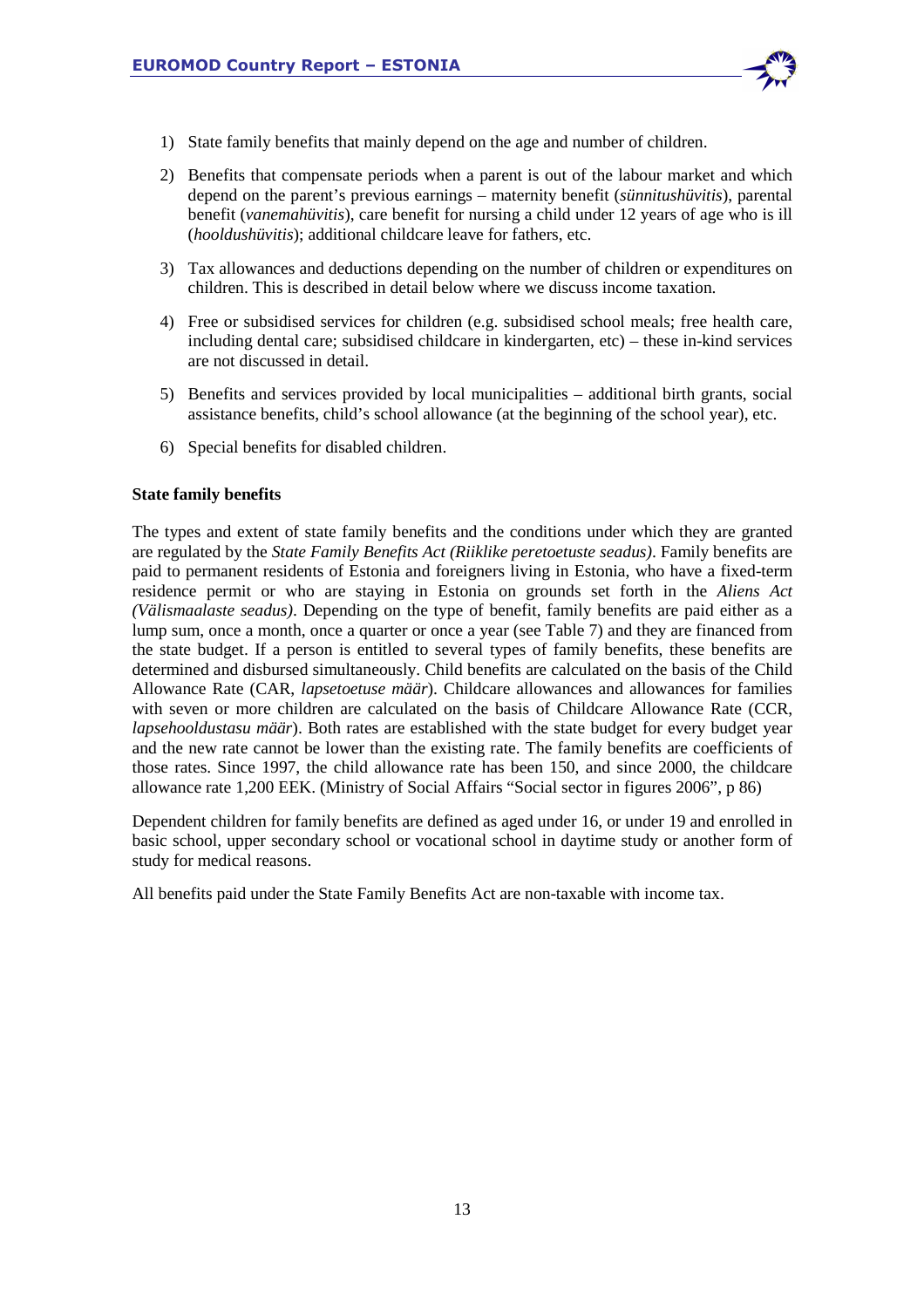| <b>Benefit</b><br>(legal<br>in<br>term<br>English)                     | <b>Frequency</b> | Unit      | <b>Basic</b><br>formula<br>in<br>2005                                                                       | <b>Changes in 2006-2009</b>                                                                             |
|------------------------------------------------------------------------|------------------|-----------|-------------------------------------------------------------------------------------------------------------|---------------------------------------------------------------------------------------------------------|
| Childbirth allowance                                                   | Lump sum         | Family    | First child: 25 x CAR<br>Subsequent child: 20<br>x CAR                                                      | Since 2006 : 5000 EEK<br>for all                                                                        |
| Adoption benefit                                                       | Lump sum         | Family    | 20 x CAR                                                                                                    | Since 2006: 5000 EEK                                                                                    |
| Child allowance                                                        | Monthly          | Per child | 2 x CAR                                                                                                     | Since 1 July 2007:<br>$1st$ and $2nd$ child 2 x<br>CAR, $3^{\text{rd}}$ and more 6 x<br>CAR             |
| Childcare allowance                                                    | Monthly          | Per child | Under 3 years old:<br>$1/2$ x CCR<br>3-8 years old: $1/4 x$<br><b>CCR</b>                                   | Since $2006 - \text{extra } 100$<br><b>EEK</b> effectively<br>abolished as parental<br>benefit extended |
|                                                                        |                  |           | <b>Additional 100 EEK</b><br>for each child under 1<br>year old, if does not<br>receive parental<br>benefit | Since 2009 - none if a<br>parent receives parental<br>benefit for any child                             |
| Allowance for<br>families with 3 or<br>more children/with              | Quarterly        | Per child | 3 children: 1 x CAR<br>4 or 5 children: 2 x<br><b>CAR</b>                                                   | 1/1/2006-31/6/2007<br>3 children: 2 x CAR<br>4 or more: 3 x CAR                                         |
| triplets                                                               |                  |           | 6 or more: $2.5 \times CAR$                                                                                 | Abolished since 1 July<br>2007                                                                          |
| Allowance for<br>families with triplets                                | Quarterly        | Family    | 6 x CAR                                                                                                     | Since $2006: 9x$ CAR                                                                                    |
| Allowance for one<br>parent of a family<br>with 7 and more<br>children | Monthly          | Family    | 2 x CCR                                                                                                     | 2006: 2.1 x CCR<br>Since 2007: 2.2 x CCR                                                                |
| Single parent child<br>allowance                                       | Monthly          | Per child | 2 x CAR                                                                                                     |                                                                                                         |
| Child's school<br>allowance                                            | Annual           | Per child | 3 x CAR                                                                                                     | Abolished in 2009                                                                                       |
| Allowance for a<br>child in guardianship<br>or in foster care          | Monthly          | Per child | 6 x CAR                                                                                                     | Since 2007 - 10 x CAR                                                                                   |
| Conscript's child<br>allowance                                         | Monthly          | Per child | 5 x CAR                                                                                                     |                                                                                                         |
| Start in independent<br>life allowance                                 | Lump sum         | Per child | 40 x CAR                                                                                                    |                                                                                                         |

#### Table 8. Overview of state family benefits, in 2005-2009

Note: CAR – Child allowance rate, 150 EEK in 2005-2009; CCR – Childcare allowance rate, 1,200 EEK in 2005-2009

**Child allowance (***lapsetoetus***):** 300 EEK (= 2 x CAR) per child per month. Non-taxable. Since 1<sup>st</sup> July 2007 quarterly allowances for families with 3 or more children (see below) were merged with monthly child allowances and the former were abolished. Since 1<sup>st</sup> July 2007 the third and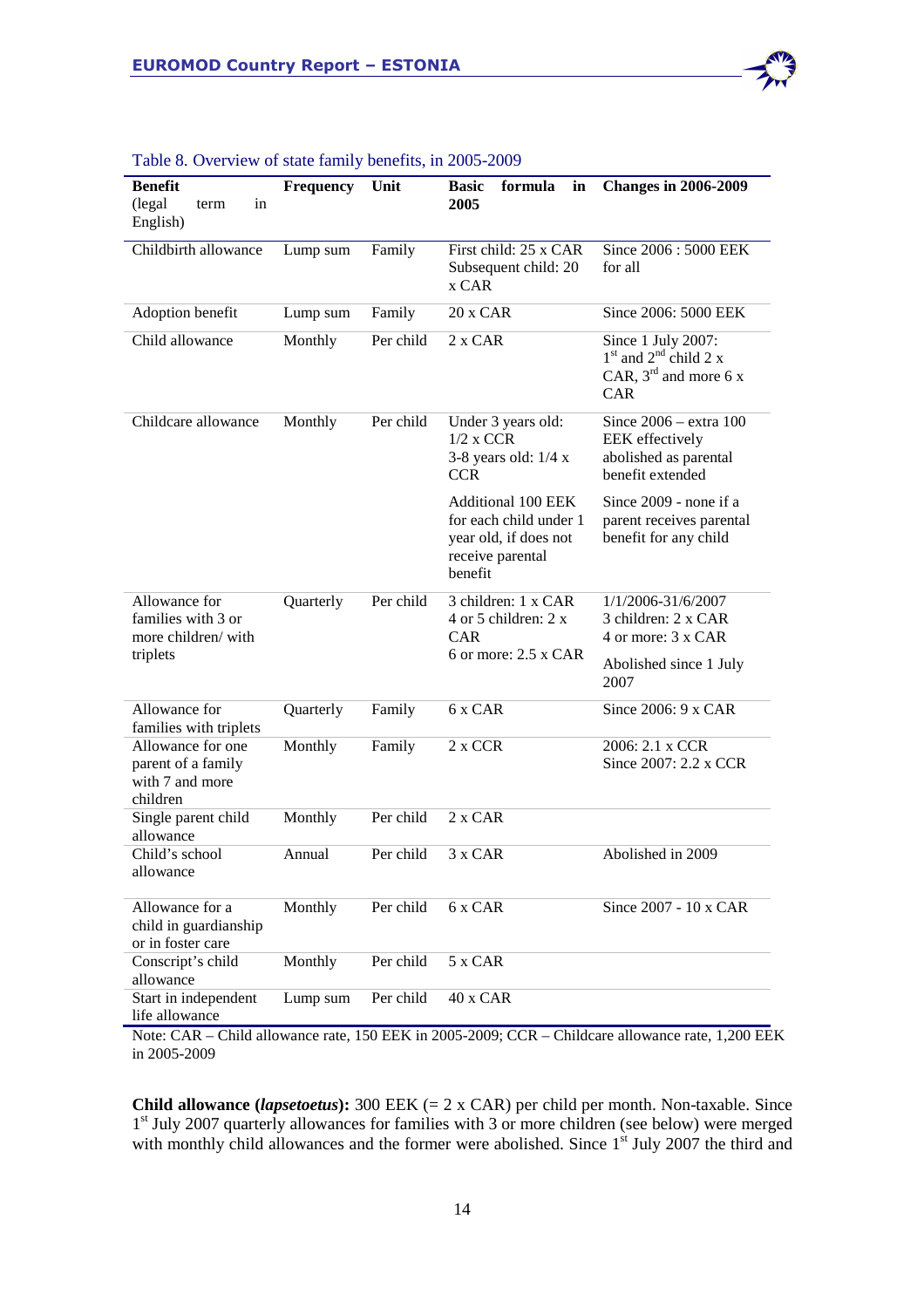

any consequent child receives 6 x CAR (900 EEK) per month. (See also **Allowance for families with 3 or more children** below).

**Single parent child allowance** *(üksikvanema lapse toetus)***:** 300 EEK  $(= 2 \times \text{CAR})$  per child per month, paid as a supplement to the child allowance. Non-taxable. Single parents are the parents of resident dependent children whose birth registration certificate does not have an entry concerning the father or an entry has been made on the basis of a statement by the mother or whose parent has been declared to be a fugitive.

**Allowance for families with 3 or more children / triplets (***kolme- ja enamalapselise pere ning kolmikuid kasvatava pere toetus***):** In 2006 for families with 3 children, 150 EEK (= CAR) per child is paid once a quarter as a supplement to other child benefits; for families with 4 or 5 children, 300 EEK (= 2 x CAR) per child, and for families with 6 or more children, 375 EEK (= 2.5 x CAR) per child. For families with triples it is 900 EEK (6 x CAR). A large family applicable to these benefits can only receive a benefit from one of these categories. It is nontaxable. In 2006 the benefits were increased (see Table 8) and then abolished since  $1<sup>st</sup>$  July 2007. Monthly child benefits were increased for families with more than three children (see also **Child allowance** above).

**Childcare allowance (***lapsehooldustasu***):** 600 EEK (= 1/2 x CCR) per month for every child up to 3 years old, 300 EEK  $(= 1/4 \times CCR)$  per month for each eligible child from 3 to 8 years of age. Additionally 100 EEK per month for every child up to one year old. Paid to one of the parents in respect of children under 3 years of age and in respect of children from 3 to 8 years of age if there are three or more children or children under 3 years of age in the family. It is nontaxable and there is full accumulation with labour earnings, and other benefits, except maternity benefit and parental benefit.

Since 2006 the duration of parental benefits has been increased, and therefore the additional element for children less than 1 year old is effectively redundant (about 20 families receive it in a year).

Since  $1<sup>st</sup>$  January 2009 if a parent receives parental benefits then the parent cannot receive the child care allowance also for any other children.

**School Allowance (***koolitoetus*): 450 EEK  $(= 3 \times \text{CAR})$  for each child receiving child allowance and enrolled in daytime studies, paid once a year at the beginning of the school year. It is also non-taxable. Note that in 2009 it was abolished.

**Allowance for a parent raising 7 or more children (***7 ja enamalapselise pere vanema toetus***):** Since 2005 the state offers a special allowance for the parent of seven or more children, 2,400 EEK (2 x CCR) per month. Non-taxable. In 2006 it was increased to 2520 EEK (2.1 x CCR) and in 2007 to 2640 EEK (2.2 x CCR).

**Conscript's child benefit (***ajateenija lapse toetus***)** is applicable to the child whose parent serves in the Estonian Defence Forces in case the child receives child support. 750 EEK  $(= 5 \times$ CAR) per month. Non-taxable.

**Foster care allowance (***eestkostel või perekonnas hooldamisel oleva lapse toetus***)** is paid for a child who is deprived of parental care, if guardianship has been established for him or her or a foster care contract has been entered into with respect to him or her, and who receives child allowance payments. Upon termination of guardianship or foster care when a child attains 18 years of age, the payment of an allowance continues until the end of the school year when the child attains 19 years of age. Foster care allowance was 900 EEK  $(= 6 \times \text{CAR})$  in 2005 and it was increased to 1500 EEK  $(=10 \times \text{CAR})$  in 2007. Non-taxable.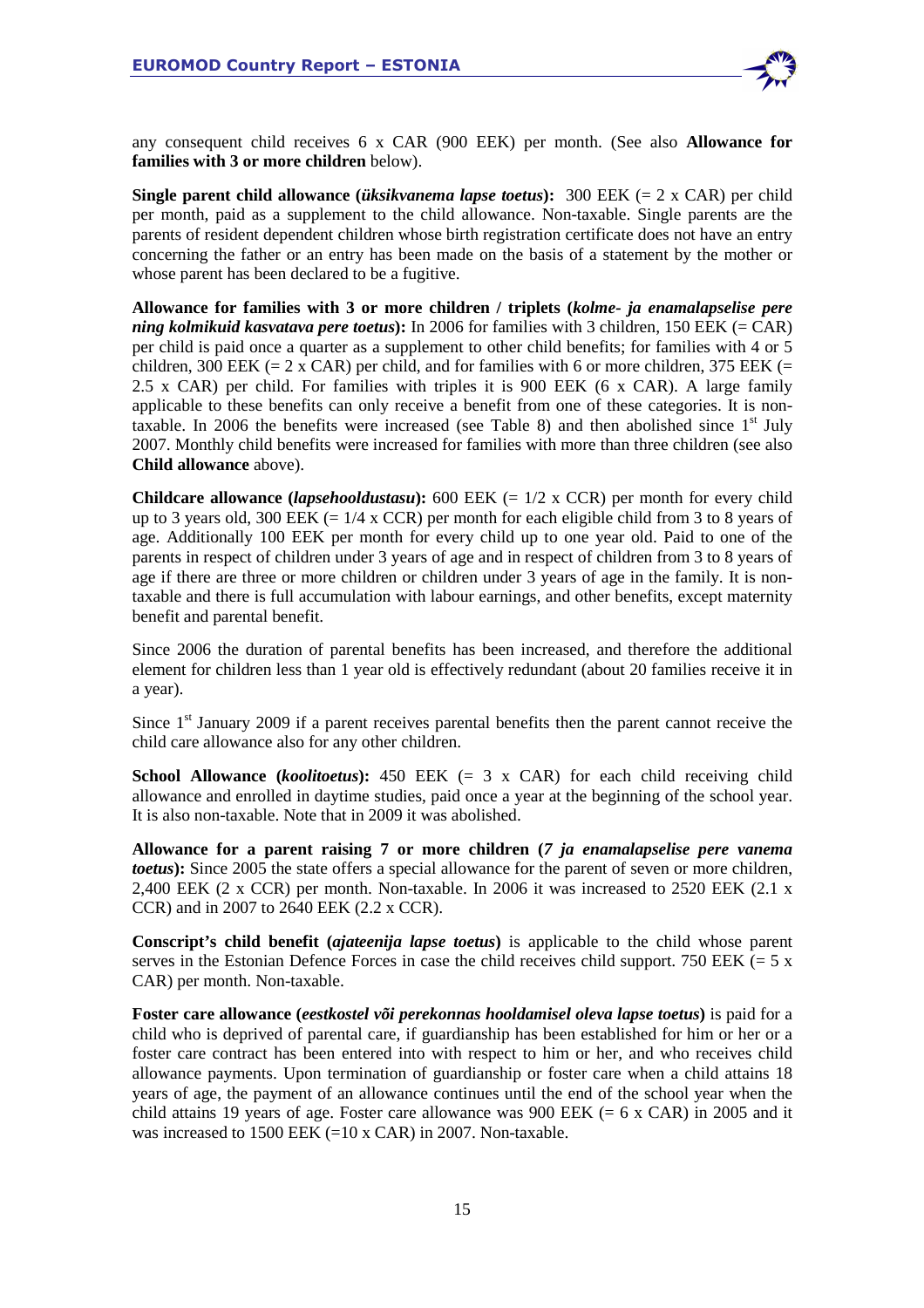

**Childbirth allowance** (*sünnitoetus***).** One of the parents has the right to receive childbirth allowance, which in 2005 was 3,750 EEK (= 25 x CAR) for a first child and 3,000 EEK (= 20 CAR) for each subsequent child. In the case of a multiple birth, childbirth allowance is also paid at 25 times the child allowance rate for each child. In 2006 it was increased to 5,000 EEK for all children. An adoptive parent, guardian or caregiver has the right to receive childbirth allowance, if childbirth allowance has not been paid for the same child earlier. Non-taxable.

**Adoption allowance (***lapsendamistoetus***)***.* An adoptive parent residing in Estonia permanently or on the basis of a temporary residence permit from who an adopted child does not descend and who is not a step-parent of the child has the right to receive adoption allowance, if childbirth allowance has not been paid to the family for the same child earlier. The amount was 3,000 EEK ( $= 20 \times \text{CAR}$ ) in 2005. Non-taxable. In 2006 it was increased to 5,000 EEK.

**Start in independent life allowance (***elluastumistoetus***)** is a benefit paid to the person without parental care who has been raised in a social welfare institution or a school for children with special needs in case the person starts living independently in a new residence. The amount is 6,000 EEK  $(= 40 \times \text{CAR})$  since 2005. If the person has spent in the aforementioned institution less than three years, the support is reduced by 2.5% for each month less than three years. Nontaxable.

# **Benefits compensating the periods out of the labour market**

**Maternity benefit (***sünnitushüvitis***)** is one of the benefits for temporary incapacity for work, regulated by the *Health Insurance Act (Ravikindlustuse seadus)*. It is paid to insured person in the event of pregnancy and maternity leave. A pregnant woman has the right to receive maternity benefit for 140 calendar days or, in the case of a multiple birth or delivery with complications, for 154 calendar days if the pregnancy and maternity leave of the woman commences at least 30 calendar days before the estimated date of delivery as determined by a doctor. The size of the benefit is her average gross income taxed with social tax (i.e. earnings) per calendar day in the previous calendar year. It is taxable with income tax.

**Parental benefit (vanemahüvitis):** From 1<sup>st</sup> January 2004, the *Parental Benefit Act (Vanemahüvitise seadus)* entered into force, with the aim to compensate for income not received by stay-at-home parents in the first year of the child's life. The right to the parental benefit is granted to the parent, adoptive or foster parent, guardian or caregiver, who is a permanent resident in Estonia or a foreigner living in Estonia on terms of a temporary residence permit. In 2004 and 2005, parental benefit was paid until the end of a 365-day period from the beginning of the pregnancy and maternity leave, i.e. it includes the period of receiving maternity benefit. The duration was increased to 455 days in 2006 and to 575 days in 2008 (see Table 9).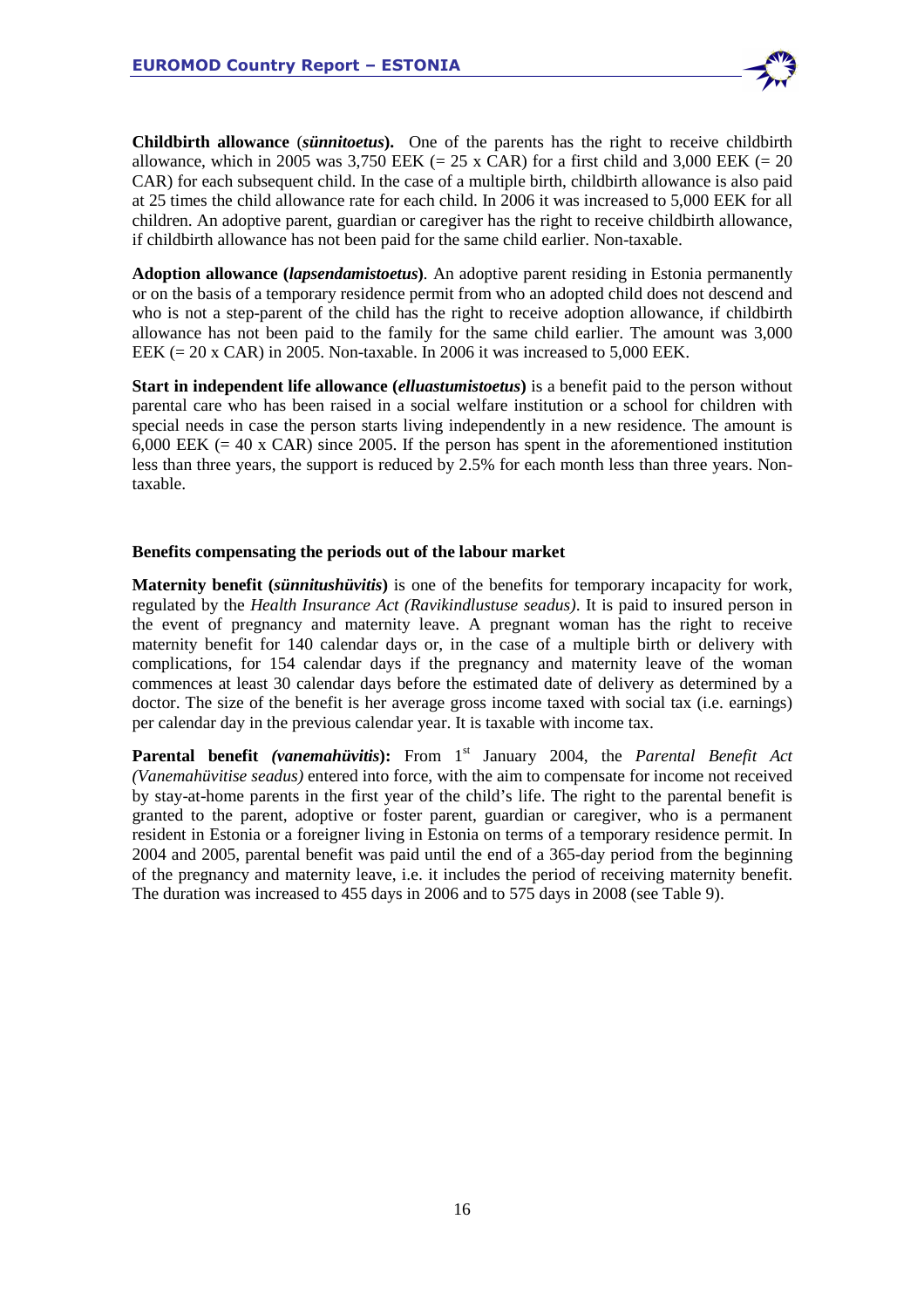|                                                                           | 2004   | 2005   | 2006   | 2007   | 2008   | 2009   | 2010   |
|---------------------------------------------------------------------------|--------|--------|--------|--------|--------|--------|--------|
| Maximum days<br>(together with pregnancy and<br>maternity leave benefits) | 365    | 365    | 455    | 455    | 575    | 575    | 575    |
| for parent who did not<br>receive maternity benefits<br>(months)          | 11     | 11     | 14     | 14     | 18     | 18     | 18     |
| for parent who received<br>maternity benefits (days)                      | 225    | 225    | 315    | 315    | 435    | 435    | 435    |
| Parental benefit rate (minimum<br>rate) (EEK)                             | 2,200  | 2,200  | 2,480  | 2,690  | 3,600  | 4,350  | 4,350  |
| Parental benefit at the rate of<br>minimum wage (EEK)                     | 2,480  | 2,690  | 3,000  | 3,600  | 4,350  | 4,350  | 4,350  |
| Maximum parental benefit                                                  | 15,741 | 17,472 | 19,191 | 21,624 | 25,209 | 30,730 | 35,316 |

#### Table 9. Overview of parental benefit, in 2004-2010

Source: Ministry of Social Affairs; Estonian National Social Insurance Board

The size of the benefit is calculated according to the applicant's average monthly gross income taxed with social tax (i.e. earnings) in the previous calendar year (generally 100%). Persons who did not receive any earnings (e.g. non-working students) are paid the parental benefit at the parental benefit rate (2,200 EEK in 2005; 3,600 EEK in 2008 and 4350 EEK in 2009 and 2010). Persons whose average monthly income in the previous year was less than or equal to the minimum wages are paid the parental benefit in the amount of the minimum monthly wages (2,690 EEK in 2005; 4,350 EEK in 2008-2010). The maximum amount of the monthly benefit is three times the average monthly income taxed with social tax in the calendar year before (17,472 EEK in 2005; 25,209 in 2008). The parental benefit is subject to income tax. (Ministry of Social Affairs "Social sector in figures 2006", pp 86-87).

**Additional childcare leave and breaks:** Under the Holidays Act and the Working and Rest Time Act the following are financed from the state budget: the additional childcare leave of a parent raising a disabled child, the additional childcare leave of one parent (three or six days, depending on the number of children) and the additional childcare leave for fathers (10 workdays). The father is entitled to additional childcare leave either during the mother's pregnancy and maternal leave or within two months from the child's birth. The daily rate for the additional childcare leave was 66 EEK in 2005, and it is taxable with income tax. In 2008 the daily rate of additional childcare leave for fathers was made dependent on fathers' previous earnings, but in 2009 the compensation was abolished altogether.

A working person raising a child under 1.5 years of age is entitled to additional breaks for feeding the child – the minimum of 30 minutes after every three hours. The additional breaks may be added up and used to shorten the workday. The employees are paid average wages for the additional breaks from the state budget.

#### **Other family benefits**

Families are also paid a lump sum **benefit for holding funerals** (*matusetoetus*) on the territory of Estonia under the *State Funeral Benefit Act (Riikliku matusetoetuse seadus)*. Non-taxable.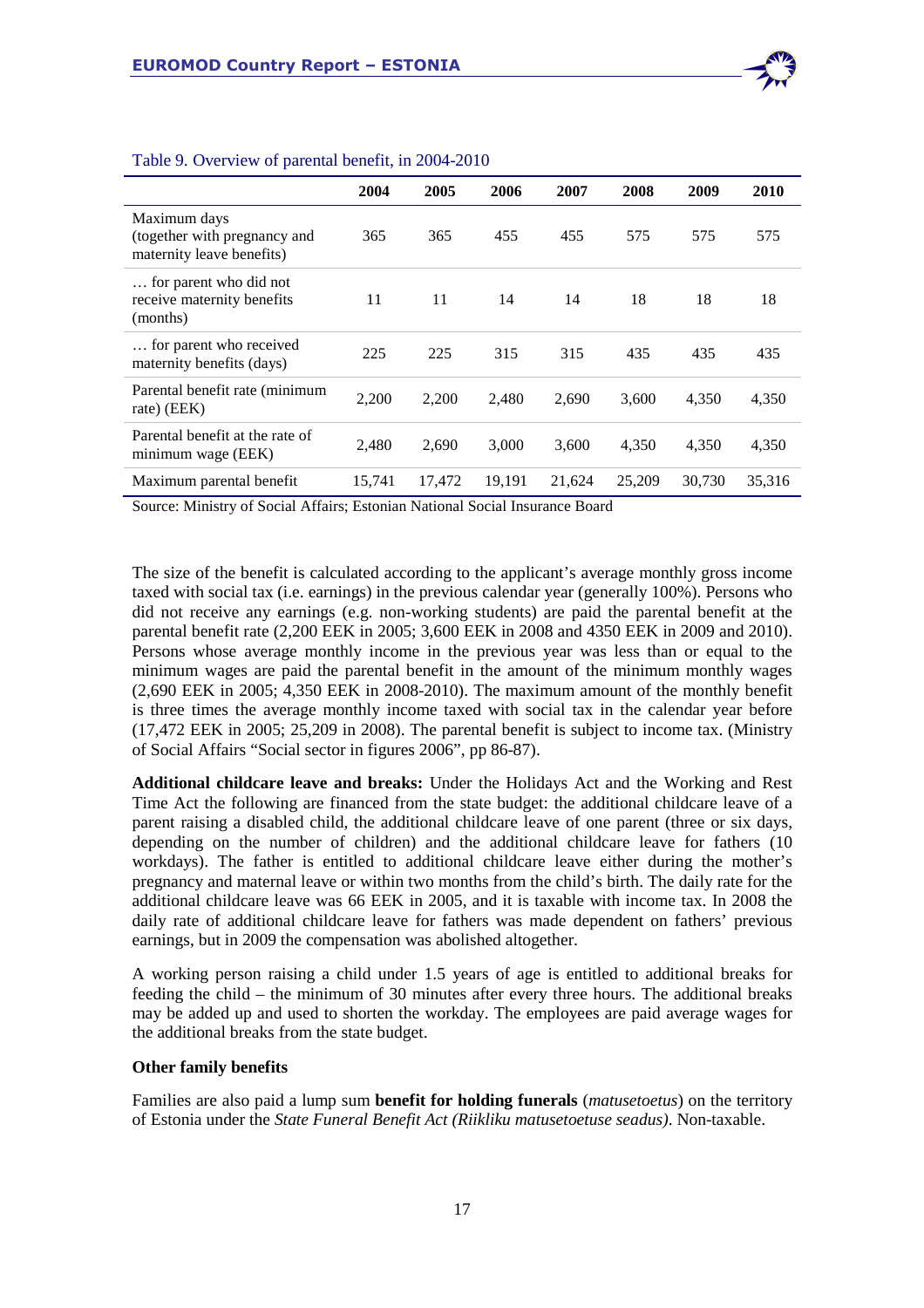**Compensation of study loans** (*õppelaenu kustutamine*). Pursuant to the *Study Allowances and Study Loans Act (Õppetoetuste ja õppelaenu seadus)*, the state started partially writing off the parents' study loans since 2004, writing off 50% of the study loan balance of a parent of one child, 75% of the study loan balance of a parent of twins and 100% of the study loan balance of a parent of triplets. 50% of the loan balance is written off upon the birth of every new child. (Ministry of Social Affairs "Social sector in figures 2006", pp 86-87). The compensation scheme was abolished since  $1<sup>st</sup>$  July 2009 as a result of fiscal constraints of the central government.

# **1.3.3 Unemployment benefits and social assistance benefits**

In 1991-2002 the unemployment compensation system consisted only of flat rate unemployment allowances. In 2002 unemployment insurance system was introduced and the payment of unemployment insurance benefits started in 2003. The unemployment compensation in Estonia includes two tiers:

- a) unemployment insurance (UI) benefits, which depend on previous earnings and are financed from statutory unemployment insurance contributions. Unemployment insurance system is administered by the Estonian Unemployment Insurance Fund (*Eesti Töötukassa*);
- b) unemployment assistance (UA) benefits or unemployment allowance, which are flat rate and are financed from the state budget. National Labour Market Board (*Tööturuamet*) was responsible for administering the unemployment assistance system until 2009, when it was merged with the Unemployment Insurance Fund.

In addition to that there are severance payments.

**Unemployment insurance benefit (***töötuskindlustushüvitis***).** The unemployment insurance operates as a compulsory insurance and is financed by the contributions of employees and employers. In order to receive an unemployment insurance benefit, three main requirements have to be met. One must meet the eligibility requirements, be involuntarily unemployed, and be registered as unemployed. Unemployment insurance covers all employees (aged 16 to the legal pension age), except self-employed, members of management and controlling bodies of legal persons and some categories of civil servants. To be eligible for UI benefit a person should register as unemployed in the public employment service and needs to have worked and made contributions for at least 12 months during the previous 24 months. (Note: in 2007 the period was extended to 36 months.) Unemployment insurance benefits are not paid to those who leave their job or service voluntarily (to be changed in 2013) or who lose their job because they do not perform as agreed, lost confidence of their employer or behaved in an indecent manner. These persons still receive unemployment allowances. The UI benefit may be stopped if the person refuses an offer of suitable work or does not show up at the public employment at a fixed date.

As persons receiving old-age pension or are older than legal pension age are not allowed to be registered as unemployed in PES, they are also not eligible for unemployment insurance benefits or unemployment allowances.

The level of the UI benefit depends on the previous average gross earnings. During the first 100 calendar days of unemployment the replacement rate is 50% of the previous gross earnings and afterwards it falls to 40%. The gross earnings refer to the average daily gross earnings of the previous calendar year but no more than 3-times average taxable wages in the previous calendar year. Since 2007 last nine months of earnings.

There was no lower limit for the benefit in 2005 and 2006 (from  $1<sup>st</sup>$  January 2007 to 31 $<sup>st</sup>$  June</sup> 2009 it was 1,000 EEK; since  $1<sup>st</sup>$  July 2009 it is 50% of the minimum wage of the previous year). UI benefits are subject to income tax and this is withheld when the benefits are paid out by the UI fund.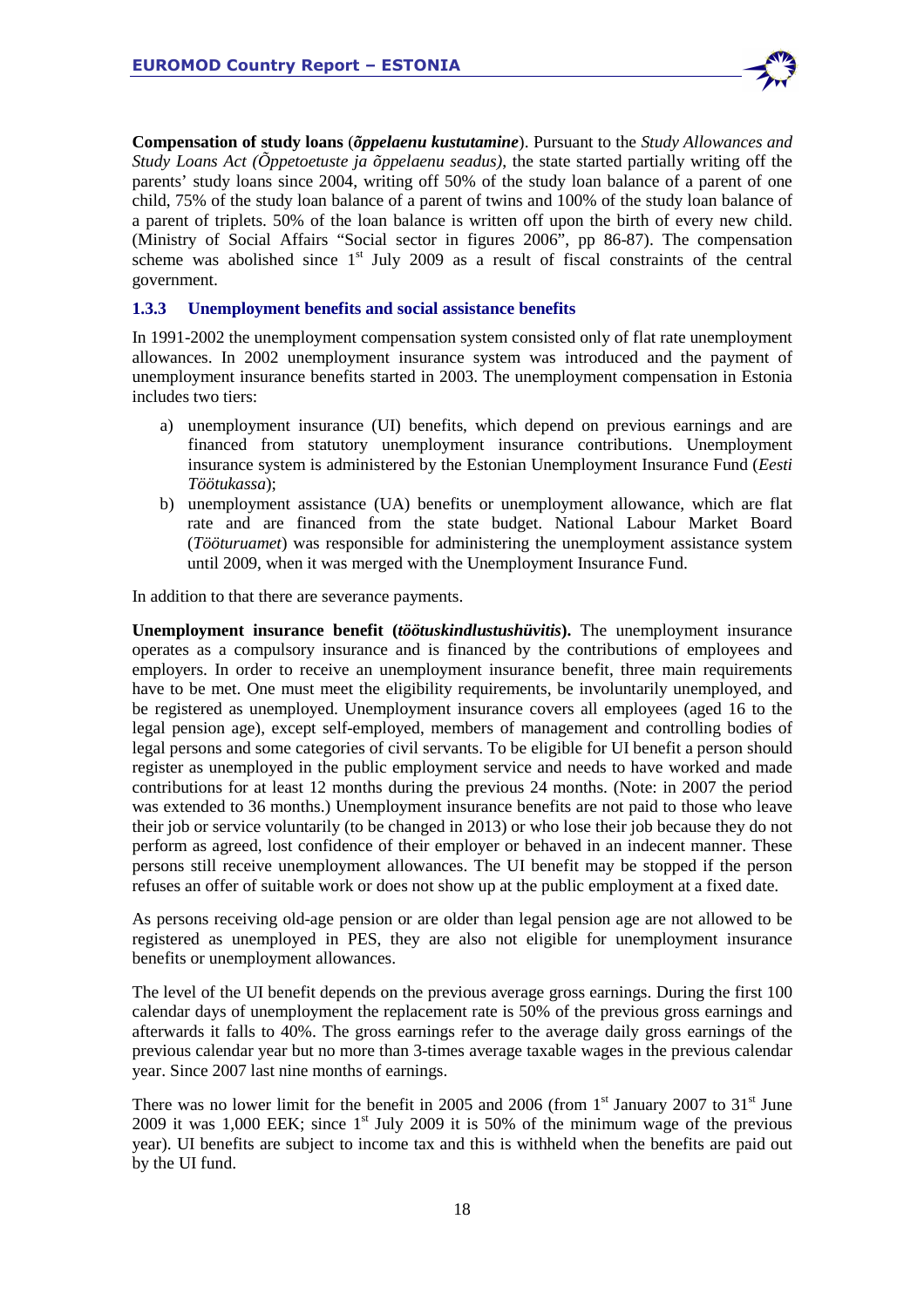To discourage entry into unemployment, UI system involves a waiting period of 7 days before the benefit payment starts. The duration of the unemployment insurance benefit ranges from 180 days up to 360 days depending on the length of contribution payments. During the first five years of the system (including 2005 and 2006), the insurance benefits are paid up to 180 days since the contribution period cannot exceed necessary five years as it is counted only from January 2002. Since 2007 it can be 270 days and since 2011 it can be 360 days.

After expiry of the insurance benefit, the unemployed can apply for unemployment allowances for the remaining days and for social assistance thereafter.

|                                                                                                                    | 2005                                                                             | 2006                                                                                                                  | 2007                            | 2008                 | 2009                 | 2010                          |
|--------------------------------------------------------------------------------------------------------------------|----------------------------------------------------------------------------------|-----------------------------------------------------------------------------------------------------------------------|---------------------------------|----------------------|----------------------|-------------------------------|
| <b>Unemployment insurance benefits</b>                                                                             |                                                                                  |                                                                                                                       |                                 |                      |                      |                               |
| Maximum duration (days)                                                                                            | 180                                                                              | 180                                                                                                                   | 270                             | 270                  | 270                  | 270                           |
| Minimum contribution period<br>for eligibility                                                                     |                                                                                  | 12 months during<br>last 24 months                                                                                    | 12 months during last 36 months |                      |                      |                               |
| Required contribution period<br>for benefits                                                                       |                                                                                  |                                                                                                                       |                                 |                      |                      |                               |
| 180 days                                                                                                           | 5 years                                                                          |                                                                                                                       | - 55 months                     |                      |                      |                               |
| 270 days (since 2007)                                                                                              | 5-10 years                                                                       |                                                                                                                       | 56-110 month                    |                      |                      |                               |
| 360 days (since 2011)                                                                                              | 10 or more years                                                                 |                                                                                                                       | 110 or more months              |                      |                      |                               |
| Base income for benefit                                                                                            |                                                                                  | Last 12 months'<br>Average wage of the last 9 months earlier than 3<br>months before the unemployment<br>average wage |                                 |                      |                      |                               |
| Amount of the benefit                                                                                              | 50% of the base amount during first 100 days, 40% during the<br>remaining period |                                                                                                                       |                                 |                      |                      |                               |
| Maximum daily benefit basis (3<br>times the average of the<br>previous year), EEK                                  | 562                                                                              | 630                                                                                                                   | 748                             | 885                  | 1,015                | 894                           |
| Maximum monthly benefit<br>(replacement rate (here using<br>50%) times maximum daily<br>basis during 31 days), EEK | 8,704                                                                            | 9,764                                                                                                                 | 11,598                          | 13,718               | 15,725               | 13,857                        |
| Minimum benefit                                                                                                    | None                                                                             | None                                                                                                                  | <b>UA</b><br>benefit            | <b>UA</b><br>benefit | <b>UA</b><br>benefit | 50% MW of<br>previous<br>year |
| Unemployment assistance benefits (unemployment allowance since 2006)                                               |                                                                                  |                                                                                                                       |                                 |                      |                      |                               |
| Maximum duration (days)                                                                                            | 270                                                                              | 270                                                                                                                   | 270                             | 270                  | 270                  | 270                           |
| Amount (EEK)                                                                                                       | 400                                                                              | 400                                                                                                                   | 1,000                           | 1,000                | 1,000                | 1,000                         |
| Required contribution period<br>(days)                                                                             | 180                                                                              | 180                                                                                                                   | 180                             | 180                  | 180                  | 180                           |
| Eligible period for contribution<br>(months)                                                                       | 12                                                                               | 12                                                                                                                    | 12                              | 12                   | 12                   | 12                            |

#### Table 10. Overview of unemployment benefits; in 2005-2010

Source: Unemployment Insurance Fund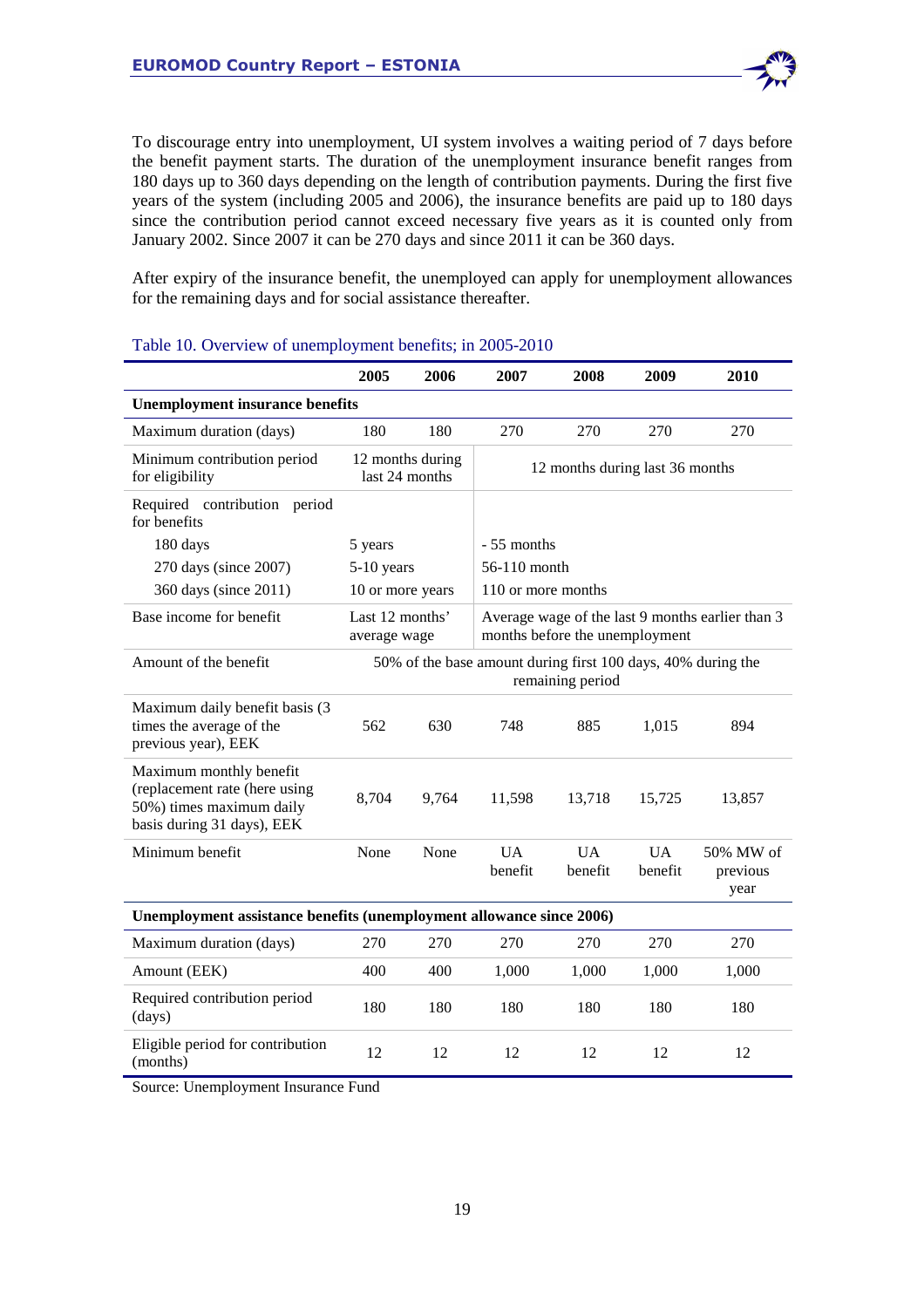

**Unemployment allowance (töötu toetus)**, until 2005 this was named unemployment assistance benefit (UAB) (*töötu abiraha*). Eligible for the unemployment allowance are persons, aged 16 to the legal pension age, who do not fulfil the eligibility criteria (e.g. students, persons who terminated their previous employment voluntarily) for UI or who have exhausted their UI benefits. The person must have been employed or engaged in activity equal to work (e.g. studying) for at least 180 days during the 12 months prior to filing an application with an employment office. Benefit is suspended for 10 days if the person refuses an offer of suitable work or does not show up at the PES at a fixed date for the first time. Benefit is stopped if the person refuses an offer of suitable work or does not show up at the PES at a fixed date for the second time.

The level of UA benefit is fixed by the Government and was 400 EEK in 1999-2006. It was increased to 1,000 EEK in 2007. (Formally, there is a daily rate 32.90 EEK per day.) The UA benefits are not subject to income tax. UA benefit is formally income tested: only the unemployed whose income is below the unemployment assistance are entitled to the benefits. It is not known in practice if and how this income test is followed.

Duration is generally 270 days. If the reason for termination of the previous employment was violation of the duties of employment, loss of confidence or indecent act, the UA is paid up to 210 days. If a person has less than 180 days until the retirement age after the receipt of 270 days of UA, the payment of UA will be extended until the person reaches the retirement age. The unemployed people who have received UI benefits for a shorter period than 270 days receive UA benefits until the end of the period of 270 days.

*Severance payments (koondamishüvitised):* According to the *Employment Contract Act (Töölepingu seadus)* the employees are entitled to severance payments if the reason for dismissal was liquidation of enterprise, bankruptcy of the employer, lay-off or age. The amount of the severance payments depends on previous work record and ranges from 2-4 months' salary. If the contract was terminated because the employee was not suitable due to professional skills or health, the severance payment is 1 month's salary. In public sector the amounts of the severance payments can be much higher as compared to the private sector. The amount of the severance payment in public sector depends also on the length of previous employment and ranges from 2 month's salary up to 12 month's salary. In 2009 changes took place reducing severance payments.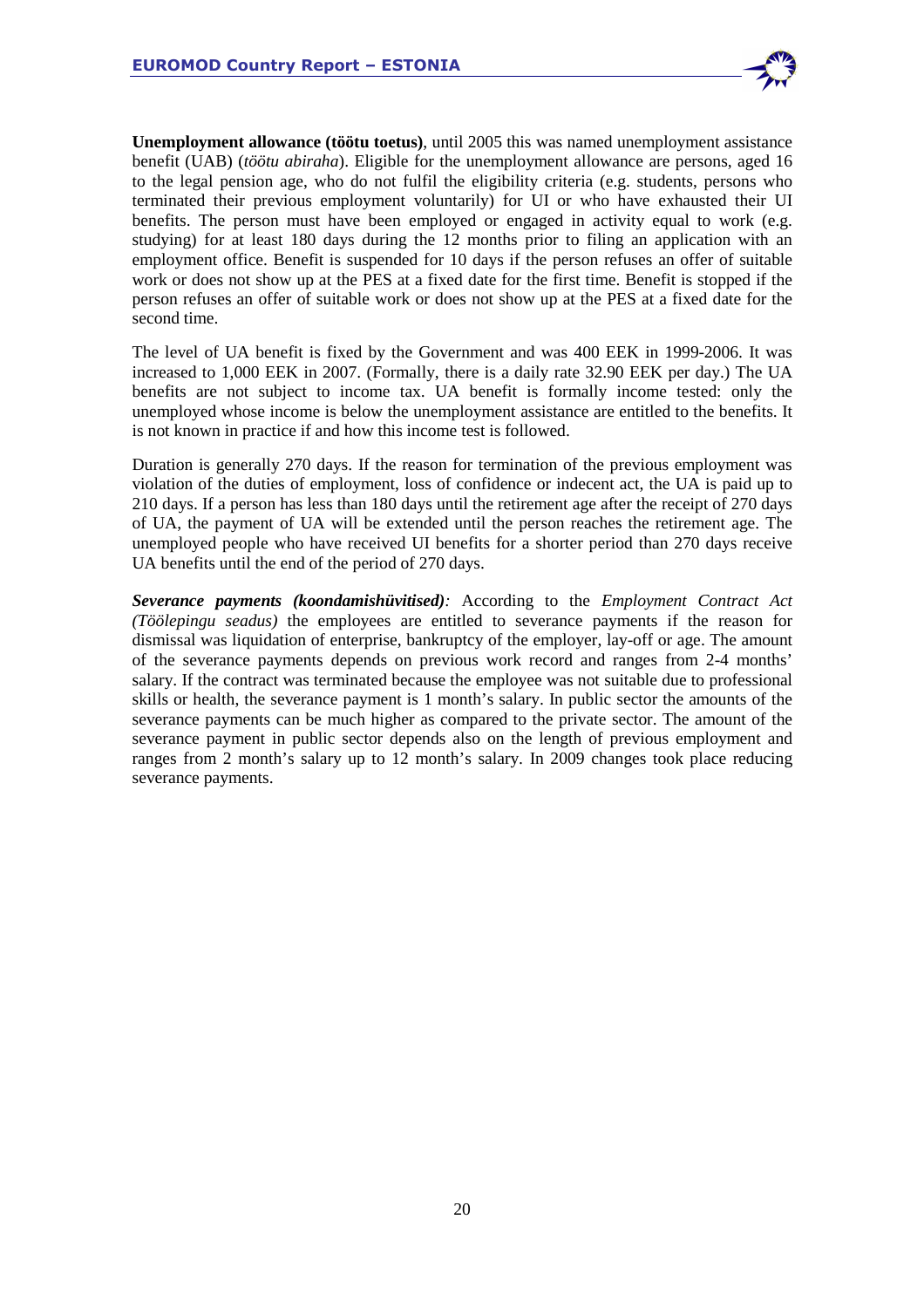| ٠, |
|----|
|    |
|    |
|    |
|    |

|                    | Job tenure         | <b>Extent of benefit</b><br>(months of previous<br>average salary) | <b>Financier of the benefit</b>         |
|--------------------|--------------------|--------------------------------------------------------------------|-----------------------------------------|
|                    | Up to 5 years      | 2 months                                                           | Employer                                |
| Before 1 July 2009 | $5-10$ years       | 3 months                                                           | Employer                                |
|                    | 10 and more years  | 4 months                                                           | Employer                                |
|                    | Up to 5 years      | 1 month                                                            | Employer                                |
| Since 1 July 2009  | $5-10$ years       | 2 months                                                           | Employer $(1$ month) +<br>UIF(1 month)  |
|                    | 10 and more years* | 3 months                                                           | Employer $(1$ month) +<br>UIF(2 months) |

Table 11. Severance benefits

\* Note: In case of people who have employment tenure more than 20 years, a five-year transition time is implemented, during which they will retain the existing level of redundancy benefits – that is, four months' earnings. After that, their benefit will be lowered to 3 months salary. Before  $1<sup>st</sup>$  July 2009, the redundancy benefits were complemented by additional benefits by the UIF in case of collective redundancies.

Source: Employment Contracts Act, Unemployment Insurance Act

There are also *training allowances* (*stipendium*) *and transport and accommodation allowances*  (*sõidu- ja majutustoetus*) *for the unemployed* which are meant to cover actual costs of participation in active labour market measures (training, work practice). Until 2006 the maximum amount was 1,200 EEK per month. The duration of the allowances depends on the duration of the respective active labour market measure. The amount of training allowance was 1.5 times the unemployment assistance benefit until 2005. Since 2006 the training allowance and transport allowance are fixed every year with the state budget. For example, in 2010 the training allowance was 60 EEK per day and the amount of transport allowance is 1.5 EEK per km. The allowances are non-taxable.

**Subsistence benefit (***toimetulekutoetus***)** is a means-tested benefit guaranteeing a minimum income to all residents. Households whose income after payment for housing expenses, calculated according to certain general criteria and specific rules set by municipalities, is below the subsistence level are entitled to these benefits. The details are given in section 2.3.9.

In 2005 and 2006, subsistence level was 750 EEK for the first member and 80% (500 EEK in 2005) for the each subsequent member of the household. The level is changed in an ad hoc manner as cost of living increases. In 2007 the level was 900 EEK for the first member and in 2008 it was increased to 1,000 EEK. Duration is unlimited, but granted and renewed on monthly basis. Municipalities have the right to refuse the payment of benefits to people in working age and capable for work, but who do not study or work, and who have repeatedly refused to accept suitable work. Means-test is based on current disposable income (i.e. net of withholding income tax). Certain types of income are not counted as an household income, for example, family allowance for families with three or more children, social benefits for disabled persons, one-off benefits (e.g. birth grant, funeral grant), training stipends. The benefit is nontaxable. Local authorities may pay additional social assistance benefits.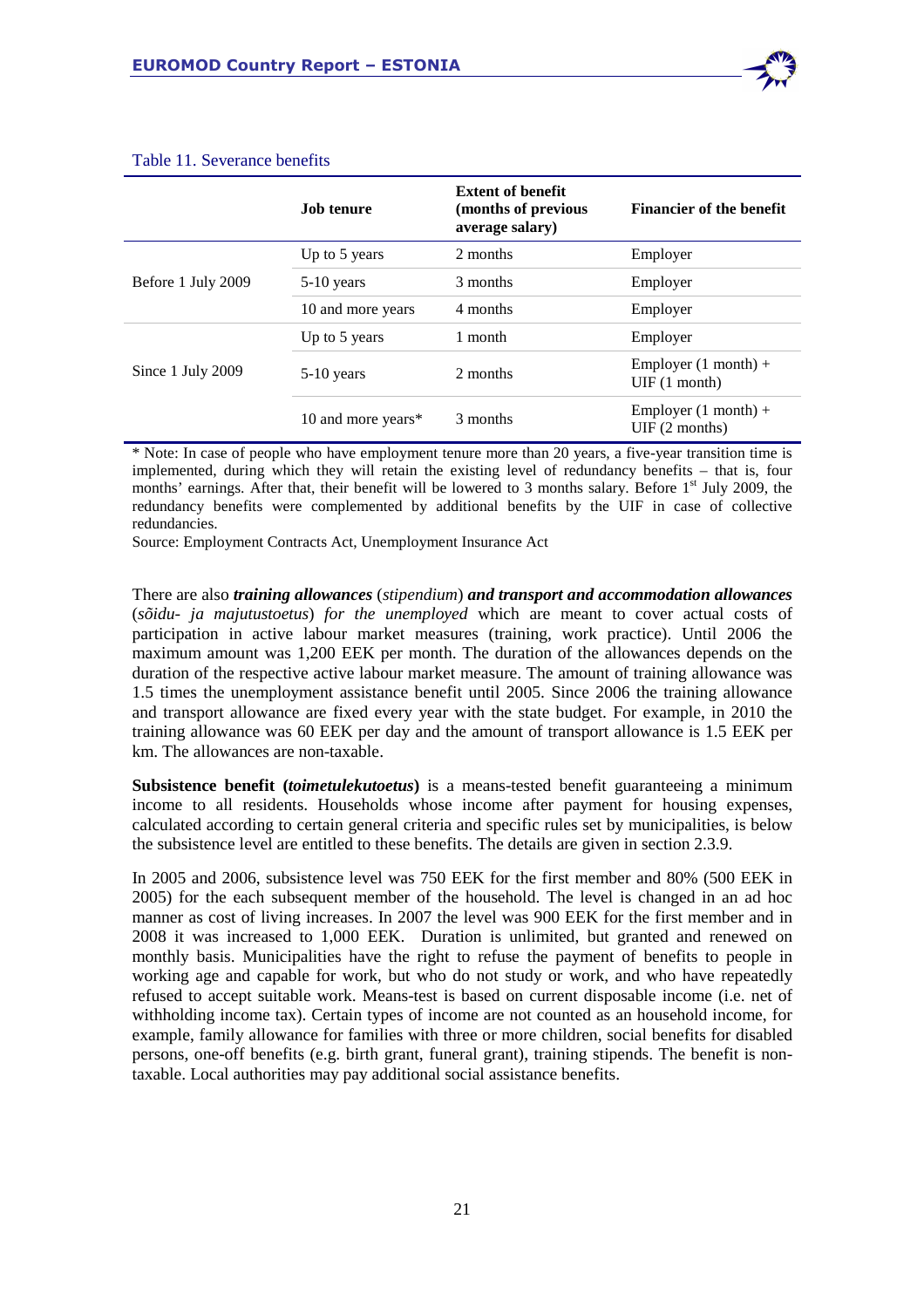

## **1.3.4 Social benefits for the disabled**

**Social benefits for the disabled** (*puuetega inimeste sotsiaaltoetused*) are regulated by the *Social Benefits for Disabled Persons Act (Puuetega inimeste sotsiaaltoetuste seadus)*. Disabled people are paid special benefits to support the independent coping and social integration and equal opportunities of disabled people. Social benefits for disabled persons are granted and paid to permanent residents in Estonia or persons living in Estonia on the basis of a temporary residence permit in case of moderate, severe or profound disabilities for compensating additional expenses arising out of the disability and for activities established in the rehabilitation plan.

The types of social benefits to disabled persons are the disabled child allowance, disabled adult allowance, care-giver's allowance, disabled parent's allowance, education allowance, rehabilitation allowance and in-service training allowance. The benefits are calculated on the basis of the rate of social benefits for disabled persons, which is established by the Parliament for every year in the state budget.

Disability is determined regardless of a person's age and the main criteria in determining the degree of severity are the extent of outside assistance and the amount of additional expenses arising out of the disability.

The benefits are monthly benefits and the size of the benefit depends on the degree of disability.

| Type of benefit                                          | <b>Severity of disability</b> | <b>Amount (EEK)</b><br>per month)<br>2005 | <b>Changes in 2006-2009</b>   |
|----------------------------------------------------------|-------------------------------|-------------------------------------------|-------------------------------|
| Disabled child allowance                                 | Moderate                      | 860                                       | Since 2006: 1,080             |
|                                                          | Severe and profound           | 1,020                                     | Since 2006: 1,260             |
|                                                          | Moderate                      | 200                                       |                               |
| Disabled adult allowance                                 | Severe                        | 420                                       |                               |
|                                                          | Profound                      | 640                                       |                               |
| Caregiver's allowance                                    |                               |                                           |                               |
| to a non-working parent of a disabled<br>child aged 3-16 |                               | 300                                       |                               |
| to a non-working parent of a disabled                    | Severe                        | 240                                       |                               |
| child aged 16-18                                         | Profound                      | 400                                       |                               |
| to a non-working caregiver or guardian                   | Severe                        | 240                                       | since $1/4/2005$ obligation   |
| of a disabled person aged 18 and older                   | Profound                      | 400                                       | given to local municipalities |
| <b>Disabled parent's allowance</b> (per child)           |                               | 300                                       |                               |

# Table 12. Amounts of social benefits for disabled persons

Benefits are non-taxable. Benefit is granted from the age of 16 years for the period of disability (which for persons under 65 years of age could be from six months to three years). The period is renewable. It often accumulates with pension for incapacity to work (*töövõimetuspension*) and old-age pension (*vanaduspension*).

There are also allowances for education, rehabilitation, in-service training. The state also compensates 50-90% of the cost of the device to disabled people, the elderly and children, who need prostheses, orthopaedic and other aids.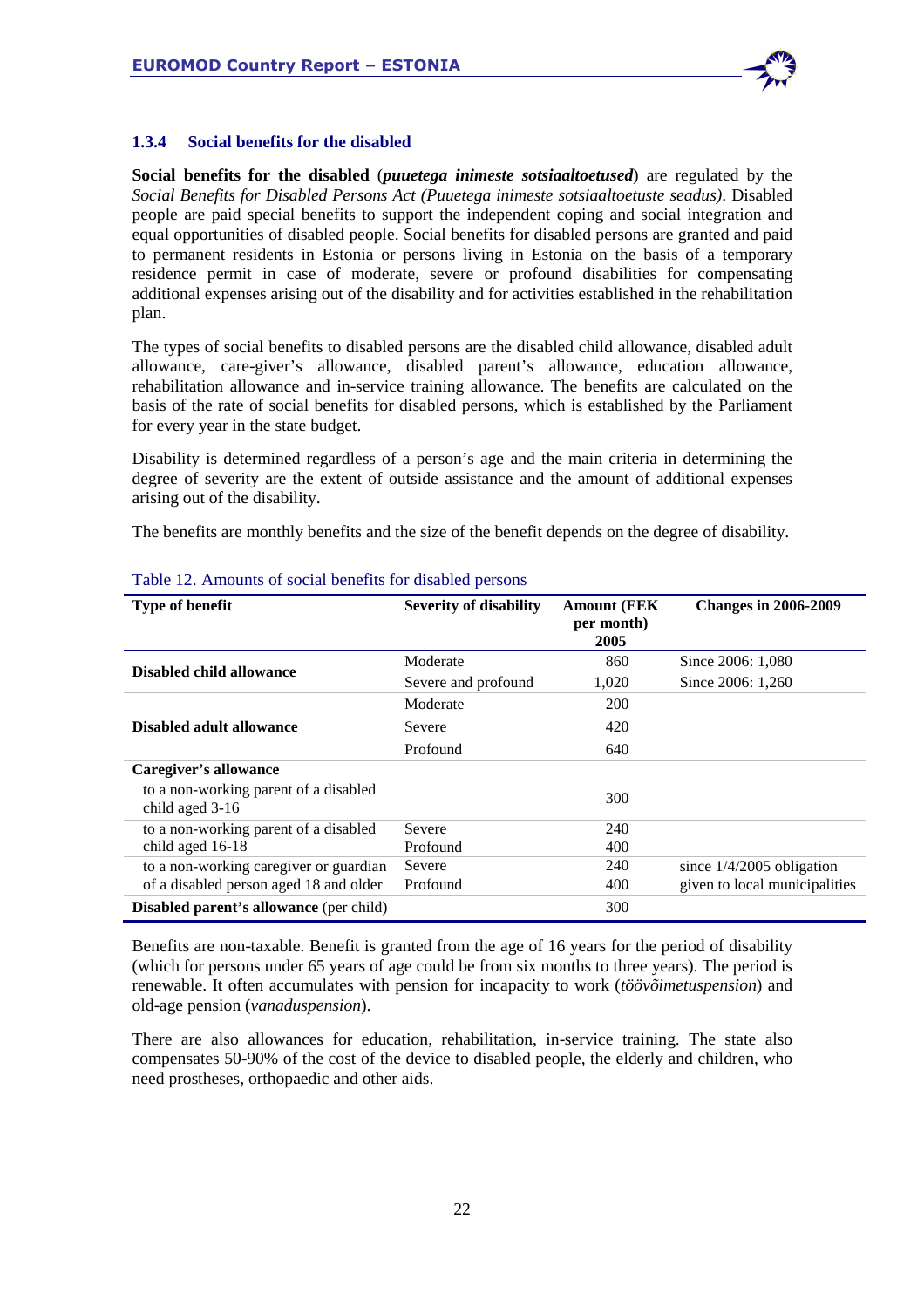

# **1.3.5 Health insurance benefits**

# *Health insurance benefits* **(***ravikindlustushüvitis***)** are regulated by the *Health Insurance Act*  (*Ravikindlustuse seadus*).

In Estonia, health care is financed from funds designated for health insurance in the state budget via the Health Insurance Fund (*Eesti Haigekassa*), as well as with direct allocations from the state budget, municipal and city budgets, by patients and from other sources (e.g. foreign aid, enterprises). The health insurance system is designed for compensating the insured persons for the cost of disease prevention and treatment, the cost of medicines and medical appliances and for paying benefits for temporary incapacity for work and other benefits.

The compulsory health insurance applies in Estonia since  $1<sup>st</sup>$  January 1992. Employers are obligated to pay social tax for employees, which includes 13% of gross wages for health insurance. People in business for themselves (sole proprietors) are obligated to pay the social tax on their business income themselves.

Insured persons are permanent residents of Estonia or persons living in Estonia under a temporary residence permit, the social tax for whom is paid by the employer or the state or by themselves (this is discussed in detail in section 1.4), as well as equivalent persons under the Health Insurance Act for whom social tax is not paid:

- 1) pregnant women starting from the 12th week of pregnancy;
- 2) children up to 19 years of age;
- 3) recipients of state pension in Estonia;
- 4) an insured person's dependent spouse with less than five years until retirement age;
- 5) students of up to 21 years of age acquiring basic education, students of up to 24 years of age acquiring general secondary education or vocational secondary education after basic education, students acquiring vocational secondary education after secondary education and permanent residents of Estonia acquiring university education in Estonian educational institutions established and operating under legal acts or in equivalent educational institutions abroad. (Ministry of Social Affairs "Social sector in figures 2006", pp 67-68).

Health insurance benefit is either in kind (health service, necessary medicinal products or medical device), or in cash (a sum of money which the health insurance fund is required to pay to an insured person under for the health care expenses incurred by the person or upon his or her temporary incapacity for work). The Health Insurance Fund finances outpatient and inpatient services provided to insured persons, and in certain cases also rehabilitation and nursing care and dental care services. Uninsured persons have the right to emergency care.

Health insurance benefits in cash are the following:

- 1) benefit for temporary incapacity for work;
- 2) adult dental care benefit;
- 3) supplementary benefit for medicinal products.

**1. Benefits for temporary incapacity for work (***ajutise töövõimetuse hüvitis***)** provide an earnings-related benefit for periods of absence from work for illness or for caring for another person. The types of benefit for temporary incapacity for work are:

- 1) sickness benefit;
- 2) maternity benefit;
- 3) adoption benefit;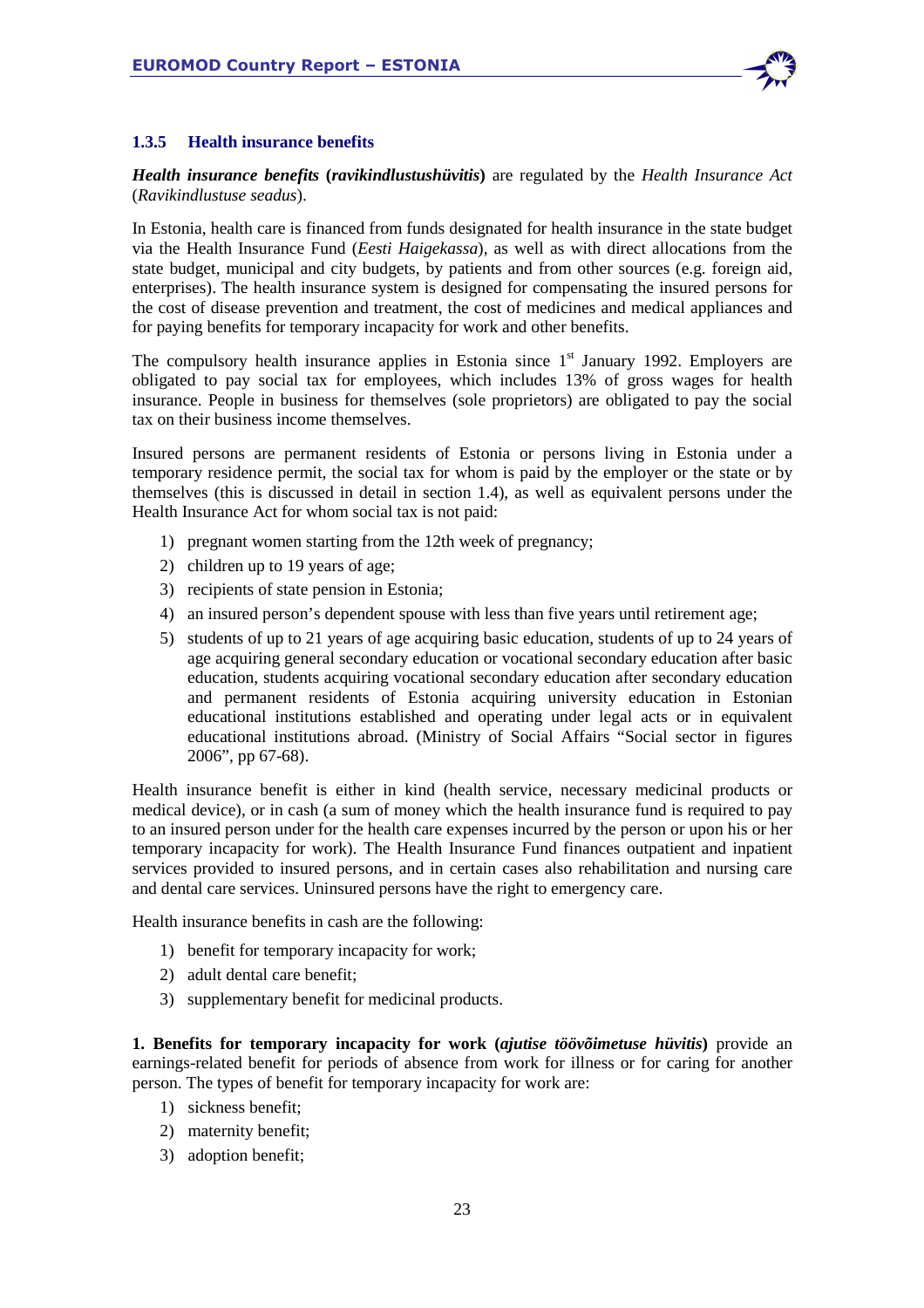

4) care benefit.

The benefits for incapacity for work are calculated on the basis of the insured person's income calculated on the basis of the social tax paid during the previous year. There is no upper ceiling. The percentage of the benefit paid of the average income per calendar day is:

- 80% in the event of receiving in-patient health services or nursing a child under 12 years of age in a hospital;
- 80% in the event of caring for a child under 3 years of age or for a disabled child under 16 years of age when the person caring for the child is himself or herself ill or is receiving obstetrical care;
- 80% in the event of receiving out-patient health services, nursing a family member who is ill at home, temporary release from the performance of his or her duties, or quarantine;
- 100% in the event of nursing a child under 12 years of age at home;
- 100% in the event of pregnancy and maternity leave; or in the event of adoptive parents leave;
- 100% in the event of an illness or injury caused as a result of an occupational disease or an accident at work;
- 100% in the event of preventing a criminal offence, protecting national or public interests or saving a human life.

Benefits are paid for various periods – for up to seven successive days in case of caring for a sick family member and quarantine, for up to 14 days in case of caring for a sick child, and generally for up to 182 days in case of illness and occupational accident (in case of tuberculosis 240 days). In case of certificates for sick leave, benefits are paid starting from the second day of the leave and in case of certificates for maternity leave and care leave, starting from the first day. In total the sick may be 250 calendar days per calendar year. Insured persons receiving a pension for incapacity for work or insured persons who are at least 65 years of age have the right to receive sickness benefit up to 60 consecutive calendar days for one illness but not for more than a total of 90 calendar days per calendar year.

Note that since July 2009 there are considerable changes concerning the employee's and employer's responsibility. In case of sickness benefit, employee's responsibility is first three days, employers have to pay benefits from the fourth until eighth day of the leave, and Estonian Health Insurance Fund starts paying from the ninth day. Also since July 2009 some of the replacement rates changed. The 80% cases were reduced to 70%.

# **2. Adult dental care benefit (***täiskasvanute hambaraviteenuse hüvitis***)**

The adults pay for their dental treatment and dentures themselves and the Health Insurance Fund compensates for these payments up to the rate fixed by the Minister of Social Affairs. In 2005 and 2006 it was 150 EEK per year (in 2007 and 2008 300 EEK per year). Since  $1<sup>st</sup>$  January 2009 it was abolished for those aged 19-62. Higher compensation rates are established for pregnant women (in 2006 450 EEK per year), mothers of children up to 1 year of age and those having greater need for dental treatment because of sickness (in 2006 both 300 EEK per one year, in 2007 450 EEK per year). In case of dentures the Fund compensates once every three years for the amount paid for dentures by insured persons, who are at least 63 years old. In 2006 the amount is 2,000 EEK per three years.

(Source: http://www.haigekassa.ee/kindlustatule/hambaravi)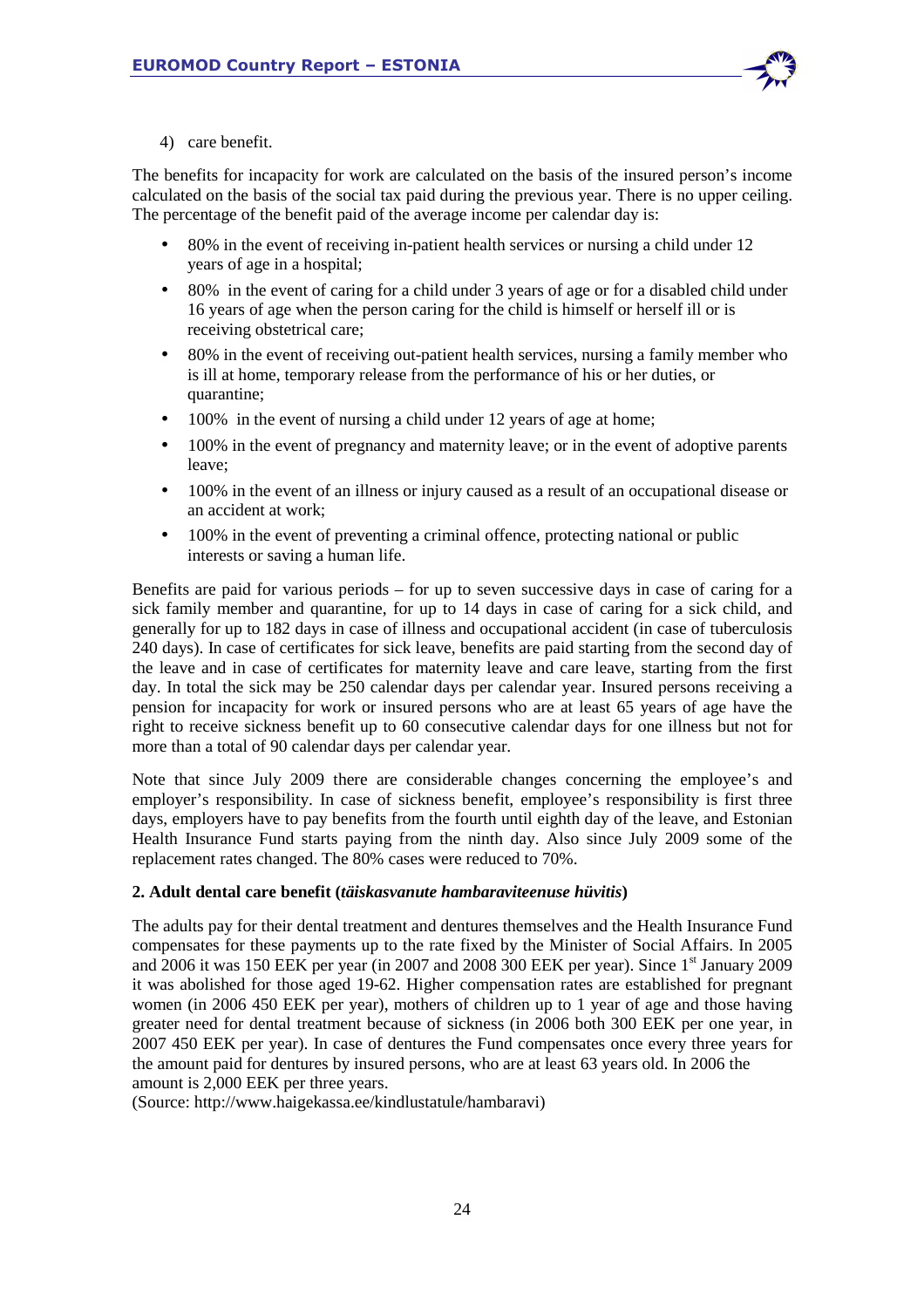

# **3. Supplementary benefit for medicinal products (***täiendav ravimihüvitis***)**

The Health Insurance Fund additionally compensates for amounts paid by the insured for medicinal products during the calendar year, where such amounts fall between 6,000 and 20,000 EEK. If the insured person has made an own contribution between 6,000 and 10,000 EEK during a calendar year, the Health Insurance Fund compensates 50% of the amount exceeding 6,000 EEK. If this own contribution is between 10,000 and 20,000 EEK, the Health Insurance Fund additionally compensates 75% of the amount exceeding 10,000 EEK. The fund does not compensate amounts beyond 20,000 EEK. Total benefit cannot exceed 9,500 EEK annually.

# **1.3.6 Local benefits**

According to the *Local Government Organisation Act (Kohaliku omavalitsuse korralduse seadus)* the Council of any city or rural municipality is empowered to provide local benefits to people who are living and are registered in the Population Registry for the respective region. The variation of local benefits given in municipalities is large. Benefits differ on type, amounts, application conditions etc.

A study conducted by Ainsaar *et al* (2004) showed that the majority of the municipalities give family and child support related local benefits. The most common is benefit for birth support, however also such benefits as benefit for crisis, large family benefits etc are present in many regions. For more details of this study see Table 10.

As to the importance of such benefits, from the table it can be also seen that the family and child related local benefits in 2003 accounted approximately 77 million EEK in 2003, which is approximately 0.5% of the total social expenditures according to ESSPROS statistics (Table 13). During the economic boom years 2006-2008 municipalities increased the benefits (see Ainsaar, Soo 2009)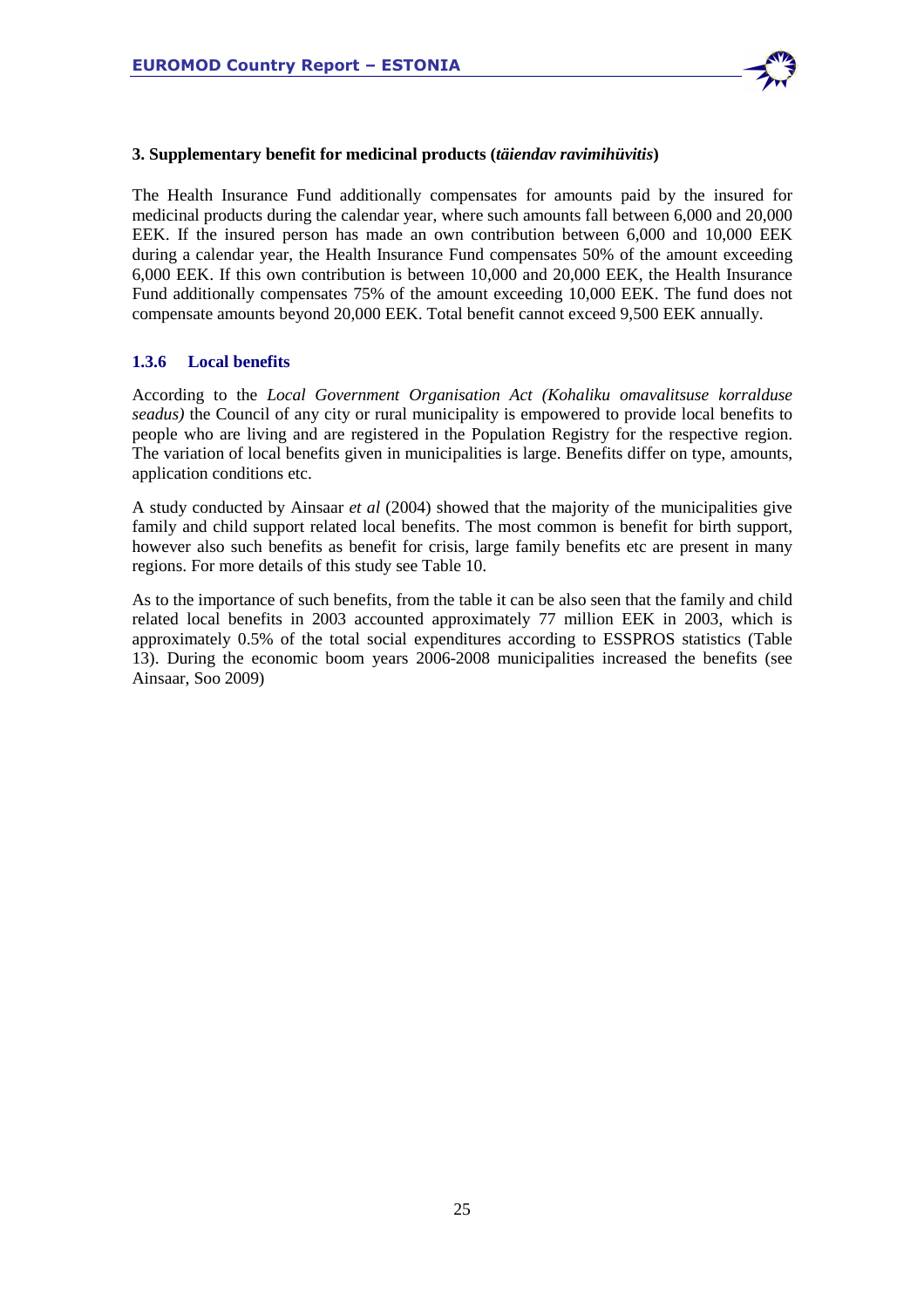| <b>Benefit</b>                              | <b>Share of</b><br>municipalities<br>giving the<br>benefit, % | Average amount<br>of benefit per<br>recipient per<br>year, EEK | <b>Total expenditures</b><br>in all<br>municipalities,<br><b>EEK</b> | Number of<br>recipients |
|---------------------------------------------|---------------------------------------------------------------|----------------------------------------------------------------|----------------------------------------------------------------------|-------------------------|
| Birth benefit                               | 94                                                            | 1,710                                                          | 33,201,279                                                           | 13,350                  |
| School food                                 | 84                                                            | 181                                                            | 7,693,081                                                            | 36,347                  |
| Support for buying spectacles               | 78                                                            | 517                                                            | 883,526                                                              | 1,813                   |
| Crisis support                              | 72                                                            | 685                                                            | 6,642,147                                                            | 11,957                  |
| Christmas support                           | 60                                                            | 172                                                            | 3,249,816                                                            | 42,406                  |
| Medicine support                            | 59                                                            | 491                                                            | 655,877                                                              | 1,975                   |
| Schooling equipment benefit                 | 56                                                            | 378                                                            | 2,707,234                                                            | 8,727                   |
| Primary school graduate benefit             | 51                                                            | 412                                                            | 1,085,199                                                            | 2,562                   |
| Disabled child benefit                      | 49                                                            | 3,790                                                          | 1,679,651                                                            | 799                     |
| Transport cost reimbursement                | 47                                                            | 1,169                                                          | 1,453,238                                                            | 3,807                   |
| Secondary school graduate<br><b>benefit</b> | 46                                                            | 543                                                            | 951,751                                                              | 1,782                   |
| Large family support                        | 42                                                            | 936                                                            | 3,228,356                                                            | 4,869                   |
| Start school support                        | 42                                                            | 456                                                            | 1,985,022                                                            | 3,783                   |
| Reimbursement of social service             | 37                                                            | 947                                                            | 1,183,619                                                            | 1,985                   |
| Reimbursement of clothing/<br>footwear      | 37                                                            | 518                                                            | 273,436                                                              | 2,654                   |
| Support for excellent pupils                | 32                                                            | 677                                                            | 808,998                                                              | 1,980                   |
| Beginning of school benefit                 | 23                                                            | 482                                                            | 1,458,378                                                            | 3,568                   |
| Baby-package                                | 21                                                            | 429                                                            | 2,900,968                                                            | 4,404                   |
| Student housing benefit                     | 18                                                            | 4,155                                                          | 1,971,204                                                            | 1,278                   |
| Additional school food support              | $\boldsymbol{7}$                                              | 1,049                                                          | 1,789,423                                                            | 2,427                   |
| Baby support                                | 4                                                             | 962                                                            | 1,104,601                                                            | 1,038                   |

#### Table 13. Local benefits for families in 2003

Source: Aidarov, A. Kohalikud laste- ja peretoetused Eestis 2003. aastal. Sotsiaaltöö nr 5/2005, pp 39-44, quoted from Ainsaar, M. Soo, K. Aidarov, A. Omavalitsuste toetus lastega peredele 2003-2004, TÜ sotsioloogia ja sotsiaalpoliitika osakond

# **1.3.7 Scope and scale of social benefits**

The following tables provide an indication of the relative scale and coverage of each benefit by showing the number of recipients and the expenditure on each benefit. Table 14 presents the share of recipients as percentage of population. Note that for some benefits only total annual number of new cases is available and not the number of different recipients (see notes below the table). This means we may overestimate the actual share of recipients as some people may receive benefits several times a year. Still it gives an overview which benefits are most frequent.

The largest share of people receive health insurance benefits (about 1/3) and pensions (about 20%). About one fifth of the population receives universal child allowances. About 8-9% of the population receives allowances for disabled persons. The share of people receiving unemployment benefits is relatively low due to low unemployment benefits and relatively strict eligibility criteria. Subsistence benefits are received by 4% of the households.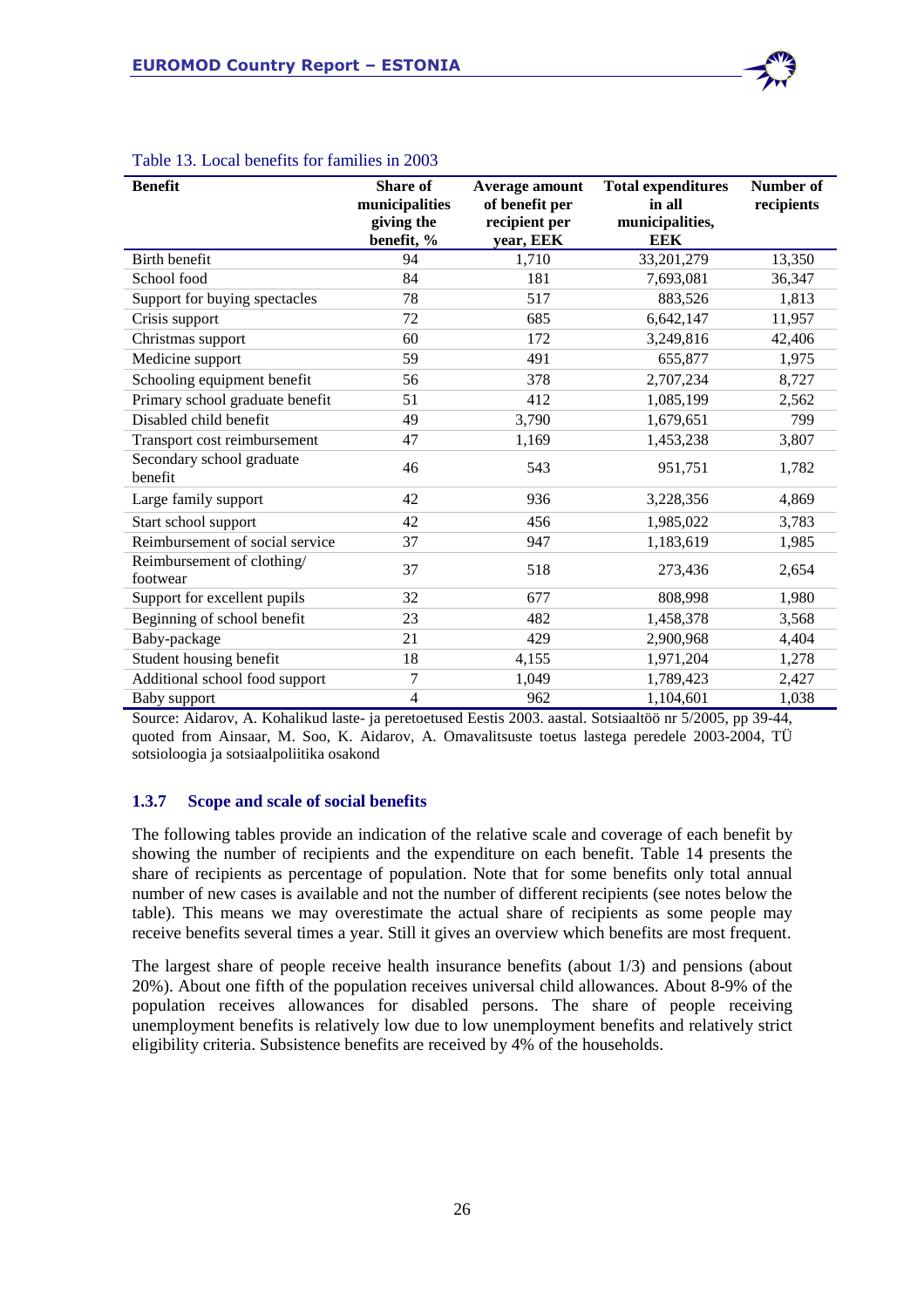

|                                                  | 2005  | 2006  | 2007  | 2008  | 2009  |
|--------------------------------------------------|-------|-------|-------|-------|-------|
| Health insurance benefits (paid sick leave,      |       |       |       |       |       |
| except maternity benefit)                        | 38.7% | 42.5% | 46.2% | 43.9% | 30.9% |
| <b>Pensioners</b>                                |       |       |       |       |       |
| Old age pension (vanaduspension)                 | 22.1% | 22.0% | 21.9% | 21.9% | 21.9% |
| Survivor's pension (toitjakaotuspension)         | 1.0%  | 1.0%  | 1.0%  | 0.9%  | 0.9%  |
| National pension (rahvapension)                  | 0.8%  | 0.7%  | 0.6%  | 0.6%  | 0.5%  |
| Disability pension (töövõimetuspension)          | 4.4%  | 4.6%  | 4.9%  | 5.0%  | 5.2%  |
| Allowance for disabled people (disabled child    |       |       |       |       |       |
| allowance, disabled adult allowance, caregiver's | 8.2%  | 8.6%  | 8.8%  | 8.9%  | 9.3%  |
| allowance, disabled parent's allowance)          |       |       |       |       |       |
| <b>Family and children</b>                       |       |       |       |       |       |
| Maternity benefit (sünnitushüvitis)              | 0.8%  | 0.9%  | 1.0%  | 1.0%  | 0.9%  |
| Parental benefit (vanemahüvitis)                 | 0.7%  | 1.0%  | 1.0%  | 1.4%  | 1.5%  |
| Childcare allowance (lapsehooldustasu)           | 3.7%  | 3.6%  | 3.7%  | 3.5%  | 3.1%  |
| Child allowance (lapsetoetus)                    | 21.3% | 20.4% | 20.1% | 19.8% | 19.5% |
| Single parent child allowance (üksikvanema       | 1.8%  | 2.0%  | 2.0%  | 1.9%  | 1.8%  |
| lapsetoetus)                                     |       |       |       |       |       |
| Large family allowance $(3+/triplets)$ (3 ja     | 5.2%  | 5.2%  | 4.6%  |       |       |
| enamalapselise pere toetus)                      |       |       |       |       |       |
| Childbirth allowance (sünnitoetus)               | 1.1%  | 1.1%  | 1.2%  | 1.2%  | 1.2%  |
| School allowance (lapse koolitoetus)             | 14.1% | 13.4% | 12.9% | 12.3% | 0.0%  |
| Conscript's child benefit (ajateenija lapse      | 0.0%  | 0.0%  | 0.0%  | 0.0%  | 0.0%  |
| toetus)                                          |       |       |       |       |       |
| Foster care allowance (ajateenija lapse toetus)  | 0.2%  | 0.2%  | 0.2%  | 0.2%  | 0.2%  |
| Adoption allowance (lapsendamistoetus)           | 0.0%  | 0.0%  | 0.0%  | 0.0%  | 0.0%  |
| Unemployment                                     |       |       |       |       |       |
| Unemployment insurance benefit                   | 0.9%  | 0.7%  | 0.6%  | 1.1%  | 4.3%  |
| Unemployment allowance                           | 2.3%  | 1.5%  | 1.3%  | 1.8%  | 3.5%  |
| <b>Housing</b>                                   |       |       |       |       |       |
| Subsistence benefit (toimetulekutoetus),         | 5.2%  | 3.5%  | 2.4%  | 2.1%  | 3.6%  |
| households                                       |       |       |       |       |       |

Notes: Population figures – beginning of the year; pensioners – beginning of the year; family benefit recipients – end of the year; health care benefits – total number of cases within the year; subsistence benefits – total number of households receiving the benefit within the year; unemployment insurance benefits - total persons receiving the benefit within the year; old-age pensions include anticipated old age pensions.

Source: Statistics Estonia, on-line database, last accessed 3 September 2010; own calculations

According to ESSPROS statistics, which includes both in kind and cash social expenditures, majority of expenditures goes to categories of health care (about 32%) and old-age (43%). Expenditures on families and children 12%, disability takes 9.4%. The share of unemployment, housing and social exclusion is 2.5% in total. Benefits in kind are relatively important in health care (health services) and unemployment (active labour market policy measures). In all other categories their share within the category is small.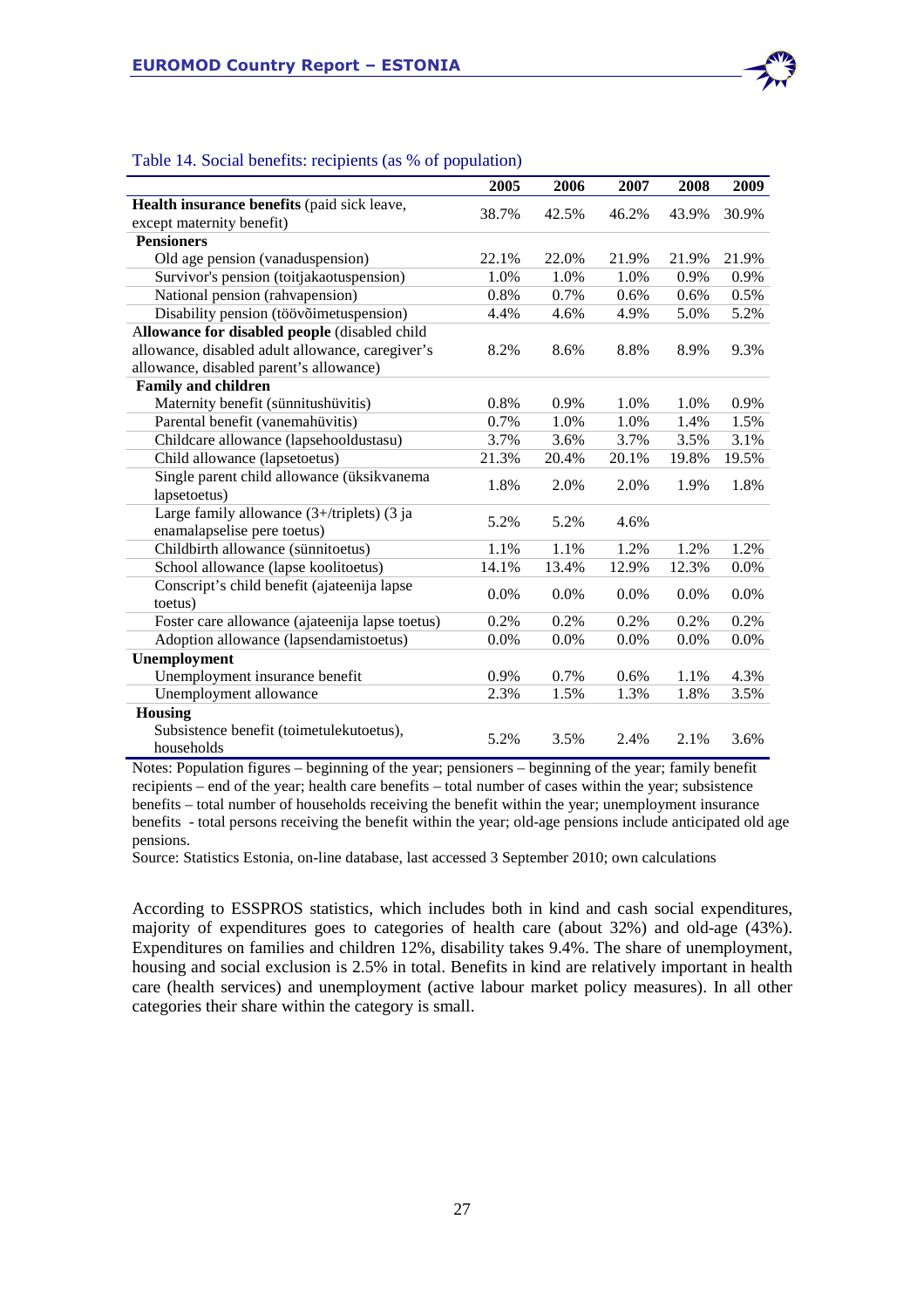

|                                        | <b>Expenditures (mln EEK)</b><br>Structure $(\% )$ |            |             |       |       |           |
|----------------------------------------|----------------------------------------------------|------------|-------------|-------|-------|-----------|
|                                        | 2005                                               | 2006       | 2007        | 2005  | 2006  | 2007      |
| <b>Health/sickness</b>                 | 6 913.82                                           | 7831.3     | 10 045.7    | 31.9% | 31.2% | 33.4%     |
| Cash benefits                          | 1 083.44                                           | 1 259.8    | 1 694.2     | 5.0%  | 5.0%  | 5.6%      |
| Paid sick leave                        | 876.57                                             | 1 0 20.1   | 1 297.1     | 4.0%  | 4.1%  | 4.3%      |
| Benefits in kind                       | 5 830.38                                           | 6 571.6    | 8 3 5 1 . 5 | 26.9% | 26.2% | 27.8%     |
| <b>Disability</b>                      | 2 031.46                                           | 2 3 7 8 .2 | 2805.9      | 9.4%  | 9.5%  | 9.3%      |
| Cash benefits                          | 1773.97                                            | 2 0 7 5 .3 | 2412.0      | 8.2%  | 8.3%  | $8.0\%$   |
| Disability pension                     | 1 127.02                                           | 1 400.6    | 1720.5      | 5.2%  | 5.6%  | 5.7%      |
| Care allowance                         | 527.22                                             | 566.5      | 585.5       | 2.4%  | 2.3%  | 1.9%      |
| Other cash benefits                    | 119.73                                             | 108.3      | 106.0       | 0.6%  | 0.4%  | 0.4%      |
| Benefits in kind                       | 257.49                                             | 302.9      | 394.0       | 1.2%  | 1.2%  | 1.3%      |
| Old age                                | 9 337.45                                           | 11 118.5   | 12 9 25.0   | 43.1% | 44.4% | 43.0%     |
| Cash benefits                          | 9 142.23                                           | 10 908.5   | 12 704.6    | 42.2% | 43.5% | 42.2%     |
| Old age pension                        | 7 232.75                                           | 8 629.4    | 9 9 6 0.9   | 33.4% | 34.4% | 33.1%     |
| Anticipated old age pension            | 1799.27                                            | 2 175.1    | 2633.9      | 8.3%  | 8.7%  | 8.8%      |
| (ennetähtaegne vanaduspension,         |                                                    |            |             |       |       |           |
| väljateenitud aastate pension,         |                                                    |            |             |       |       |           |
| soodustingimustel vanaduspension)      |                                                    |            |             |       |       |           |
| National pension                       | 110.21                                             | 104.1      | 109.8       | 0.5%  | 0.4%  | 0.4%      |
| Benefits in kind                       | 195.22                                             | 210.0      | 220.4       | 0.9%  | 0.8%  | 0.7%      |
|                                        |                                                    |            |             |       |       |           |
| <b>Survivors</b>                       | 185.24                                             | 214.3      | 240.1       | 0.9%  | 0.9%  | $0.8\%$   |
| Survivors' pension                     | 147.56                                             | 173.3      | 195.7       | 0.7%  | 0.7%  | $0.7\%$   |
| Death grant                            | 37.68                                              | 41.0       | 44.5        | 0.2%  | 0.2%  | 0.1%      |
| <b>Family and children</b>             | 2 630.10                                           | 3 044.4    | 3 4 7 9 . 3 | 12.2% | 12.1% | 11.6%     |
| Cash benefits                          | 2 507.19                                           | 2914.2     | 3 3 1 8 .7  | 11.6% | 11.6% | 11.0%     |
| Maternity benefit (sünnitushüvitis)    | 297.41                                             | 358.8      | 459.5       | 1.4%  | 1.4%  | 1.5%      |
| Parental benefit (vanemahüvitis)       | 552.56                                             | 898.0      | 1 1 1 3 .1  | 2.6%  | 3.6%  | 3.7%      |
| Childcare allowance                    | 286.67                                             | 268.9      | 278.4       | 1.3%  | 1.1%  | 0.9%      |
| (lapsehooldustasu)                     |                                                    |            |             |       |       |           |
| Child allowance (lapsetoetus)          | 1 0 3 4 . 8 8                                      | 1 006.7    | 1 0 5 9.8   | 4.8%  | 4.0%  | 3.5%      |
| Single parent child allowance          | 102.59                                             | 100.2      | 96.6        | 0.5%  | 0.4%  | 0.3%      |
| (üksikvanema lapsetoetus)              |                                                    |            |             |       |       |           |
| Large family allowance (3+/triplets)   | 54.66                                              | 86.9       | 46.5        | 0.3%  | 0.3%  | 0.2%      |
| Childbirth allowance                   | 48.30                                              | 72.6       | 78.1        | 0.2%  | 0.3%  | 0.3%      |
| School allowance (lapse koolitoetus)   | 85.82                                              | 81.3       | 77.7        | 0.4%  | 0.3%  | 0.3%      |
| Other cash lump sum benefits           | 14.14                                              | 15.0       | 18.5        | 0.1%  | 0.1%  | 0.1%      |
| (elluastumistoetus lastekodu           |                                                    |            |             |       |       |           |
| kasvandikule, alaealiste, vaegurite ja |                                                    |            |             |       |       |           |
| täiendava lapsepuhkuspäevade tasu,     |                                                    |            |             |       |       |           |
| lapsendamistoetus)                     |                                                    |            |             |       |       |           |
| Other cash periodic benefits           | 30.17                                              | 26.6       | 39.9        | 0.1%  | 0.1%  | 0.1%      |
| (eestkostetava või perekonnas          |                                                    |            |             |       |       |           |
| hooldamisel oleva lapse toetus,        |                                                    |            |             |       |       |           |
| tasuline lapsetoitmise vaheaeg,        |                                                    |            |             |       |       |           |
| lastetoetus kutsekoolis õppivale       |                                                    |            |             |       |       |           |
| lastekodulapsele)                      |                                                    |            |             |       |       |           |
| Benefits in kind                       | 122.91                                             | 130.2      | 160.6       | 0.6%  | 0.5%  | 0.5%      |
| Unemployment                           | 286.10                                             | 226.1      | 347.6       | 1.3%  | 0.9%  | $1.2\%$   |
| Cash benefits                          | 200.22                                             | 144.5      | 237.6       | 0.9%  | 0.6%  | 0.8%      |
| Unemployment insurance benefit         | 99.69                                              | 81.6       | 122.9       | 0.5%  | 0.3%  | 0.4%      |
| Unemployment allowance                 | 42.52                                              | 24.4       | 52.3        | 0.2%  | 0.1%  | 0.2%      |
| Vocational training allowance          | 10.24                                              | 9.3        | 7.4         | 0.0%  | 0.0%  | 0.0%      |
|                                        |                                                    |            |             |       |       | Continued |

# Table 15. Social benefit: annual expenditures according to ESSPROS

28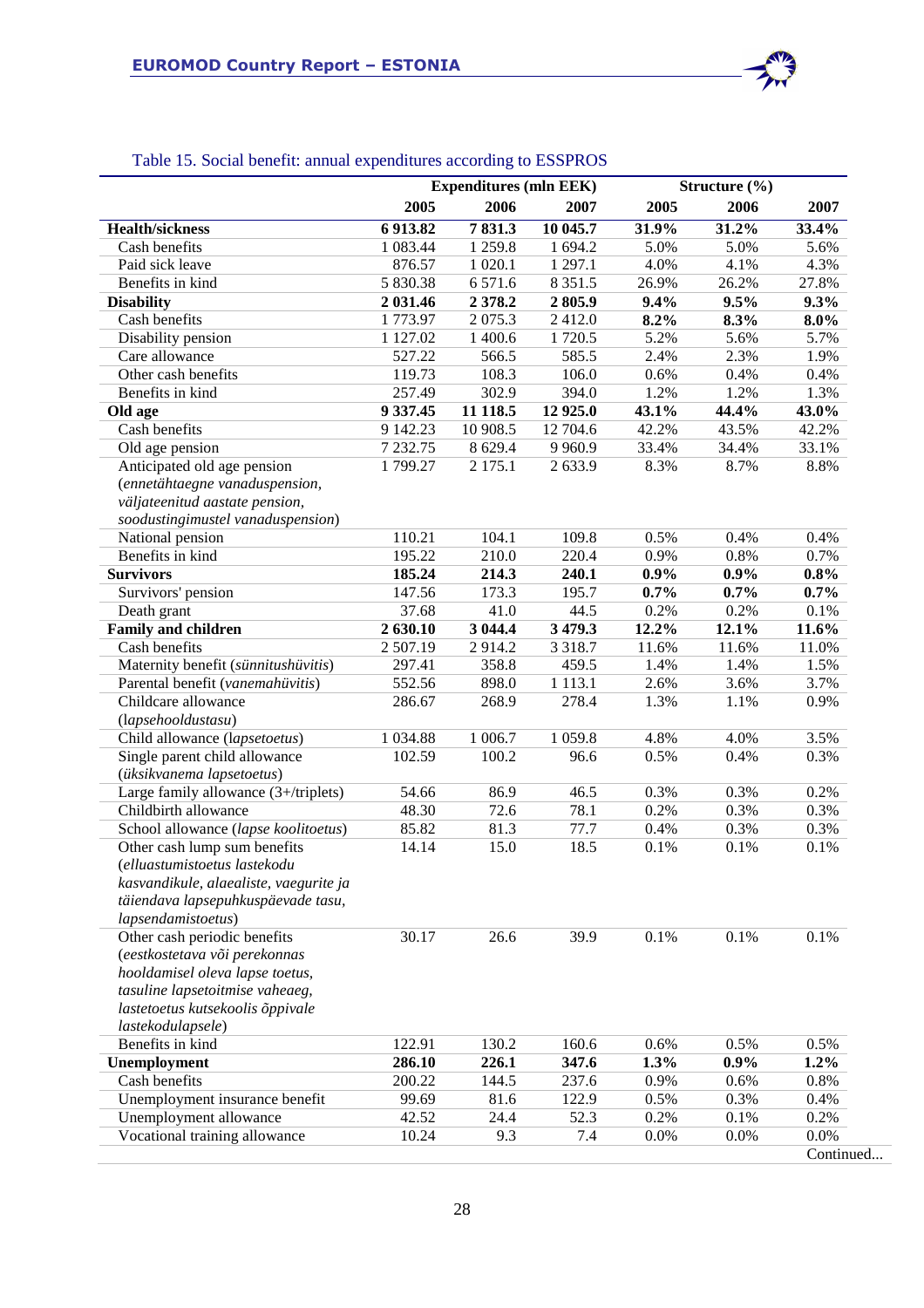

|                                       |           | <b>Expenditures (mln EEK)</b> |          |         | Structure $(\% )$ |         |
|---------------------------------------|-----------|-------------------------------|----------|---------|-------------------|---------|
|                                       | 2005      | 2006                          | 2007     | 2005    | 2006              | 2007    |
| Redundancy compensation               | 20.83     | 14.2                          | 31.0     | $0.1\%$ | $0.1\%$           | 0.1%    |
| (koondamishüvitised)                  |           |                               |          |         |                   |         |
| Other                                 | 26.94     | 15.1                          | 24.0     | $0.1\%$ | $0.1\%$           | 0.1%    |
| Benefits in kind                      | 85.88     | 81.6                          | 110.0    | 0.4%    | 0.3%              | 0.4%    |
| Housing                               | 50.33     | 83.0                          | 53.3     | $0.2\%$ | $0.3\%$           | $0.2\%$ |
| Social housing                        | 13.80     | 18.1                          | 35.9     | 0.1%    | 0.1%              | 0.1%    |
| Part of subsistence benefit, to cover | 36.53     | 64.9                          | 17.4     | 0.2%    | 0.3%              | 0.1%    |
| housing costs (imputed)               |           |                               |          |         |                   |         |
| <b>Social exclusion</b>               | 211.15    | 166.2                         | 183.2    | $1.0\%$ | $0.7\%$           | $0.6\%$ |
| Subsistence benefit                   | 171.30    | 121.9                         | 119.6    | 0.8%    | 0.5%              | 0.4%    |
| (toimetulekutoetus)                   |           |                               |          |         |                   |         |
| Accommodation (in kind)               | 27.90     | 29.6                          | 43.1     | 0.1%    | 0.1%              | 0.1%    |
| Other                                 | 11.95     | 14.7                          | 20.5     | 0.1%    | 0.1%              | 0.1%    |
| <b>Total</b>                          | 21,645.65 | 25,062.0                      | 30.080.1 | 100%    | 100%              | 100%    |

Notes: Annual expenditures exclude administration costs.

Source: Statistics Estonia, Social protection expenditure and receipts, for ESSPROS.

#### **1.4 Social contributions**

Social insurance contributions finance pensions, health care, and unemployment insurance benefits. Conditions regarding contributions made in the past determine eligibility and amount of contributory benefits (unemployment insurance benefits, maternity benefits, incapacity to work benefits, pensions).

Contributions are either in the form of social tax or unemployment insurance (UI) contributions, all specified as percentage of the gross wage (see Figure 1 below for a schematic definition of the gross wage and other direct taxes on wages). The calculation of social contributions for selfemployed are discussed in detail in the Section 2.4.3.

#### Figure 1. Schematic composition of labour cost, in 2006



**Social tax** (*sotsiaalmaks*) is a financial obligation imposed on employers and self-employed to obtain revenue required for supplying state pension insurance and health insurance in the country. Tax rate is 33% and the tax base is "gross wage". The 13% of social tax base is transferred into the Estonian Health Insurance Fund and 20% is transferred into pension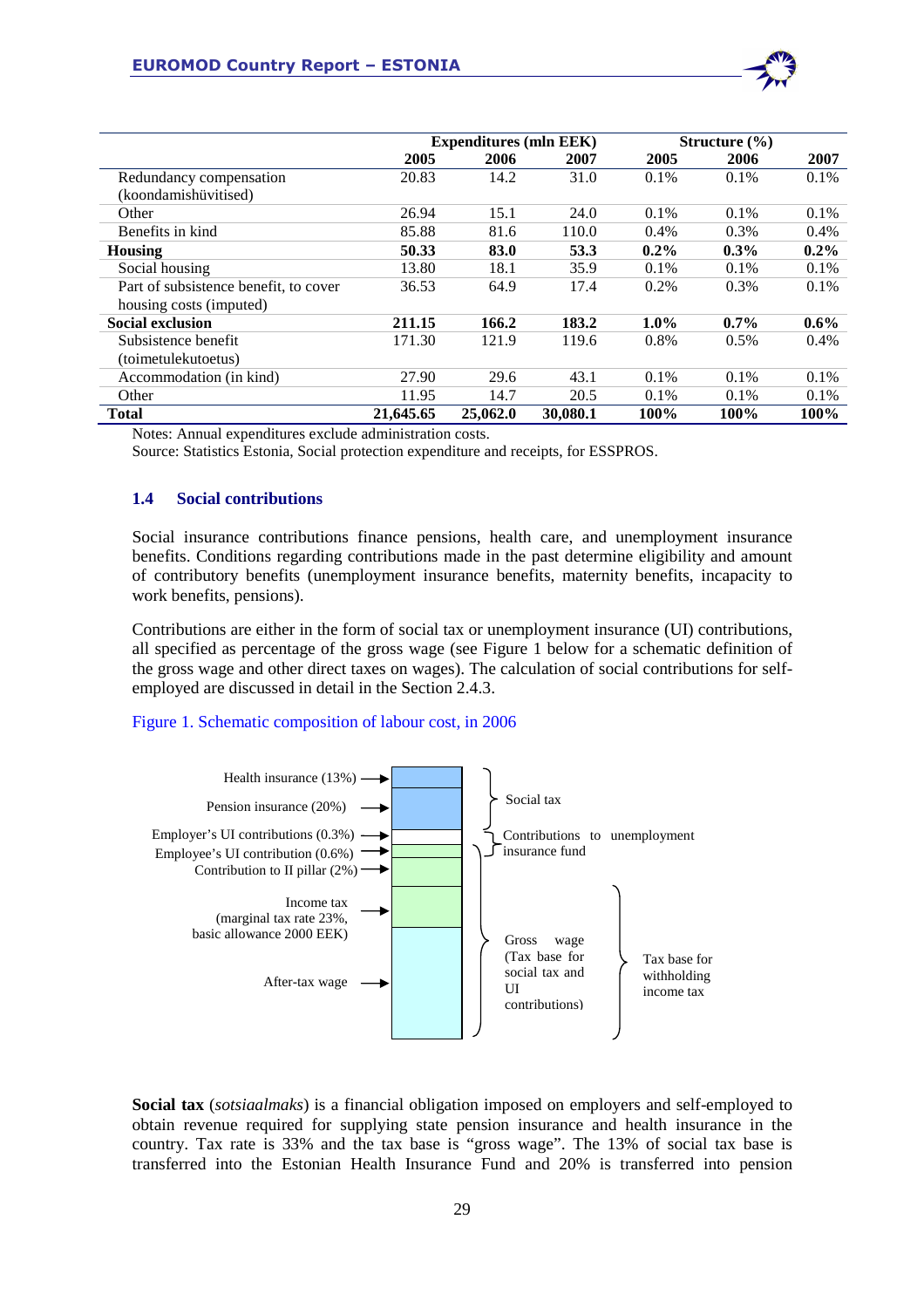insurance schemes. In case the person participates in the funded pension insurance scheme (the so-called  $2<sup>nd</sup>$  pillar of the pension scheme),  $4%$  of the social tax is shifted from the state pension insurance scheme to the private pension scheme and additional 2% contribution of gross wage will be paid by the employee into the pension scheme  $2<sup>nd</sup>$  pillar (see Figure 2 below). Additionally employee may always contribute to the voluntary pension schemes  $(3<sup>rd</sup> pillar)$ which are up to certain limit deducted from the income tax base. Note that both the individual contribution of 2% and the 4% share transferred from social tax were temporarily suspended from  $1<sup>st</sup>$  June 2009 until  $31<sup>st</sup>$  December 2010 due to the economic crisis. Persons with ten years from retirement (born 1954 or later) could, upon submitting a relevant application, resume individual contributions  $(2\%)$  from 1<sup>st</sup> January 2010, in which case also state contributions on account of social tax (4%) are transferred. Other age groups may also continue to pay individual contributions (2%) from  $1<sup>st</sup>$  January 2010, but no contributions from social tax are transferred (i.e. the scheme applied is 2+0%). For any other participant of the funded scheme (i.e. persons not opting for voluntary continuation of individual contributions), contributions to the funded scheme are gradually resumed from 2011, when a  $1+2\%$  scheme is applied, and from 2012 in full amount of 2+4%.

#### Figure 2. Social tax and contributions to pension schemes



The minimum monthly base for social tax calculation set by the *State Budget Act (Riigieelarve seadus)* was 700 EEK in 2005, which made the minimum social tax obligation 231 EEK (= 700 x 33%) per month. The minimum base was increased gradually, it was 1,400 EEK in 2006, 2,000 EEK in 2007 and 2,700 EEK in 2008. Since 2009 the minimum base cannot be smaller than the minimum wage.

There is no upper ceiling, except for self-employed. After certain deductions relating to enterprise, self-employed are not obliged to pay social tax annually on an amount not more than fifteen times the sum of the legal minimum monthly wages for the taxable period, i.e. 446,400 EEK in 2005 (= 15 x 12 x 2,480), therefore limiting their maximum contributions to 147,312 EEK  $(= 446,400 \times 33\%)$  per year in 2005. In the following years the ceiling increased accordingly. In 2006 it was 178,200 EEK.

For certain inactive groups of people (e.g. parents on maternity leave, unemployed, military service, etc.) the state pays the social tax, based on the minimum social tax base in most cases (see Table 16), i.e. credited contributions. In addition, the state pays additional contributions to the funded pension scheme (second pillar) on parental benefits. Some of the categories (recipients of unemployment benefits and family benefits) are also included in EUROMOD.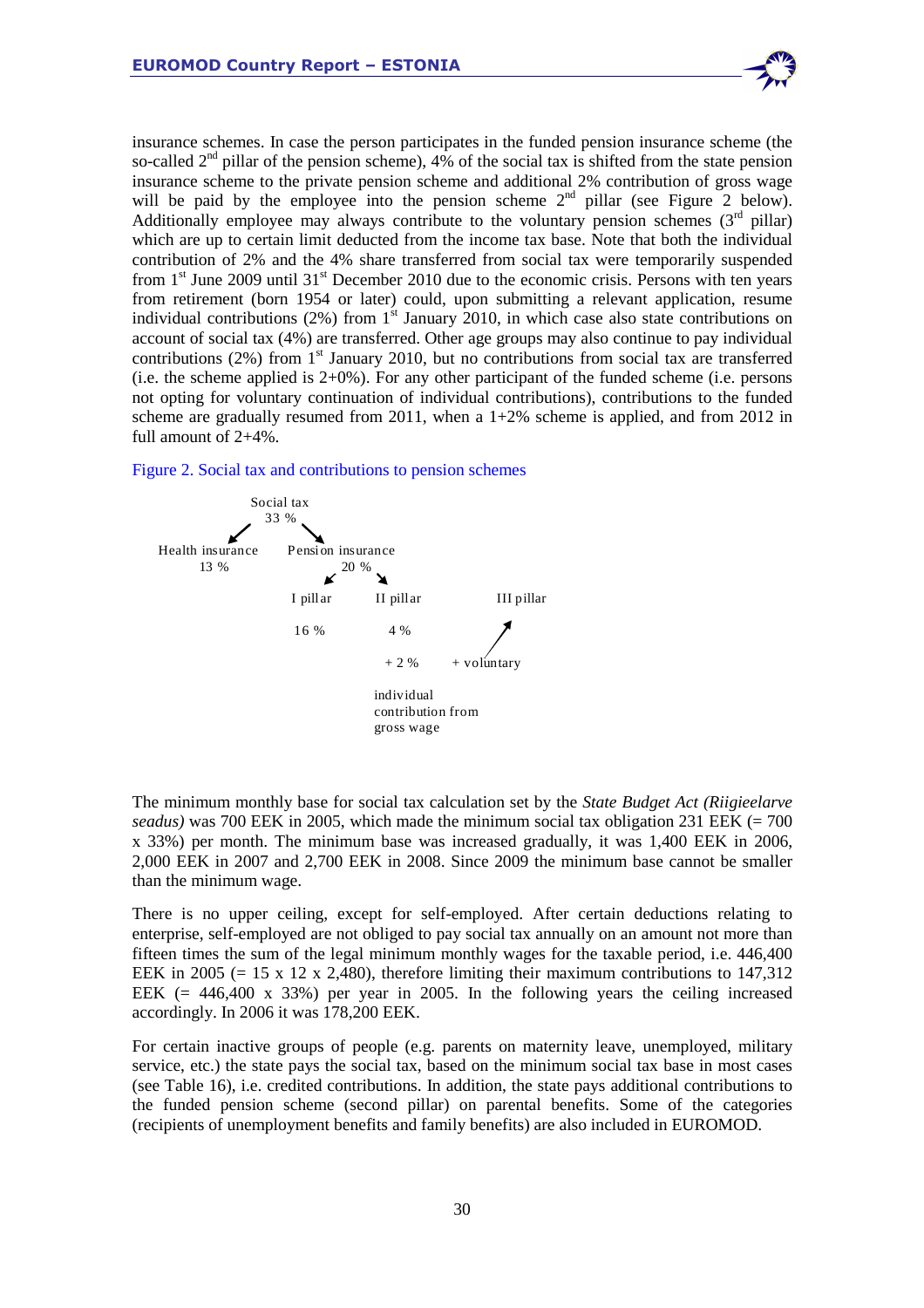

| Group                                                                                                                    | <b>Basis</b>       | Rate          | Who pays              |
|--------------------------------------------------------------------------------------------------------------------------|--------------------|---------------|-----------------------|
| Recipients of unemployment insurance benefit                                                                             | Gross UI           | 13% (health)  | Unemployment          |
|                                                                                                                          | benefit            |               | <b>Insurance Fund</b> |
| Recipients of unemployment allowance                                                                                     | Monthly            | 13% (health)  | State budget          |
|                                                                                                                          | minimum            |               |                       |
| Recipient of parental benefit (vanemahüvitis)                                                                            | Monthly            | 33%           | State budget          |
|                                                                                                                          | minimum            |               |                       |
| Recipients of childcare allowance (lapsehooldustasu)                                                                     | Monthly<br>minimum | 33%           | State budget          |
| Recipients of benefit for parents of families with seven and                                                             | Monthly            |               |                       |
| more children (seitsme- ja enamalapselise pere vanema                                                                    | minimum            | 33%           | State budget          |
| <i>toetus</i> )                                                                                                          |                    |               |                       |
| Dependent spouses of persons in certain public occupations                                                               | Monthly            | 13%           | State budget          |
|                                                                                                                          | minimum            | (health)      |                       |
| Persons who are paid caregiver's allowance pursuant to the<br>Social Benefits for Disabled Persons Act until the persons | Monthly            | 33%           | State budget          |
| attain pensionable age                                                                                                   | minimum            |               |                       |
| Conscripts in compulsory military service in the Defence                                                                 | Monthly            |               |                       |
| Forces                                                                                                                   | minimum            | 33%           | State budget          |
| Estonian citizens or persons of Estonian nationality who have                                                            |                    |               |                       |
| settled in Estonia from a foreign country and receive social                                                             | Monthly            | 13% (health)  | State budget          |
| benefits under the Social Welfare Act (Sotsiaalhoolekande                                                                | minimum            |               |                       |
| seadus), and their spouses, children and parents                                                                         |                    |               |                       |
| Employees with loss of capacity for work of 40% or more in                                                               | Monthly            | 33%           | State budget          |
| certain cases                                                                                                            | minimum            |               |                       |
| Non-working accompanying spouses of diplomats and public                                                                 | Monthly            |               |                       |
| servants serving in foreign missions of Estonia, until attaining                                                         | minimum            | 33%           | State budget          |
| pensionable age                                                                                                          |                    |               |                       |
| Non-working persons who have participated in the<br>elimination of the effects of a nuclear disaster, nuclear test, or   | Monthly            |               |                       |
| an accident at a nuclear power station, until attaining                                                                  | minimum            | 33%           | State budget          |
| pensionable age;                                                                                                         |                    |               |                       |
| To funded pension scheme (II pillar):                                                                                    | Gross              | 1% for each   |                       |
| Parental Benefit (vanemahüvitis)                                                                                         | benefit            | related child | State budget          |

#### Table 16. Social tax paid by the state (credited contributions)

**Voluntary private pension contributions**  $(3<sup>rd</sup>$  pillar) may be in two different forms: a) pension insurance policies offered by licensed private insurance companies; b) units of voluntary pension funds, which are managed by private fund managers. The third pillar pension market is dominated by insurance companies, partly due to more preferential tax treatment compared to voluntary pension funds.

**Unemployment insurance contributions** *(töötuskindlustusmakse)* is a compulsory insurance that covers an employee in case of becoming unemployed, collective closing or insolvency of the employer, and an employer in case of collective redundancies. An unemployment insurance contribution is paid by employees and employers. The unemployment contribution payment base matches the social tax base. Generally the employee's share is withheld from the gross wage and the employer pays the contribution in addition to social tax. Self-employed and the members of the management or controlling bodies of legal persons are not applicable for insurance. Also persons who receive compensation when leaving their position (ministers, parliament members etc) do not hold the unemployment insurance contribution payment obligation. The rate of the unemployment insurance contribution for employees is set annually between 0.5 and 2 per cent, and for employers between 0.25 and 1 per cent. The rates in 2005 were 1% for employees and 0.5% for employers as they have been since the introduction in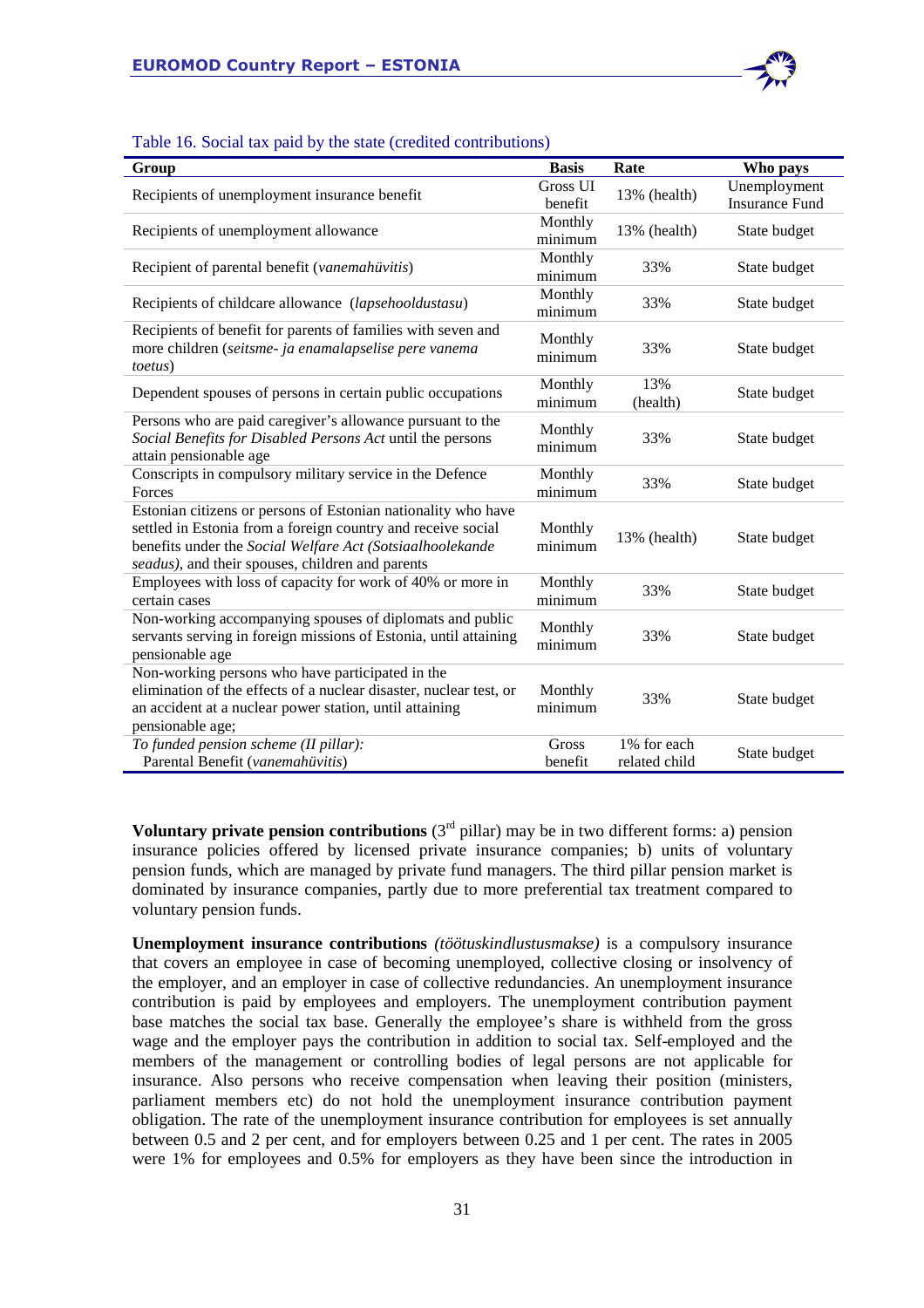2002. In 2006 they were lowered to 0.6% and 0.3%, respectively. On  $1<sup>st</sup>$  June 2009 they increased to 2% and 1% and on  $1<sup>st</sup>$  August 2009 to 2.8% and 1.4%.

As persons receiving old-age pension or older than legal pension age are not allowed to be registered as unemployed in Public Employment Service, they are also not eligible for unemployment insurance benefits or unemployment allowances. Therefore they do not have to pay employee's part of the unemployment insurance contribution.

# • *Scope and scale*

The following tables show the number of contributors and the composition of social contributions, as a percentage of overall revenue.

|                                                                                 | 2003  | 2004  | 2005  | 2006  | 2007  | 2008  | 2009  |
|---------------------------------------------------------------------------------|-------|-------|-------|-------|-------|-------|-------|
| Unemployment Insurance<br>(employees*)                                          | 43.7% | 44.6% | 45.9% | 47.8% | 49.4% | 48.7% | 44.1% |
| Social tax (employees*, self-<br>employed, or covered by state)                 | 54.3% | 55.4% | 56.7% | 57.9% | 59.4% | 58.9% | 56.9% |
| Participants in the funded<br>pension scheme (II pillar), end of<br>the year    | 26.0% | 31.6% | 35.7% | 38.7% | 41.3% | 43.3% | 44.3% |
| Active contributors to the funded<br>pension scheme (II pillar), end of<br>year | n/a   | n/a   | n/a   | n/a   | n/a   | 27.3% | 26.1% |
| Contributors to the voluntary<br>pension scheme (III pillar)**                  | 4.30% | n/a   | 5.60% | 7.4%  | 10.4% | n/a   | 10.1% |

# Table 17. Social contributions: contributors (as % of population)

*Notes*: Unemployment Insurance contributors, voluntary pension scheme contributors – whole cumulative; Social tax and contributors to the funded system –whole year cumulative; population – beginning of the year; Social tax figures include only those contributing pension part of the social tax, i.e. excluding the social tax paid on unemployment benefits for health insurance.

\* - paid by them or for them (e.g. employers)

\*\* - as people may have joined several voluntary pension funds, double counting is possible. Includes also life insurance plans.

*Sources*: Unemployment insurance contributors – Unemployment Insurance Fund, annual report 2009; Social tax – Estonian National Social Insurance Board, data on pension insurance, various press releases; Voluntary pension scheme – www.pensionikeskus.ee, various press releases

The share of contributors to unemployment insurance funds as a percentage of population reflects the overall share of workers in the population, which was about 46% in 2005 and 48% in 2006. The share of contributors of social tax is larger, because social tax is also paid for some inactive persons by the state. The share of participants to the compulsory funded scheme (II pillar) was about 39% of the population, but almost 80% of the employment in 2006. The share of active contributors is smaller, because of temporary inactivity or unemployment of participants. The share of participants continues to increase as the participation becomes compulsory for a larger share of the population. The share of contributors to the voluntary funded scheme ( $3<sup>rd</sup>$  pillar) was about 5.6% of the population in 2005, but almost 12.3% of the employment. It has increased steadily to 10% by 2009. About two thirds of the contributors participate via life insurance funds and the rest invest directly into voluntary pension funds.

The largest contributions come from social tax (94% in 2006), of which most goes to pension (56% of total social contributions). The share of unemployment insurance contributions is 2.3%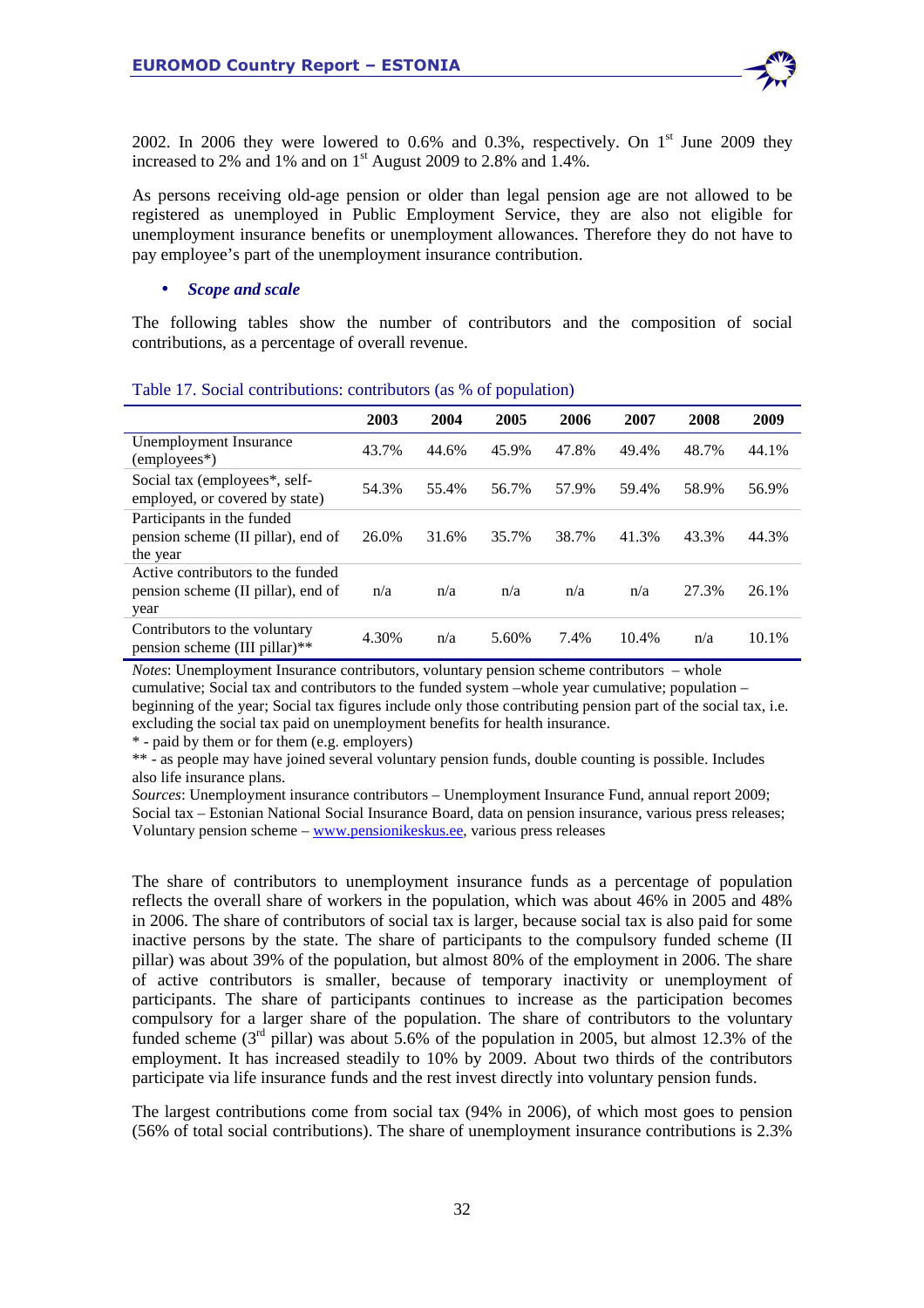of total social contributions in 2006. Additional contributions to the compulsory funded pension scheme were 3.3% of total contributions.

|                                                                                            | 2006   | 2007   | 2008   | 2009   | 2006  | 2007  | 2008  | 2009  |
|--------------------------------------------------------------------------------------------|--------|--------|--------|--------|-------|-------|-------|-------|
| Social contributions (mln EEK)                                                             | 23,281 | 29,184 | 33,416 | 31,011 | 100%  | 100%  | 100%  | 100%  |
| Social Tax (employers + state;                                                             |        |        |        |        |       |       |       |       |
| includes state contributions to the<br>funded pension scheme)                              | 21,973 | 27,500 | 31,425 | 28,605 | 94.4% | 94.2% | 94.0% | 92.2% |
| Of which health care                                                                       | 8,809  | 11,000 | 12,502 | 11,817 | 37.8% | 37.7% | 37.4% | 38.1% |
| Of which pension                                                                           | 13,165 | 16,500 | 18,923 | 16,788 | 56.5% | 56.5% | 56.6% | 54.1% |
| Of which part of the social tax<br>transferred to the funded<br>pension scheme             | 1,550  | 2,036  | 2,481  | 1,197  | 6.7%  | 7.0%  | 7.4%  | 3.9%  |
| Of which self-employed                                                                     | 316    | 321    | 330    | 386    | 1.4%  | 1.1%  | 1.0%  | 1.2%  |
| Of which state contributions                                                               | 279    | 433    | 670    | 1,445  | 1.2%  | 1.5%  | 2.0%  | 4.7%  |
| Employees additional contribution<br>to the funded scheme                                  | 775    | 1,018  | 1,241  | 599    | 3.3%  | 3.5%  | 3.7%  | 1.9%  |
| Funded pillar pension contributions<br>total (state transfers+employees'<br>contributions) | 2,325  | 3,054  | 3,722  | 1,796  | 10.0% | 10.5% | 11.1% | 5.8%  |
| Unemployment insurance<br>contributions (employees and<br>employers part)                  | 533    | 666    | 750    | 1,807  | 2.3%  | 2.3%  | 2.2%  | 5.8%  |

#### Table 18. Social contributions: revenue

Source: Social Tax – Statistics Estonia, online-database; Contributions to the pension scheme – Estonian National Social Insurance Board, annual revenue data, and Estonian Tax and Customs Board, annual tax revenue data; Unemployment Insurance Contributions - Unemployment Insurance Fund

# **1.5 Taxes**

#### **1.5.1 Personal Income Tax (tulumaks)**

Estonia applies a flat rate system to the personal income tax. Different income sources are taxed uniformly. The single tax rate is applied on all labour and personal capital income (capital gains, royalties etc).

The personal income tax (PIT) system is an individual system, but a married couple may also file a joint tax report if they wish (beneficial if one has unused tax allowances which the other one could claim for).

In 2006, the tax rate was 23% and the annual basic allowance 24,000 EEK or 2,000 EEK per month. See Table 19 for rates and amounts in later years.

In addition to basic allowance, there are additional allowances:

1) **Increased basic allowance in case of children** is applicable in case of two or more children in family in 2006. One resident parent (or guardian of a child or other person) who maintains two or more underage children may deduct additional basic allowance from his or her income in the period of taxation for each child of up to 17 years of age. The allowance is applicable for the second and each subsequent child in the amount exceeding the taxable income of the child. The allowance can be used from the year in which the child is born, a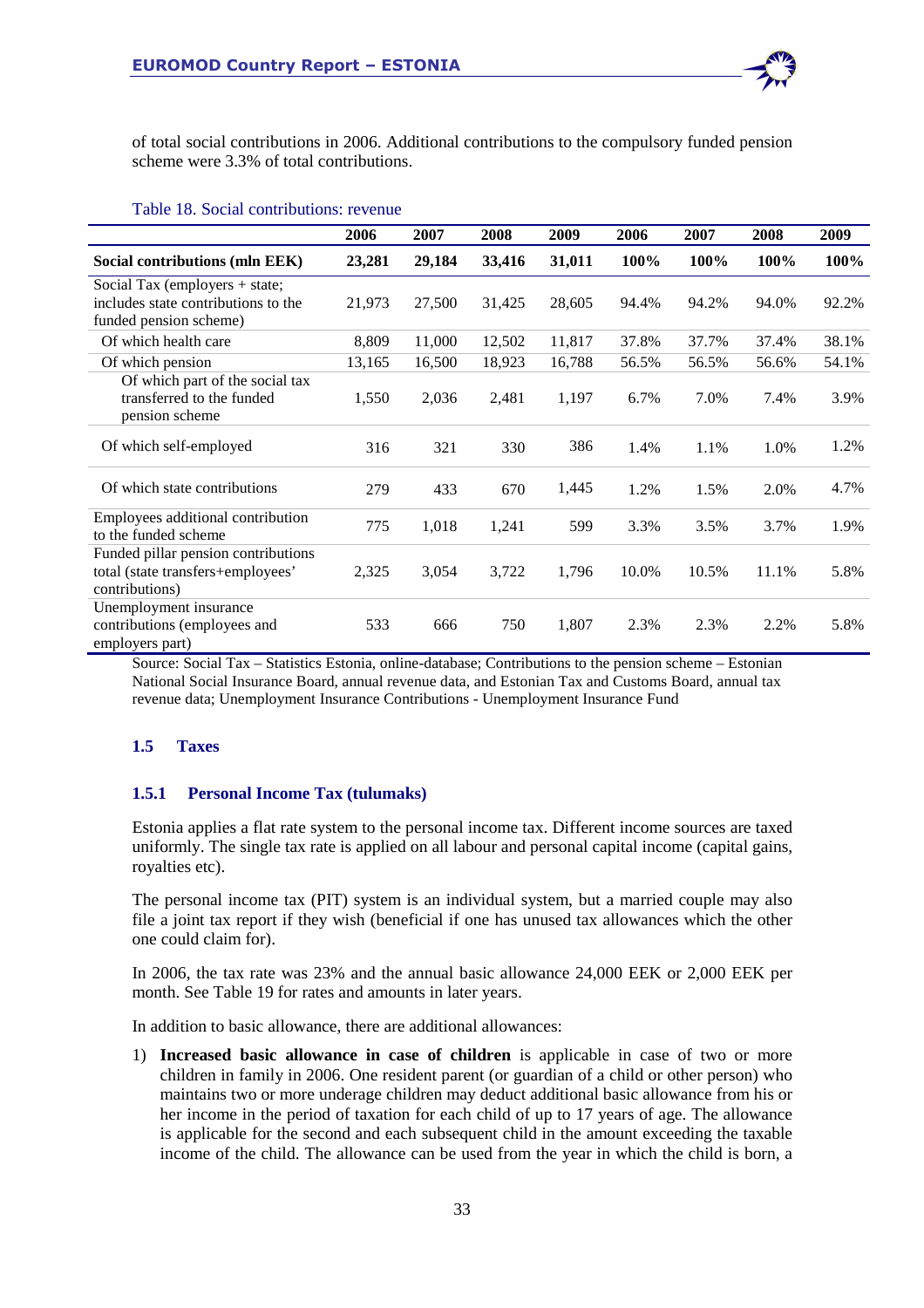

guardian is appointed for him/her or the maintenance obligation arises until the year in which the child attains 17 years of age (inclusive). This means that in the tax period, where the child gets 18, the additional allowance is not applicable. The eligibility condition does not set that the parent has to be married, however only one parent can make use of such allowance. Note that in 2005 it was only applicable to the third and the following child, but it was extended to the second child in 2006, to the first child in 2008 and back to the second child in 2009.

- 2) **Pension allowance**. If a resident person receives a pension paid by the Estonian state or a mandatory funded pension, an additional allowance can be deducted from the income of the person in the amount of those pensions but not more than 36,000 EEK during a year or 3,000 EEK per month. This is usually applied monthly.
- 3) **Sickness allowance**. In cases where a resident person receives a compensation for an accident at work or an occupational disease, an additional allowance can be deducted from the income of the person in the amount of that compensation but not more than 12,000 EEK during a period of taxation. However, if compensation for an accident at work or an occupational disease is paid as insurance indemnity, increased basic allowance does not apply.

In order to make use of the additional child allowances and deductions these have to be declared in the following year when filing the tax report. Therefore, there is difference between taxes withheld and taxes paid after filing tax report. There are some income sources on which income tax is immediately withheld when they are paid out (wages and salaries, unemployment insurance benefits, parental benefits, etc). Final tax liability is based on the tax report after the tax year has ended (taking into account tax already withheld). Usually, most people get refund due to additional tax deductions and allowances.

Liability of income tax is based on annual income and allowances are referred to in annual terms, although 1/12 of the annual basic allowance is usually applied monthly to calculate withholding income tax. Also usually additional allowance for pensions is applied monthly.

The tax rate and the amount of basic allowance have changed during recent years (see the table below).

|                                                                      | 2003  | 2004  | 2005  | 2006  | 2007  | 2008  | 2009  | 2010  |
|----------------------------------------------------------------------|-------|-------|-------|-------|-------|-------|-------|-------|
| Income tax rate                                                      | 26%   | 26%   | 24%   | 23%   | 22%   | 21%   | 21%   | 21%   |
| Basic allowance per month<br>(EEK)                                   | 1.000 | 1.400 | 1.700 | 2.000 | 2.000 | 2.250 | 2.250 | 2.250 |
| Additional allowances per<br>month per child starting<br>from  child | 3rd   | 3rd   | 3rd   | 2nd   | 2nd   | 1st   | 2nd   | 2nd   |
| Pension allowance per<br>month (EEK)                                 | 3.000 | 3.000 | 3.000 | 3.000 | 3.000 | 3.000 | 3.000 | 3,000 |

#### Table 19. Income tax parameters 2003-10

In addition to allowances, a person's taxable income can be reduced with several tax deductions:

- Compulsory unemployment insurance contribution payments
- Contributions to compulsory funded pension scheme
- Contributions to voluntary pension system to certain extent
- Housing loan interest payments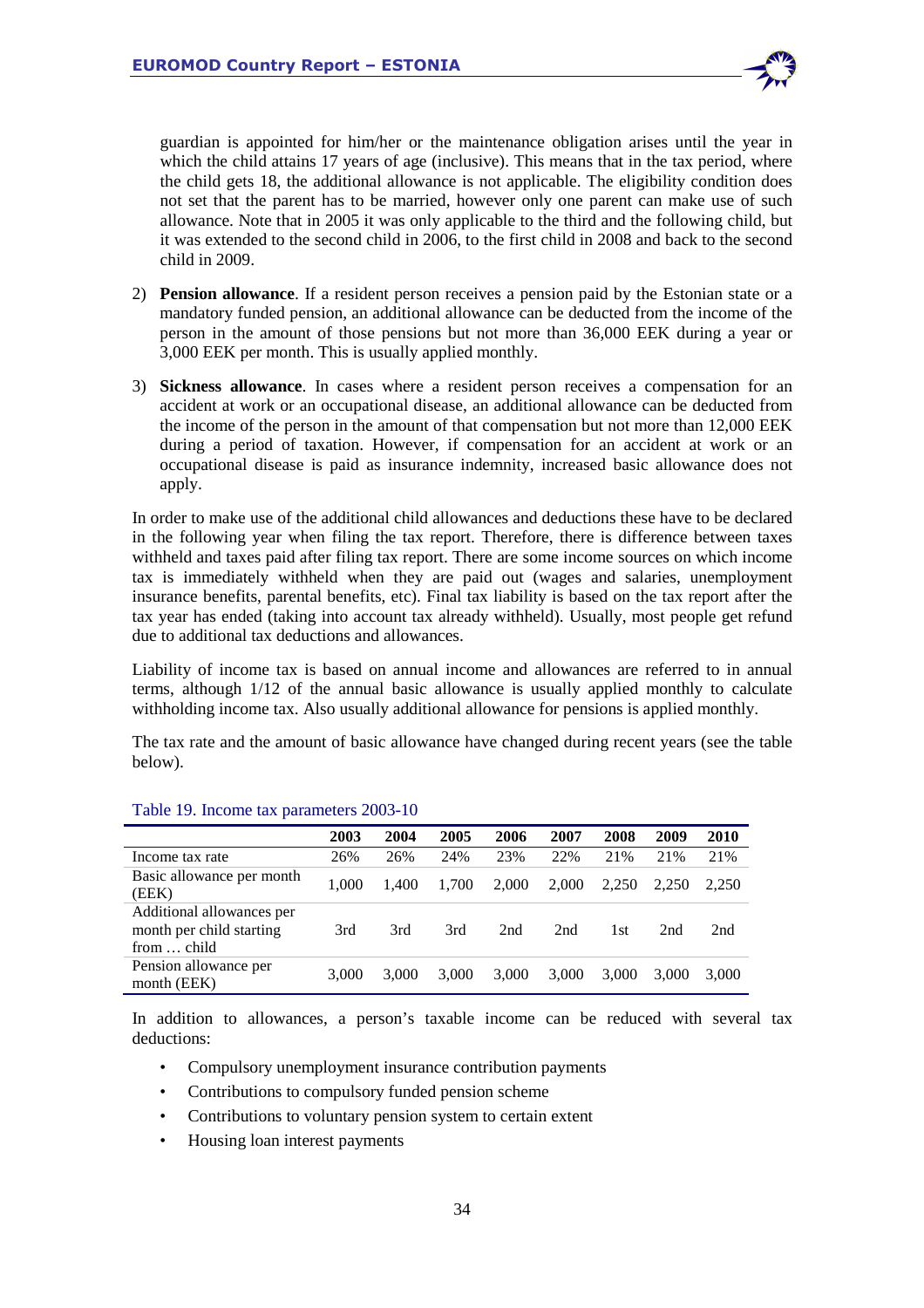

- Alimony or maintenance support
- Certain donations and trade union entrance and membership fees (abolished since  $1<sup>st</sup>$ January 2010)

The concise overview of exemptions for the personal income tax is presented in Table 20.

| <b>Allowance/deduction</b>                                              | %, sum or limit in a year                                                                                  | <b>Description</b>                                                                                        |
|-------------------------------------------------------------------------|------------------------------------------------------------------------------------------------------------|-----------------------------------------------------------------------------------------------------------|
| <b>Basic allowance</b>                                                  | 22,000 EEK in 2006 (see Table<br>above for changes)                                                        |                                                                                                           |
| Allowance in case of                                                    | In amount by which taxable income                                                                          | If 2 or more children, for $2nd$ and each                                                                 |
| children                                                                | of the child is lower than the basic                                                                       | subsequent child under the age of 17.                                                                     |
|                                                                         | allowance                                                                                                  | Applicable for one parent (see Table above<br>for changes)                                                |
| Pension allowance                                                       | Pension amount, but max 36,000EEK                                                                          | Pensions (state or mandatory funded) not<br>taxable up to this level.                                     |
| Sickness allowance                                                      | Compensation<br>amount,<br>but<br>max                                                                      | Compensation for an accident at work or an                                                                |
|                                                                         | 12,000 EEK                                                                                                 | occupational<br>disease<br>(not<br>insurance)                                                             |
|                                                                         | 100%                                                                                                       | deducted from the taxable income<br>Only if income tax paid by the recipient.                             |
| Alimony<br>or<br>maintenance<br>support<br>paid                         |                                                                                                            |                                                                                                           |
| Housing loan or lease<br>interest payments*                             | 100%                                                                                                       | Only interest payments for the main house<br>or apartment                                                 |
| Training expenses *                                                     | 100%                                                                                                       | One<br>26<br>old<br>under<br>person's<br>years                                                            |
|                                                                         |                                                                                                            | schooling/training expenses in registered<br>educational establishment                                    |
| Gifts, donations<br>and<br>trade union entrance<br>and membership fees* | 100%; entrance $\&$ membership fees<br>max 2% of taxable income less<br>economic activity related costs in | Payments etc to certain private and all<br>public<br>institutions.<br>Entrance<br>and<br>membership fees. |
|                                                                         | case of self-employed, maintenance,                                                                        |                                                                                                           |
|                                                                         | housing loan interest and training<br>expenditure deductions and basic                                     |                                                                                                           |
|                                                                         | allowances; general limit for gifts,                                                                       |                                                                                                           |
|                                                                         | donations and fees is 5% of the                                                                            |                                                                                                           |
| premiums<br>Insurance                                                   | aforementioned sum<br>100%, max 15% of taxable sum, less                                                   | Payments to voluntary pension scheme                                                                      |
| and<br>acquisition<br>of                                                | economic activity related costs in                                                                         |                                                                                                           |
| pension fund units                                                      | case of self-employed                                                                                      |                                                                                                           |
| Unemployment                                                            | 100%                                                                                                       | All payments to unemployment insurance                                                                    |
| insurance contribution                                                  |                                                                                                            | fund                                                                                                      |
| Contributions<br>to                                                     | 100%                                                                                                       | The compulsory payments to pension fund                                                                   |
| mandatory<br>funded<br>pension                                          |                                                                                                            |                                                                                                           |
| Additional child birth                                                  | Max 5/12 of the basic allowance rate                                                                       | Birth allowance is paid voluntarily by                                                                    |
| allowance by employer                                                   |                                                                                                            | employer                                                                                                  |

Table 20. Allowances and deductions from personal income tax

\*Note: from 2005 the maximum annual limit for these deductions summed up is 50,000EEK per taxpayer and not more than 50% of taxable income (less economic activity related costs in case of self-employed).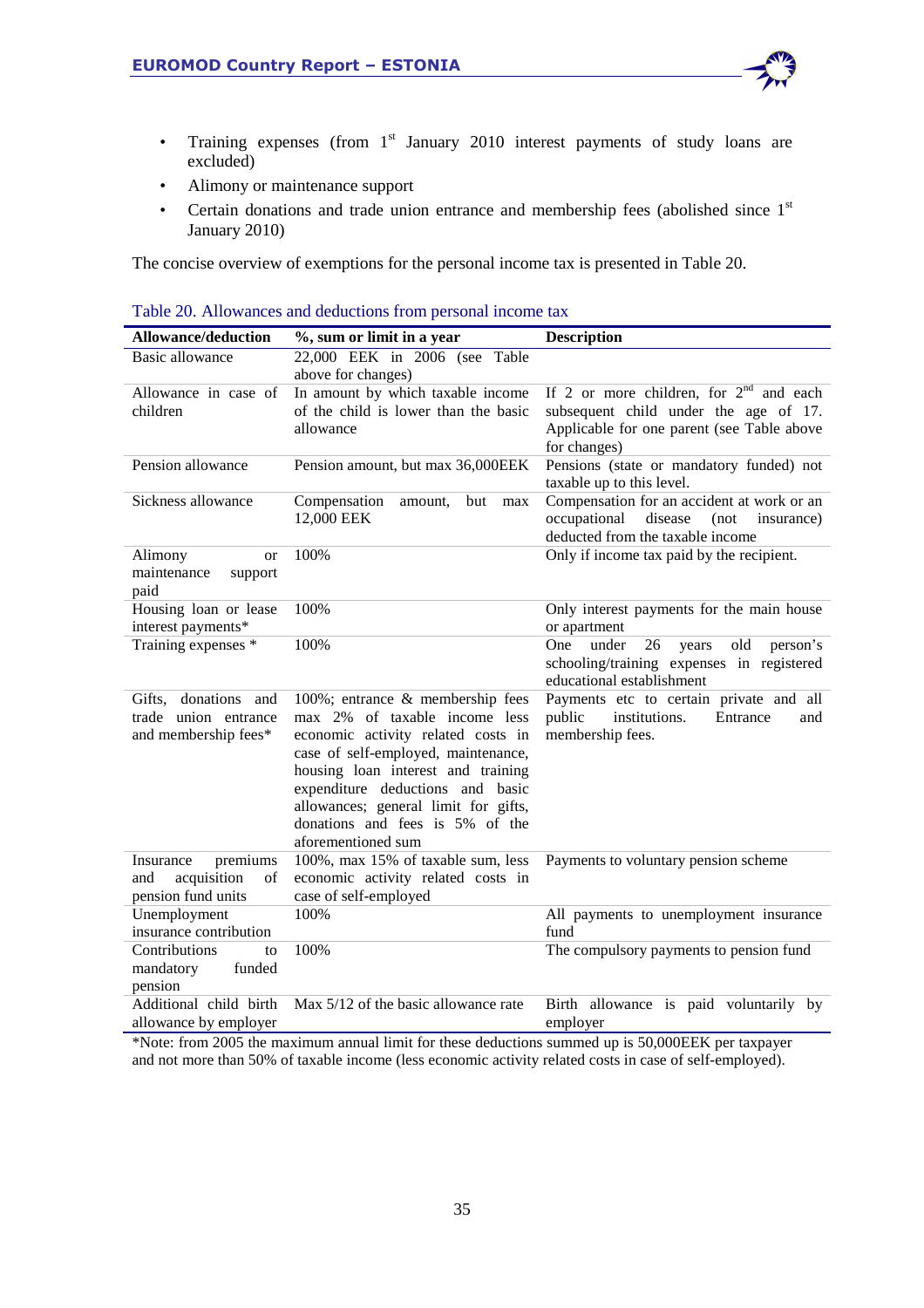

Other deductions:

- 1) **Compulsory unemployment insurance contribution payments** (1% of the gross wage in 2005, 0.6% in 2006-2008 etc) and **contributions to compulsory funded pension scheme** (2% of the gross wage) are fully deductable (see also Figure 1 in section 1.4).
- 2) **Insurance contributions and acquisition of pension fund units**. The part of the insurance contributions paid during the period of taxation under an insurance contract for a supplementary funded pension *(täiendav kogumispension)*, the purpose of which is to ensure the payment of the insured sum as a pension, can be deducted from taxable income to a certain extent. This also applies to amounts paid to acquire units of a voluntary pension fund except when fund units are changed or recalled and for the acquiring costs of these units. A negative change which occurs in a technical provision established on the basis of an insurance contract with a view to securing a supplementary funded pension and which is due to deduction of the amounts charged for a certain insurance cover are added to the taxable income of a private person.

The deductions related to insurance contributions and supplementary pension fund unit payments during one period of taxation are limited to 15% of the taxpayer's income of the same period of taxation, after all certified expenses incurred by a taxpayer in relation to business are deducted. If spouses present one declaration, the allowance cannot exceed 15% of the sum of spouse's income.

- 3) **Housing loan (or lease) interest payments** for the period of taxation if they are paid to the financial institution in order to acquire a house or apartment or a plot of land for building a house for personal use or for his/her spouse, parents or children. The same conditions apply in case of reconstruction, expansion and building works. The deduction is available for only one loan object per person. A parent who is raising a child alone and who has taken parental leave during a period of taxation can deduct the exemption during more than one taxation period.
- 4) **Training expenses** are deductible for the person him/herself or a person of less than 26 years of age or if no such training expenses are incurred, the training expenses of one permanent resident of Estonia of less than 26 years of age. Parents can also deduct the interest expenses of the student loan. In case the educational expenditures are made using scholarship that is exempt from income tax, the deduction could not be used. The legal condition for applying the deduction requires that the training expense have to be certified expenses incurred for studying at a state or local government educational establishment, a university in public law, a private school which holds a training licence or has been positively accredited with regard to the given study programme, or a foreign educational establishment of equal status with the aforementioned, or for studying on fee-charging courses organised by such educational establishments.
- 5) **Alimony or maintenance support** a person has paid from his/her income to another person. This kind of payment is set by the court order or agreement with respect to the *Family Act (Perekonnaseadus)*.
- 6) **Gifts, donations and trade union entrance and membership fees** which have been given or paid to persons included in the special list specified in the *Income Tax Act (Tulumaksuseadus)* – non-governmental organisations (NGOs) and foundations, church institutions or to a state or local government scientific, cultural, sports, educational or social welfare institution, a manager of a protected area, a university in public law or a political party. Gifts and donations may be given in monetary or non-monetary form, however, the cost of a non-monetary gift or donation is the market price of the property, and in the case of sale of the property at a preferential price, the cost of the gift or donation is the difference between the market price and selling price of the property.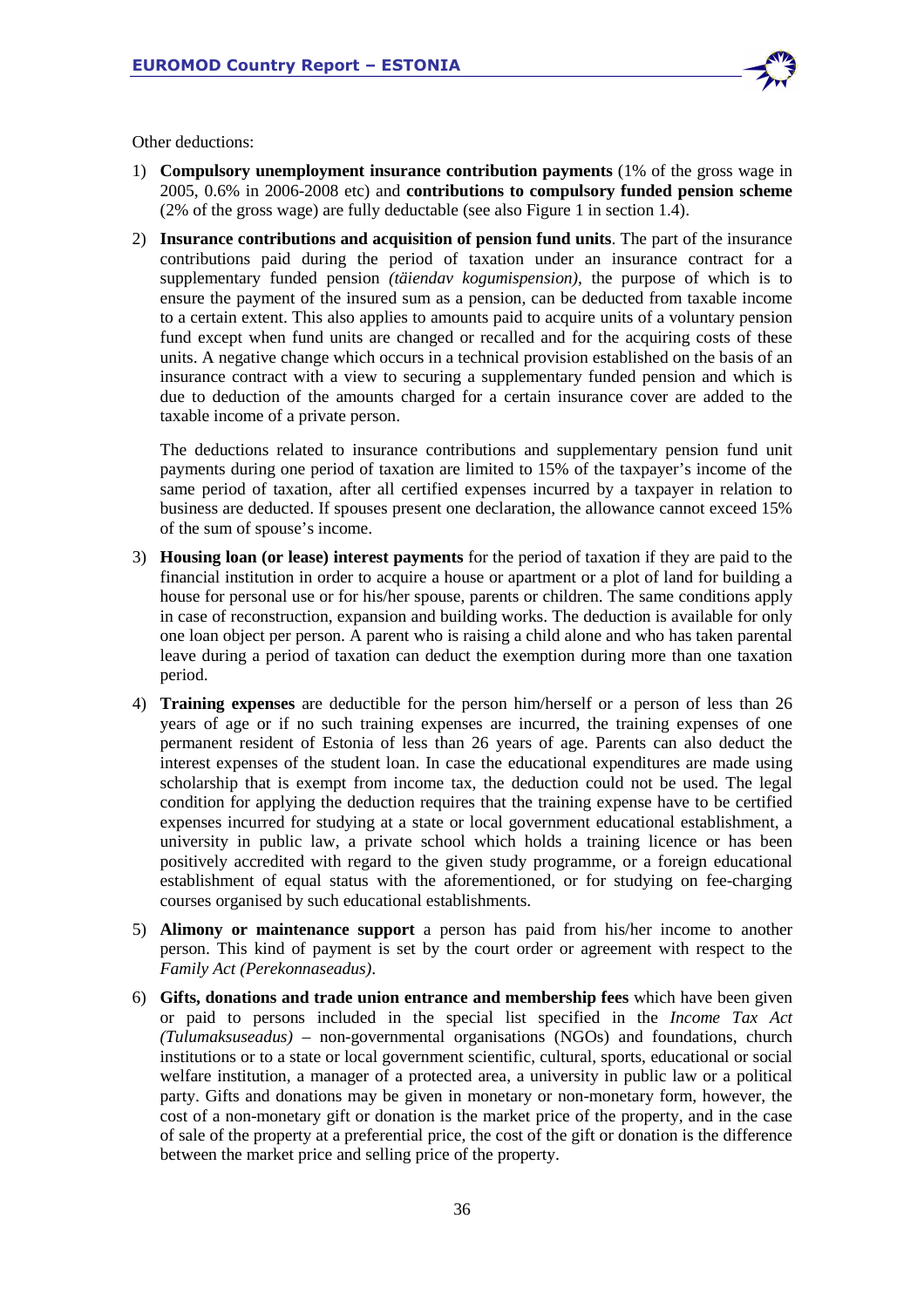

The amount of the trade union entrance and membership fees deductions cannot exceed 2% of the taxpayer's income after deductions of all aforementioned exemptions. The maximum deduction of gifts and donations and the trade union entrance and membership fees can be 5% of the taxpayer's income after deductions of all in previous points mentioned exemptions.

7) Income tax is not charged on **childbirth benefit** *(sünnitustoetus)* paid voluntarily by the employer to the employee or public servant, in an amount not exceeding 5/12 of the basic exemption.

The income tax deductions provided for housing loan interests, gifts-donations and training costs are altogether limited to 50,000 EEK per taxpayer during a period of taxation, and not more than 50% of the taxpayer's income of the same period of taxation, less economic activity related costs in case of self-employed.

If a resident taxpayer has received income from abroad during a period of taxation, all income derived from abroad is included in the taxable income of the person and income tax paid or withheld on such income abroad is deducted from the income tax to be paid. Income tax is calculated separately for income derived in Estonia and for income derived in each foreign country. Income tax paid in a foreign country on income which is not subject to tax in Estonia is not taken into account.

## **Taxation of self-employed**

Taxable income from self-employment is equal to income from self-employment less related costs minus special allowances for the agricultural income, and minus social insurance contributions, except contributions to the funded pension scheme. The latter can be deducted from other source of incomes.

Taxable business income is derived on individual basis.

## **1.5.2 Land tax (maamaks)**

Land taxes *(maamaks)*: there is a number of personal property taxes applied, however, these are in most cases local taxes, providing relatively small revenue and not affecting private budgets considerably. The highest share of total property tax revenue is collected by land tax, which is essentially a state tax based on the assessed value of land and paid by the land owner. The rate of land tax is established by the local government council annually in the range of 0.1- 2.5% of the assessed value of land. The collected tax revenue is directed into the respective local government budget.

## **1.5.3 Value Added Tax (käibemaks) and excise taxes (aktsiisimaksud)**

**Value Added Tax** *(käibemaks):* The standard rate of VAT was stable between 1992 - 2007 at 18%. There are a few goods and services that have a reduced rate 0% (for exports mainly) or 5% or are exempt from VAT.

In 2005 and 2006 a 5% reduced rate applies, for example, to books (excluding books for education); medicines and medical equipment; funeral requisites and services; organisation of performances and concerts by a state, municipal or private performing arts; heat, peat, fuel briquettes, coal or firewood sold to private persons for personal use.

From the  $1<sup>st</sup>$  of July 2007 the reduced VAT rate for the following items was abolished and replaced with the basic rate of 18%: heat, peat, fuel briquettes, coal or firewood sold to private persons for personal use.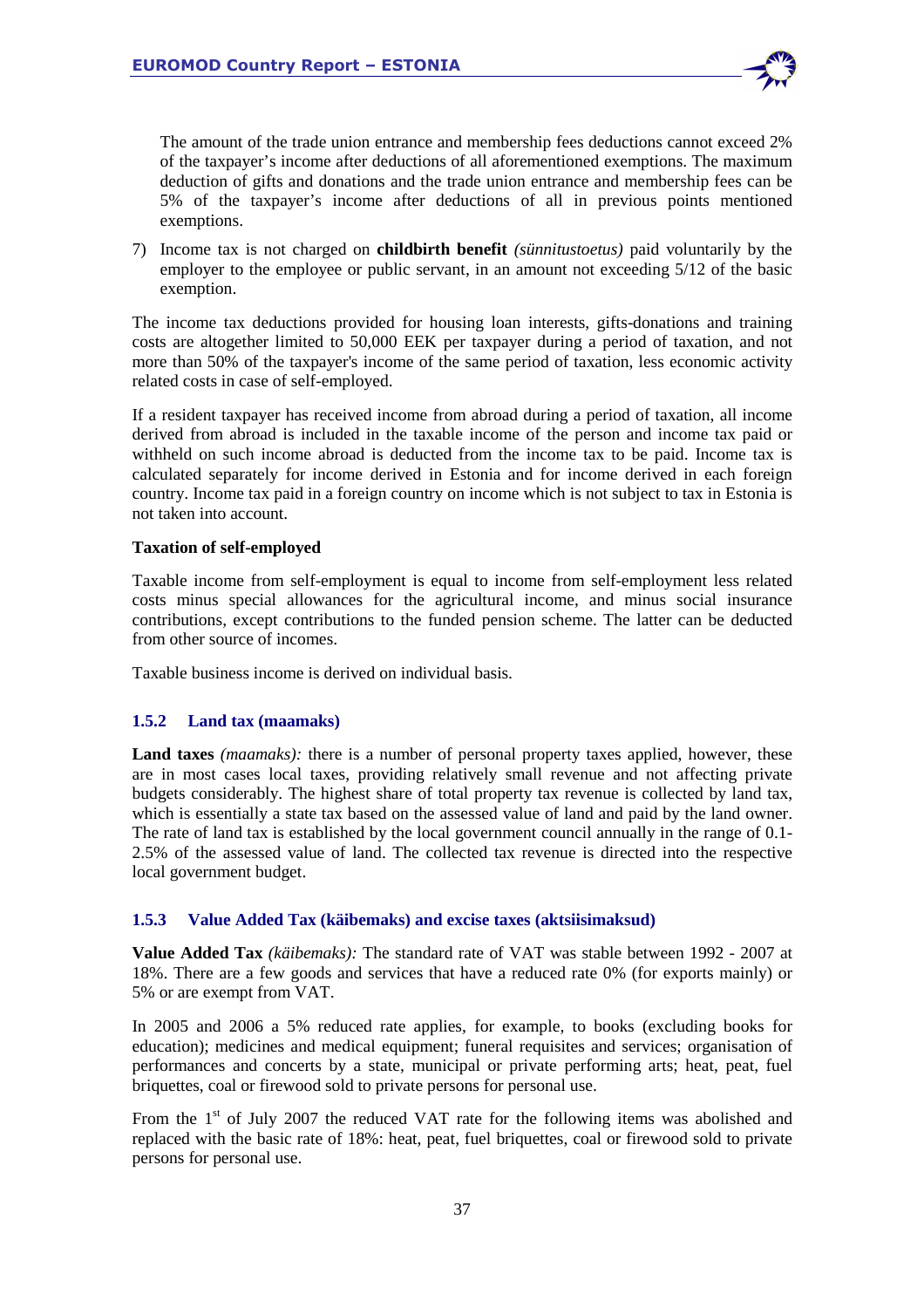Since  $1<sup>st</sup>$  January 2009 reduced rate was increased to 9% and reduced rate for organisation of performances and concerts by a state, municipal or private performing arts was abolished. Since 1<sup>st</sup> June 2010 the normal VAT rate was increased to 20%.

The VAT is not imposed on, for example: postal services; health services; pre-school, basic, secondary and higher education; certain financial and insurance services

**Excise taxes** *(aktsiisimaksud):* excise duties are set for alcohol, tobacco, fuel and packages. The excises on cigarettes and unleaded petrol and diesel are being increased step by step to reach the EU level in 2010. According to the government plan nearly all excise duties, as well as other environmental taxes, should be increased in the coming years as a part of the package to finance reductions in personal income tax rates.

For more information on indirect taxes and excise taxes see the Estonian Feasibility Study (Lüpsik, S., Paulus, A., Võrk, A. (2006) I-CUE Feasibility Study. Estonia. 2005 tax-benefit system. EUROMOD Feasibility Study.)

# **1.5.4 Scope and scale of taxes**

Table 21 shows the share of tax-payers in the population. Table 22 shows the structure of the tax revenues. We have included also social tax in the tables as it is usually considered together with other direct taxes in government statistics.

In 2006 about 52.1% of the population earned wages on which income tax was withheld. About 45.4% of the population submitted income declaration in 2006. And about 57.9% of the population paid social tax (or employers or state paid by them).

The revenue from social tax is the largest, about one third. This is followed by VAT, about 29% of the revenue. Personal income tax was 18.8% in 2006 and corporate income tax was 4.9% of the tax revenues. The share of other taxes is negligible. The share of income taxes has declined, compared to 2003, because marginal tax rate has declined.

|                                                                | 2003  | 2004  | 2005  | 2006  | 2007  | 2008  | 2009  |
|----------------------------------------------------------------|-------|-------|-------|-------|-------|-------|-------|
| Social tax (employees, self-<br>employed, or covered by state) | 54.3% | 55.4% | 56.7% | 57.9% | 59.4% | 58.9% | 56.9% |
| Income tax total                                               | n/a   | n/a   | n/a   | n/a   | n/a   | n/a   | n/a   |
| Income tax on wages                                            | n/a   | n/a   | n/a   | 52.1% | 53.4% | 52.4% | 47.4% |
| Income tax (people who submitted<br>declarations)              | 37.7% | 40.5% | 43.0% | 45.4% | 47.6% | 50.0% | 48.4% |
| Land Tax                                                       | n/a   | n/a   | n/a   | n/a   | n/a   | n/a   | n/a   |

#### Table 21. Taxes: taxpayers (as % of population)

Notes: Submitting tax declarations is not always obligatory.

n/a – not available

Source: Estonian Tax and Customs Board, various press releases; Estonian National Social Insurance Board, various press releases.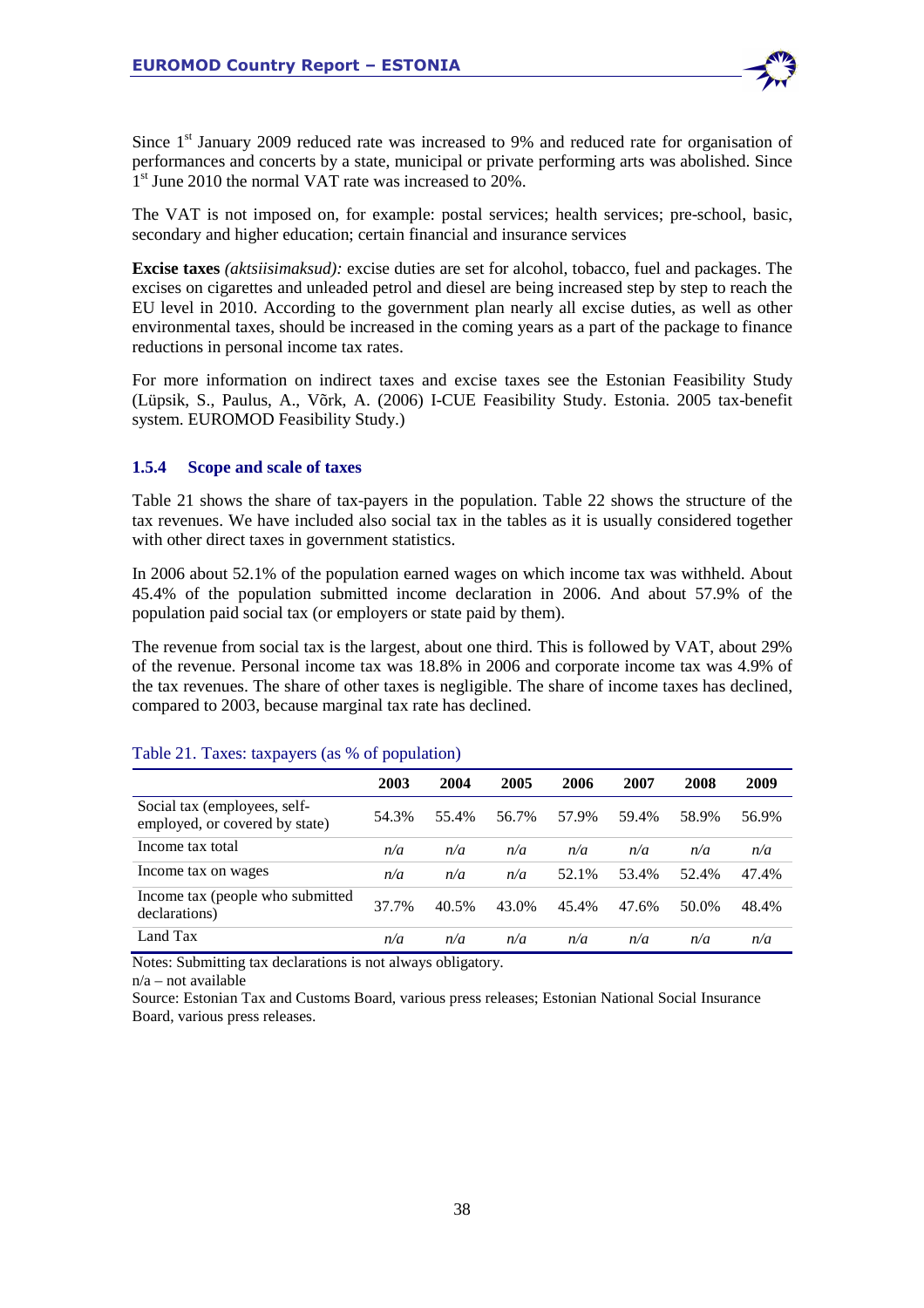

#### Table 22. Taxes: revenue

|                                                                                   | 2005   | 2006   | 2007   | 2008   | 2009   |
|-----------------------------------------------------------------------------------|--------|--------|--------|--------|--------|
| Annual revenue (mln EEK)                                                          | 52,885 | 63,691 | 78,295 | 82,796 | 74,602 |
| <b>Direct taxes</b>                                                               |        |        |        |        |        |
| Personal Income tax (budget revenue)                                              | 9,736  | 11,680 | 14,640 | 15,816 | 12,336 |
| PIT (withheld)                                                                    | 10,454 | 11,972 | 15,457 | 16,834 | 14,400 |
| PIT (final for this year)                                                         | 10,162 | 11,155 | 14,439 | 14,771 | 12,899 |
| Corporate Income tax                                                              | 2,496  | 3,123  | 4,084  | 4,166  | 4,010  |
| Land tax                                                                          | 506    | 517    | 552    | 755    | 755    |
| Social tax*                                                                       | 18,133 | 21,746 | 27,268 | 31,299 | 28,084 |
| <b>Indirect taxes</b>                                                             |        |        |        |        |        |
| Value added tax                                                                   | 14,677 | 18,645 | 22,304 | 20,548 | 18,809 |
| Excises                                                                           | 6,524  | 7,030  | 8,195  | 8,971  | 9,818  |
| Other central government taxes (gambling<br>tax, heavy vehicle tax, customs duty, | 694    | 818    | 1,082  | 1,056  | 641    |
| Other local taxes (sales tax, advertising tax,<br>etc)                            | 118    | 132    | 170    | 185    | 148    |
| Structure $(\% )$                                                                 | 100%   | 100%   | 100%   | 100%   | 100%   |
| <b>Direct taxes</b>                                                               |        |        |        |        |        |
| Personal Income tax (budget revenue)                                              | 18.4%  | 18.3%  | 18.7%  | 19.1%  | 16.5%  |
| PIT (withheld)                                                                    | 19.8%  | 18.8%  | 19.7%  | 20.3%  | 19.3%  |
| PIT (final for this year)                                                         | 19.2%  | 17.5%  | 18.4%  | 17.8%  | 17.3%  |
| Corporate Income tax                                                              | 4.7%   | 4.9%   | 5.2%   | 5.0%   | 5.4%   |
| Land tax                                                                          | 1.0%   | 0.8%   | 0.7%   | 0.9%   | 1.0%   |
| Social tax                                                                        | 34.3%  | 34.1%  | 34.8%  | 37.8%  | 37.6%  |
| <b>Indirect taxes</b>                                                             |        |        |        |        |        |
| Value added tax                                                                   | 27.8%  | 29.3%  | 28.5%  | 24.8%  | 25.2%  |
| Excises                                                                           | 12.3%  | 11.0%  | 10.5%  | 10.8%  | 13.2%  |
| Other central government taxes (gambling<br>tax, heavy vehicle tax, customs duty, | 1.3%   | 1.3%   | 1.4%   | 1.3%   | 0.9%   |
| Other local taxes (sales tax, advertising tax,<br>etc)                            | 0.2%   | 0.2%   | 0.2%   | 0.2%   | 0.2%   |

Notes: Tax revenues both for central government and local government. Final income tax includes net payments after declaration is submitted. Withheld income tax is calculated based on current revenues and adjusted with additional net payments. Social tax is also included in this table as it is usually considered as a tax in Estonia.

Source: Statistics Estonia, online-database; withheld income tax – reports of the Estonian Tax and Customs Board, own calculations.

### **1.6 Minimum wage**

The national minimum wage was first agreed in 1992 in a tripartite agreement. Since 2002, the minimum wage has been set in annual bipartite agreements between the Estonian Trade Union Confederation (Eesti Ametiühingute Keskliit) and the Estonian Employers' Confederation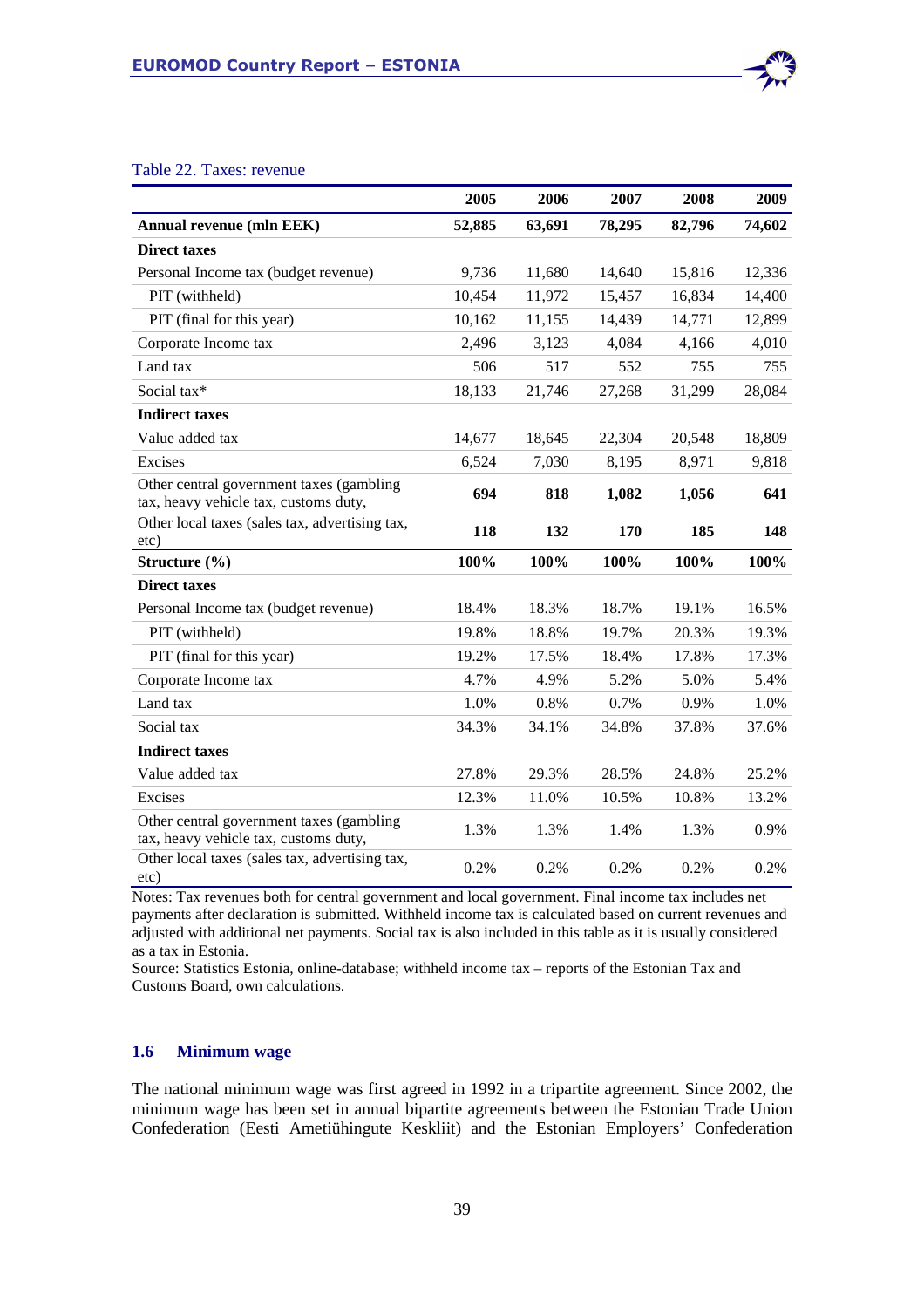(Eesti Tööandjate Keskliit), and then brought into effect by a government decree. Its value is set on an hourly and a monthly basis, assuming a full time job.

In 2001, the Estonian Trade Union Confederation and the Estonian Employers' Confederation concluded an agreement on the long-term principles establishing the increase in the minimum wage rate up to 2008. According to this agreement, the minimum wage should represent 41% of the national full-time average wage by 2008. In reality it has remained around 30-33%. Only when the average wage declined due to the current economic crisis, the share of minimum wage has increased reaching 36% of average wage in 2009 (see Figure below).

Minimum wage applies nationwide to all employees, but several sectors may have additional negotiations between representatives of employees and employers to agree on a more favourable wage policy affecting particular occupations.

For example, in the transport sector the Estonian Transport and Road Workers' Trade Union negotiates minimum wages. The Estonian Employees' Unions' Confederation and the government negotiate the minimum wages of highly educated workers in third-level education, science and culture. A minimum wage for police, border guard and rescue service officials is negotiated between the Confederation of Trade Unions of State and the Local Government Employees and the Estonian Ministry of the Interior. In health care, minimum wages for nurses and doctors are negotiated between their trade unions, hospital organizations and the government.



### Figure 3. Minimum wage in Estonia 2002-2009

Source: Estonian Trade Union Confederation, Estonian Employers' Confederation, Statistics Estonia, own calculations.

Estimations on how many workers receive an income at the level of the minimum wage vary significantly. For 2007 the Estonian Trade Union Confederation has proposed about 70,000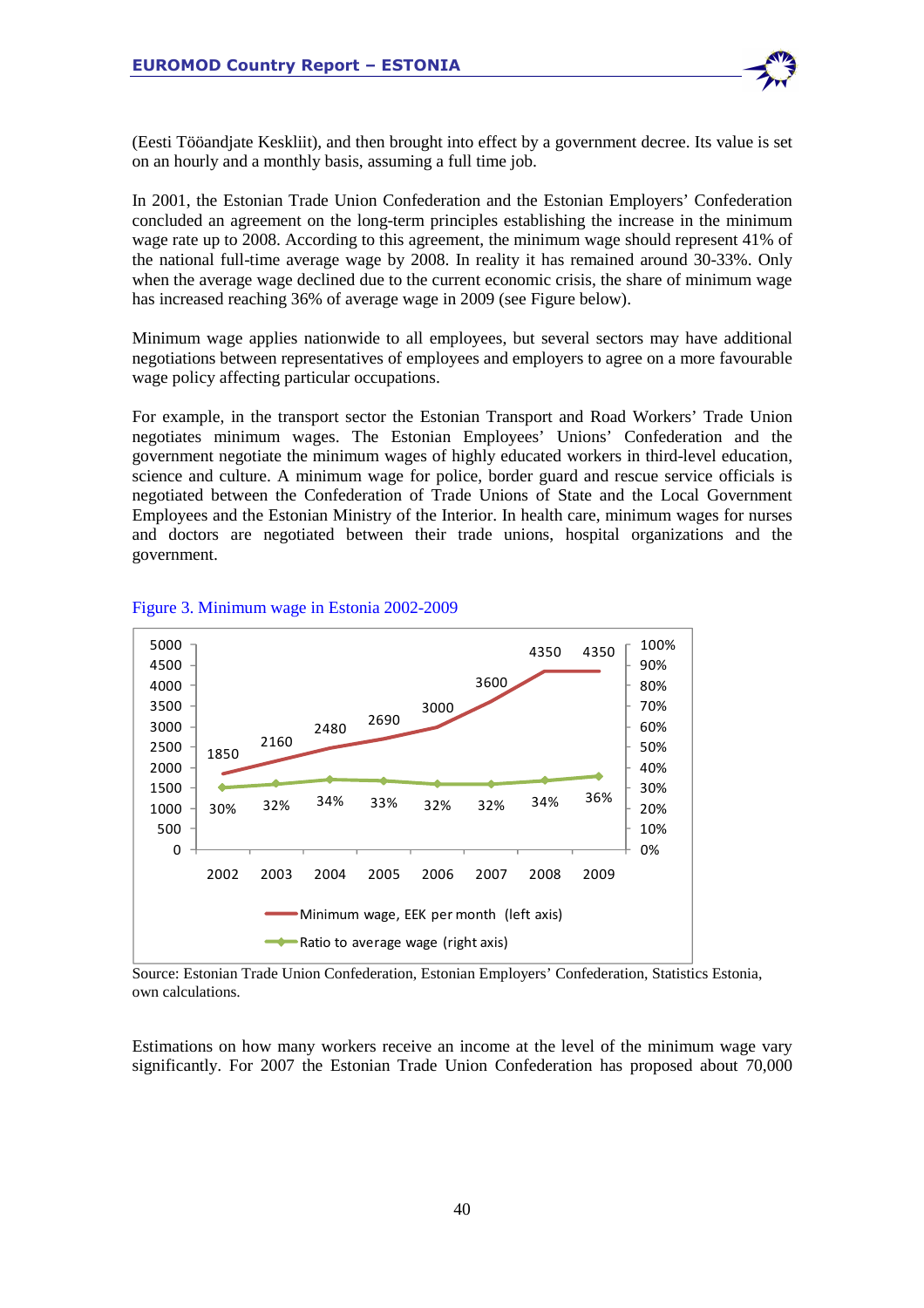

workers, the Estonian Employers' Confederation estimates 15,000 workers, Statistics Estonia calculates about 40,000 workers.<sup>2</sup>

The level on minimum wage influences also various benefits and social security contributions. For example minimum level on parental benefits for previously employed parents cannot be smaller than the minimum wage. The minimum social tax base for self-employed or for the state contributions on behalf of various social groups (see Table 16 above) cannot be smaller than the minimum wage since 2009. Minimum wage influences also upper ceiling of the social tax of the self-employed.

If needed, to predict the long-run level of the minimum wage, we propose to keep its value 33% of predicted average wage.

# **2. SIMULATION OF TAXES AND BENEFITS IN EUROMOD**

#### **2.1 Scope of simulation**

Not all the taxes and benefits mentioned in the previous section are simulated by EUROMOD. Some are beyond its scope entirely and are neither included in the EUROMOD database nor in its output income variables. Others are not possible to simulate accurately with the available data. They are included in the database and may be chosen as components of output variables, but the rules governing them may not be changed by the model. Table 23 and Table 24 classify each of the main tax-benefit instruments (and some minor ones introduced above) into one of these three groups and provides a brief explanation as to why the instrument is not fully simulated if this is the case. In the following tables we present information on EUROMOD for two data sets: EU SILC data (EUSILC) and national version of SILC (EESILC). In most cases the information is identical, but differences result where differences in available variables cause different approach to calculate or impute key variables. Information on the household budget survey (HBS) can be found in the earlier report by Võrk, Paulus and Lüpsik (2010).

Most of the benefits that are simulated in EUROMOD are universal family benefits that depend on the number of children and their age. Also, subsistence benefit, as a support of a last resort, is simulated, although using several simplifications. With the exception of unemployment benefits, other benefits that depend on contribution history, like various pensions and health insurance benefits, are not simulated, because the contribution history is not available in the dataset. Although the same is true for unemployment benefits these are simulated using several assumptions, for example the information on eligibility for particular benefit is drawn from the fact that they receive the benefit.

All labour taxes and social insurance contributions are simulated. As social contributions (social tax, unemployment insurance contributions) are proportional to gross labour earnings, except in few cases, they are easily simulated. Also, participation in the funded pension scheme is simulated for EUSILC.

Income tax is calculated as both withholding income tax and final income tax. The final income tax takes into account possible additional deductions that are used on annual basis and can be applied after submitting the income declaration.

<sup>&</sup>lt;sup>2</sup> Karu, M. Nurmela, K. (2008) "Social partners reach agreement on minimum wage for 2008." European Industrial Relations Observatory on-line.

http://www.eurofound.europa.eu/eiro/2007/12/articles/ee0712019i.htm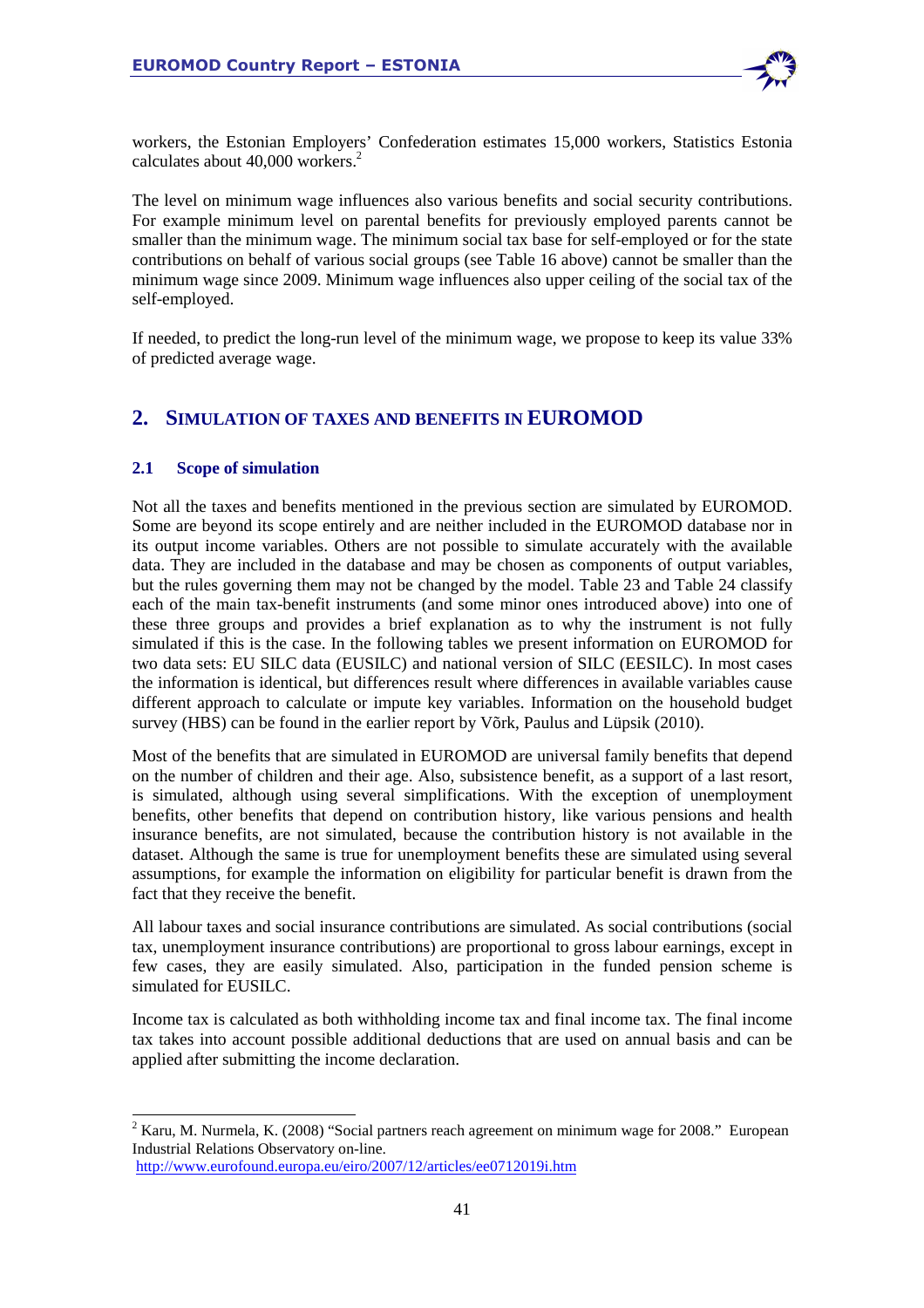Other taxes, such as capital income tax, land tax, or indirect taxes, are not simulated in the current version of the model as there is little or no data for that purpose or outside EUROMOD scope.

### Table 23. Simulation of benefits in EUROMOD

| <b>Benefit</b>                                                                      | <b>EUSILC</b> | <b>EESILC</b> | <b>Comments</b>                                                                                                                                         |
|-------------------------------------------------------------------------------------|---------------|---------------|---------------------------------------------------------------------------------------------------------------------------------------------------------|
| Unemployment insurance benefit<br>(töötuskindlustushüvitis)                         | <b>PS</b>     | <b>PS</b>     | Contribution history is assumed                                                                                                                         |
| Unemployment allowance<br>(töötutoetus)                                             | <b>PS</b>     | <b>PS</b>     | Eligibility (partly) taken from data, size of the<br>unemployment benefit                                                                               |
| Unemployment retraining<br>allowance                                                | E             | E             |                                                                                                                                                         |
| Redundancy compensation<br>(koondamishüvitised)                                     | <b>IS</b>     | I             |                                                                                                                                                         |
| Paid sick leave                                                                     | $\bf I$       | I             | No data on contribution history and health                                                                                                              |
| Disability pension<br>(töövõimetuspension)                                          | I             | I             | No data on contribution history, no exact data<br>on health status                                                                                      |
| Disability care allowance                                                           | IA            | IA            | No exact data on health status,<br>Income is part of the "other benefits" or<br>disability pension.                                                     |
| Old age pension (vanaduspension)                                                    | I             | I             | No data on contribution history                                                                                                                         |
| National pension (minimum old age<br>pension, rahvapension)                         | IA            | IA            | No data on contribution history, or not<br>included                                                                                                     |
|                                                                                     |               |               | No data, part of other pensions                                                                                                                         |
| Old age pension from abroad                                                         | <b>IA</b>     | IA            | No data on contribution history, or not<br>included                                                                                                     |
| Survivors' pension                                                                  | $\mathbf I$   | I             | No data on contribution history                                                                                                                         |
| Maternity benefit (sünnitushüvitis)                                                 | <b>IS</b>     | I             | No data on contribution history                                                                                                                         |
| Parental benefit (vanemahüvitis)                                                    | <b>IS</b>     | I             | No data on contribution history                                                                                                                         |
| Childcare allowance<br>(lapsehooldustasu)                                           | ${\bf S}$     | S             |                                                                                                                                                         |
| Child allowance (lapsetoetus)                                                       | ${\bf S}$     | S             |                                                                                                                                                         |
| Single parent child allowance<br>(üksikvanema lapsetoetus)                          | IA            | IA            | No data on father in the birth certificate of the<br>child, or not included separately                                                                  |
| Large family allowance $(3+/triplets)$<br>(3 ja enama lapse/kolmikute toetus)       | S             | S             | Abolished since 1 July 2007                                                                                                                             |
| Childbirth allowance (sünnitoetus)                                                  | S             | S             |                                                                                                                                                         |
| School allowance (koolitoetus)                                                      | S             | ${\bf S}$     | Abolished since 2009                                                                                                                                    |
| Large family parent allowance<br>(seitsme- ja enamalapselise pere<br>vanema toetus) | S             | S             |                                                                                                                                                         |
| Child allowance from abroad                                                         | IA            | IA            | No separate data in SILC                                                                                                                                |
| Subsistence benefit<br>(toimetulekutoetus)                                          | S             | S             |                                                                                                                                                         |
| Scholarships and grants<br>(õppetoetused ja stipendiumid)                           | $\mathbf I$   | I             | No data on grades                                                                                                                                       |
| Other benefits (not explicitly stated<br>in the data set)                           | $\bf{I}$      | I             | Various small benefits are not directly<br>simulated, as there is no information in the<br>data; they are aggregated under "other social<br>assistance" |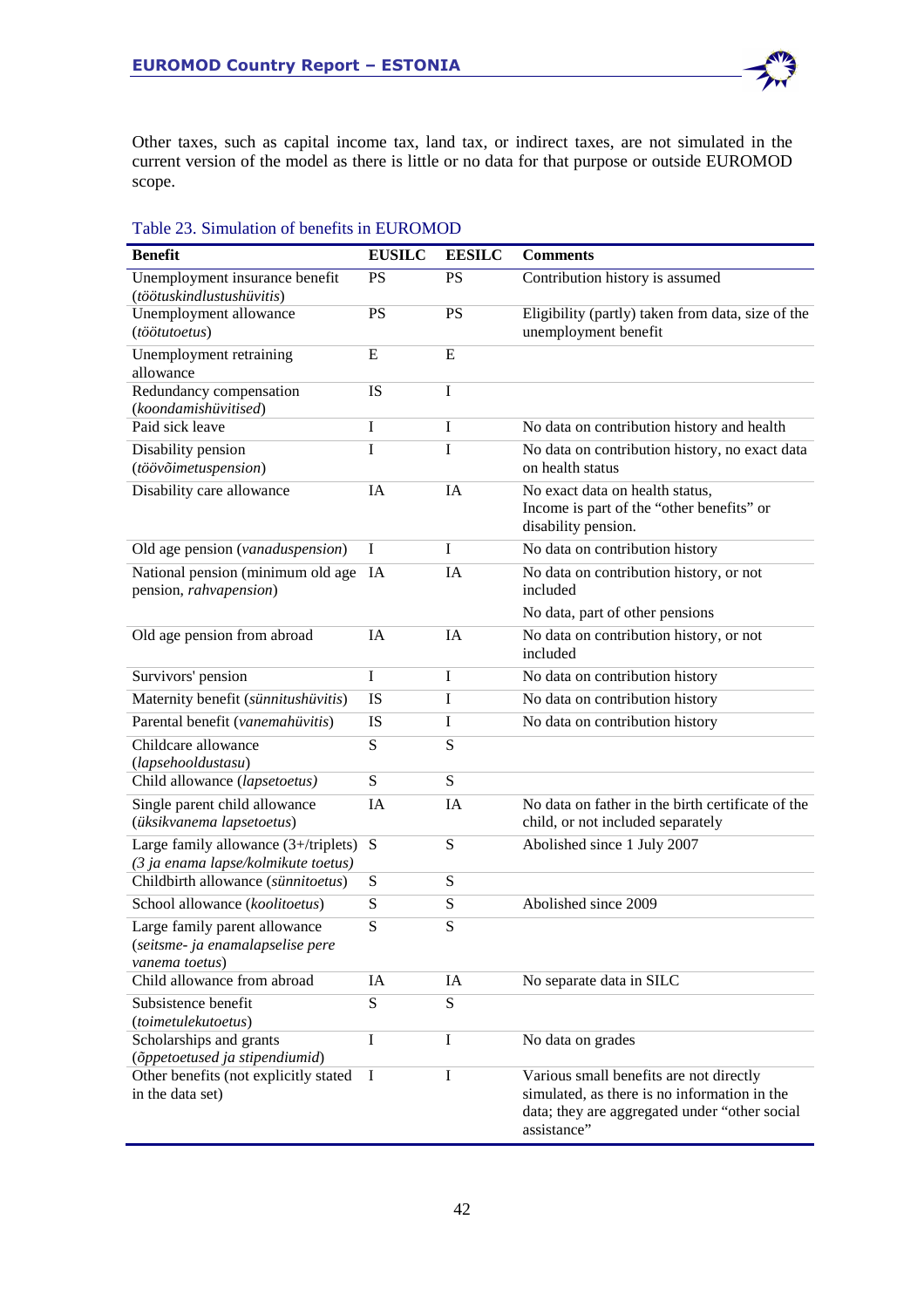Notes: "-": policy did not exist in that year; "E": *excluded* from the model as it is neither included in the micro-data nor simulated; "I": *included* in the micro-data but not simulated; "IA": *included* in the microdata (in an *aggregate* income variable) but not simulated; "IS": *included* in the micro-data (*split* from an aggregate income variable) but not simulated; "PS" *partially simulated* as some of its relevant rules are not simulated; "S" *simulated* although some minor or very specific rules may not be simulated.

|                                                                                                                                                                | <b>EUSILC</b> | <b>EESILC</b> |
|----------------------------------------------------------------------------------------------------------------------------------------------------------------|---------------|---------------|
| <b>Taxes and social contributions</b>                                                                                                                          |               |               |
| <b>Employer's total social insurance contributions</b>                                                                                                         | S             | S             |
| Unemployment insurance contributions                                                                                                                           | S             | S             |
| III pillar                                                                                                                                                     | I             | I             |
| Pension insurance contributions (1st pillar), part of the social tax                                                                                           | S             | S             |
| Pension insurance contributions (2nd pillar) - transferred from the 1st<br>pillar                                                                              | S             | S             |
| Health insurance contributions                                                                                                                                 | S             | S             |
| <b>Employee total social insurance contributions</b>                                                                                                           | S             | S             |
| Unemployment insurance contributions                                                                                                                           | S             | S             |
| Funded pension insurance contributions (2nd pillar)                                                                                                            | S             | S             |
| Self-employed social insurance contributions                                                                                                                   | S             | S             |
| Health insurance contributions                                                                                                                                 | S             | S             |
| Pension insurance contributions (1st pillar)                                                                                                                   | S             | S             |
| Funded pension insurance contributions (2nd pillar) - transferred from the<br>1st pillar                                                                       | S             | S             |
| Funded pension insurance contributions (2nd pillar)                                                                                                            | S             | S             |
| Contributions paid on social benefits by the central government                                                                                                |               |               |
| Health insurance contributions for those receiving unemployed benefits                                                                                         | S             | S             |
| Health and pension insurance contributions (the 1st pillar) for those<br>receiving parental benefit, childcare allowance or large family parental<br>allowance | S             | S             |
| Pension insurance contributions (the 2nd pillar) for those receiving parental<br>benefit                                                                       | S             | S             |
| <b>Income Tax (final)</b>                                                                                                                                      | S             | S             |
| Withholding income tax                                                                                                                                         | S             | S             |
| Land tax                                                                                                                                                       | I             | I             |
| Other local taxes                                                                                                                                              | E             | E             |

### Table 24. Simulation of taxes and social contributions in EUROMOD

Notes: "-": policy did not exist in that year; "E": *excluded* from the model as it is neither included in the micro-data nor simulated; "I": *included* in the micro-data but not simulated; "PS" *partially simulated* as some of its relevant rules are not simulated; "S" *simulated* although some minor or very specific rules may not be simulated

.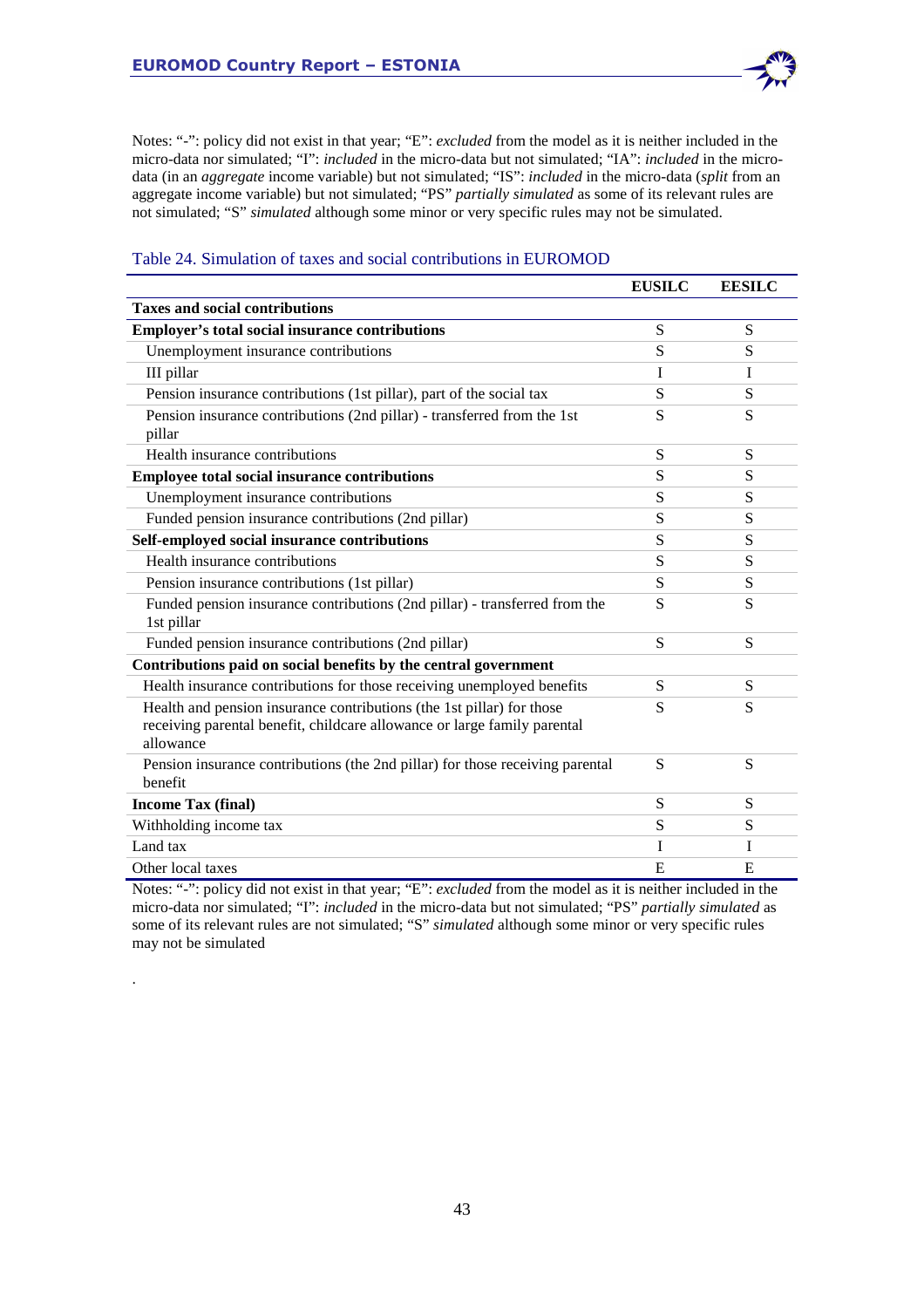

#### **2.2.1 Simulated policies**

The model allows simulating changes in the tax rates and contribution rates, changes in tax deductions and allowances, family benefits, and major rules for subsistence benefit. 2006 is the first simulated year of the Estonian policies in EUROMOD, see the order of simulation below.

### **2.2.2 Order of simulation and interdependencies**

The following table shows the order in which the main elements of the Estonian system are simulated.

|     | Description                                                                   |
|-----|-------------------------------------------------------------------------------|
|     |                                                                               |
| 1.  | Definition of uprating factors                                                |
| 2.  | Definition of constants                                                       |
| 3.  | Minimum wage (alampalk)*                                                      |
| 4.  | Child allowance (lapsetoetus)                                                 |
| 5.  | Large family allowance (kolme- ja enamalapselise pere toetus)**               |
| 6.  | School allowance (koolitoetus)***                                             |
| 7.  | Childbirth allowance (sünnitoetus)                                            |
| 8.  | Childcare allowance (lapsehooldustasu)                                        |
| 9.  | Large family parent allowance (seitsme- ja enamalapselise pere vanema toetus) |
| 10. | Unemployment insurance benefit (töötuskindlustushüvitis)                      |
| 11. | Unemployment allowance (töötu abiraha)                                        |
| 12. | Employer social insurance contributions                                       |
| 13. | Employee social insurance contributions                                       |
| 14. | Self-employed social insurance contributions                                  |
| 15. | Income tax allowance for self-employment income from agriculture              |
| 16. | Withholding income tax (jooksvalt kinnipeetud tulumaks)                       |
| 17. | Final personal income tax (tulumaks)                                          |
| 18. | Subsistence benefit (toimetulekutoetus)                                       |
| 19. | Output policies                                                               |

#### Table 25. EUROMOD Spine: order of simulation, 2006-2009

\* Simulated but switched off in the baseline.

\*\* Simulated for 2006-2007 in the model (was abolished since  $1<sup>st</sup>$  July 2007).

\*\*\* Simulated for 2006-2008 in the model (was abolished since 2009).

There are the following dependencies between the instruments:

- Minimum wage (if switched on) affects employment earnings which is the basis for employer and employee SIC, income tax and subsistence benefit.
- Unemployment insurance benefit is subject to income tax (unlike all other simulated benefits).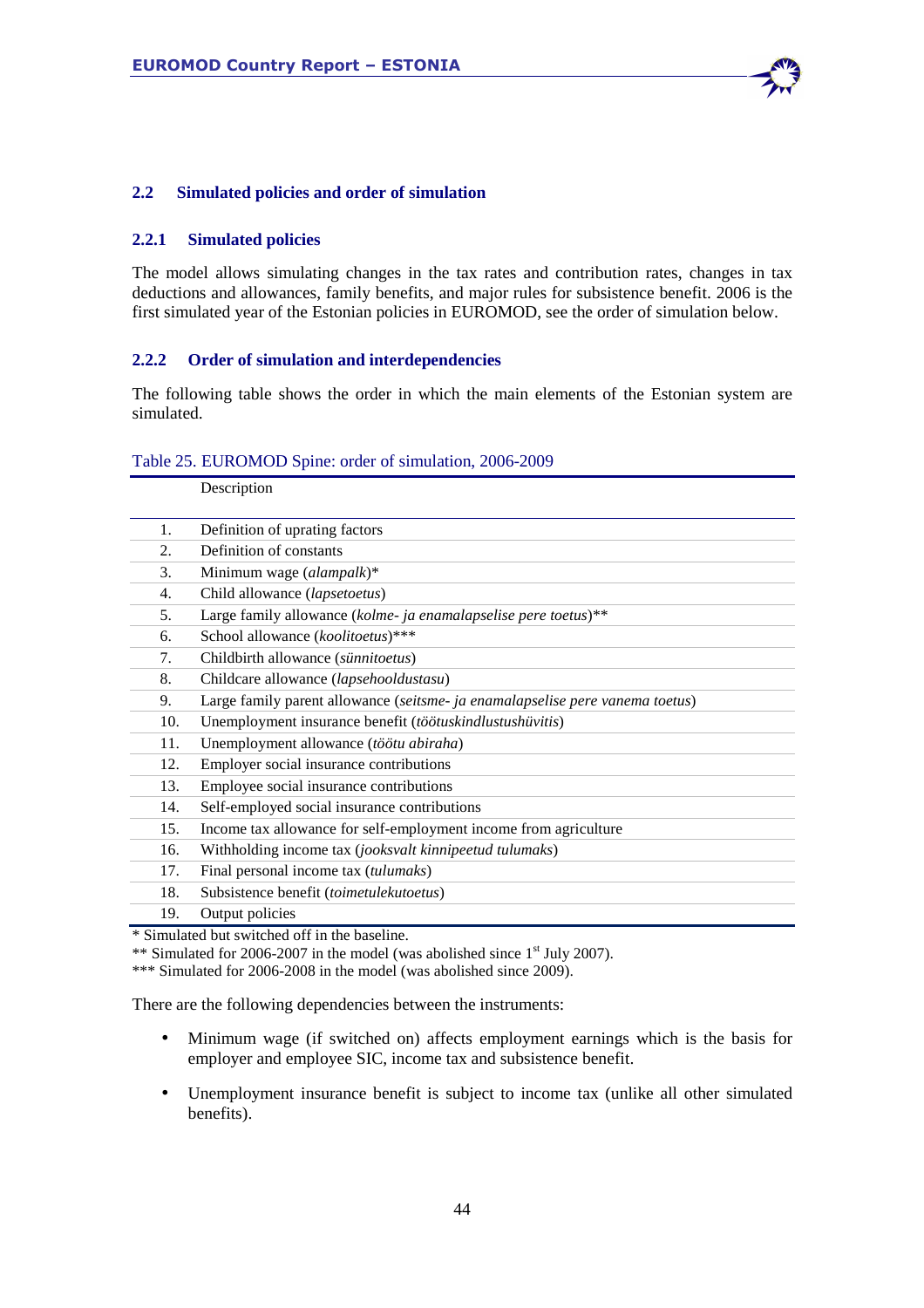- The duration of unemployment allowance is dependent on the duration of unemployment insurance benefit.
- On behalf of the recipients of unemployment insurance and assistance benefits and family benefits (child care benefits, parental benefits) social insurance contributions paid by the government (either for health care or pensions or both).
- An income tax allowance for self-employment income from agriculture also applies to the tax base for self-employed social insurance contributions.
- Employee and self-employed social insurance contributions are deductible from the income tax base. Employee SIC are both from the tax base for withholding and final income tax, self-employed SIC only from the latter.
- Subsistence benefit is means-tested and depends on the income net of employee SIC and withholding income tax. Most of benefits are also included in the means-test.

# **2.2.3 Policy constants**

Policy parameters used in more than one policy are defined as constants. They are tax rates, tax allowances, social insurance contribution rates, upper and lower ceilings for social insurance contributions, minimum tax base, and pension age. Their values may vary over the period 2006- 2009. Some of them are given on monthly and some yearly basis, exactly as defined in legislation.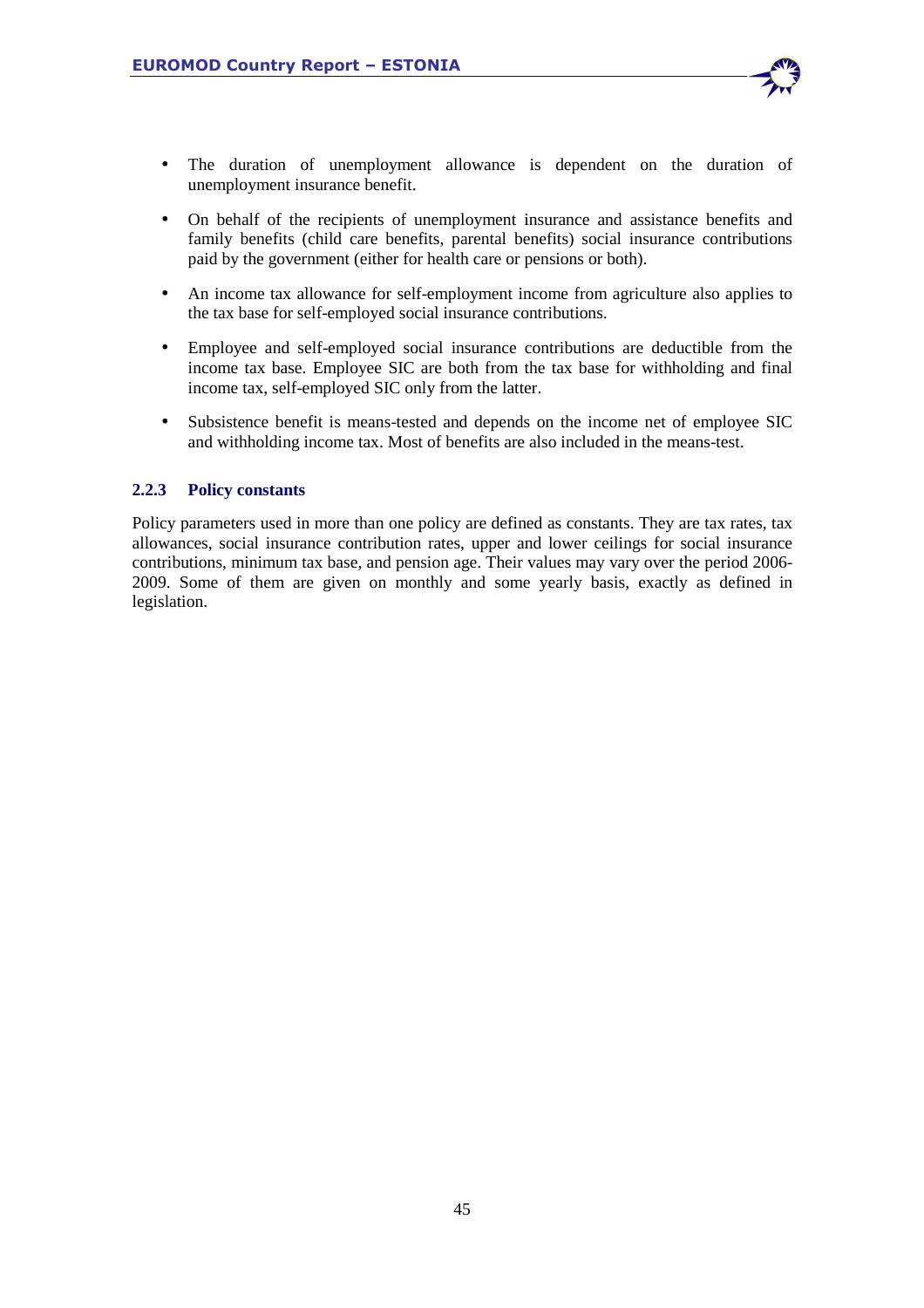### Table 26. Policy constants

| Name                                                                                         | Perio<br>d               | Abbreviation              | Policies where used                                                           |
|----------------------------------------------------------------------------------------------|--------------------------|---------------------------|-------------------------------------------------------------------------------|
| Official pension age (males)                                                                 | $\overline{\phantom{0}}$ | \$PensionAgeMale          | unemployment benefits and<br>employee unemployment<br>insurance contributions |
| Official pension age<br>(females)                                                            |                          | \$PensionAgeFemale        | unemployment benefits and<br>employee unemployment<br>insurance contributions |
| <b>Child Allowance Rate</b><br>$(CAR)$ – base amount for<br>child benefits                   | m                        | \$CB_Base                 | child allowances                                                              |
| Childcare Allowance Rate<br>(CCR) - base amount for<br>childcare benefits                    | m                        | \$CC_Base                 | childcare benefits                                                            |
| SIC minimum base                                                                             | m                        | \$SIC_MinBase             | social insurance contributions<br>by employer, self-employed and<br>state     |
| SIC rate for the pension<br>contributions (the 1st pillar)                                   |                          | \$SIC_RatePension1        | social insurance contributions<br>by employer, self-employed and<br>state     |
| SIC rate for the pension<br>contributions (the 2nd<br>pillar)                                |                          | \$SIC_RatePension2        | social insurance contributions<br>by employer, self-employed and<br>state     |
| SIC rate for the pension<br>contributions (transferable<br>from the 1st to the $2nd$ pillar) |                          | \$SIC_RatePension1to<br>2 | social insurance contributions<br>by employer, self-employed and<br>state     |
| SIC rate for the health<br>contributions                                                     |                          | \$SIC_RateHealth          | social insurance contributions<br>by employer, self-employed and<br>state     |
| Amount of basic allowance<br>for income tax                                                  | y                        | \$IT_BasicAlw             | withholding income tax and<br>final income tax                                |
| Amount of pension<br>allowance for income tax                                                | y                        | \$IT_PensionAlw           | withholding income tax and<br>final income tax                                |
| Income tax rate                                                                              | $\overline{a}$           | \$IT_Rate                 | withholding income tax and<br>final income tax                                |
| Reduced income tax rate for<br>private pensions                                              | $\overline{\phantom{0}}$ | \$IT_LowRate              | withholding income tax and<br>final income tax                                |
| Amount of unemployment<br>allowance                                                          | m                        | \$UAB_amount              | unemployment benefits                                                         |

Notes: "m": monthly; "y": yearly; "-":non applicable

### **2.3 Social benefits**

### **2.3.1 Unemployment insurance benefits (töötuskindlustushüvitis)**

#### • *Brief description*

Unemployment insurance (UI) benefits depend on previous earnings and are financed from statutory unemployment insurance contributions (see section 1.3.3 for details). In 2006, UI benefit could be received for 180 days, since 2007 for 270 days and since 2011 for 360 days (given that duration depends on accrued years of employment years since 2002).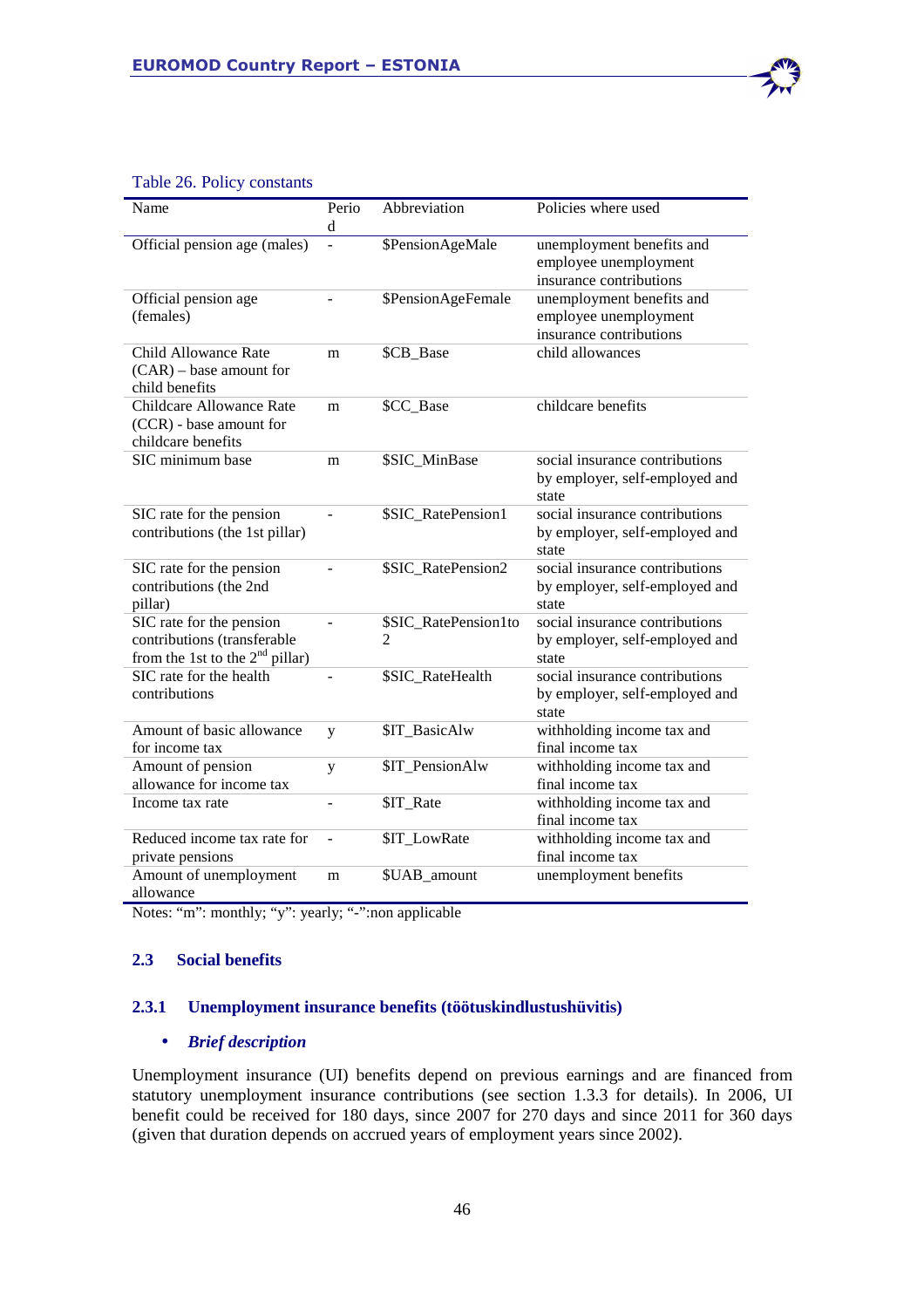

## • *Definitions and eligibility conditions*

The unit of analysis is an individual person. Eligible are persons aged from 16 to old-age pension age and not receiving old age pension. To be eligible for UI benefit a person should register as unemployed in the public employment service and needs to have worked and made contributions for at least 12 months during the previous 24 months (36 months since  $1<sup>st</sup>$  January 2007).

## • *Benefit amount*

During the first 100 calendar days of unemployment the replacement rate is 50% of the previous gross earnings and afterwards it falls to 40%. The gross earnings refer to the average daily gross earnings of the previous calendar year, subject to an upper limit of three times average taxable wages in the previous calendar year. In 2006, this meant that the benefit could not exceed 9,764 EEK per month in the case of 50% replacement rate. The limit has been higher in subsequent years – see Table 10 in section 1.3.3. There was no lower limit for the benefit in 2006, but it was introduced in later years.

# • *EUROMOD notes*

Effectively, this benefit is only partly simulated using the information about actual receipt. But rather than simply using the observed receipt as part of the eligibility criteria, all eligibility rules in full detail are covered. However, as not all required information (e.g. work history) is available several assumptions are made, among else considering some rules automatically fulfilled for those in receipt. This approach is chosen so that the benefit can be also modelled for those currently employed if needed (e.g. to simulate their entitlement if they become unemployed, for replacement rates calculations).

Unemployment duration (lunmy\_s) is set equal to the maximum of observed unemployment duration (lunmy) and observed benefit receipt (bunctmy). If modelling unemployment benefit for those currently employed, unemployment duration is set equal to the reported number of months in employment in the current year (liwmy), once contribution history (see the next step) is modelled. Simulated unemployment duration is also used for unemployment allowance calculations.

Modelled contribution history is based on the reported number of months in employment (liwmy), controlling for the total number of months in work (liwwh).

- For those currently employed (ils\_earns  $!= 0 &$  lunmy\_s = 0  $\&$  bunct = 0), this is used.
- For those currently unemployed (lunmy\_s  $> 0$ ) and in receipt (bunct  $> 0$ ), this is set at least equal to the minimum qualifying period.
- For those currently unemployed (lunmy\_s  $> 0$ ) and not in receipt (bunct = 0), this is set to zero.

At this point, working age people who are unemployed (lunmy\_s  $> 0$ ), have sufficient contribution history, do not receive old age pension and are not self-employed (i.e. have employment earnings or no self-employment status) are considered eligible. It is assumed that all of them are involuntary unemployed and capable and available for work (there is a variable in the SILC data identifying the latter but only filled in for those currently unemployed).

Benefit duration (bunctmy\_s) is calculated according to the rules above, using modelled contribution history, while also controlling for the unemployment duration (lunmy\_s).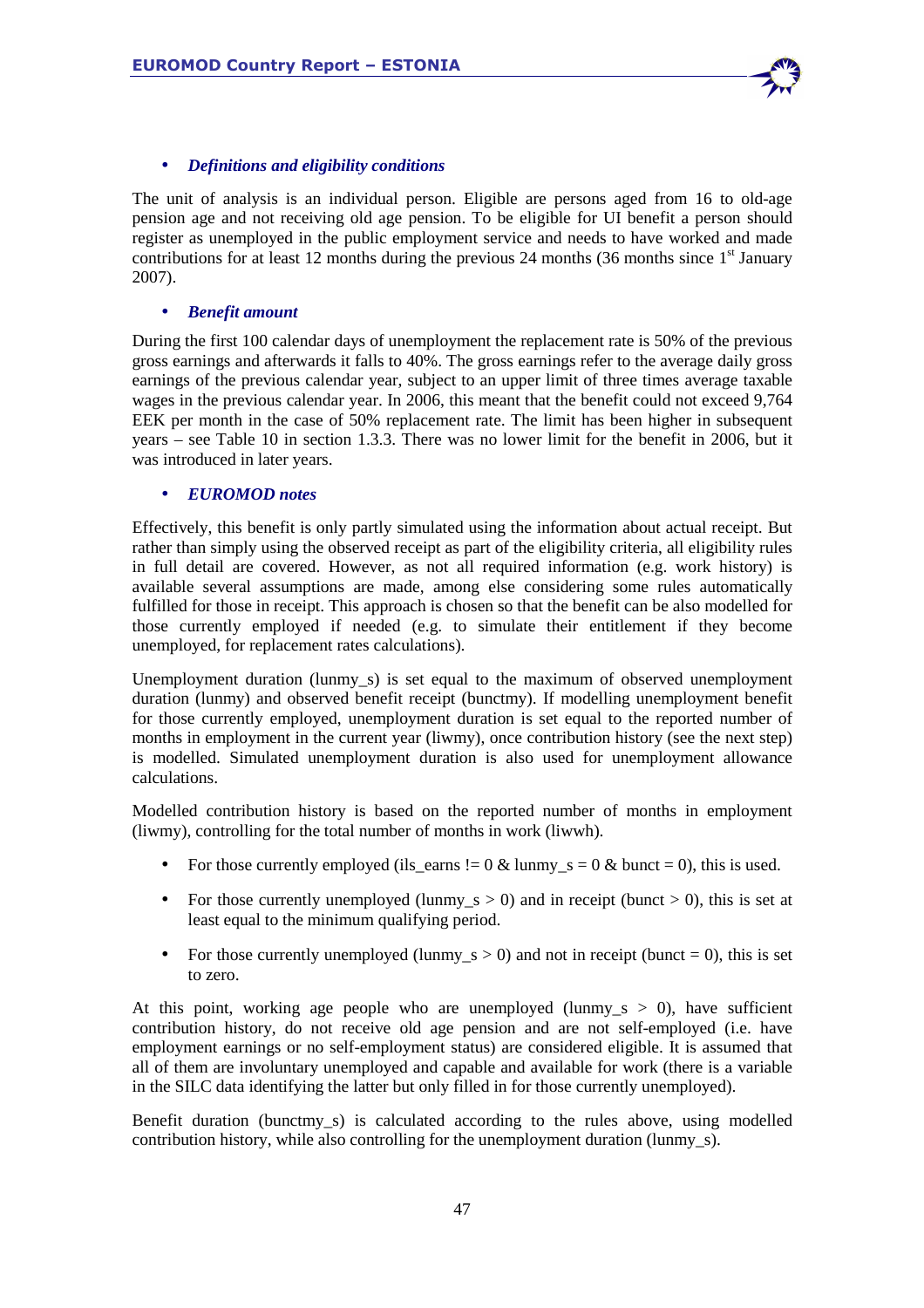Benefit entitlement is calculated based on previous earnings and benefit duration, subject to the lower and upper thresholds. For those currently employed, current earnings are used. For those currently unemployed and in receipt, previous earnings are used which have been imputed by reversing unemployment insurance benefit rules. For those currently unemployed and not in receipt, imputed wage is used. Finally, benefit amount is adjusted with the number of months in receipt (bunctmy\_s). (When applying upper daily threshold to previous gross earnings, we assume that there is 30.38 days per month, i.e. 4.34 weeks per month).

# **2.3.2 Unemployment allowances (töötu abiraha, töötutoetus)**

# • *Brief description*

Unemployment allowance is paid to those people who do not qualify for unemployment insurance benefit or the period of UI benefit has ended. In 2006, UI benefit could be received for 180 days, since 2007 for 270 days. UA benefits can be received until the end of the period of 270 days.

# • *Definitions and eligibility conditions*

The unit of analysis is an individual person. Eligible are persons aged from 16 to old-age pension age and not receiving old age pension. The person must have been employed or engaged in activity equal to work for at least 180 days during the 12 months prior to filing an application with an employment office. Benefit is suspended for 10 days if the person refuses an offer of suitable work or does not show up at the Public Employment Service (PES) at a fixed date for the first time. Benefit is stopped if the person refuses an offer of suitable work or does not show up at the PES at a fixed date for the second time. Unemployment allowance is formally income tested: only the unemployed whose income is below the unemployment allowance are entitled to the benefits. It is not known in practice if and how this income test is followed, and we have switched it off in the baseline simulation.

## • *Benefit amount*

Flat rate of 400 EEK per month in 2005-2006, 1,000 EEK since 2007 (32.90 EEK per day). It is non-taxable.

## • *EUROMOD notes*

Similar to unemployment insurance benefit, unemployment allowance is effectively only partly simulated using the information about actual receipt but this is done indirectly by assuming those in receipt fulfil certain eligibility criteria.

Work history for simulating the eligibility of unemployment allowance is modelled in complete analogy to unemployment insurance benefit. The eligibility rule differs as self-employed are not excluded from this benefit, while students are, and additionally there is also an income condition – income from other sources (market income, maternity benefit, parental allowance for families with 7+ children) must be below the benefit amount.

Benefit amount is simply flat rate (we do not use daily rates and assume uniformly 400 EEK per month in 2006 and 1000 EEK per month in later years). However, the number of months in receipt is calculated as the difference between maximum duration (i.e. nine months) less simulated unemployment insurance benefit duration, also subject to unemployment duration.

The simulation of the income test is switched off, i.e. not part of the baseline.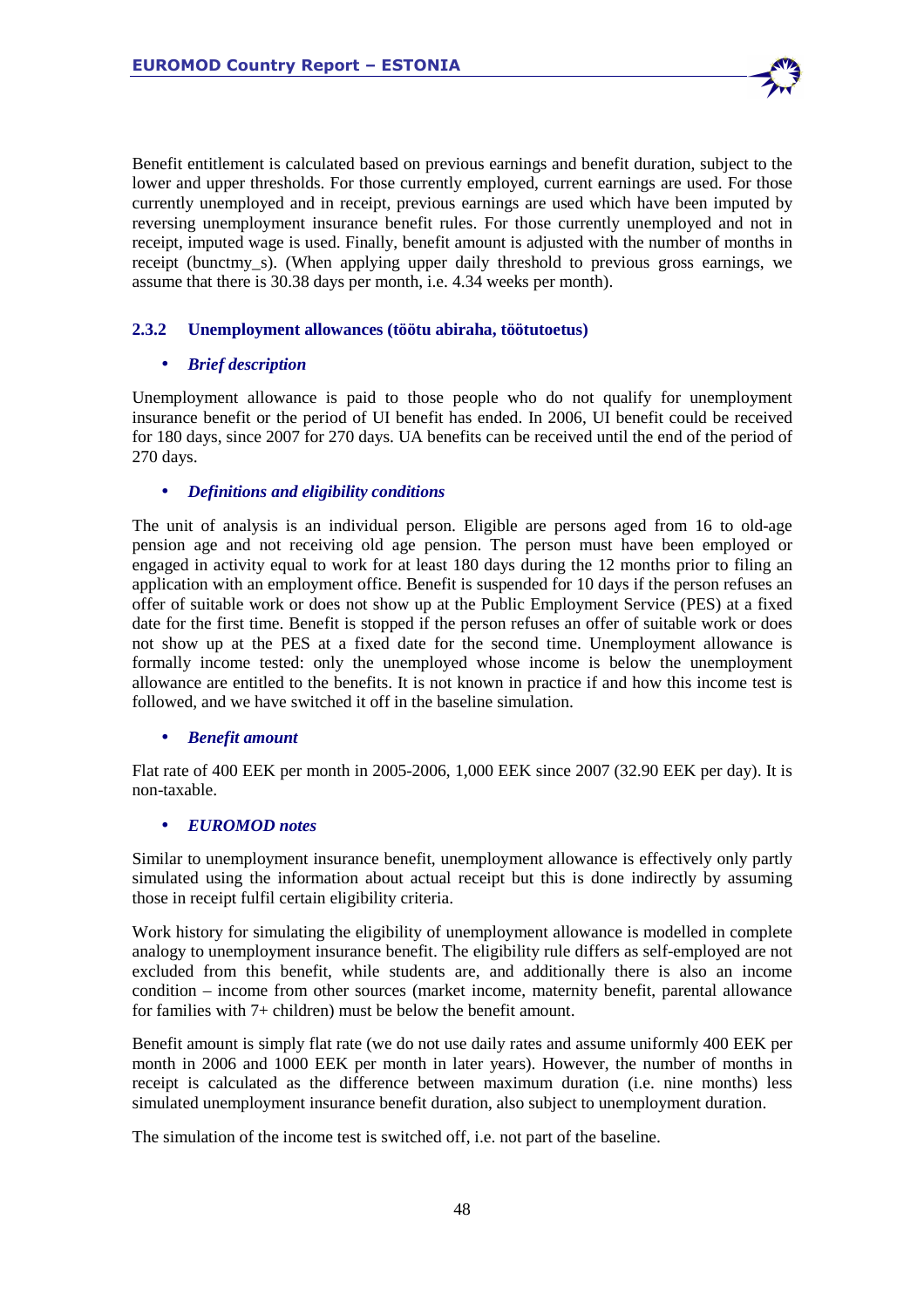

# **2.3.3 Child allowance**

## • *Brief description*

Child allowance is a monthly universal non-means-tested non-taxable benefit paid to families with children below an age limit.

# • *Definitions, eligibility conditions and income test*

The unit of analysis for all child and childcare benefits is the family consisting of the head, spouse or cohabitant partner and children under 16 years or under 19 years if studying at basic, upper secondary or vocational school. There is no income test. Eligible children living in the household, but without parents (i.e. so-called "loose children"), are also counted as dependent children.

## • *Benefit amount*

The benefit is paid monthly to one of the parents, based on the number of eligible children. The amount per child is two times the Child Allowance Rate (CAR, equal to 150 EEK since 2005), resulting in 300 EEK per month. Since 1<sup>st</sup> July 2007 quarterly allowances for families with three or more children were merged with monthly child allowances and the former were abolished. Since  $1<sup>st</sup>$  July 2007 the third and any consequent child receives 6 x CAR (900 EEK) per month.

# • *EUROMOD notes*

Note that we have monthly and quarterly family benefits, but the age variable is recorded as of at the end of income year in all three datasets (HBS data, the EUSILC and EESILC datasets), therefore, we do not know how many months exactly children are eligible for. We have chosen to oversimulate the benefit by assuming eligibility for the whole year when reaching the age limit, i.e. also including the age limits like 16 and 19 in case of child allowance, instead of undersimulating (assuming no eligibility for the year when reaching the age limit) as this seems to better match corresponding age profiles and the aggregate results are more similar to register data.

# **2.3.4 Allowance for families with 3 or more children (kolme- ja enamalapselise pere toetus)**

# • *Brief description*

Allowance for families with 3 or more children was a quarterly universal non-means-tested nontaxable benefit paid to families where there are three or more children below an age limit, valid until  $1<sup>st</sup>$  July 2007.

## • *Definitions*

The unit of analysis is the same as for child allowance (see above section 2.3.3).

## • *Eligibility conditions*

At least three children must be below an age limit.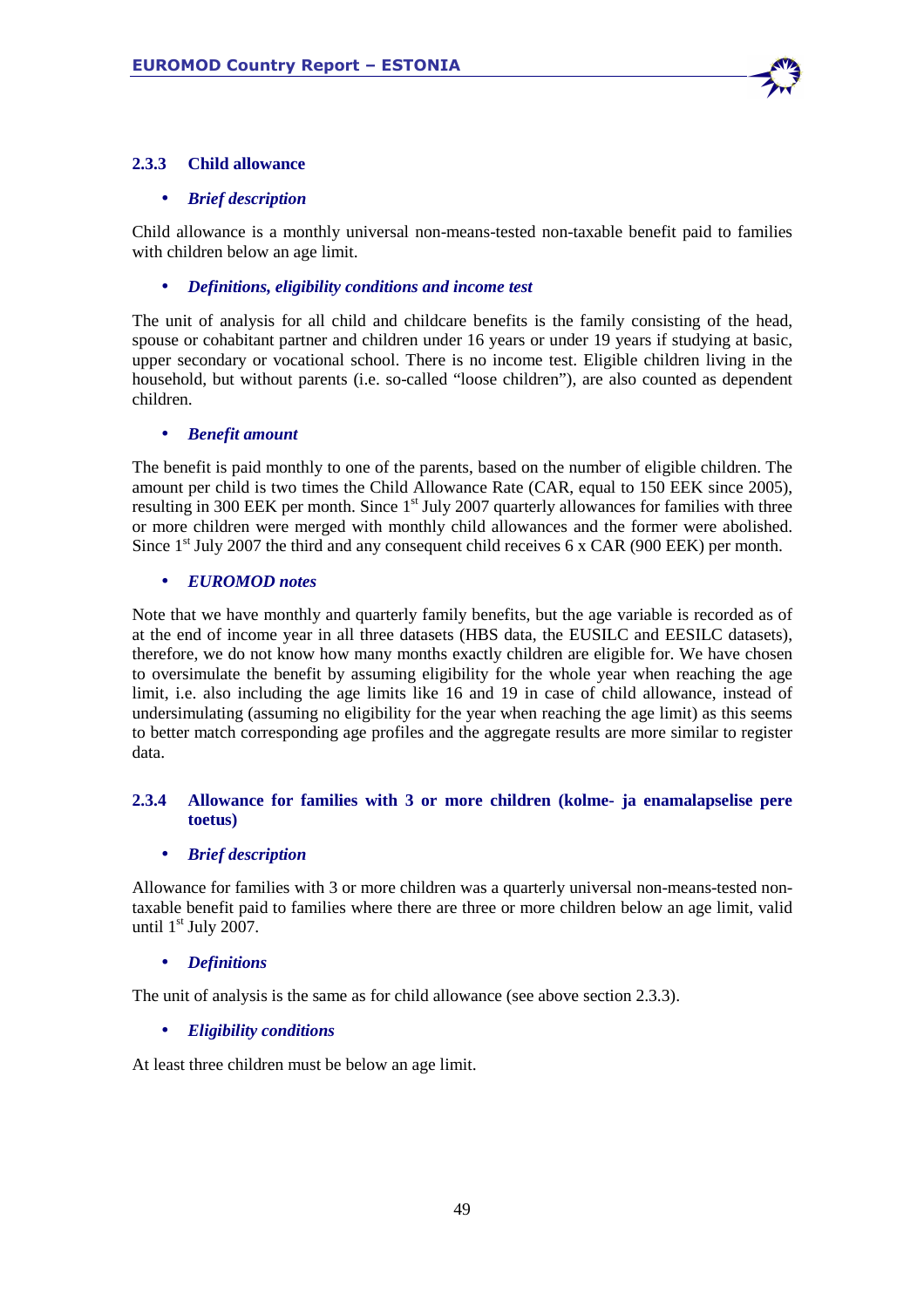

# • *Benefit amount*

The benefit is paid quarterly to one of the parents, based on the number of eligible children in the household. The amount per child is a multiple of CAR, depending on the number of children in the family and year.

### Table 27. Benefit amount

| Period  | 2005                                                                                                                    | 1/1/2006-31/6/2007                        | Since 1/7/2007 |
|---------|-------------------------------------------------------------------------------------------------------------------------|-------------------------------------------|----------------|
| Formula | 3 children: $1 \times CAR$ (150 EEK)<br>4 or 5 children: $2 \times CAR$ (300 EEK)<br>6 or more: $2.5$ x CAR $(375$ EEK) | 3 children: 2 x CAR<br>4 or more: 3 x CAR | Abolished      |

## **2.3.5 School allowance (koolitoetus)**

### • *Brief description*

School allowance is an annual universal non-means-tested non-taxable benefit paid to families where there are school-age children to help them with the start of the school year. It was paid out in August, in general. It was abolished from  $1<sup>st</sup>$  January 2009.

### • *Definitions and eligibility conditions*

The unit of analysis is the same as for child allowance (see above section 2.3.3), except that the child must be enrolled at school.

## • *Benefit amount*

The benefit is paid once in a year to one of the parents, based on the number of eligible children in the household. The amount is three times child allowance rate.

## **2.3.6 Childbirth allowance (sünnitoetus)**

## • *Brief description*

One of the parents has the right to receive childbirth allowance. An adoptive parent, guardian or caregiver has the right to receive childbirth allowance, if childbirth allowance has not been paid for the same child earlier, but we do not have that information.

## • *Benefit amount*

The benefit is paid in case of childbirth. Since 2006 the benefit is 5,000 EEK for all children.

In 2005 the amount was 25 times CAR for the first birth and 20 times CAR in case of the second and later births. In case of a multiple birth, childbirth allowance was also paid at 25 times CAR for each born child.

## • *EUROMOD notes*

Also, an adoptive parent, guardian or caregiver has the right to receive childbirth allowance, if childbirth allowance has not been paid for the same child earlier, but this information is not available from the underlying datasets.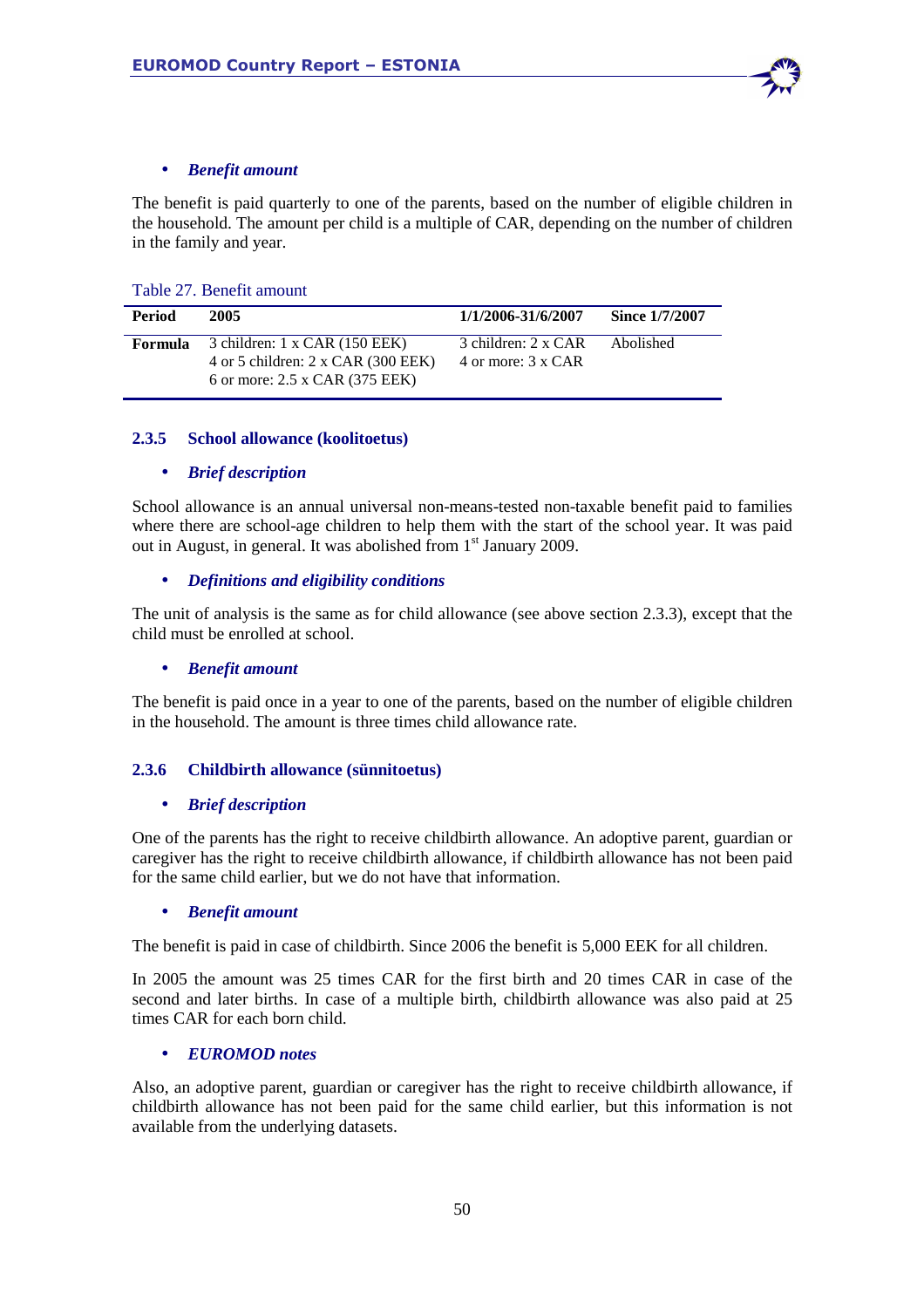

## **2.3.7 Childcare allowance (lapsehooldustasu)**

### • *Brief description*

Childcare allowance is an additional benefit targeted for young children. It is a monthly universal non-means-tested non-taxable benefit paid to families where there are young children.

### • *Definitions and eligibility conditions*

The unit of analysis is the same as for child allowance (see above section 2.3.3). The benefit is paid to one of the parents based on the number of children up to 3 years old and aged 3-8 years. It is not paid for a child due to whom a parent receives maternity benefit or parental benefit (we assume that these payments are related to children up to 1 year old). There is an additional element for every child up to one year of age.

Since 2009 the childcare allowance is not paid for the parent who receives parental benefit for any of the eligible children.

#### • *Benefit amount*

The benefit is paid monthly to one of the parents. The amount is 1/2 of the Childcare Allowance Rate (CCR, equal to 1,200 EEK since 2005) for every child up to 3 years old, 1/4 of the CCR for each eligible child from 3 to 8 years of age. Additionally, 100 EEK for every child up to one year of age if the parent is not eligible for parental benefits. Since 2006 the additional benefit is effectively non-existent as parental benefit was extended to 14 month and only about 20 families receive a year.

#### • *EUROMOD notes*

The benefit is allocated to the same person in the household who is receiving maternity benefit to avoid that social tax paid by the state on behalf of the person in the maternity leave is counted twice. If there is no one receiving maternity benefit it is assigned to the head of unit.

## **2.3.8 Parental allowance for families with 7 or more children (7 ja enamalapselise pere vanema toetus)**

#### • *Brief description*

This allowance is targeted to families with very large number of children. It is a monthly universal non-means-tested non-taxable benefit.

#### • *Definitions and eligibility conditions*

The unit of analysis is the same as for child allowance (see above section 2.3.3). There must be at least seven eligible children in the family.

#### • *Benefit amount*

In 2005 the benefit is the two times CCR, in 2006 2.1 times CCR, since 2007 2.2 times CCR.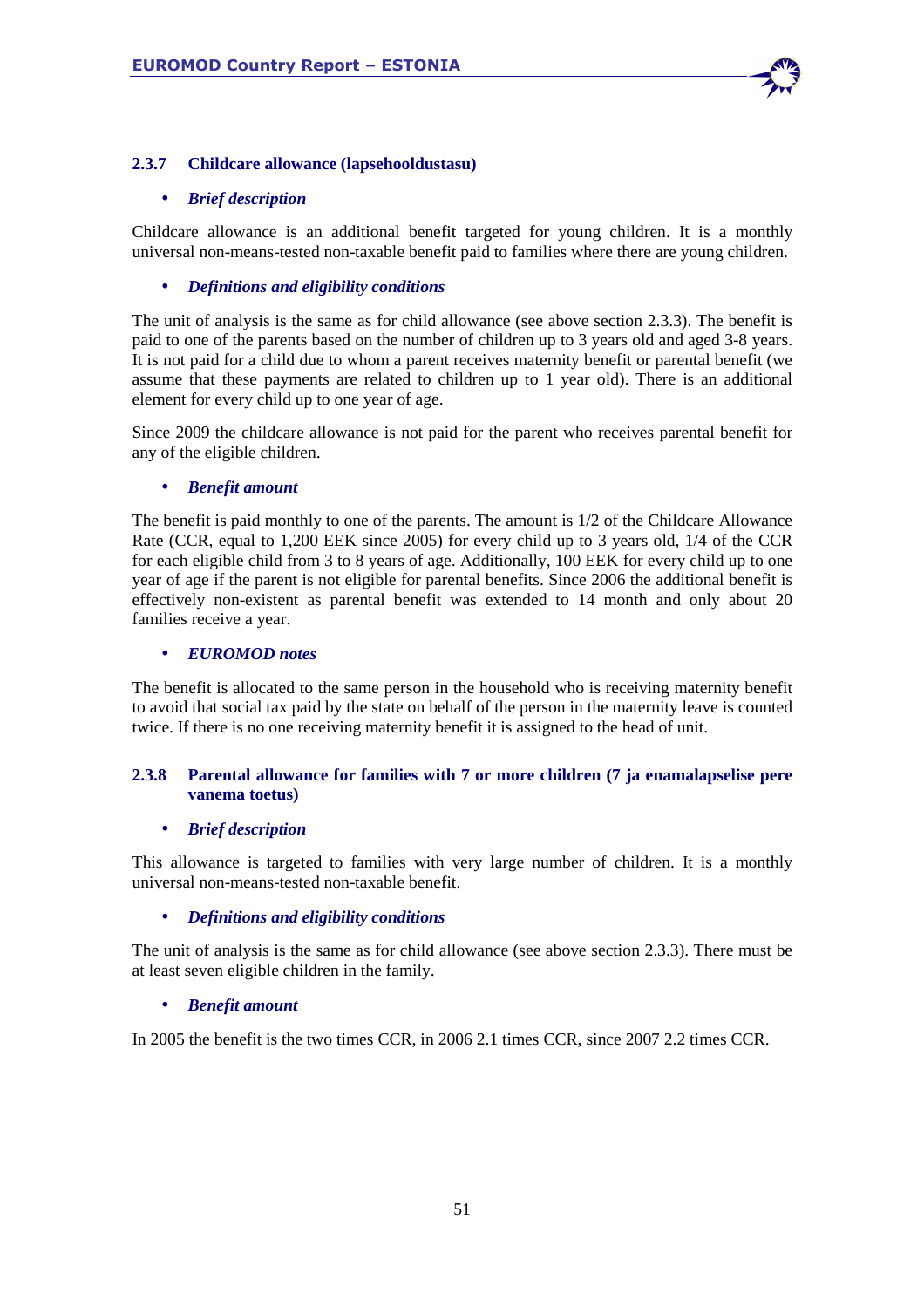

### **2.3.9 Subsistence benefit (toimetulekutoetus)**

#### • *Brief description*

Subsistence benefit is a means-tested social assistance benefit that should guarantee a minimum income to all residents after paying for minimum housing costs.

### • *Definitions*

The unit of analysis is household. Households whose income after payment for housing expenses, calculated according to certain general criteria and specific rules set by municipalities, is below the subsistence level are entitled to these benefits.

Duration is unlimited, but granted and renewed on monthly basis. Municipalities have the right to refuse the payment of benefits to people in working age and capable for work, but who do not study or work, and who have repeatedly refused to accept suitable work. Means-test is based on current disposable income (i.e. net of withholding income tax). Certain types of income are not counted as an household income, for example, family allowance for families with three or more children, social benefits for disabled persons, one-off benefits (e.g. birth grant, funeral grant), training stipends.

*Household subsistence level* is calculated as follows. It is summed over the household members, with 100% of the subsistence rate for the head of household and 80% for any other household member. The subsistence rate was 750 EEK in 2005-2006, 900 EEK in 2007, and 1,000 EEK in 2008-2010.

The "norm-space" of the household is derived as following. First, the norm-space is  $18m^2$  per person in the household plus additionally  $15m^2$  per household (15 + 18 x number of persons in unit). In case the number of rooms used equals the number of persons living in this dwelling permanently, and the actual living space exceeds the norm area then this actual living space is taken as a norm-space. If the area of the apartment is smaller than the norm-space, then the actual area is taken as a basis for calculations. For a single pensioner applying for subsistence benefit, the norm-space can be up to  $51m^2$ .

#### *Income list*

Income for the subsistence benefit is calculated using all current income except a few irregular benefits, such as childbirth allowance (*sünnitoetus*), school allowance (*koolitoetus*), other social assistance, large family allowance (*kolme- ja enamalapselise pere toetus*) and subsistence benefit itself. It is based on income net of withholding income tax. Only positive income from self-employment is included.

#### • *Benefit amount*

The general rule for subsistence benefit is the following:

$$
B = max(L - (Y - C); 0)
$$

 $B =$  subsistence benefit:

 $L =$  subsistence level, which is 100% of the subsistence rate, which is set annually by the government, for the head of household and 80% of the subsistence rate for each subsequent person in the household;

 $C =$  actual costs related to the dwelling (excluding mortgage interests) that do not exceed maximum limits set by the local government and which are calculated for "norm-space";  $Y =$  household income according to the income definition for the subsistence benefit purpose.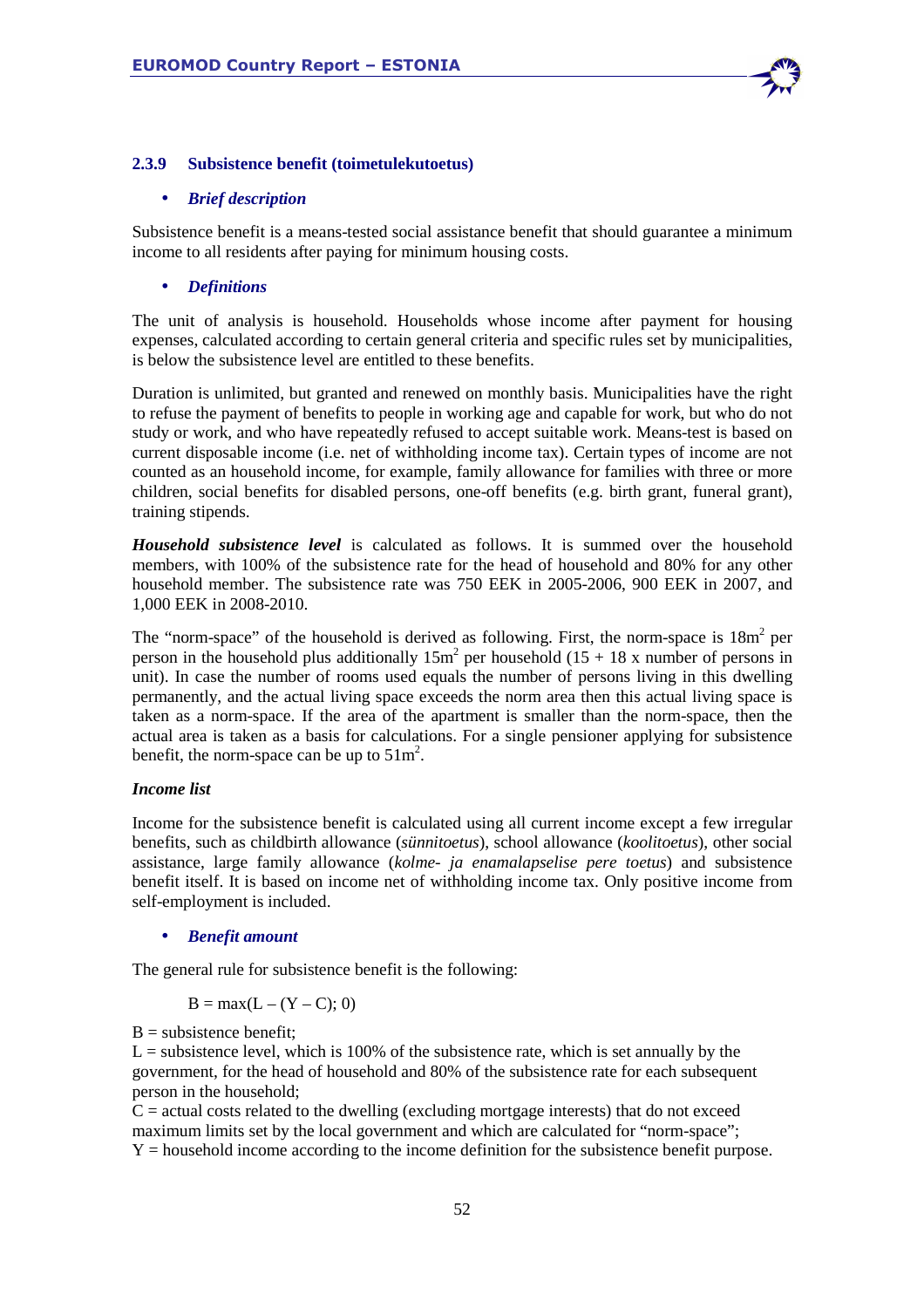

# • *EUROMOD notes*

## *Imputation of housing costs*

In reality all housings costs for "norm-space" depend on the detailed rules by municipalities. In our case we approximate the actual costs related to dwelling with actual costs proportional to housing size, applying an upper limit to avoid unreasonably large housing costs. We currently use three times the average actual housing cost from registry data, which was 725 EEK per month in 2005 and has increased thereafter (822 in 2006, 910 in 2007, 1,053 in 2008, 1,147 in 2009).

Total housing cost variable includes also mortgage interest payments which hence must be deducted here. Note that while housing costs in EUSILC and EESILC data refer to the average monthly costs of the interview year then mortgage interest payments refer to annual figures of the income year. Either because of this or recalling errors total monthly housing costs are sometimes smaller than monthly mortgage interest payments and in these cases we have scaled up the housing costs to the level of mortgage interest payments.

# *Non take-up*

Finally we model benefit non take-up by assuming that very small sums are not claimed. Based on actual receipt data, we have set the threshold at 200 EEK since 2006 and 10% of the current income. By current income we consider all income components (except the benefit itself) net of the withholding income tax. It also excludes self-employed social insurance contributions.

# **2.4 Social contributions**

Social contributions are paid by employees, employers and self-employed. Social insurance is highly centralised, contributions are formally either taxes (*social tax*) or otherwise rates set by laws.

# **2.4.1 Employee social contributions**

Employees pay from their gross wage their part of the unemployment insurance contributions (unless they are at the pensionable age or receiving old-age pension) and a contribution to the funded pension scheme, which is optional for certain age groups.

## *Unemployment insurance contributions*

Only employees who have not reached the legal pension age (different for males and females) and not receiving old age pension are obliged to pay unemployment insurance contributions.

Unemployment insurance contributions are calculated as a fixed percentage of the gross employment income. The contribution rates have changed over the years (see the following table).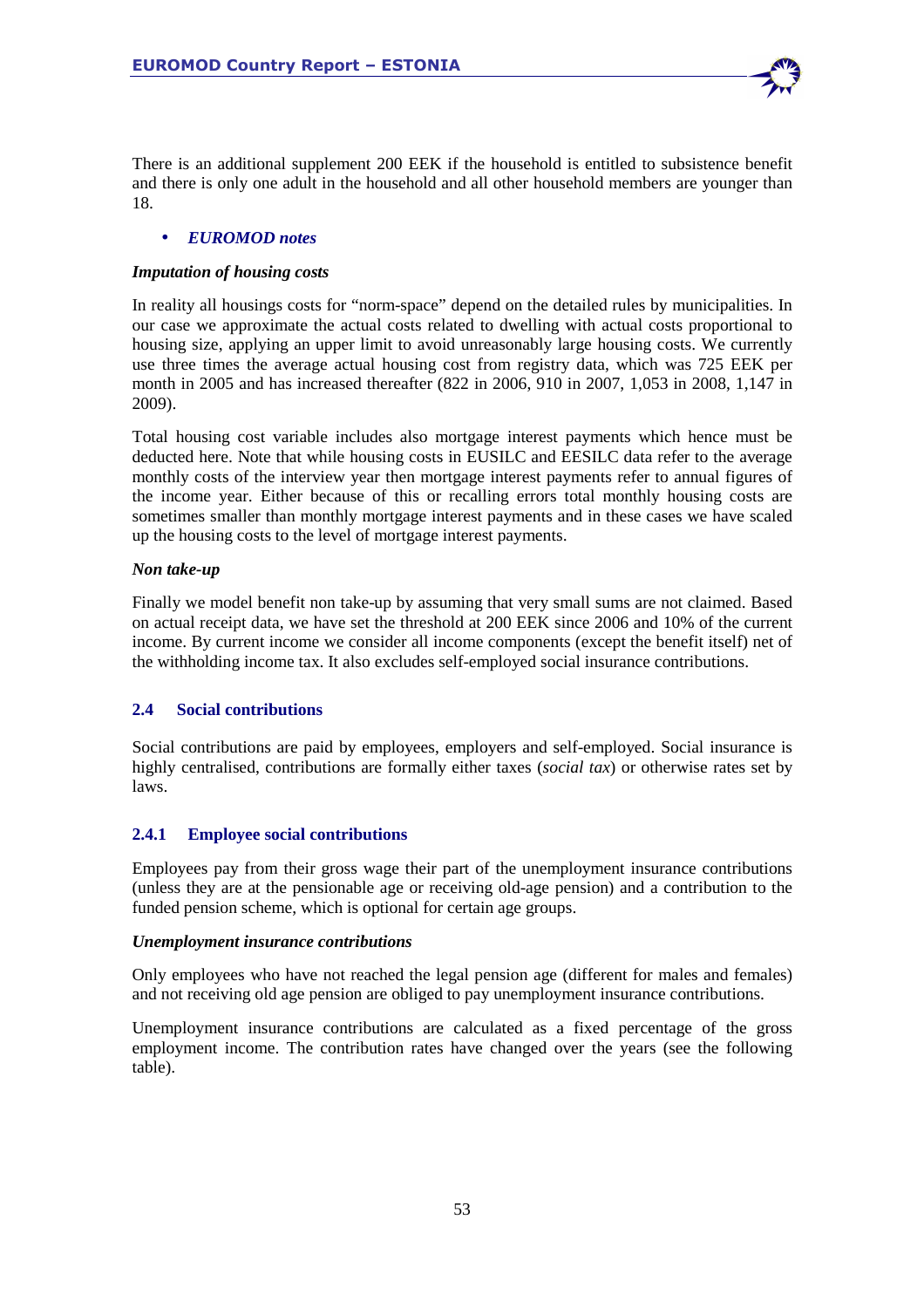

|                  | 2005 | 2006    | 2007    | 2008    | <b>1 June 2009</b> | 1 August 2009 |
|------------------|------|---------|---------|---------|--------------------|---------------|
| <b>Employers</b> | 0.5% | J.3%    | $0.3\%$ | $0.3\%$ | $1\%$              | .4%           |
| Employees        | 1%   | $0.6\%$ | 0.6%    | $0.6\%$ | 2%                 | 4.8%          |

#### Table 28. Unemployment insurance contribution rates

## *Pension contributions to the funded scheme*

Contributions are calculated as 2% of the gross employment income for those who participate in the scheme. Note that in  $1<sup>st</sup>$  July 2009 –  $31<sup>st</sup>$  December 2010 the contributions to the funded scheme are suspended.

### • *EUROMOD notes*

In the EESILC data the information on the contributions to the funded pension scheme is directly available and hence we know who participates in the scheme. In the EUSILC data we do not have information on the participation in the funded pension scheme. Therefore the participation is simulated in the raw dataset using gender-age specific participation rates from the EESILC dataset. The participation rate is then randomly simulated in the gender-age-income group for EUSILC data.

We do not simulate voluntary contributions to the private pension funds (i.e. payments into the  $3<sup>rd</sup>$  pillar), but take them from the data. They are available in the dataset and give about 90% coverage.

Alternative approach would be to predict participants and amounts based on demographic and labour market variables and income.

## **2.4.2 Employer social contributions**

Employers pay social tax, which is divided into health insurance part and pension insurance part. The latter is further divided into state pension scheme and compulsory funded pension scheme for those employees who have joined the funded pension scheme. Employers also pay their part of the unemployment insurance contributions. Central government pays social tax, either total or health insurance part, on certain social benefits (see section 2.4.4 for more details).

#### *Pension contributions*

Pension contributions to the first pillar (the PAYG scheme) are 20% of the employment income, minus transfers to the funded pension scheme. The latter is 4 percentage points (out of 20%) for those participating in the funded scheme.

#### *Health insurance contributions*

The total health insurance contributions are calculated as 13% of gross employment earnings,.

#### *Unemployment insurance contributions*

Unemployment insurance contributions amount to a fixed percentage (0.3% in 2006, see the table in section 2.4.1 above) of employment income.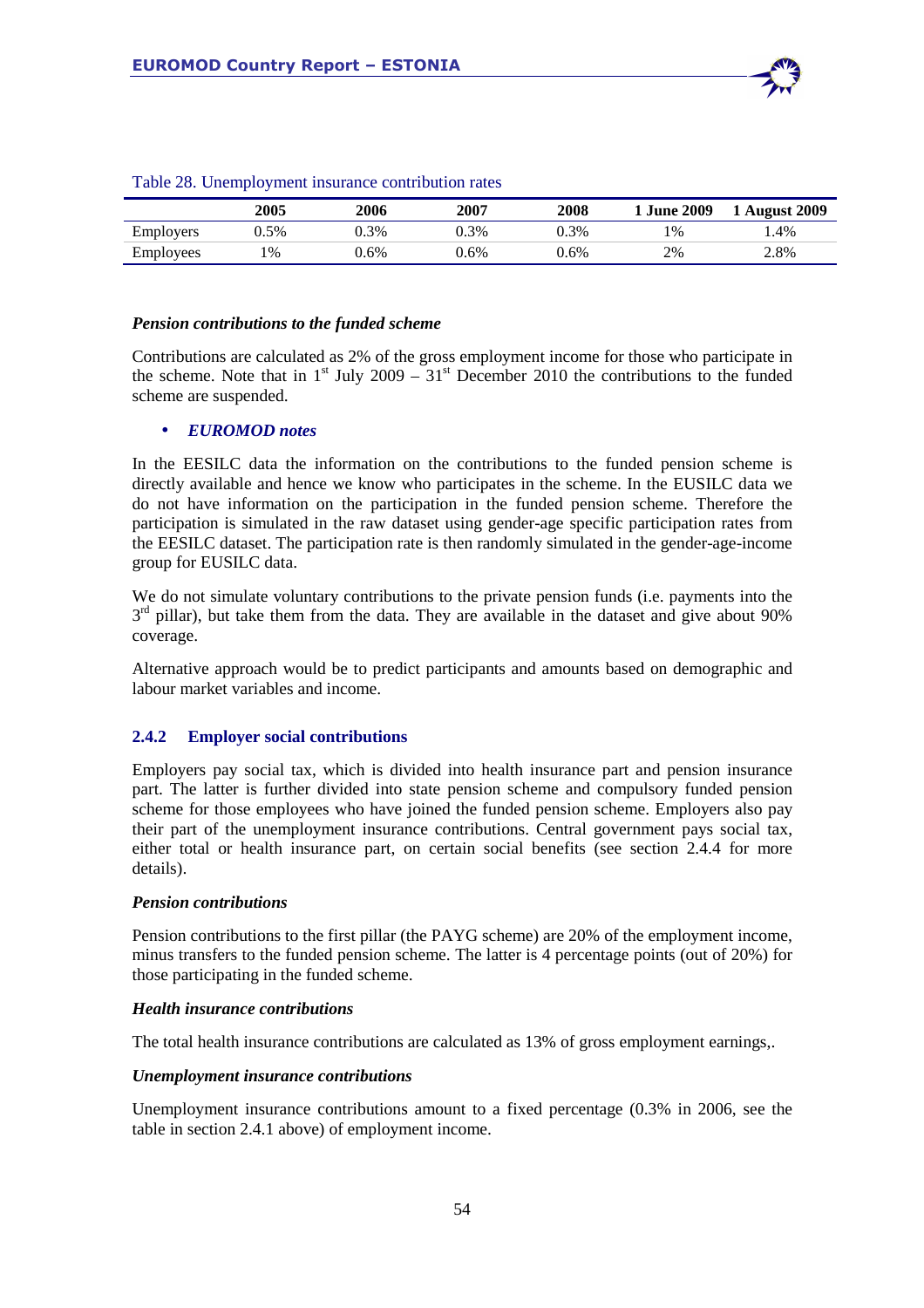

Total employer contributions equal:

contributions to the pension insurance  $(1<sup>st</sup>$  pillar) +

transfers to the funded scheme  $(2<sup>nd</sup> pillar) +$ 

contributions to the health insurance +

contributions to the unemployment insurance

Note that the first three are included in 'social tax' in the national statistics.

## **2.4.3 Self-employed social contributions**

Self-employed pay social tax (pension and health insurance contributions) and contributions to the funded pension scheme. They do not pay unemployment insurance contributions.

Until 2006, advance payments of self-employed contributions were deductible from the contribution base. Since 2007, instead the contribution base is calculated as gross income from self-employment divided by 1.33 (contributions to the pension insurance and health insurance). Effectively, the liability remains the same, but the system is somewhat simpler without having to pay all contributions in advance. Gross income from self-employment is income after deducting related expenses less the tax allowance on income from agriculture.

Self-employed are subject to minimum contribution base, unless they are receiving state pensions or the central government is already paying minimum contributions due to certain benefits. Also, social insurance contributions paid by employers for self-employed receive earnings can be offset against the minimum obligation. Finally, there is also an upper annual limit to social contributions base, which is 15 times the annual legal minimum wage (540,000 EEK in 2006, larger in later years, see the following table).

|                                                                           | 2005    | 2006    | 2007    | 2008    | 2009    | 2010    |
|---------------------------------------------------------------------------|---------|---------|---------|---------|---------|---------|
| Minimum monthly social tax<br>base                                        | 700     | 1400    | 2000    | 2700    | 2700    | 4350    |
| Minimum monthly wage (EEK)                                                | 2.690   | 3.000   | 3.600   | 4.350   | 4.350   | 4,350   |
| Upper annual limit of social tax<br>base (EEK) (15 times minimum<br>wage) | 484,200 | 540,000 | 648,000 | 783,000 | 783,000 | 783,000 |

| Table 29. Upper and lower limit of social tax base for self-employed |  |  |
|----------------------------------------------------------------------|--|--|
|----------------------------------------------------------------------|--|--|

### *Pension insurance contributions*

Participation in the funded pension scheme and calculation of the contributions to the state pension scheme and funded pension scheme are the same as for employees.

Contributions to the funded pension scheme have two parts: one is 4% of the contribution base transferred from the social tax and additional 2% funded pension insurance contributions if the person participates in the funded pension scheme. Altogether, a self-employed person therefore directly contributes 6% to himself.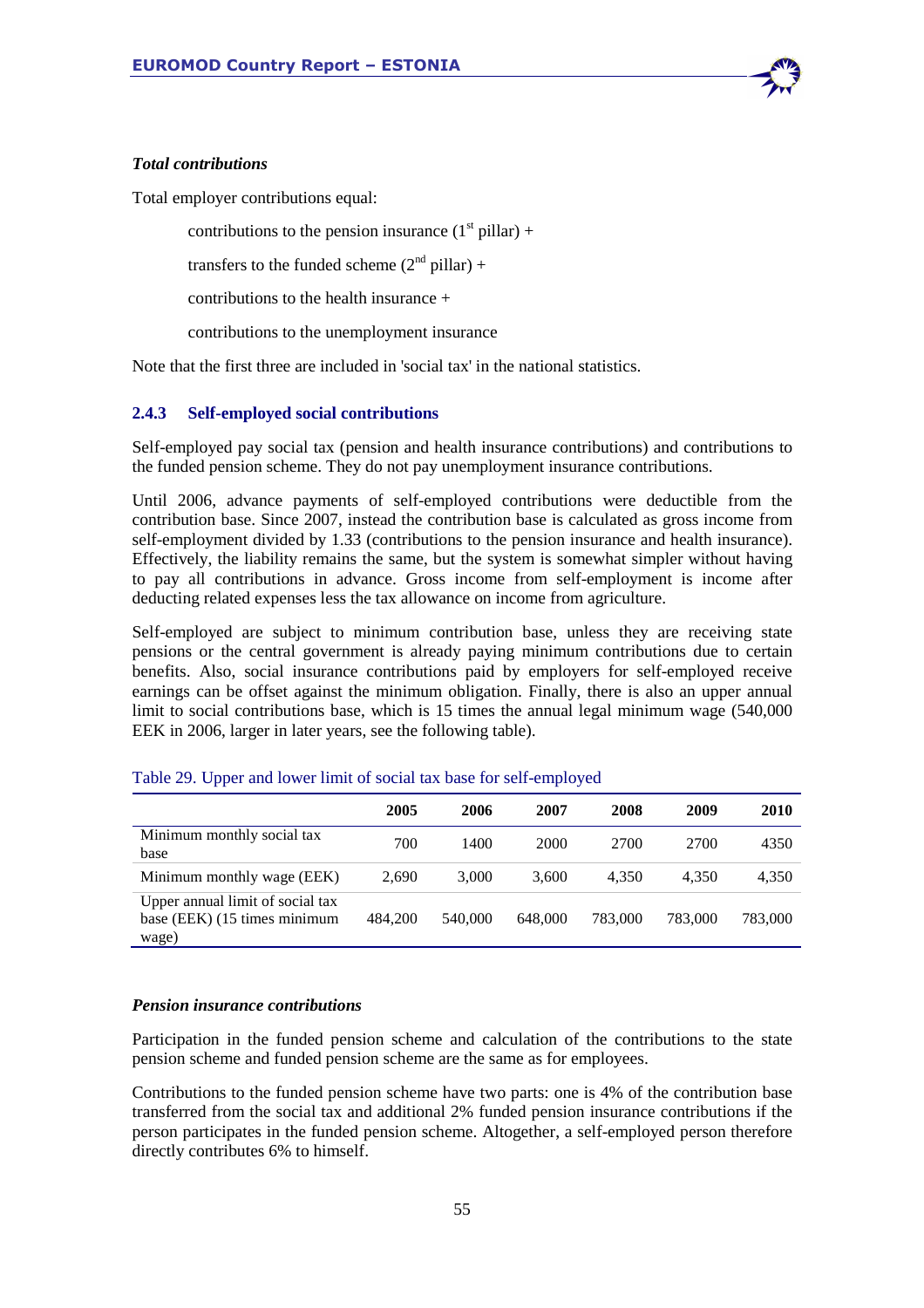Therefore contribution to the state pension scheme amount to 20% of the contribution base less transfer to the funded pension scheme:

*Health insurance contributions* amount to 13% of the contribution base.

### *Total self-employed social insurance contributions*

contributions to the pension insurance  $(1<sup>st</sup> pillar) +$ 

contributions to the health insurance +

"transfers" to the funded scheme  $(2<sup>nd</sup> pillar) +$ 

contributions to the funded scheme  $(2<sup>nd</sup>$  pillar)

Note again that the first three are included in 'social tax' in the national statistics, and two latter are included in funded pension contributions in the national statistics.

## • *EUROMOD notes*

Depending on the dataset the definition of self-employed is slightly different. In the EUSILC data the self-employed are those either with employees, without employees or family worker. In HBS data the self-employed are those who had stated in the survey data that their status in employment belongs to the category "Self-employed, farmer without hired workers, freelancer".

Also, only HBS database has enough information to simulate tax allowance on income from agriculture. Additionally, in the EUSILC and EESILC dataset the non-registered activity was considered as part of general income tax base but not part of self-employed income. Gross values are directly taken from the data, relying on Statistics Estonia calculations to be correct.

## **2.4.4 Government social contributions**

Government pays social contributions on certain minimum base (1,400 EEK per month in 2006, larger in later years, see table in previous section) determined each year with the government budget for those receiving either childcare allowance (*lapsehooldustasu*), large family parent allowance (*seitsme- ja enamalapselise pere vanema toetus*), parental benefit (*vanemahüvitis*) or unemployment allowance. There are some other minor categories which are not included in the model (see section 1.4 above).

Government pays both health care insurance and pension insurance part on the minimum base for those receiving childcare allowance, large family parent allowance, or parental benefit and only health care insurance part for those receiving unemployment allowances. Unemployment insurance fund pays health care insurance contributions for those receiving unemployment insurance benefits and the base is equal to the benefits (hence can be smaller or larger than the minimum base).

There are extra pension insurance contributions, paid by the central government, to the  $2<sup>nd</sup>$ pillar for those receiving parental benefit. They are calculated as 1% of the maternity benefit for each related child.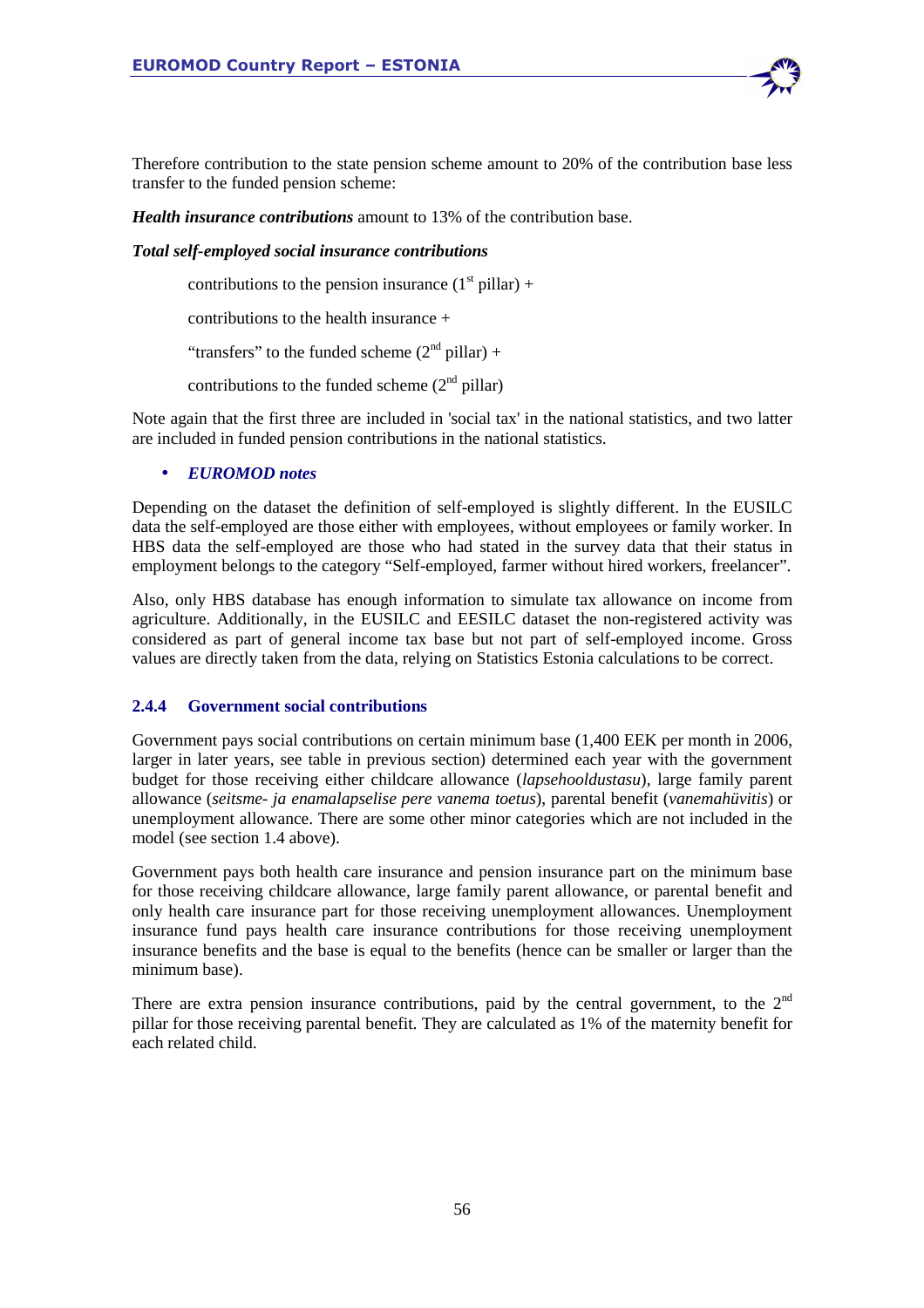

## **2.5 Personal income tax**

Here we distinguish between withholding income tax and income tax liability based on the final tax report. Withholding income tax is required for simulating subsistence benefit which is means-tested based on current net income. Tax base for withholding tax is narrower than for the final tax liability, e.g. it does not include income from self-employment, rent, royalties, etc.

# **2.5.1 Tax unit**

Withholding income tax is applied at the individual level, however, for the final tax liability married couples are allowed to submit a joint declaration. Large family additional tax allowance is for families with children aged up to 17.

# **2.5.2 Exemptions**

The following income sources are non taxable: all family benefits (except parental benefit), unemployment allowance, unemployment retraining benefit, subsistence benefit, scholarships and grants, voluntary maintenance payments and investment income. The latter includes interests, which are non-taxed if received from an EU financial institution, and dividends, on which firms pay only corporate income tax in Estonia.

# **2.5.3 Tax allowances**

Firstly, basic allowance, which equals 24,000 EEK per year (2,000 EEK per month) in 2006 and was increased in 2008 (2,250 EEK).

Secondly, pension allowance, which equals 36,000 EEK per year (3,000 EEK per month) in 2005 and later years. Pension allowance is applicable only to state pensions (i.e. old-age, disability and survivors' pensions) and can be claimed jointly only if both spouses receive state pensions.

Thirdly, an additional allowance for families depending on the number of children aged up to 17, equal to the basic allowance (i.e. 24,000 EEK per year in 2006, see Table 19 in section 1.5.1 for other years) less the taxable income of the children. In 2005 it was applicable for the third and each subsequent child less the taxable income of that child. In 2006 it was extended to the second child and in 2008 to the first child. In 2009 it was reversed and applied again only from the second child.

There is also a sickness allowance for compensation for an accident at work or an occupational disease and allowance for tax-free childbirth benefit paid by employer (see section 1.5.1 for details), but they are of little importance.

Finally, there is tax allowance for self-employment income from agriculture (reduces liability both for income tax and self-employed SIC).

All allowances are non-refundable, i.e. their value cannot be larger than income tax base.

## **2.5.4 Tax deductions**

First, contributions to the unemployment insurance fund and to the funded pension scheme as well as alimony or maintenance payments are fully deductible from taxable income.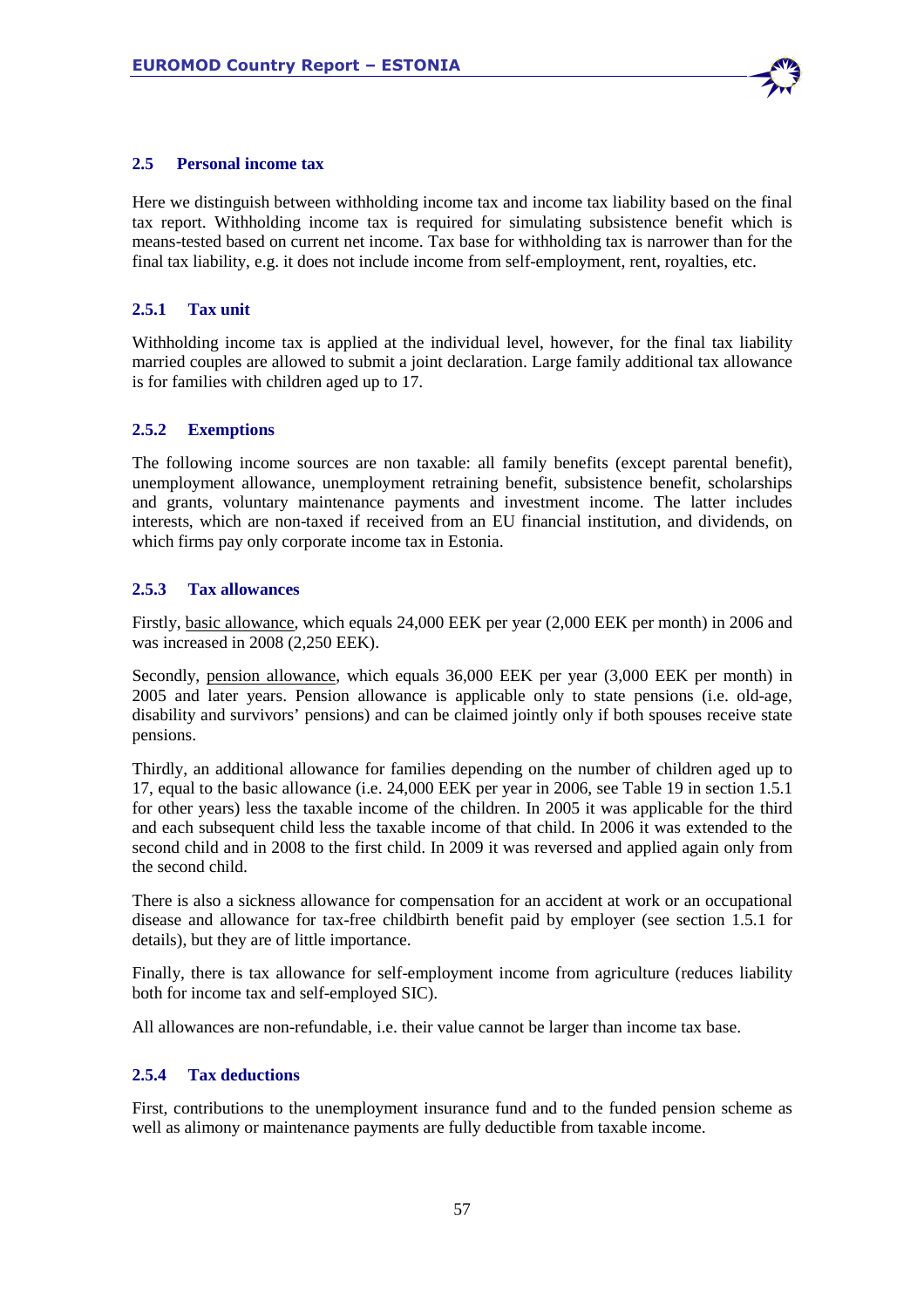Second, the following expenses can be deducted from taxable income, but no more than 50% of taxable income or 50,000 EEK per year: housing loan interest payments, education expenses, donations and trade unions membership fees. The latter two are also subject to separate upper limits (as a percentage of taxable income).

Note that deductions of interest payments of study loans, which are part of the training expenses, and donations and trade union membership fees were abolished since  $1<sup>st</sup>$  January 2010, affecting 2010 final income tax.

Third, pension contributions to the  $3<sup>rd</sup>$  pillar (i.e. voluntary funded scheme) can be deducted from taxable income but no more than 15% of taxable income.

# **2.5.5 Tax base**

Income tax base is calculated as taxable incomes (see section 2.5.2 for exemptions) less allowances and deductions.

### *Withholding income tax*

Incomes subject to withholding income tax are grouped into two:

- 1) incomes for which the basic allowance is not taken into account: sickness benefit and maternity benefit paid (by the Estonian Health Insurance Fund) and royalties.
- 2) incomes for which the basic allowance is usually taken into account: disability pension, old-age pension, survivors' pension, parental benefit, unemployment insurance benefit, employment income, severance payments, taxable maintenance payments received (i.e. alimony), less alimony payments made and simulated social security contributions by employees.

In case of pensions, also pension allowance is taken into account.

There is a single income tax rate (24% in 2005, 23% in 2006, 22% 2007, 21% since 2008), with the exception of 10% tax rate on private pensions.

Withholding income tax is a sum of three components:

- a) income tax on the items that take into account basic allowance and pension allowance,
- b) income tax on the items that do not take into account tax allowances,
- c) income tax on the private pensions.

#### *Final income tax*

Compared to withhold income tax, final income tax takes into account several additional aspects:

- 1) tax base includes income from self-employment,
- 2) married couples may submit a joint declaration,
- 3) there is an additional allowance for families with children,
- 4) there are deductible expenditures (education expenses, mortgage interest payments, contributions to the voluntary pension funds).

## Income from self-employment

Taxable income from self-employment is equal to income from self-employment less related expenses (directly available in EUSILC and EESILC), and minus social insurance contributions,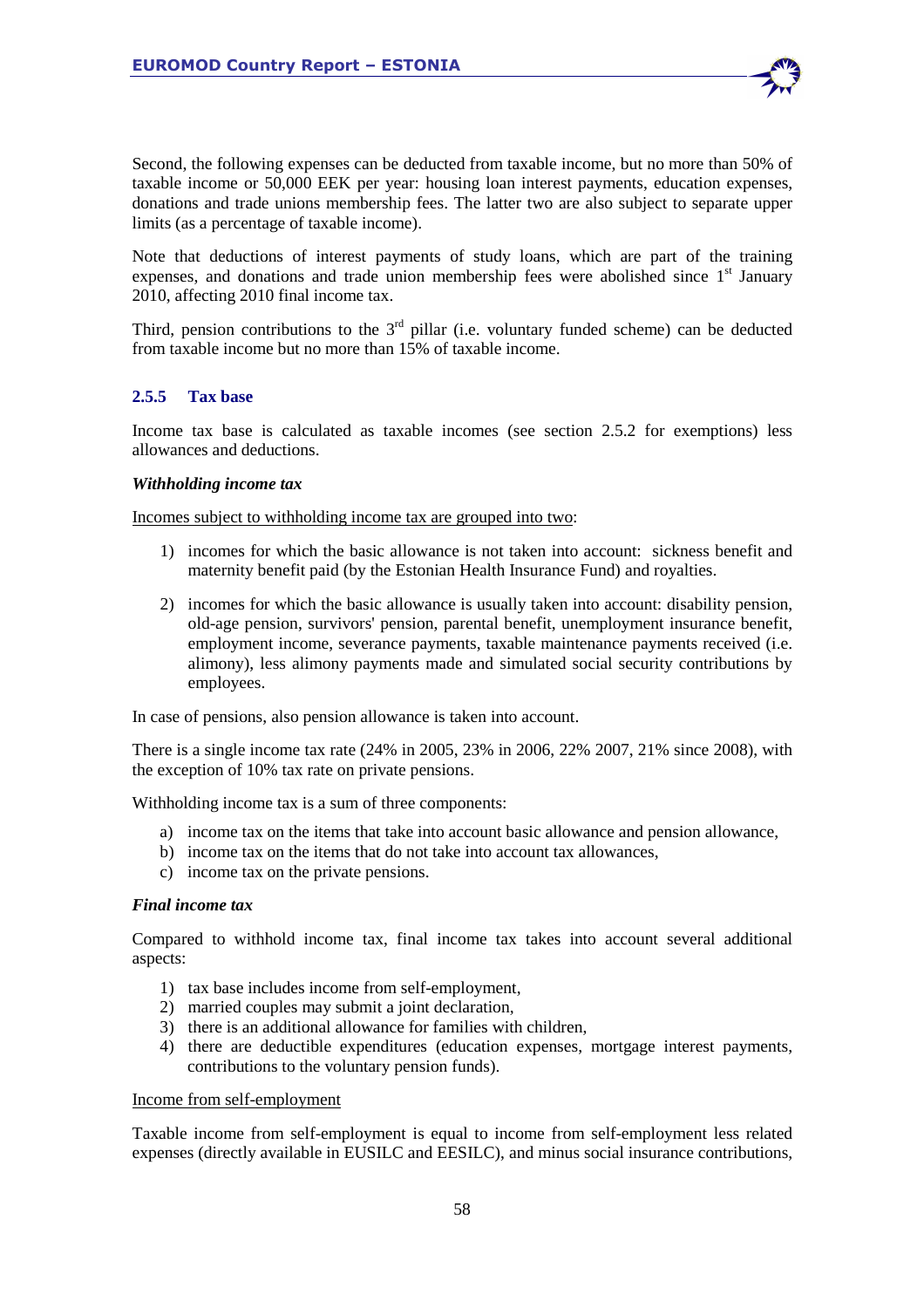except contributions to the funded pension scheme. The latter can be deducted only from other source of incomes. Taxable business income is derived on individual basis.

# • *EUROMOD notes*

Due to data limitations we cannot simulate sickness allowance, child birth allowance and deductions related to donations and trade union membership fees. In EUSILC and EESILC data we cannot separate agricultural income and hence cannot simulate the tax allowance for selfemployment income from agriculture.

We also consider benefits received from abroad untaxed (where available), assuming they have been taxed in the foreign country already.

Simulation of large family tax allowance is partly optimised by assigning it to the spouse with highest taxable income (before applying the allowance itself).

# **2.6 Minimum wage**

# • *Brief description*

Monthly and hourly minimum wage is set in annual bipartite agreements between the Estonian Trade Union Confederation and the Estonian Employers' Confederation, and then brought into effect by a government decree. Minimum wage applies nationwide to all employees. Several sectors may have additional negotiations between representatives of employees and employers to agree on a more favourable wage policy affecting particular occupations, but the latter is not simulated.

## • *Definitions and eligibility conditions*

The unit of analysis is individual. If the actual wage is less than minimum wage then wage is replaced with minimum hourly wage times actual working hours.

## • *Amount*

Amount is a flat-rate sum per month. 3,000 EEK in 2006, 3,600 EEK in 2007, 4,350 EEK in 2008-2010.

## • *EUROMOD notes*

Monthly income from employment (taking into account the number of months in work) is set equal to minimum wage (proportional to hours worked) if the income from employment is less than minimum wage, but positive, and if working hours are less than or equal to 40 hours per week. We do not apply the minimum wage correction when a person earns more than a monthly minimum wage, but its hourly wage is still less than a minimum wage.

Minimum wage condition affects 2.1% of people with positive labour earnings in 2006. On average it increases the monthly wage of those affected by 515 EEK.

By default the simulation of minimum wage is set off, i.e. not part of the baseline.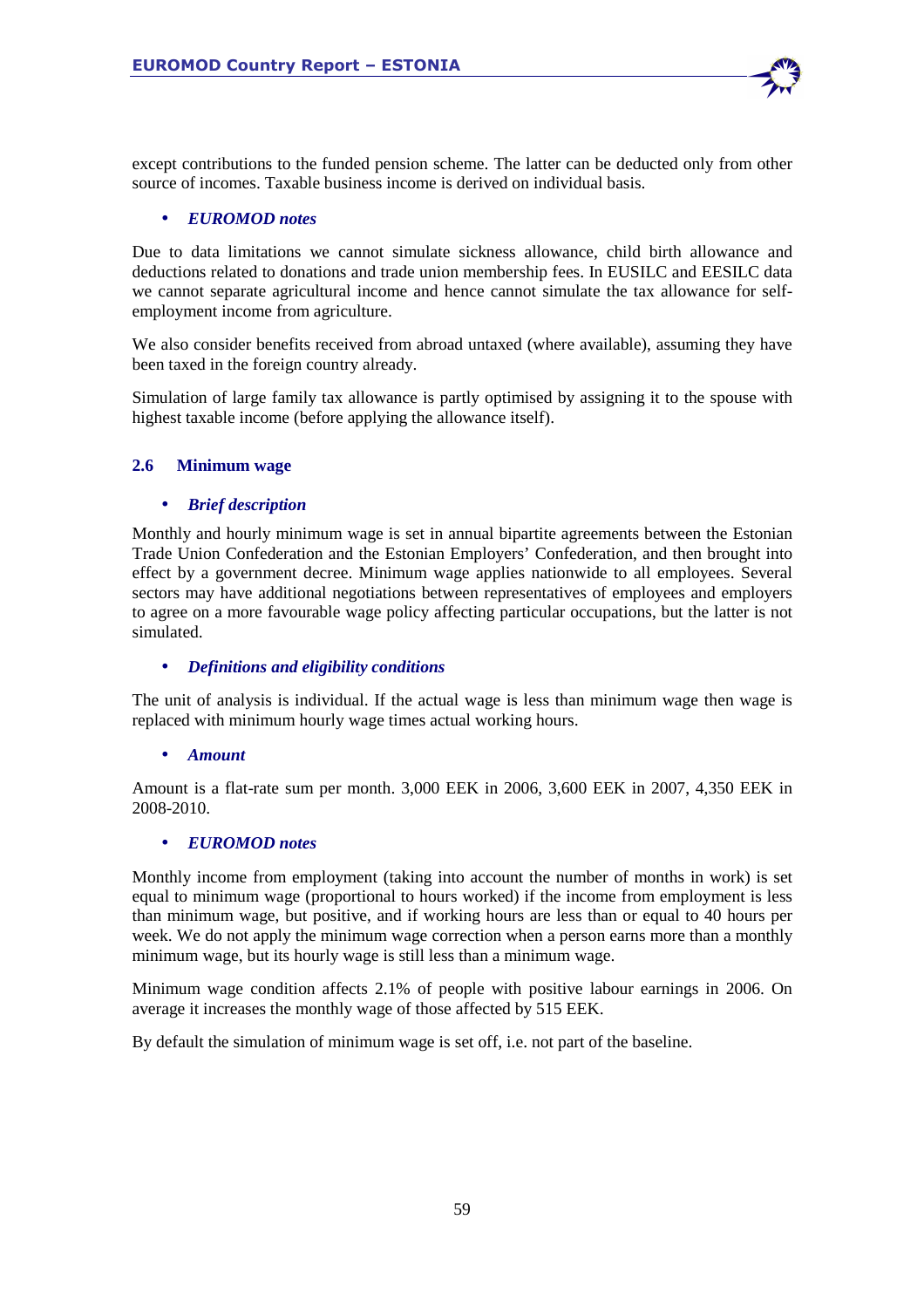

l

## **3.1 General description<sup>3</sup>**

There are currently three different Estonian datasets available as input data for EUROMOD:

- 1) Estonia Social Survey 2006 and 2007 (*Eesti Sotsiaaluuring 2006, Eesti Sotsiaaluuring 2007 -* EESILC), which is a national version of EU SILC data and which was used by the Statistics Estonia to construct the EUSILC database;
- 2) European Union Survey of Living Conditions (EUSILC) 2006 and 2007 data for Estonia, released on  $1<sup>st</sup>$  March 2008 and  $1<sup>st</sup>$  March 2009, respectively;
- 3) Household Budget Survey 2005 (*Eesti leibkonna eelarve uuring* HBS).

The Household Budget Survey 2005 was discussed in detail in the previous country reports, see Lüpsik, Paulus, Võrk (2008) and Võrk, Paulus, Lüpsik (2010), and we do not cover it in this report. The report Võrk, Paulus, Lüpsik (2010) also included overview of the EESILC 2006 and EUSILC 2006. Therefore in this report we focus on EESILC 2007 and EUSILC 2007 datasets.

The Estonia Social Survey (EESILC) in Estonia started in 2004 by Statistics Estonia with the goal of measuring the income and living conditions of Estonians, and through them the problematic areas of the society — poverty, inequality and social exclusion.<sup>4</sup> Before EESILC was launched in 2004, incomes, and poverty and inequality indicators on the basis thereof, had been calculated by using the data from the Household Budget Survey.

The EESILC survey offers a possibility to measure such complex social processes as persistent poverty and the various levels of deprivation. In Estonia, the survey is the official source of income statistics and social exclusion indicators. The survey is the Estonian branch of a pan-European survey of income and living conditions called the EU-SILC (European Union (EU) Statistics on Income and Living Conditions) coordinated by the Statistical Office of the European Communities Eurostat. Statistics Estonia collects data within the framework of EU-SILC, domestically called the Estonian Social Survey. In addition to the input for Eurostat's variables, many questions from Estonian domestic consumers are included in the survey. Estonian domestic databases are also compiled based on the results of this survey and are every year delivered to domestic contractual users. The EESILC data are used by Estonian educational institutions (universities, institutes) and ministries (mainly the Ministry of Social Affairs). (Statistics Estonia 2010)

Only private Estonian households are included in EESILC. Household is the group of persons living in the common main dwelling (at the same address) and share joint financial and/or food resources and whose members consider themselves to be members of one household. Household can also consist of one member only. Members of the household are not necessarily related by blood or marriage. A household consists of one or more benefit units (or "families"), e.g. a couple together with any dependent children.

 $3$  This section includes word to word extracts from the following publications by Statistics Estonia: "EU-SILC 2006 in Estonia: Final Quality Report".

Statistics Estonia, Tallinn 2008. "Eesti Sotsiaaluuring. Estonian Social Survey. Metoodikakogumik. Methodological Report". Tallinn 2010.

<sup>&</sup>lt;sup>4</sup> In the following text we use abbreviation EESILC, although the more common abbreviation of the survey is "ESS" in Estonia.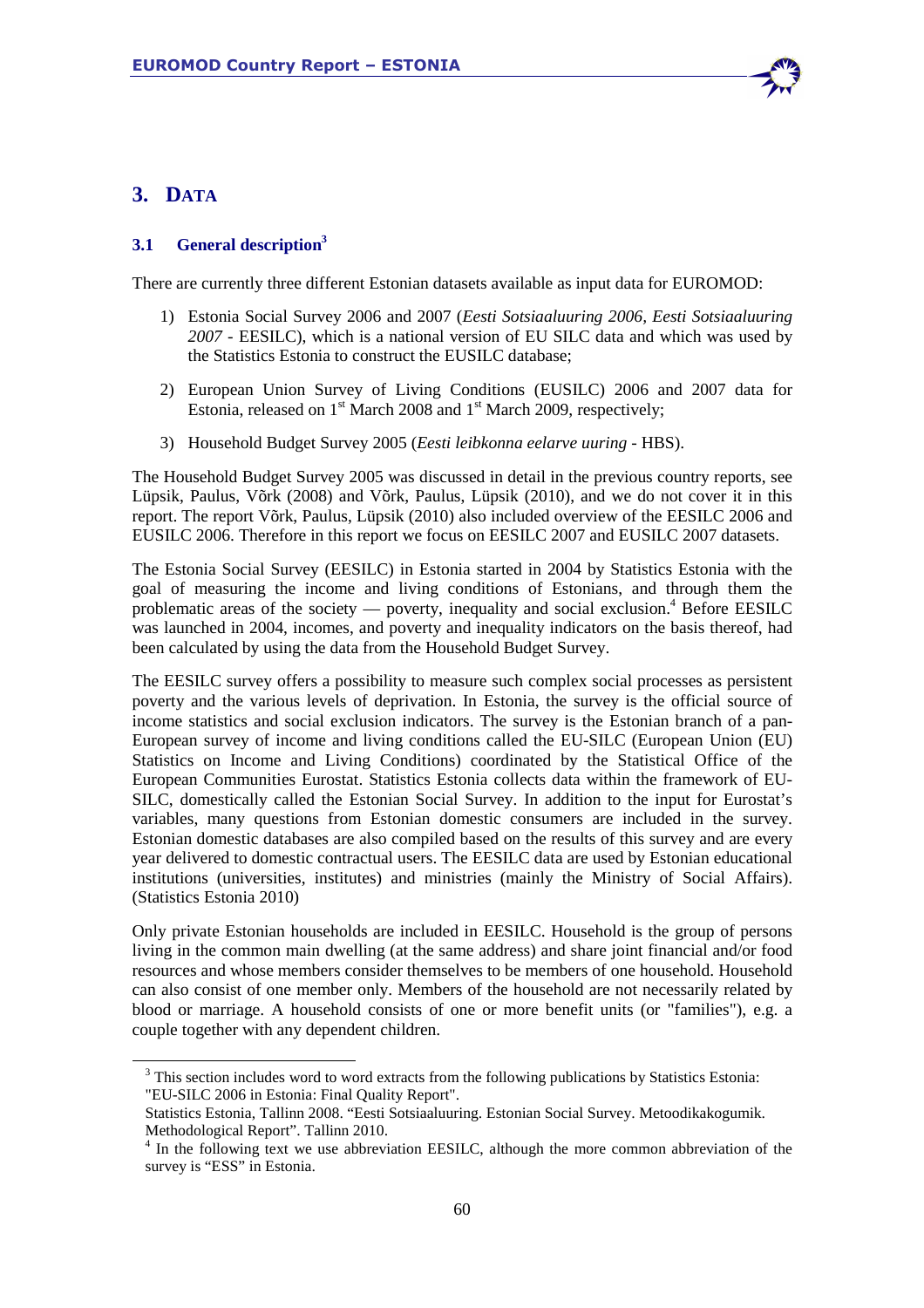

People living permanently (over six months) in collective households and in institutions, amounting to about 1% of the population of Estonia, are excluded from the survey. Institutions are for instance orphanages, nursing homes, retirement homes, prisons, convents, barracks and so on.

The survey is cross-sectional with rotating panels, i.e. at the same time four panels have been included in the survey. In EESILC each year, around 5,500 households and 13,500 persons are interviewed, and they are divided between four panels. Three panels are in the survey from the previous years and one is a first-timer. As in 2007 operation was the fourth round of EU-SILC in Estonia, the sample comprised of four different parts that had entered to the survey in different years. See Statistics Estonia (2008a) for details.

In the Euromod we use the cross-sectional information of the survey. The sample size is identical for the national version and EU version of the survey.

|                                                  | <b>National EU-SILC</b>                                  | <b>Eurostat EU-SILC</b>                                                                                 |  |  |
|--------------------------------------------------|----------------------------------------------------------|---------------------------------------------------------------------------------------------------------|--|--|
| Abbreviation                                     | <b>EESILC</b>                                            | <b>EUSILC</b>                                                                                           |  |  |
| Original name                                    | Eesti Sotsiaaluuring (Estonian<br>Social Survey)         | European Union Survey of<br>Income and Living<br>Conditions                                             |  |  |
| Provider                                         | Eesti Statistikaamet (Statistics<br>Eurostat<br>Estonia) |                                                                                                         |  |  |
| Year of collection                               | 2007                                                     |                                                                                                         |  |  |
| Period of collection                             | March - June 2007                                        |                                                                                                         |  |  |
| Income reference period                          | Jan 2006 - Dec 2006, annual income,                      |                                                                                                         |  |  |
|                                                  | housing expenditures on 2007, monthly                    |                                                                                                         |  |  |
| Sampling                                         | Stratified systematic sampling                           |                                                                                                         |  |  |
| Unit of assessment                               | Spending unit                                            |                                                                                                         |  |  |
| Coverage                                         | Households living permanently in Estonia.                |                                                                                                         |  |  |
|                                                  | Persons living in collective households are excluded     |                                                                                                         |  |  |
| Sample size                                      | 6,516 households                                         |                                                                                                         |  |  |
| Accepted households into the<br>database         | 5,146 households                                         |                                                                                                         |  |  |
| Final sample used in<br><b>EUROMOD</b>           | 5,146 households                                         |                                                                                                         |  |  |
| Complete personal interviews<br>with income data | 11,875                                                   | 11,971<br>(includes 96 imputed<br>interviews by closest<br>neighbour full record<br><i>imputation</i> ) |  |  |

#### Table 30. EUROMOD database descriptions

Source: Statistics Estonia (2008a)

Both in the HBS and in the SILC stratified unequal probability sampling of households was used. See Lüpsik, Paulus, Võrk (2008) for the HBS methodology for details and Statistics Estonia (2010) for the EESILC /EUSILC methodology.

Technically the original data sets include several files (see the tables below). National version of the SILC consists of three files, and EU-SILC consists of four files (see Annex 1). For EUROMOD purposes the net-to-gross transformation of income variables is carried out, if necessary, and then data files are merged into single file keeping only variables necessary in EUROMOD. We end up with 5,146 households when using EESILC/EUSILC data.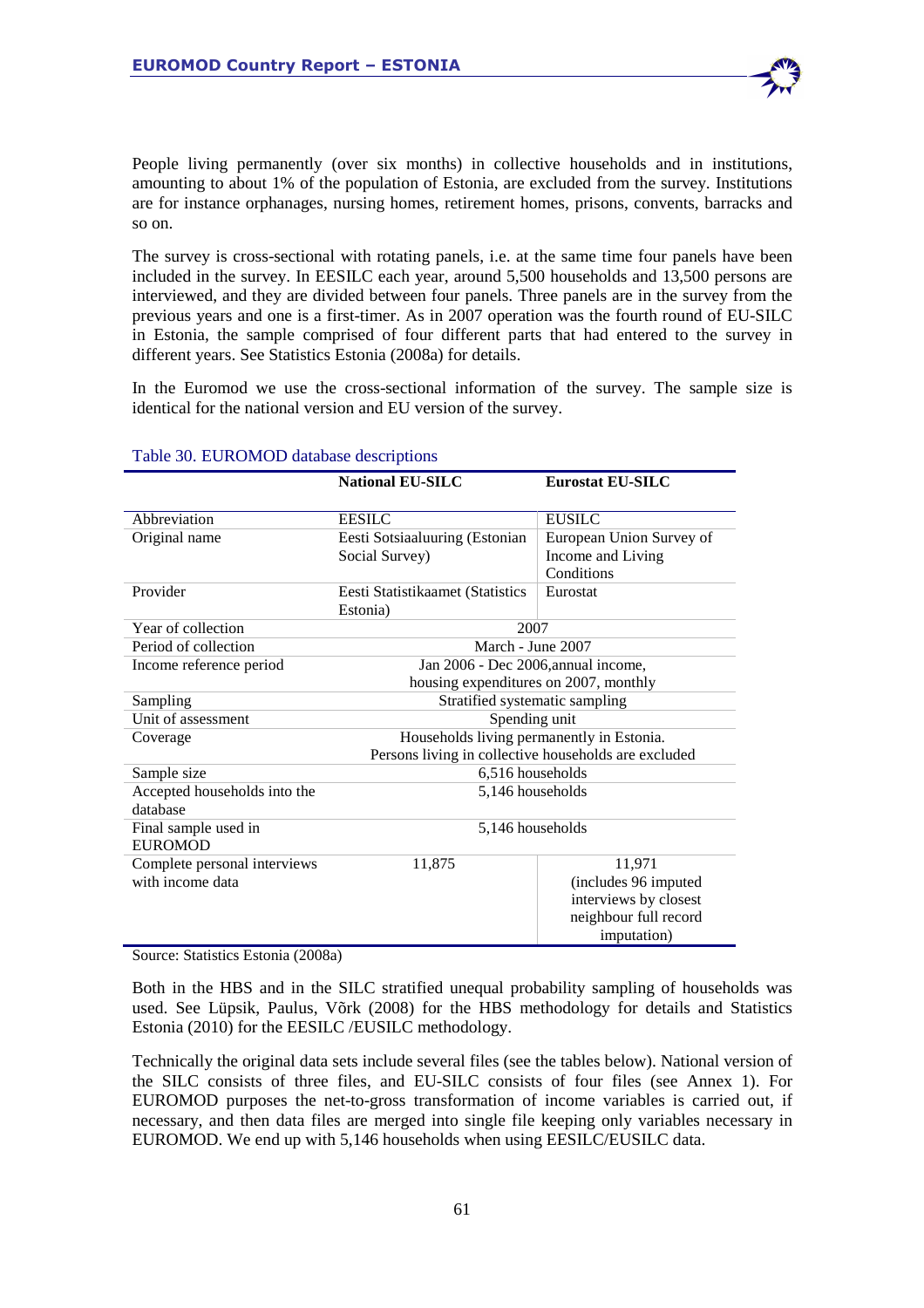The SILC survey is comprised of the household and personal interviews, conducted by using two different questionnaires: the household questionnaire and the personal questionnaire. The household interview is carried out with a grown-up household member who knows the household the best. Personal questionnaires are filled out for all household members aged 15 or more.

### **3.2 Sample quality and weights**

### **3.2.1 Sample size and non-response**

The minimum effective sample size to be interviewed for cross-section analysis was set 3,500 households and 7,750 persons aged 16 or over in EESILC. The actual planned sample size was greater in order to take into account the impact of various factors that may reduce the precision of evaluation.

In 2007 6,379 households were selected into the sample, with household split-offs 6,516 households. 5,146 valid household responses were received.

On personal level, the share of complete personal interviews within the households accepted for the database was 99.2% – or 11,875 interviews of the possible 11,971. Income data for the remaining 96 persons who did not complete a personal interview was imputed by closest neighbour full record imputation and is available in the EUSILC version of the data. In the national SILC version 11,875 interviews are included.

#### Table 31. Sample size, frame error and non-response

|                                                       | <b>EESILC 2007</b> |
|-------------------------------------------------------|--------------------|
| Initial sample                                        | 6,379              |
| Split-offs                                            | 137                |
| Final sample size                                     | 6,516              |
| Household could not be contacted                      | 654 (10%)          |
| Household was contacted                               | 5,864 (90%)        |
| Household was contacted, but could not be interviewed | 710                |
| The questionnaire was not acceptable                  | 8                  |
| Accepted and included in the database                 | 5.146              |

Source: Statistics Estonia (2010)

#### **3.2.2 Weights and item non-response**

The datasets include weights to take into account sampling probabilities and also to compensate frame errors and the non-response. For EESILC data weights are calculated both for crosssectional and longitudinal data. The sub-samples or panels are weighted independently and combined thereafter. The weighting scheme for EESILC is governed by the procedures worked out for EU-SILC. (For weights of HBS data see the previous report Lüpsik, Paulus, Võrk 2008).

The weights for EESILC data are calculated on the basis of design weights derived from inclusion probabilities. The weights, which are first adjusted to compensate for the bias caused by non-response, and then calibrated to the population data, are used in calculating the final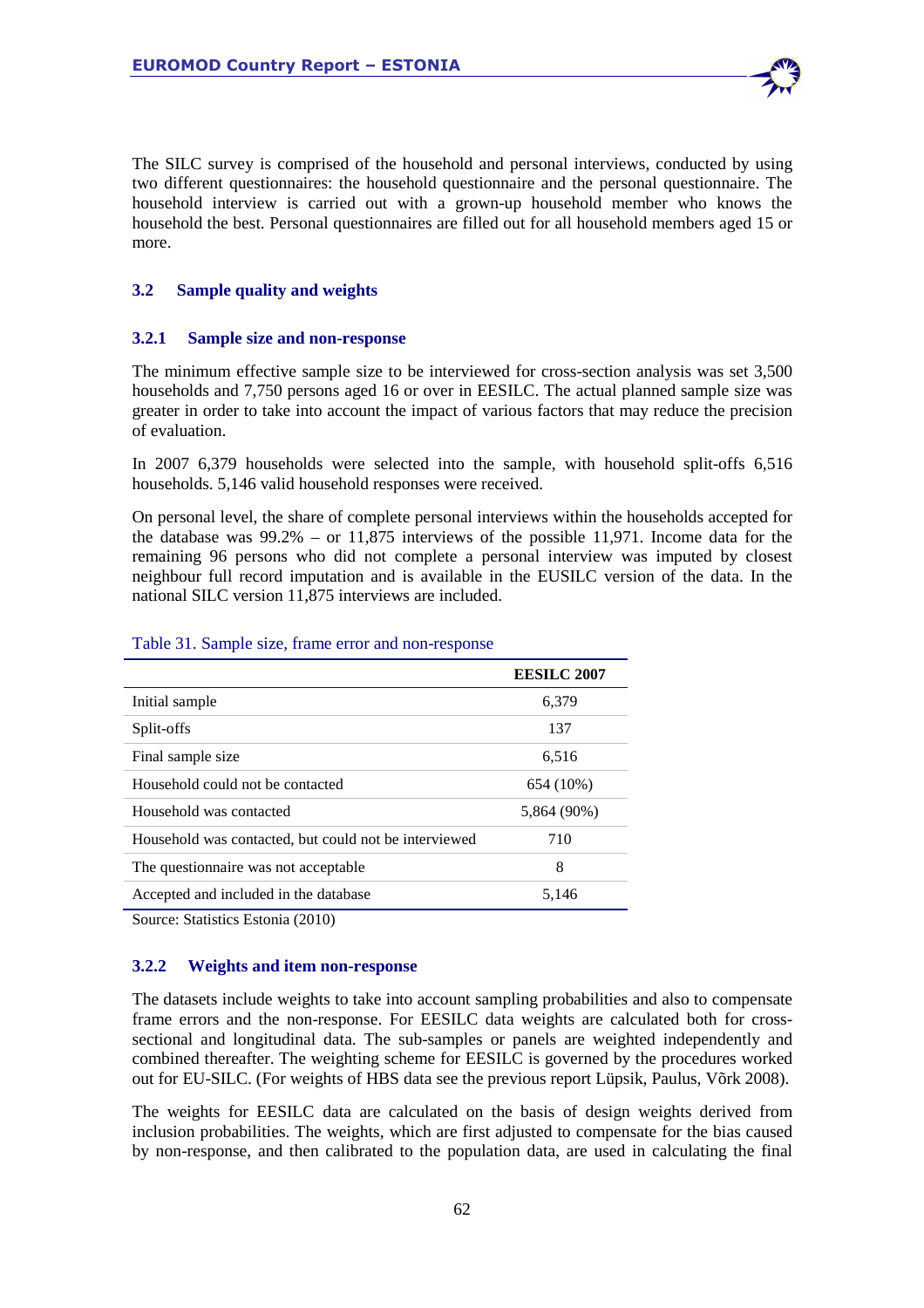

data. In the first years of the survey, post-stratification was used to compensate for nonresponse. Since 2006, a logistic regression model, which describes non-response, has been used.

The final estimations are calculated by using the weights calibrated on the basis of demographic data in order to diminish the bias caused by non-response and frame errors. In the calibration process, the weights are corrected to make the population distributions calculated with the help of weights as close as possible to the demographic data known from other sources. Inasmuch the activeness in answering the questionnaires depends on the gender- and age-specific distributions and place of residence, the integrated gender and age groups as well as distribution of households by county and degree of urbanisation are used in calibration for the purpose of correcting the bias. Technically, the calibration is done with the program Bascula. For details of the weighting procedure see also Statistics Estonia (2010).

| Weight variable in the original dataset   | lk_kaal/ db090 |
|-------------------------------------------|----------------|
|                                           |                |
| Number of households with positive values | 5,146          |
| Mean                                      | 111.41         |
| Median                                    | 85.76          |
| Maximum                                   | 1113.41        |
| Minimum                                   | 2.21           |
| Max/Min                                   | 504.34         |
| Decile 1 (10% cut point)                  | 29.58          |
| Decile 9 (90% cut point)                  | 216.17         |
| Dec $9/Dec1$                              | 7.31           |

## Table 32. Descriptive Statistics of the Grossing-up weight

#### **3.3 Imputations, data adjustments and assumptions**

### **3.3.1 Time period**

In the SILC income and expenditure refer to the previous calendar year, with the exception of housing costs which refer to a current monthly average.

When using SILC data the annual income and expenditure are available, and also information on how many months it was received (especially when using national version of the EESILC), but some of the other socio-economic variables (e.g. education, marital status) refer to the survey week. As EUROMOD uses monthly data as an input the annual income and expenditure are in most cases divided simply by twelve.

#### **3.3.2 Data adjustment**

In the EESILC data missing values have been imputed, if necessary. Most of the imputations has been done by Statistics Estonia; a few remaining imputations were done by us and they are described in the DRD in detail.

In the EESILC questionnaire income components are collected as net by default, but with questions concerning wages and salaries, income from rental, income earned by children or income from self-employment, the respondent may choose if he/she wants to report net or gross amounts. All reported incomes are converted into both net and gross incomes by using algorithms deduced from tax laws by Statistics Estonia. By default the EU version of the SILC (EUSILC) has all values in gross (but less detailed), while the national version has (additional)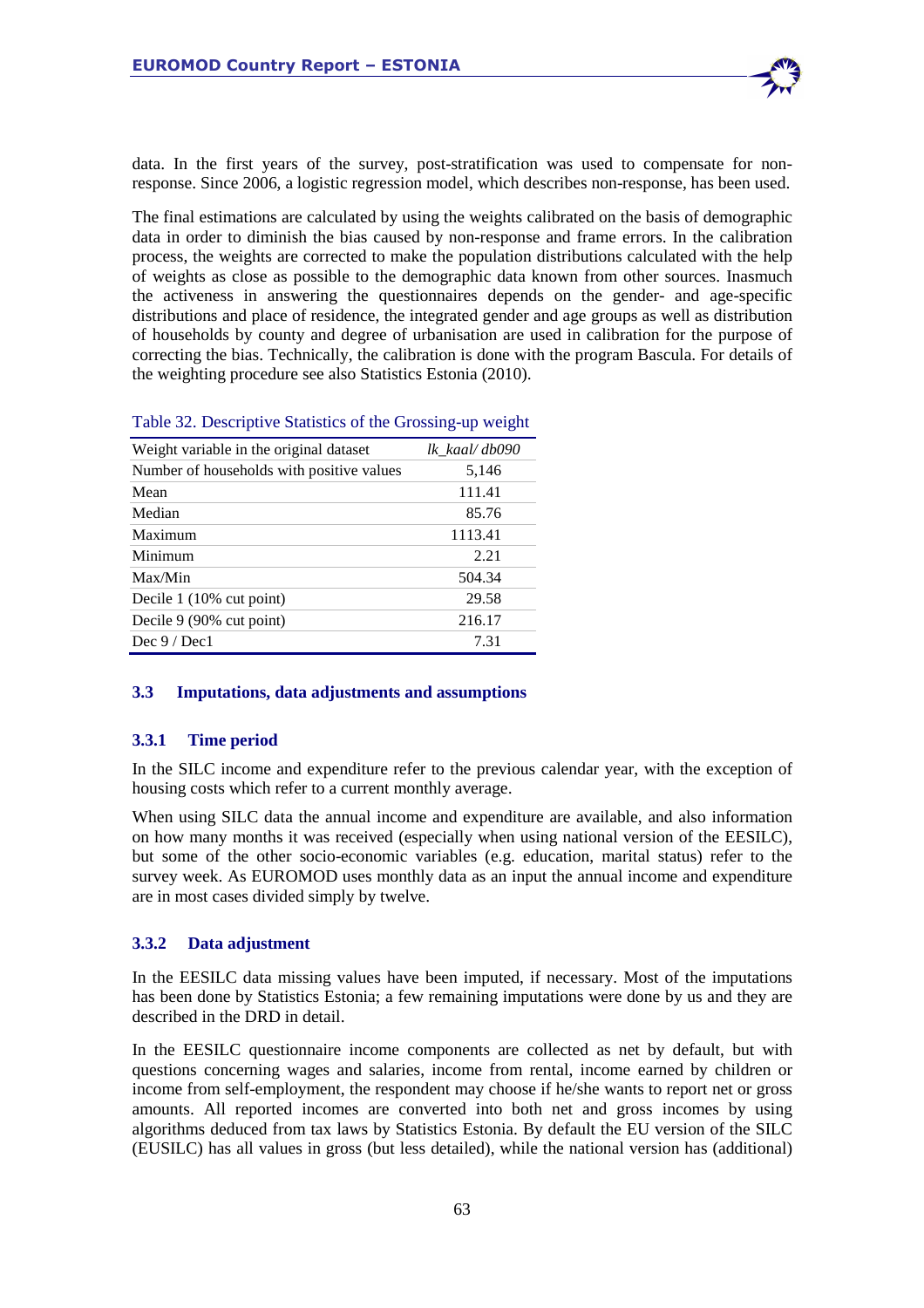

detailed benefit information but with net values. Both net and gross incomes of household members are aggregated to household level by using formulas provided by Eurostat. The national version of the SILC survey includes much more detailed information than EU version as many income variables are merged already.

During the process we had access to both national and EU version of SILC data and comparing net and gross values, discovered a few mistakes and inconsistencies in the gross-net conversions of the Statistics Estonia. Their possible effect is discussed in the next section.

One difference between EESILC and EUSILC is the number of completed interviews available to researchers. The EUSILC data have 96 more observations which are imputed from full-record imputation (rb250=14), but these imputations are not included in the national dataset. For these households the imputed household aggregate income (HY010) is larger than the recorded sum of its components in the national dataset.

# **3.3.3 Calculation of income and under-reporting**

One main topic of the EESILC survey is the income of the residents of Estonia. EESILC use the previous year's income for calculating indicators of living standards and welfare. In SILC Estonia follows the income definition of the Canberra working group for calculating household members' incomes. Disposable (net) income is defined as the sum of incomes from wage labour, self-employment, property income, social transfers, regular inter-household cash transfers received, production for own consumption, and receipts for tax adjustment from which regular inter-household cash transfers paid, taxes on wealth and repayments for tax adjustment have been subtracted.

The EESILC household questionnaire provides information on the following components of household's total disposable income: the subsistence benefit and child benefits, incomes earned by younger than 15 year-olds, monetary and non-monetary support received from other households, alimony, monetary and non-monetary support from non-state organisations, income from rental of property or land, income from sale of real estate or stocks, income from production for own consumption. The personal questionnaire provides information on the following: monetary and non-monetary income from wage labour, income from registered and unregistered entrepreneurship, property income from bonds, shares and savings, social benefits received and payments from insurance schemes. Until 2007 income from production for own consumption and savings from imputed rent (i.e. the money a household saves on rent by living in a dwelling that they own) were not included in the total income definition. From 2007 onwards, these types of income have been added to the total household income. Also from 2007, interests on mortgage are subtracted from the household total income. These were not considered in the rules for household income calculations in previous years.

For our purposes we have split some of the EUSILC variables into components to allow their simulation or apply different tax-benefit rules to them.

# **3.3.4 Imputations and net-to-gross conversions by Statistics Estonia**

Statistics Estonia has imputed missing values for several variables in SILC. We focus here on income variables and the SILC data. The following uses word-to-work extracts from the quality report of 2007 SILC data by Statistics Estonia (Statistics Estonia 2008a).

According to the quality report of 2007 SILC data, several options were used to impute missing values. For some households and persons the values of previous year were used to impute missing values. Data of 2006 was used only if household or person received particular kind of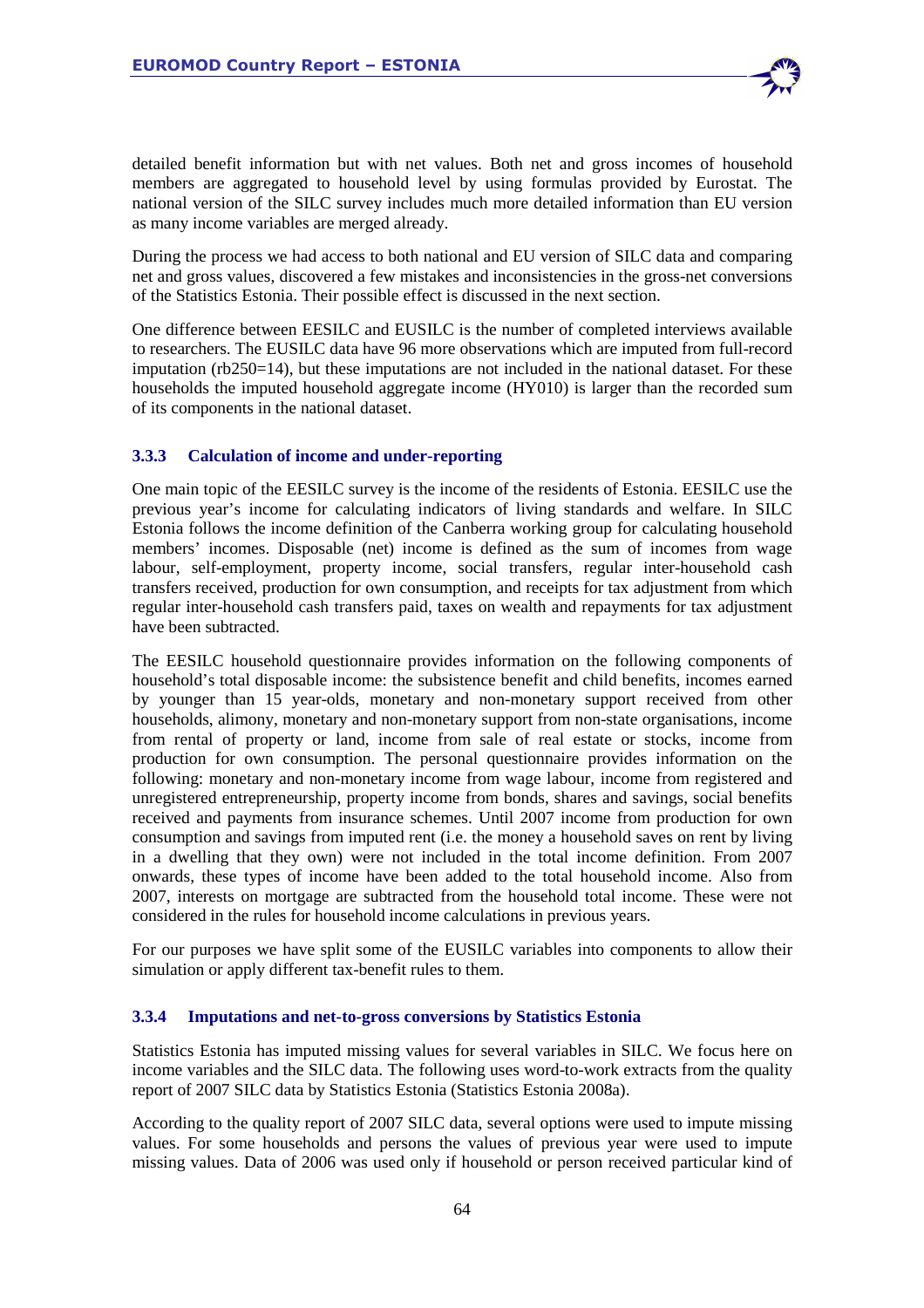income in 2006 and analysis showed that these two incomes are sufficiently closely related. If analysis indicated no correlation between the incomes of 2006 and 2007, values were not used in imputation. For some variables, values of previous year were corrected to take into account trends present in the data. If missing value could not be imputed with data from previous year, the following methods were used:

- Logical deduction of value, based on other data in questionnaire;
- Imputation with median or average, when only single values were missing;
- When exact value was missing but respondent provided an interval, the values was imputed with hot-deck method within this interval;
- Random regression with IVE ware.

For some income variables having highly skewed distribution, imputation was conducted on the log-scale. In general, empirical bounds of values present in the dataset were used in IVEware to bound imputed values. For some income components, amount per month was imputed and then converted into amount per year.

### **Net to gross conversions**

If an income component was collected only net (SILC variables PY020, PY080, PY090, PY100, PY110, PY120, HY050, HY140, HY145), then missing net values were imputed and then converted to gross using net/gross conversion algorithm, where necessary. Respectively, if an income component was collected only gross (SILC variables PY035, PY130, PY140, HY060, HY070, HY080, HY090, HY120, HY130), then a missing gross value was imputed and then converted to net. For income components, which were collected both net and gross (SILC variables PY010, PY050, HY040, HY110), the procedure was as follows. If only gross value was obtained, it was first converted to net using gross/net conversion algorithm. If both net and gross value were obtained, the net value was used, since it is believed that people know this value better. Missing net values were imputed using IVEware. Gross components of EU-SILC variables were obtained with net/gross conversion algorithm. In this way, when only gross value was obtained, a value recorded in gross component was equal to the collected gross value, since net/gross and gross/net algorithm are in accordance with each other. Also, it allows basing both net and gross recorded values on the same collected value. Net/gross and gross/net conversion algorithms were based on local tax system. Full details of the imputations are given in the EUSILC final quality report (Statistics Estonia 2008a).

## **Imputed rent**

Imputed rent must be computed for those households that are either the owners of their living space or use it without a rental fee. The calculation of imputed rent was done in three steps by Statistics Estonia.

1) Finding the best model of square-meter price of the accommodations. Square-meter price model was found separately for detached houses (including semidetached and terraced houses) and apartments. Model was fitted on the database of real estate selltransactions in Estonia in 2006, containing 4,682 transaction records. Square-metre price of a detached house was modelled, using the following explanatory variables: county group (4 groups), level of urbanisation (capital city, big towns, small towns, rural areas), quality of accommodations (poor, satisfactory, good), area, interaction of county group and urbanisation level, interaction of quality and urbanisation level. Square-meter price of an apartment was modelled, using the following explanatory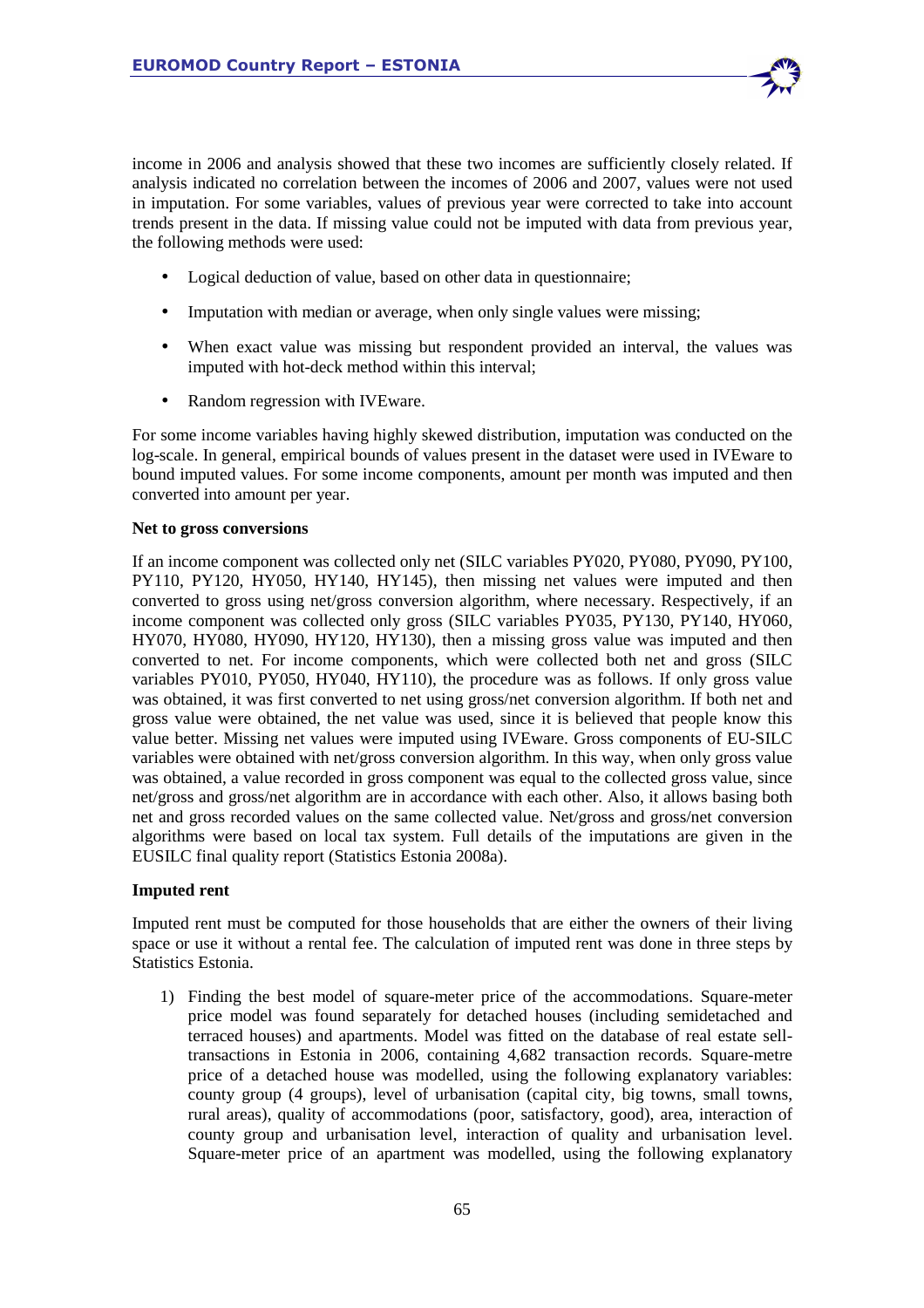variables: county group, level of urbanisation, quality of accommodations, number of rooms (1,2,3,4+), area, interaction of county group and urbanisation level.

- 2) Applying the model to SILC data. The square-meter price models were applied to all households.
- 3) Computation of imputed rent, based on the total price of accommodations. The calculation formula for imputed rent is the following:

(annual rent)=(price of the accommodations)  $\times$  (smoothed Euribor)

Price of the accommodations is multiplied by the mean value of Euribor from  $1<sup>st</sup>$  January 1999 –  $31<sup>st</sup>$  December 2006, which is equal to 3.239%.

### **Company cars**

In the personal questionnaire, each employee was requested to report whether he or she had an option to use a company car for private ends during the previous calendar year or not. Those reporting the use were further asked to indicate the number of months the car was used, as well as the make, model and year of issue of the car. Since there is no reliable information on used care prices in Estonia, the construction of depreciation model was not possible and the conversion using tax rules was used instead. For each person reporting a benefit from the company car, the special benefit tax paid by the employer on the use of the car is recorded.

### **3.3.5 Additional imputations and net-to-gross conversions by country team**

Additional imputations were required in order to apply similar tax benefits rules to all three datasets. First, the amount of non-responded income, calculated using the non-response inflation factors, was split among non-respondent individuals according to the main source of income by age. The default approach by the EUROMOD core team was used. After that additional net-togross imputations were implemented if necessary.

#### *Participation in the funded pension scheme*

Participation in compulsory funded pension scheme (the second pillar) is compulsory for new entrants to the labour market (born 1983 or later), but voluntary for employees who were in the labour market in 2002 when the scheme was introduced. Cohorts born in 1941 or before (i.e. those beyond pension age at the time of the reform) were not allowed to join the scheme.

We do not have information on the participation in the funded pension scheme in the EU version of the SILC, but we have the information in the national version of the SILC. We calculated participation rates from the EESILC data in age-gender and income decile of the gross earnings (PY010G) where the person belongs to:

 age, gender,decile age, gender,decile age, gender, decile  $\overline{\phantom{a}}$  Population at the beginning of 2006 Participants at the beginning of 2006  $Prob(Participates)_{\text{age gender decile}} =$ 

We simulated participation status based on these group-specific participation rates by drawing a uniformly distributed random number from the 0-1 interval (this is done Stata and can be reproduced as the seed number is fixed). If the resulting number is lower than the corresponding participation rate the person is assigned a value 1, otherwise value 0.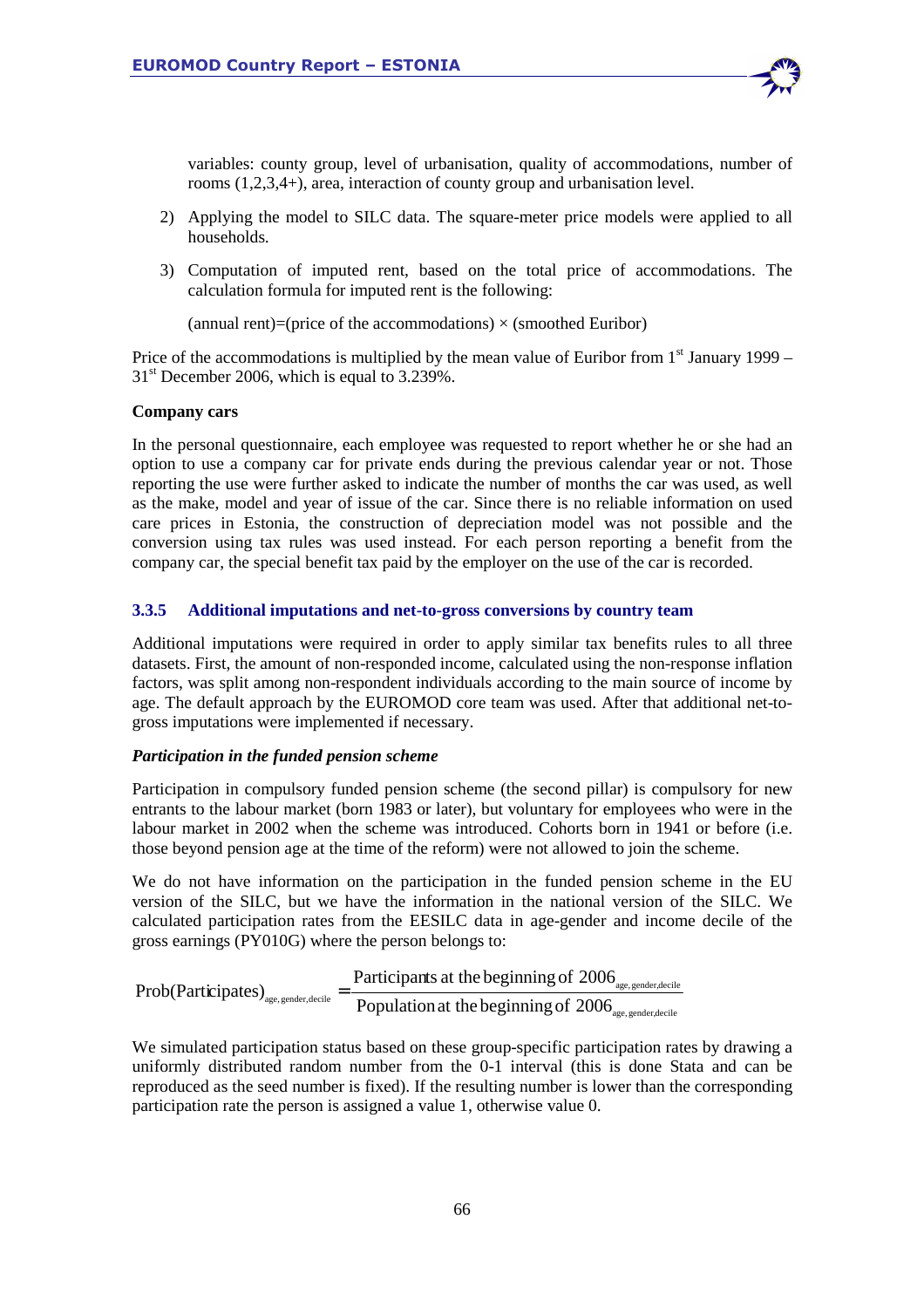

### *Family benefits*

Taxable and non-taxable benefits were separately available in the EESILC data, but not for the EUSILC data. For family benefits the major task was the separation of parental benefit and maternity benefit, which both are taxable, and universal family benefits, which are non-taxable, in the EUSILC.

We simulated major universal family benefits in the EUSILC and subtracted them from the total sum of family benefits.

The rest was divided into two: 21% went to maternity benefits (temporary sickness benefit in case of pregnancy) and 79% went to parental benefits. If there were no children younger than two then all family benefits were assigned to universal family benefits. We also used information on children born in 2007 as that indicated possible maternity benefits in 2006. Note that those benefits which cannot be simulated (for example, single parent benefits) are implicitly included in maternity and parental benefits.

The family benefits were assigned to the mother (or father if mother missing) of the child or the child herself if no parent was in the household.

| <b>Variable</b>                                                                            | <b>EESILC</b>                                                                   | <b>EUSILC</b>                                                                                                                                                                                                   |
|--------------------------------------------------------------------------------------------|---------------------------------------------------------------------------------|-----------------------------------------------------------------------------------------------------------------------------------------------------------------------------------------------------------------|
| General remark                                                                             | Four different family benefit categories<br>available                           | One merged family benefit<br>available                                                                                                                                                                          |
| Other family benefits<br>(universal family<br>benefits and local<br>benefits), non-taxable | Total sum available.                                                            | Simulated the sum of the major<br>universal benefits (child<br>allowance, child care allowance,<br>school allowance, large family<br>allowances)                                                                |
| Parental benefit, taxable                                                                  | Available in net. Gross amount imputed<br>by backward calculation               | Not separately available.<br>Imputed: 79% of gap between<br>the total family benefits and<br>simulated universal family<br>benefits was assigned to<br>parental benefits if there was a<br>child younger than 2 |
| Maternity benefit,<br>taxable                                                              | Available in net. Gross amount imputed<br>by backward calculation               | Not separately available.<br>Imputed: 21% of gap between<br>the total family benefits and<br>simulated universal family<br>benefits was assigned to<br>parental benefits if there was a<br>child younger than 2 |
| Adoption benefit,<br>taxable                                                               | Available in net. Gross amount imputed<br>by backward calculation. None in 2006 |                                                                                                                                                                                                                 |

#### Table 33. Comparison of assumptions for family benefits

#### *Unemployment benefits*

The national SILC version distinguishes between redundancy benefits, unemployment insurance benefits and other unemployment benefits (including unemployment allowances). In the EUSILC data they are all merged together as unemployment benefits. We decided to exclude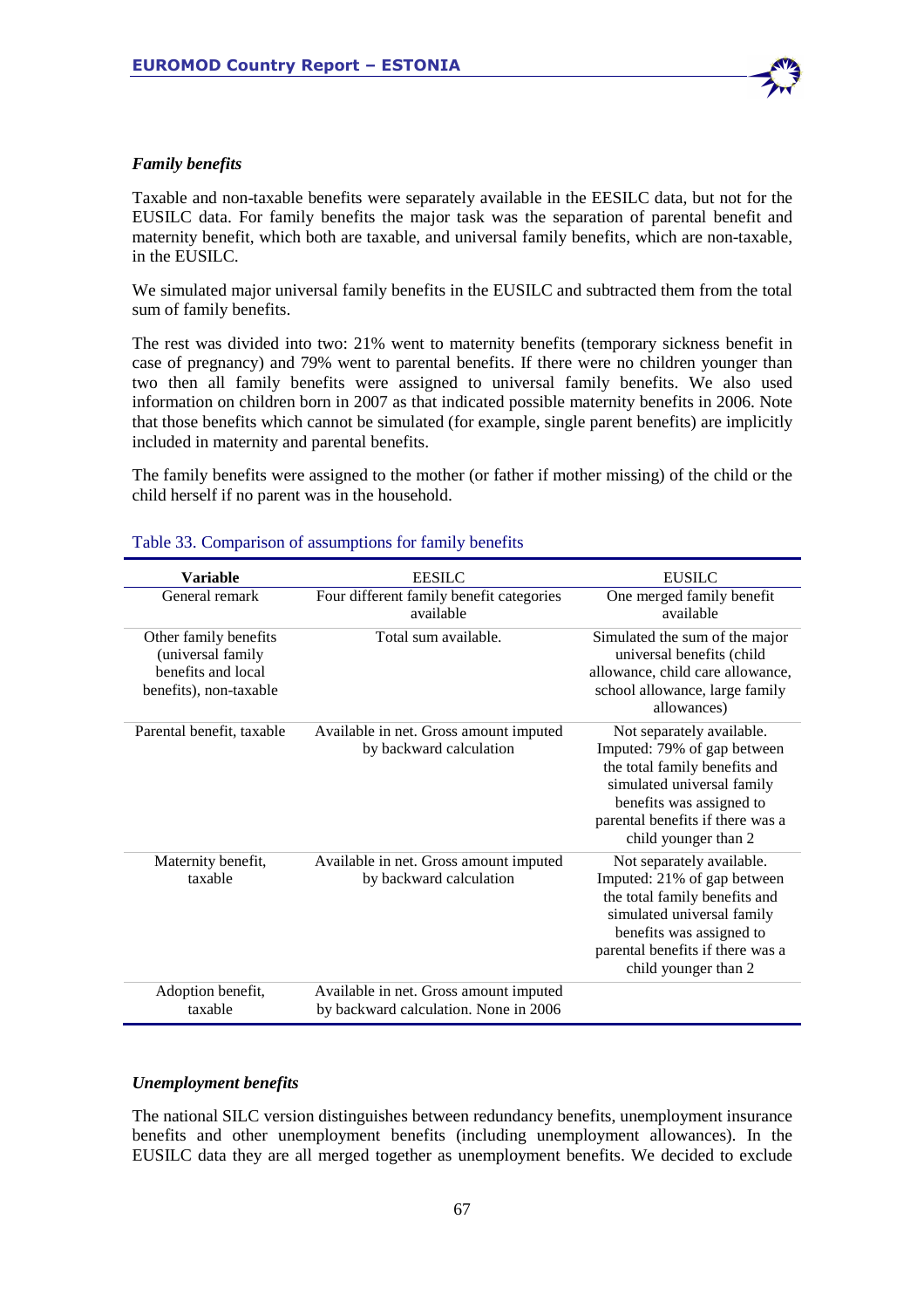

We also needed to separate unemployment allowance and unemployment insurance benefit, because they are treated differently for the purpose of income tax. The unemployment allowance is a flat-rate benefit equal to 400 EEK in 2006.

In the EUSILC data we set all observations with unemployment benefits larger than a certain amount as redundancy benefits. The cut-off points were taken from the national version of the SILC and they were different depending on the number of months unemployed in the income year. Similarly all small values were set as unemployment allowance. Intermediate values were then set as unemployment insurance benefits. See DRD for exact values.

| <b>Variable</b>                                      | <b>EESILC</b>                                                          | <b>EUSILC</b>                                                                                                                                   |
|------------------------------------------------------|------------------------------------------------------------------------|-------------------------------------------------------------------------------------------------------------------------------------------------|
| Redundancy benefit,<br>taxable                       | Available in net. Gross<br>amount imputed by<br>backward calculation.  | Not separately available. All observations<br>with unemployment benefits larger than a<br>certain values were set as redundancy benefits        |
| Unemployment<br>allowance, non-taxable               | Available in net.<br>Include retraining or<br>transport allowance      | Not separately available. All observations<br>with unemployment benefits smaller than a<br>certain value were set as unemployment<br>allowances |
| Unemployment<br>retraining allowance,<br>non-taxable | Not available (included in<br>previous)                                | Not available (included in previous)                                                                                                            |
| Unemployment<br>insurance benefit,<br>taxable        | Available in net. Gross<br>amount imputed by<br>backward calculation   | Not separately available. Calculated as total<br>unemployment benefits less redundancy<br>benefits and unemployment allowances                  |
| Start-up benefit, non-<br>taxable                    | Available, but not<br>considered as a part of<br>unemployment benefits | Not available. Not considered as a part of<br>unemployment benefits                                                                             |

## Table 34. Comparison of assumptions for unemployment benefits

## *Pension benefits*

Pensions are well covered and with sufficient detail in both data sets.

Statistics Estonia includes under old-age pension also disability pensions when the person is older than the formal retirement age, because according to the Estonian pension legislation disability pensions are converted to old-age pensions after statutory pension age. Statistics Estonia also adds one-time benefit paid by employer when retired under old-age pensions, but this is very uncommon in Estonia.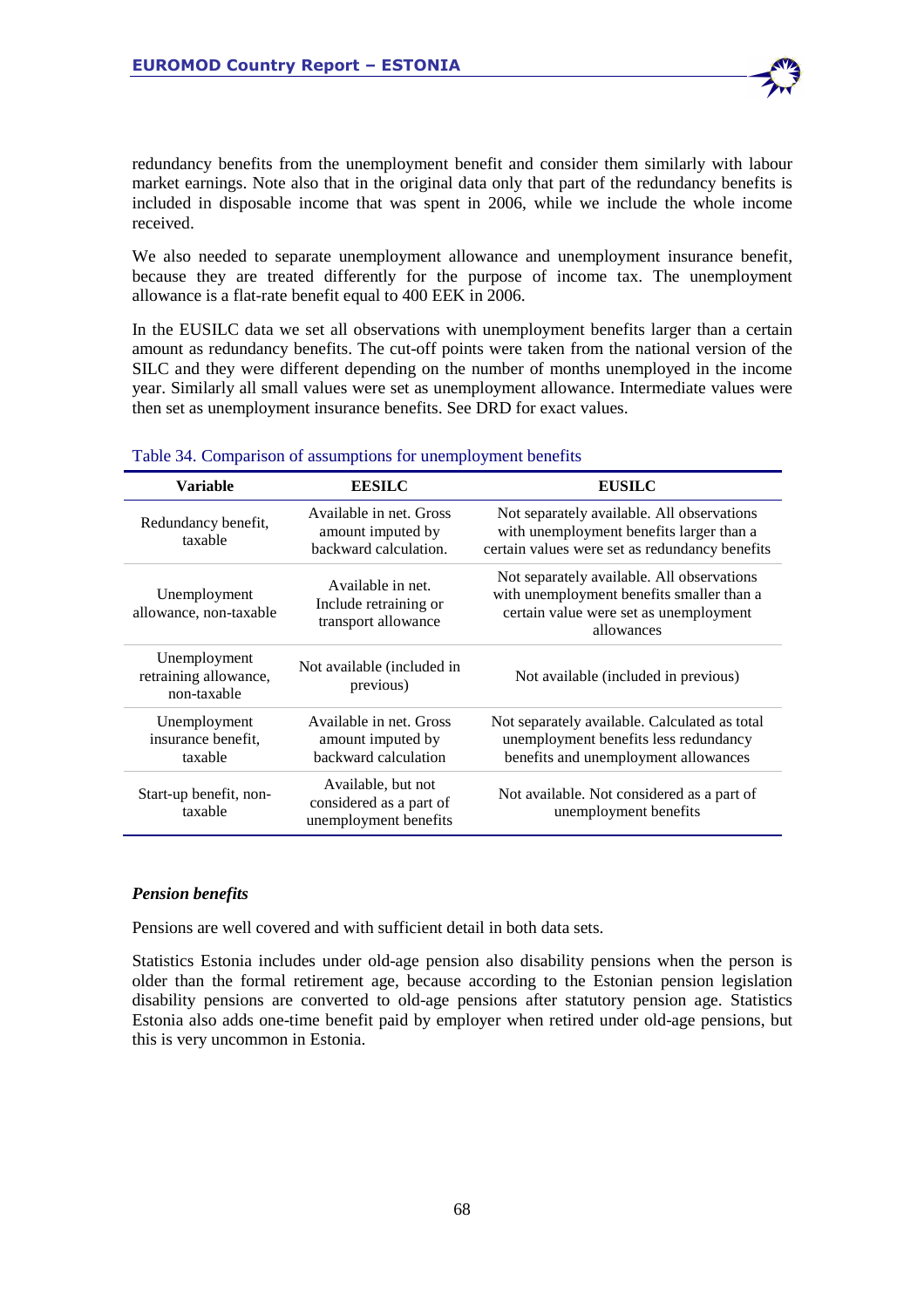| <b>Variable</b>        | <b>EESILC</b>                                                                                | <b>EUSILC</b>                                                                     |
|------------------------|----------------------------------------------------------------------------------------------|-----------------------------------------------------------------------------------|
| Old-age<br>pensions    | Available in gross and<br>net. Includes one-time<br>benefit paid by employer<br>when retired | Available in gross. Includes<br>one-time benefit paid by<br>employer when retired |
| Disability<br>pensions | Available in net. Gross<br>amount imputed by<br>backward calculation.                        | Available in gross                                                                |
| Survivor's<br>pensions | Available in gross and<br>net.                                                               | Available in gross                                                                |

Table 35. Comparison of assumptions for pension benefits

#### *Social assistance benefits*

Social assistance benefits consist of two categories: subsistence benefits and other social assistance benefits. Although subsistence benefits are considered as housing benefits in the EUSILC data, because they include a component related to housing costs, we regroup them back under social assistance benefits. They are all non-taxable, therefore no net-gross imputations is needed. Subsistence benefits may include additional subsistence benefits (*täiendav toimetulekutoetus*) that are not related to formal rules.

Table 36. Comparison of assumptions for social assitance benefits

| <b>Variable</b>                                 | <b>EESILC</b>                                       | <b>EUSILC</b>                                          |
|-------------------------------------------------|-----------------------------------------------------|--------------------------------------------------------|
| Subsistence<br>benefits, non-<br>taxable        | Available in net. Gross<br>equals net.              | Available in gross. Gross<br>equals net.               |
| Other social<br>benefits, assume<br>non-taxable | Available in net,<br>available at personal<br>level | Available in gross,<br>available at household<br>level |

## *Temporary sickness benefits*

Temporary health insurance benefits are similarly recorded in all three datasets. Note that in administrative data maternity benefits are also part of temporary sickness benefits, but in our data they are kept separately.

|  |  |  |  | Table 37. Comparison of assumptions for sickness benefits |
|--|--|--|--|-----------------------------------------------------------|
|--|--|--|--|-----------------------------------------------------------|

| <b>Variable</b>               | <b>EESILC</b>                      | <b>EUSILC</b>       |
|-------------------------------|------------------------------------|---------------------|
| Sickness benefits.<br>taxable | Available both in net<br>and gross | Available in gross. |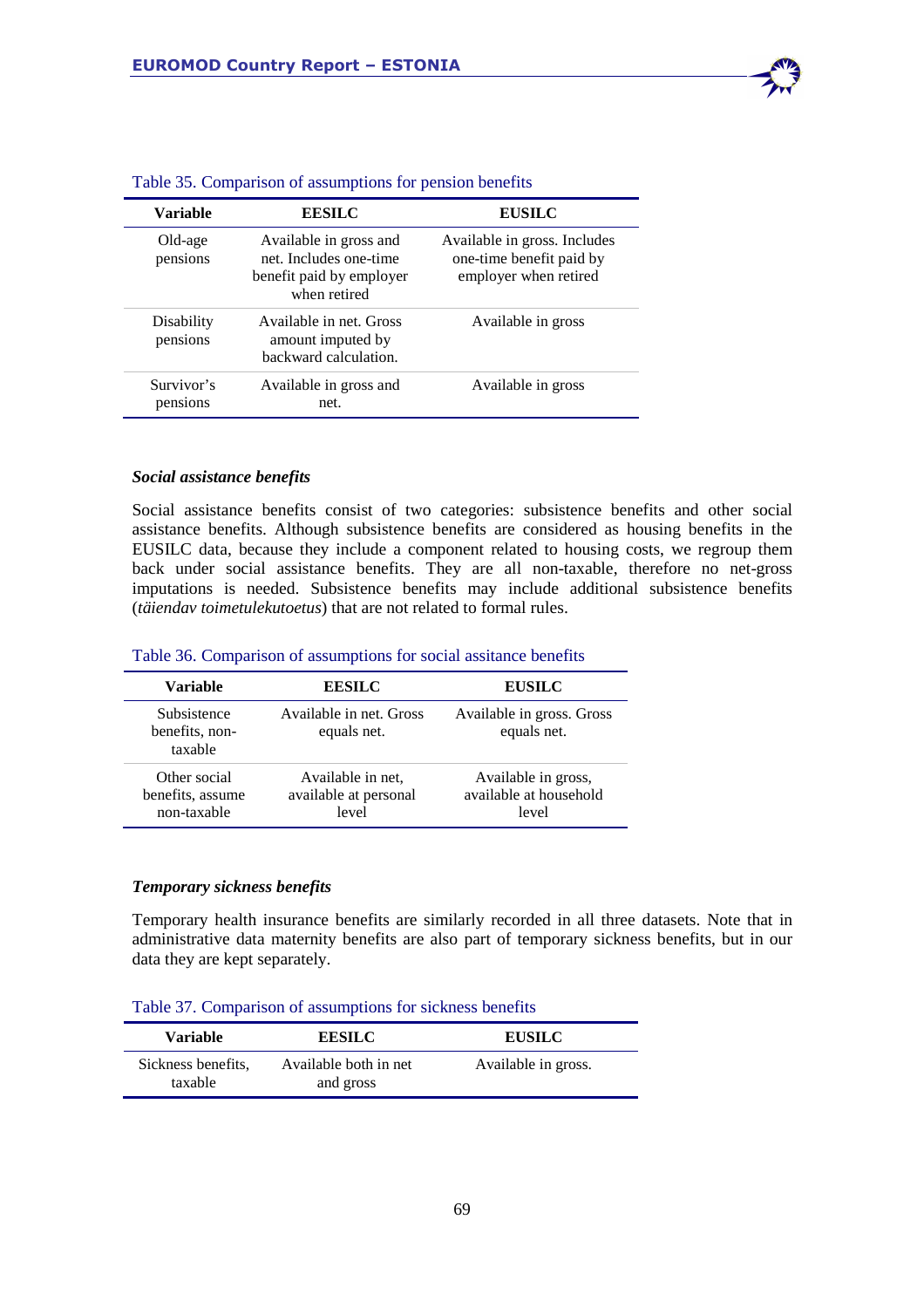

# *Education benefits*

Education benefits are recorded in different detail in different datasets, but as they are all nontaxable and they cannot be simulated, they are all merged into one variable.

Table 38. Comparison of assumptions for education benefits

| <b>Variable</b>                                      | <b>EESILC</b>                                                              | <b>EUSILC</b>                       |
|------------------------------------------------------|----------------------------------------------------------------------------|-------------------------------------|
| Study grant, non-<br>taxable, State study<br>stipend | Available in net.<br>Separate variables are<br>summed into one<br>variable | Available in net as one<br>variable |

In the HBS data we have also imputed values for study loans. See the earlier report Lüpsik, Paulus, Võrk 2008 for details.

The derivation of other variables needed for the EUROMOD is described in the DRDs. Generally the standard approach provided by the Essex team was applied.

# **3.3.6 Imputations of gross incomes**

In all datasets gross incomes are imputed using the inversion of rules. Estonia has a constant marginal tax rate, which makes inversion straightforward. The gross values of EUSILC are imputed by Statistics Estonia and in some cases they are also included in the national database EESILC. In other cases the gross values for EESILC data are imputed by the national team using similar rules that Statistics Estonia had used for EUSILC data. Statistics Estonia had a few minor mistakes in the imputations rules and in some cases Statistics Estonia and the national team had different assumptions, therefore gross values do not always match in EUSILC and EESILC data.

All income sources can be grouped according to their income tax treatment:

- 1) Pensions on which income tax is withheld subject to the pension and basic income tax allowance.
- 2) Incomes on which income tax is withheld subject to the basic allowance: employment income, unemployment insurance benefit, parental income (*vanemahüvitis*) and alimonies received.
- 3) Incomes on which income tax is withheld without any allowance applied: royalties, sick pay and maternity benefit (*sünnitushüvitis*)
- 4) Income on which income tax is paid by the employer: in-kind benefits.

Regarding self-employment income, tax allowances cannot be taken into account within a year, and therefore only final tax obligations can be calculated.

Based on the information above, income before income tax can be calculated. If only income tax has been withheld, with no allowances, income before income tax is simply scaled up. Basic allowance and pension allowance are taken into account similarly, only before scaling up the tax allowance must be subtracted. For SILC data Statistics Estonia has not been always consistent to similar items, they sometimes apply the allowances, sometimes not.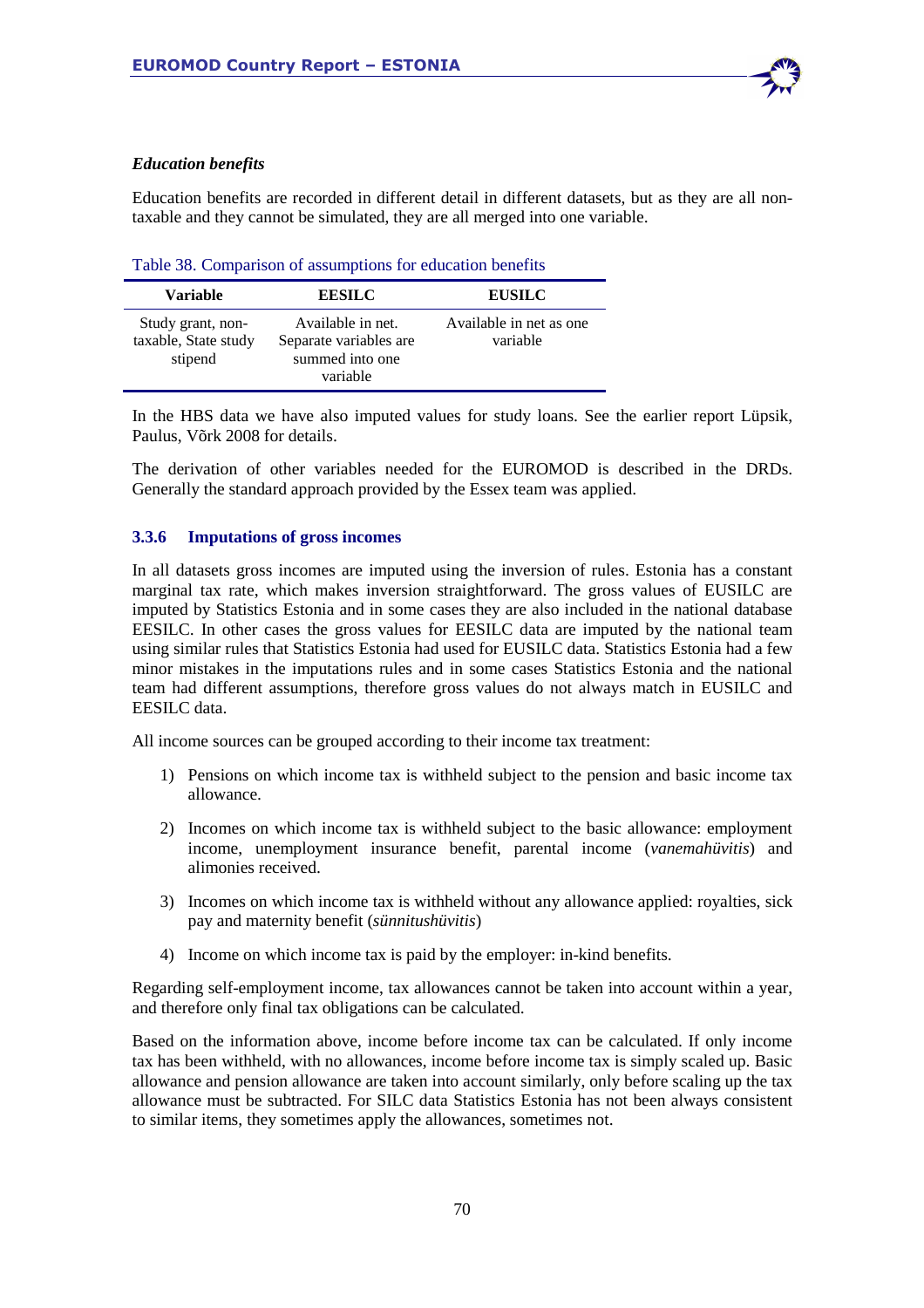

After income tax has been calculated, gross earnings are calculated by adding employee's contributions to unemployment insurance fund and funded pension scheme, if eligible, on the income from employment by simply scaling up the variables. This is possible because neither minimum nor upper ceiling is present for these contributions.

The number of months how long any particular income type is received is available in the national data, but not in the EUSILC. Therefore with the latter all gross-net calculations cannot be replicated.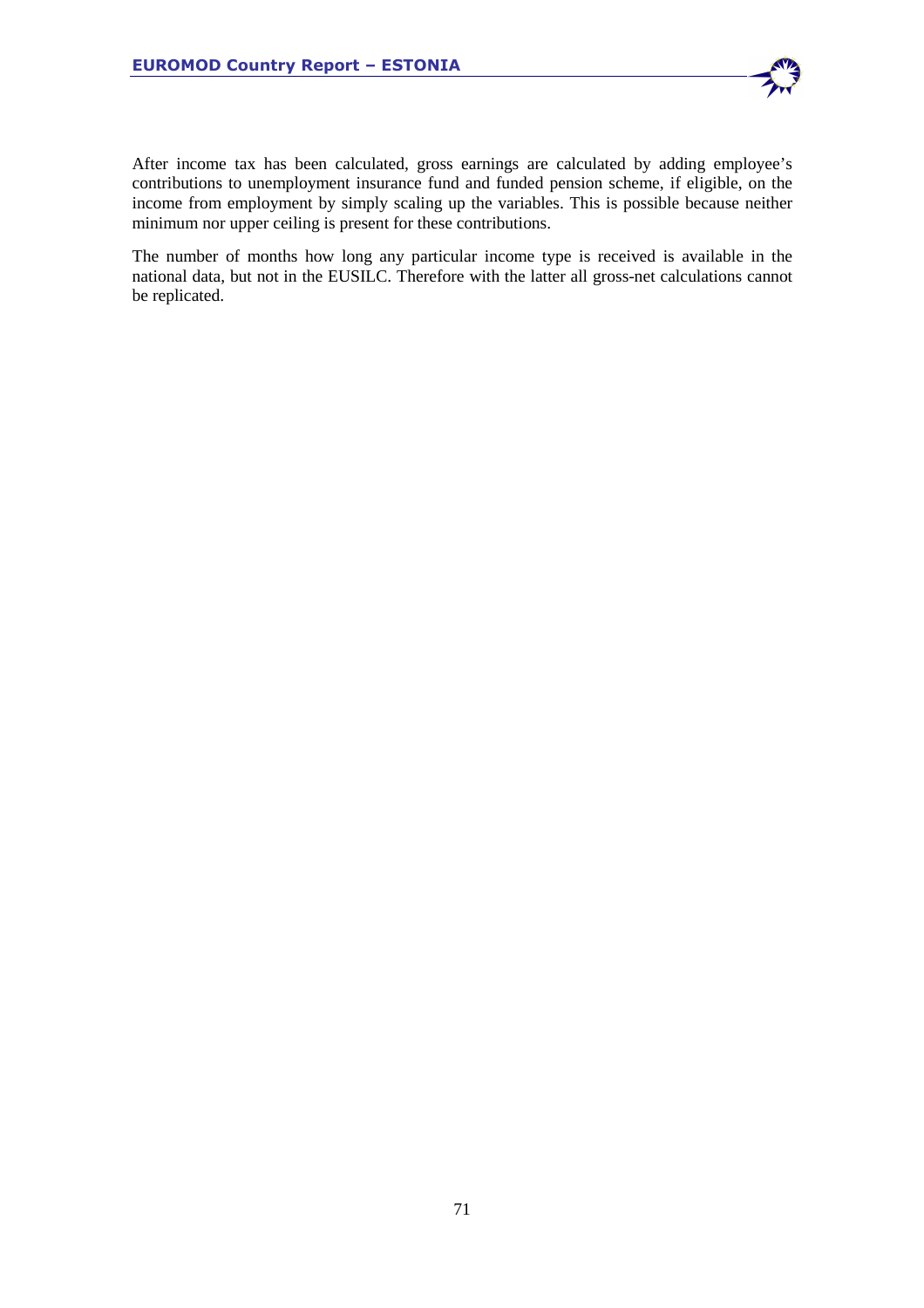|                                   | <b>EUSILC</b><br>No strict ordering                                                                                                                                                                                      | <b>EESILC</b><br>No strict ordering                                                       |
|-----------------------------------|--------------------------------------------------------------------------------------------------------------------------------------------------------------------------------------------------------------------------|-------------------------------------------------------------------------------------------|
| Disability<br>pension             | Statistics Estonia calculations: $\text{gross} = \text{net}^*$                                                                                                                                                           | Use Statistics Estonia values<br>(PY130G)                                                 |
| Old age pension                   | <b>Statistics Estonia calculations:</b><br>Pension allowance<br>Basic allowance                                                                                                                                          | Use Statistics Estonia values<br>(PY100G)                                                 |
|                                   | Allows simultaneous working. Minor mistake in<br>one formula**                                                                                                                                                           |                                                                                           |
| Survivors pension                 | <b>Statistics Estonia calculations:</b><br>Pension allowance, Basic allowance<br>Do not take into account simultaneous working<br>(about quarter works), but with no bias, as<br>pensions smaller than pension allowance | Use Statistics Estonia values<br>(PY110G)                                                 |
| Wages and<br>salaries             | <b>Statistics Estonia calculations:</b><br>Basic allowance ***                                                                                                                                                           | Use Statistics Estonia values<br>(PY010G)                                                 |
| Unemployment<br>insurance benefit | Own imputations of the values<br>No allowance<br>Statistics Estonia had a mistake in income tax<br>formula****                                                                                                           | Use Statistics Estonia approach<br>with no basic allowance, but<br>with correct tax rates |
| Parental benefit                  | Own imputations of the values<br>No allowance<br>Own calculations                                                                                                                                                        | Use Statistics Estonia approach<br>with no basic allowance                                |
| Fringe benefits                   | <b>Statistics Estonia calculations:</b><br>No allowance                                                                                                                                                                  | Use Statistics Estonia<br>calculations<br>No allowance                                    |
| Sickness benefits                 | Statistics Estonia calculations:<br>Basic allowance*****                                                                                                                                                                 | Use Statistics Estonia values<br>(PY120G)                                                 |
| Maternity<br>benefits             | Own imputations of the values<br>No allowance<br>Own calculations                                                                                                                                                        | Use Statistics Estonia<br>calculations<br>No allowance                                    |
| Self-employment<br>income         | Use Statistics Estonia calculations<br>Basic allowance*****<br>Possible mistakes in formulae                                                                                                                             | Use Statistics Estonia<br>calculations (PY050G)                                           |

#### Table 39. Net-to-gross conversion process and application of tax allowances

\* Formally one should compare with pension and tax allowances. There were nine observations with disability pension larger than pension allowance in 2005.

\*\* In a few instances Statistics Estonia instead of multiplying by a correct factor 0.24/0.76 they multiplied by 1.24 in 2005. It influences only pensions larger than pension allowance.

\*\*\* Statistics Estonia had minor mistakes when applying basic allowance: they did not take into account unemployment insurance and II pillar pension contributions when comparing whether gross income was smaller than basic tax allowance.

\*\*\*\* Statistics Estonia had a mistake when calculating the amount of income tax. Also, basic allowance is usually taken into account in practice.

\*\*\*\*\* Basic allowance is not taken into account in case of sickness benefits and self-employment income, but Statistics Estonia does.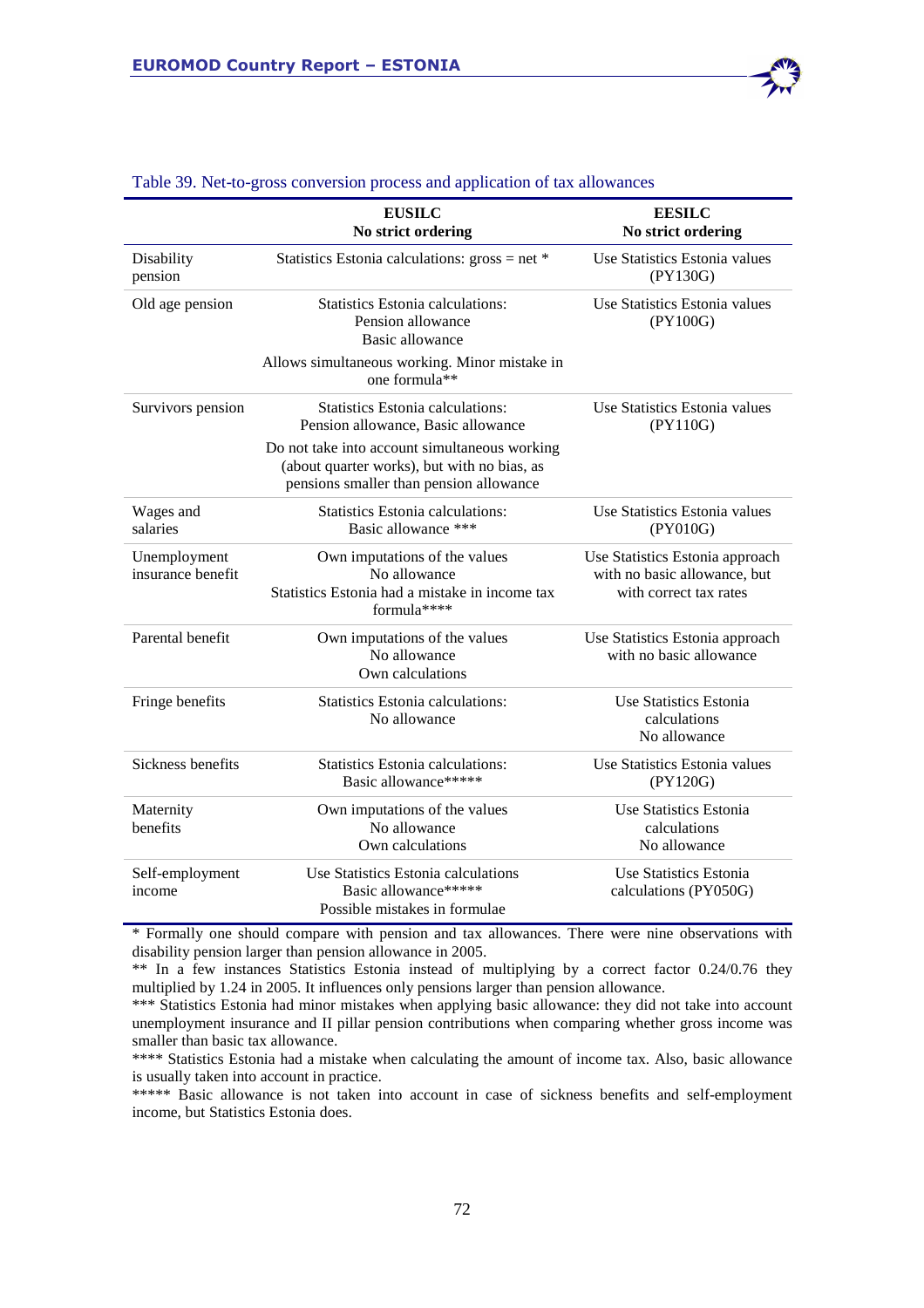

# **3.3.7 Updating factors**

To use the model for years later than 2006 income year we have provided updating factors. In most cases the update factors are from regular statistics (such as growth of the average wage) or registry data (for example, growth of the average old-age pension).

For pensions we use actual increase of average pensions, for benefits that depend on earnings, we use growth rate of the average wage in previous year, for many other benefits and expenditures we used CPI.

| <b>Variable</b> | Variable label                                    | <b>Update factor</b>                | 2007         | 2008         | 2009         |
|-----------------|---------------------------------------------------|-------------------------------------|--------------|--------------|--------------|
| default         |                                                   | Growth of CPI                       | 1.0660       | 1.1769       | 1.1757       |
| bch             | Benefit/pension: child:                           | Aggregate                           |              |              |              |
| bch00           | Benefit/pension: child:<br>basic                  | Simulated, otherwise<br>default     | simulated    | simulated    | simulated    |
| bchab           | Benefit/pension: child:<br>abroad                 | No change in benefits               | 1            | $\mathbf{1}$ | 1            |
| bchba           | Benefit/pension: child:<br>birth/adoption         | Simulated, otherwise<br>no change   | $\mathbf{1}$ | 1            | $\mathbf{1}$ |
| bchlp           | Benefit/pension: child:<br>lone parent            | No change in benefits               | $\mathbf{1}$ | 1            | $\mathbf{1}$ |
| bed             | Benefit/pension:<br>education                     | Growth of CPI                       | 1.0660       | 1.1769       | 1.1757       |
| bfa             | Benefit/pension :<br>family                       | Aggregate                           |              |              |              |
| bhl             | Benefit/pension:<br>health                        | Growth of average<br>wage last year | 1.1652       | 1.4042       | 1.5994       |
| bmaab           | Benefit/pension:<br>maternity: abroad             | No change in benefits               | $\mathbf{1}$ | 1            | 1            |
| bmact           | Benefit/pension:<br>maternity: contributory       | Growth of average<br>wage last year | 1.1652       | 1.4042       | 1.5994       |
| bmapr           | Benefit/pension:<br>maternity: pregnancy          | Growth of average<br>wage last year | 1.1652       | 1.4042       | 1.5994       |
| bsa             | Benefit/pension:<br>social assistance             | Aggregate                           |              |              |              |
| bsa00           | Benefit/pension:<br>social assistance: basic      | Simulated, otherwise<br>default     |              |              |              |
| bsals           | Benefit/pension:<br>social assistance             | Growth of CPI                       | 1.0660       | 1.1769       | 1.1757       |
| bun             | Benefit/pension:<br>unemployment                  | Aggregate                           |              |              |              |
| bunct           | Benefit/pension:<br>unemployment:<br>contributory | Growth of average<br>wage last year | 1.1652       | 1.4042       | 1.5994       |

#### Table 40. Updating factors

Continued...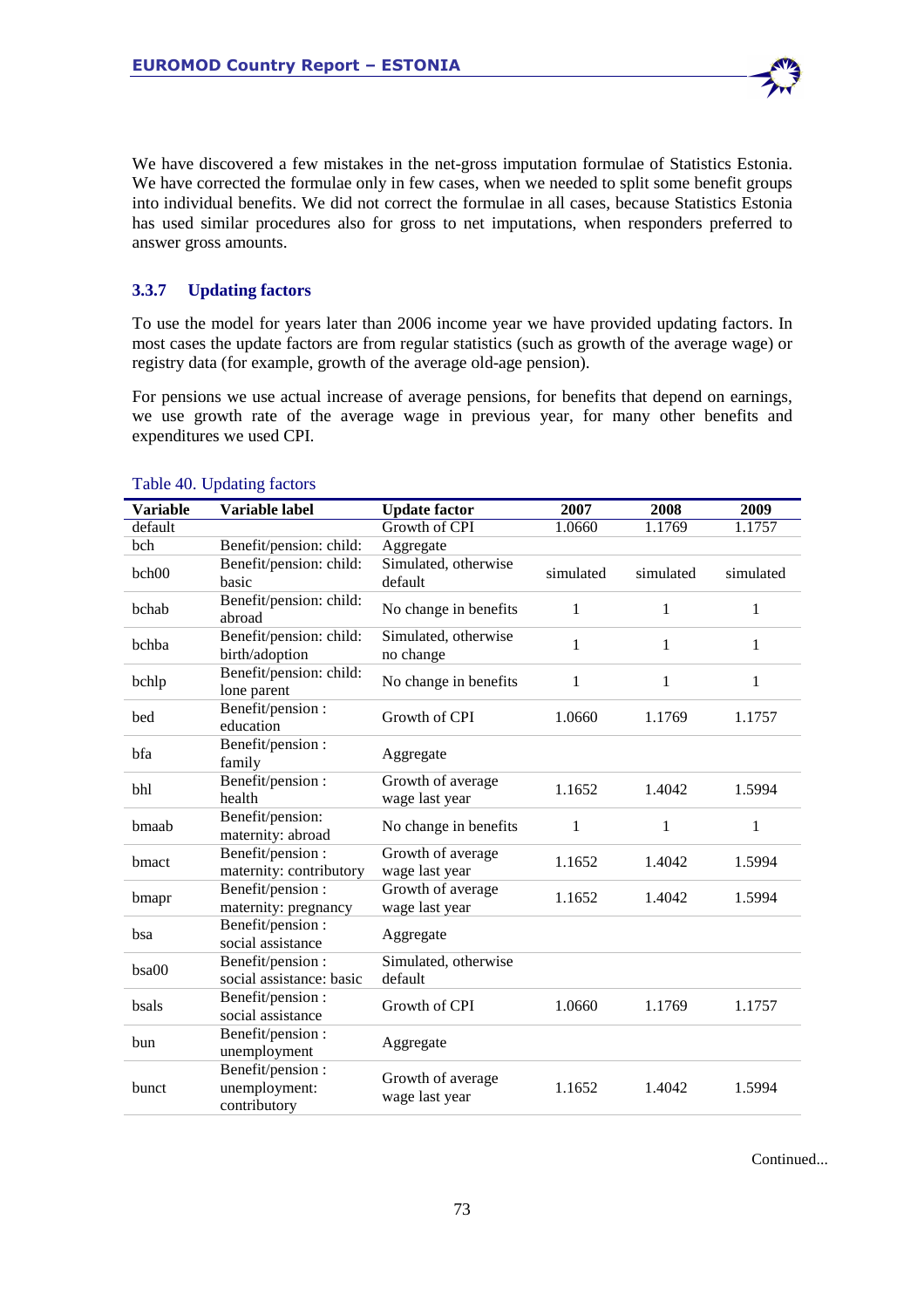| <b>Variable</b> | Variable label                                                            | <b>Update factor</b>                                                                           | 2007      | 2008         | 2009         |
|-----------------|---------------------------------------------------------------------------|------------------------------------------------------------------------------------------------|-----------|--------------|--------------|
| bunnc           | Benefit:<br>unemployment : non-<br>contributory                           | Unemployment<br>allowances increased<br>from 1000 to 2500 in<br>2007                           | 2.5       | 2.5          | 2.5          |
| buntr           | Benefit:<br>unemployment :<br>training                                    | No change in benefits                                                                          | 1         | $\mathbf{1}$ | $\mathbf{1}$ |
| pdi             | Benefit/pension :<br>disability                                           | Growth of average<br>disability pension, at<br>the beginning of next<br>year                   | 1.1720    | 1.4489       | 1.5611       |
| poa00           | Benefit/pension : old<br>age: basic                                       | Growth of average<br>pension                                                                   | 1.1698    | 1.4390       | 1.5576       |
| psu             | Benefit/pension :<br>survivors                                            | Growth of average<br>pension                                                                   | 1.1680    | 1.4435       | 1.5620       |
| tpr             | Tax: property tax                                                         | Growth of land tax<br>revenues                                                                 | 1.0677    | 1.4595       | 1.4585       |
| xhc             | Expenditure : housing<br>cost                                             |                                                                                                | aggregate | aggregate    | aggregate    |
| xhcmomi         | Expenditure : housing<br>cost: mortgage<br>payment : mortgage<br>interest | Average declared<br>mortgage interests<br>amount (Estonian Tax<br>and Customs Board)           | 1.5980    | 2.0427       | 1.3995       |
| xhcot           | Expenditure : housing<br>cost: other                                      | Growth of housing<br>costs in CPI (excl.<br>mortgage interests)                                | 1.1459    | 1.3269       | 1.3404       |
| xhcrt           | Expenditure : housing<br>cost: rent                                       | Growth of average<br>rent in Tallinn in a<br>two-living-room<br>apartment                      | 1.1074    | 0.9504       | 0.6860       |
| xmp             | Expenditure :<br>maintenance payment                                      | Growth of average<br>wage                                                                      | 1.2051    | 1.3726       | 1.3037       |
| yem             | Income: employment                                                        | Growth of average<br>wage                                                                      | 1.2051    | 1.3726       | 1.3037       |
| yfb             | Income: fringe<br>benefits                                                | Growth of average<br>wage                                                                      | 1.2051    | 1.3726       | 1.3037       |
| yiy             | Income: investment                                                        | Aggregate                                                                                      |           |              |              |
| yiydv           | Income: investment:<br>dividends                                          | Average declared<br>income from selling<br>assets (Estonian Tax<br>and Customs Board)          | 1.0827    | 0.9435       | 0.0719       |
| yiyit           | Income: investment:<br>interests                                          | Average declared<br>income from other<br>sources assets<br>(Estonian Tax and<br>Customs Board) | 0.3725    | 0.2395       | 0.4702       |
| yiyot           | Income: investment:<br>other                                              | Average declared<br>income from selling<br>other assets (Estonian<br>Tax and Customs<br>Board) | 0.9615    | 0.5647       | 0.2224       |
| yot             | Income : other                                                            | Growth of average<br>wage                                                                      | 1.2051    | 1.3726       | 1.3037       |

Continued...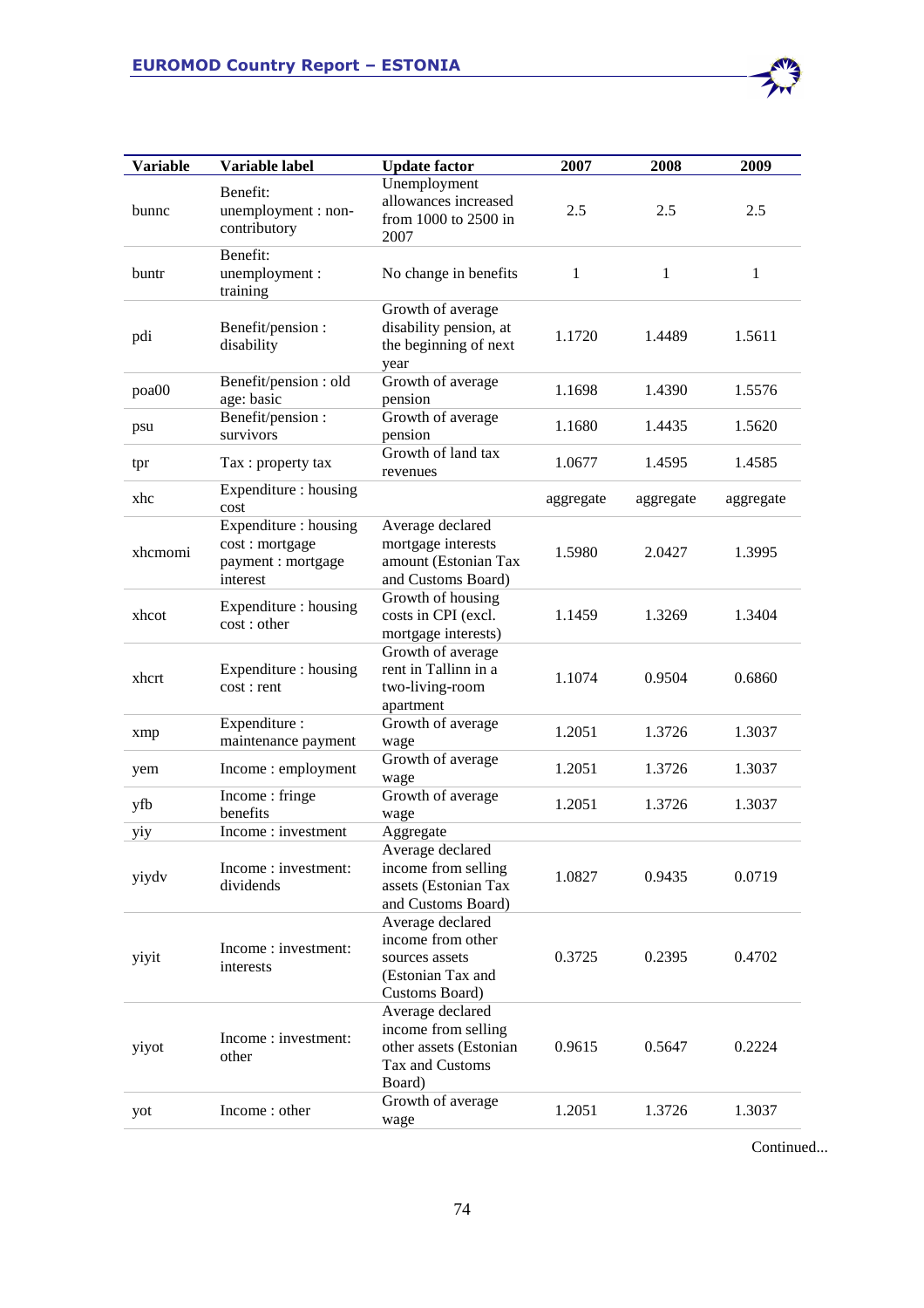| <b>Variable</b> | Variable label                                                       | <b>Update factor</b>                                                      | 2007   | 2008   | 2009   |
|-----------------|----------------------------------------------------------------------|---------------------------------------------------------------------------|--------|--------|--------|
| ypp             | Income : private<br>pension                                          | Growth of CPI                                                             | 1.0660 | 1.1769 | 1.1757 |
| ypr             | Income: property                                                     | Aggregate                                                                 |        |        |        |
| yprro           | Income: property:<br>royalties                                       | Growth of CPI                                                             | 1.0660 | 1.1769 | 1.1757 |
| yprrt           | Income: property: rent                                               | Growth of average<br>rent in Tallinn in a<br>two-living-room<br>apartment | 1.1074 | 0.9504 | 0.6860 |
| ypt             | Income : private<br>transfers                                        | Growth of average<br>wage                                                 | 1.2051 | 1.3726 | 1.3037 |
| ypt             | Income : private<br>transfers                                        | Growth of average<br>wage                                                 | 1.2051 | 1.3726 | 1.3037 |
| yptmpnt         | Income : private<br>transfers : maintenance<br>payment : non-taxable | Growth of average<br>wage                                                 | 1.2051 | 1.3726 | 1.3037 |
| yptmptx         | Income : private<br>transfers : maintenance<br>payment : taxable     | Growth of average<br>wage                                                 | 1.2051 | 1.3726 | 1.3037 |
| yse             | Income: self<br>employment                                           | Growth of average<br>wage                                                 | 1.2051 | 1.3726 | 1.3037 |
| yseag           | Income : self<br>employment :<br>agriculture                         | Growth of average<br>wage                                                 | 1.2051 | 1.3726 | 1.3037 |
| ysena           | Income: self<br>employment : non-<br>registered activity             | Growth of average<br>wage                                                 | 1.2051 | 1.3726 | 1.3037 |
| ysera           | Income: self<br>employment :<br>registered activity                  | Growth of average<br>wage                                                 | 1.2051 | 1.3726 | 1.3037 |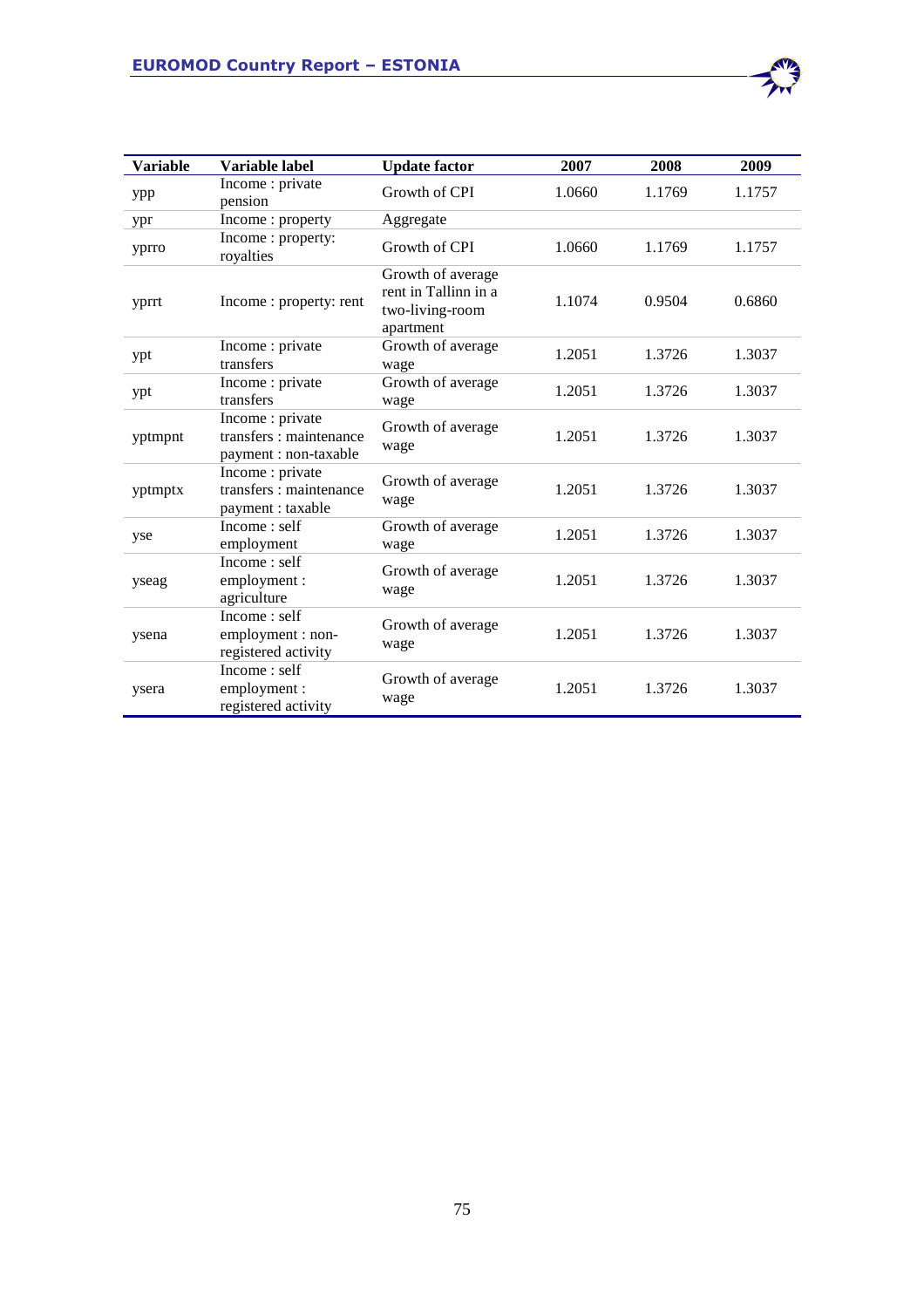

# **4.1 Aggregate Validation**

In this section we present the validation results from our model. First we compare how well the survey represents actual aggregate data. This is followed by an analysis how 2006 income data can be updated to match 2007-2009 actual data. After that we present simulation validation results both for the income aggregates and the number of receivers or payers. In our default approach simulation of minimum wage is switched off, non-take up of subsistence benefits is switched on and income-testing of unemployment allowances is switched off. We present also the results using other assumptions. Section 4.2 includes distributional statistics, such as income deciles and poverty measures within socio-economic groups.

#### **4.1.1 Non-simulated incomes**

To check how well the Estonian Social Survey (EESILC), which is the basis also for EUSILC, represents actual aggregate data, we compare income components (wages and various benefits) between the EESILC and administrative sources (see the table below). Remember from Section 3 that the difference between the data set is very small. EUSILC includes a few more imputed values on income variables, which are missing in the EESILC database.

EESILC covers 97% of wages and salaries when compared to the National Accounts Statistics. (99% for EUSILC data). When comparing all cash benefits from ESSPROS data and all aggregated cash benefits from EESILC, the overall ratio is 87%. This may seem rather high but is due to good coverage of pensions, state family benefits and parental benefits. Pensions and benefits for children are rather well represented, but other benefits are underrepresented: unemployment benefits 61%, subsistence benefit 37%, and sickness benefits 34%. Compared to 2005 we see an improvement in the coverage of state family benefits, parental benefits and unemployment benefits, but decline in pensions.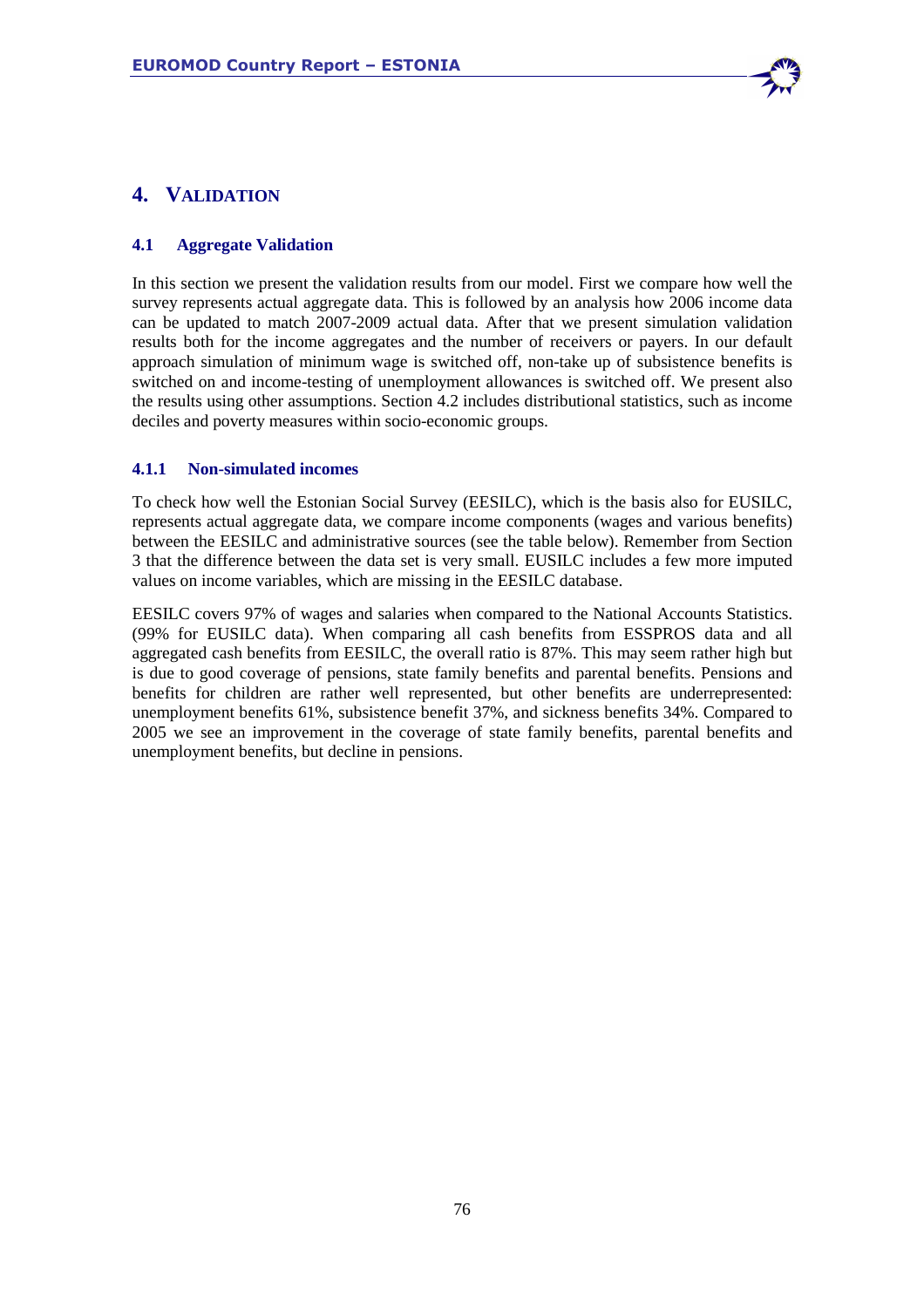

| Income type                                                      | <b>Administrative</b><br>statistics<br>(mln EEK)    | <b>Estonian Social</b><br><b>Survey</b><br>(EESILC)<br>(mln EEK) | Ratio<br>(EESILC/<br><b>Register</b> ) | Ratio<br>(EESILC/<br><b>Register, 2005)</b> |
|------------------------------------------------------------------|-----------------------------------------------------|------------------------------------------------------------------|----------------------------------------|---------------------------------------------|
| Wages and salaries                                               | 70,528**                                            | 68,429                                                           | 0.97                                   | 0.99                                        |
| Pensions (old-age, survivor,<br>$disability)*$                   | 12,478                                              | 12,223                                                           | 0.98                                   | 1.02                                        |
| State family benefits total<br>(peretoetused)                    | 1,516                                               | 1,446                                                            | 0.95                                   | 0.88                                        |
| Maternity benefits***                                            | 359                                                 | 233                                                              | 0.65                                   | 0.84                                        |
| Parental benefit***<br>(vanemahüvitis)                           | 898                                                 | 900                                                              | 1.00                                   | 0.99                                        |
| Subsistence benefit<br>(toimetulekutoetus<br>toimetulekupiirini) | 135                                                 | 51                                                               | 0.37                                   | 0.37                                        |
| Unemployment benefits<br>(töötushüvitised)                       | $112^{+}$                                           | 69                                                               | 0.61                                   | 0.47                                        |
| Sickness benefits                                                | 1,148                                               | 391                                                              | 0.34                                   | 0.34                                        |
| Other social assistance                                          | Not applicable                                      | 16                                                               |                                        |                                             |
| All cash benefits                                                | 17,531<br>(cash benefits in<br><b>ESSPROS</b> data) | 15,327<br>(all benefits in<br>EESILC data)                       | 0.87                                   | 0.89                                        |

#### Table 41. Comparison of expenditures on wages and benefits in the SILC and administrative data 2006

Notes: \* - pensions from abroad are excluded; pensions are converted to gross values in order to compare with register data; \*\* from National Accounts; \*\*\* converted to gross values in order to compare with register data; <sup>+</sup> - here unemployment benefits from administrative statistics do not include redundancy payments, and payments in case of employer's bankruptcy; EUSILC unemployment benefits include also redundancy benefits.

Sources: EESILC and EUSILC data, own calculations; Statistics Estonia on-line database.

We may conclude that universal benefits are well covered in the dataset, but means tested benefits (subsistence benefit) and replacement income (unemployment income, sickness benefits) are underrepresented.

Next we evaluate how well the 2006 income data can be updated to match 2009 actual data using update factors. As the period of 2006-2009 was characterised initially by economic boom and then a recession starting in 2008, the unchanged socio-economic structure creates considerable prediction errors.

The next table present the ratios of benefits in the survey data and registry data. Absolute numbers are presented in Annex 2.

Comparison of the data sources with registry data shows that old-age pensions are well covered in all datasets during the period 2006-2009, this is because number of old-age pensioners simply does not change so quickly. On the other hand, as the number of disability pensioners has increased steadily in 2006-2009, we underpredict the number of disability pensioners and, hence, pensions. Survivors pensions and pensioners are already initially underpredicted and this characterises also the following years.

Unemployment benefits are all underrepresented in the data. However, as actual unemployment declined in 2006-2007 the uprating brings total expenditure closer to the actual levels, but as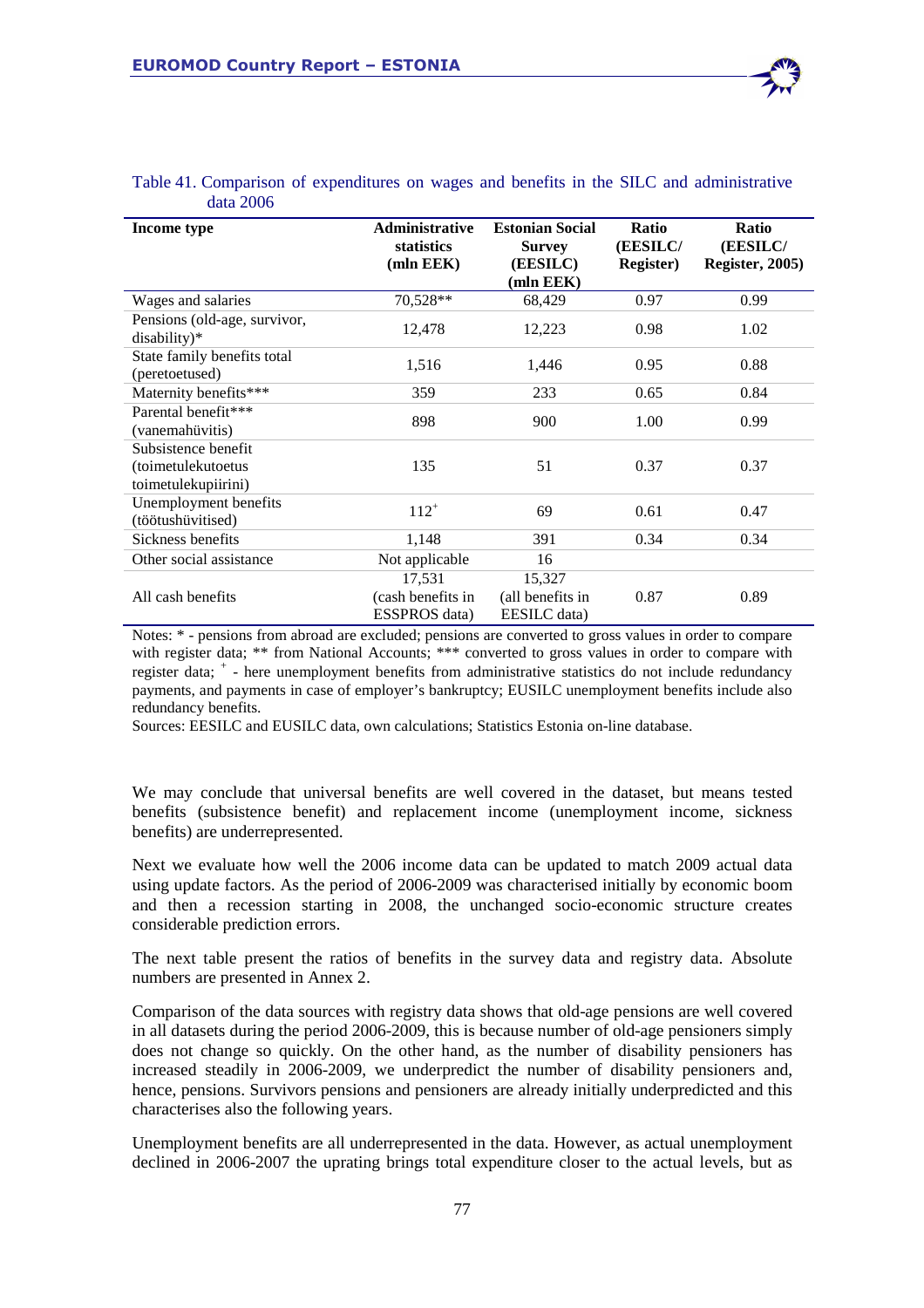

then unemployment started to increase at the end of 2008, we can predict less than 10% of total unemployment benefits for 2009.

The gap between parental and maternity benefits, on the one hand, and registry data on the other hand increases as in reality birth rates increased, but population remains unchanged in the model, and the duration of parental benefits was increased (i.e. number of eligible parents increased), but this remains unchanged in our uprating process.

# Table 42. EUROMOD validation: ratio of the expenditure on non-simulated benefits in survey data and registry data, 2006-2009

|                                                       |      | <b>EUSILC</b> |      |      | <b>EESILC</b> |      |      |      |  |
|-------------------------------------------------------|------|---------------|------|------|---------------|------|------|------|--|
|                                                       | 2006 | 2007          | 2008 | 2009 | 2006          | 2007 | 2008 | 2009 |  |
| Old-age pensions (excl. pensions)<br>from abroad) $*$ | 0.99 | 1.00          | 1.00 | 1.00 | 0.99          | 1.00 | 1.00 | 1.00 |  |
| Disability pensions                                   | 0.94 | 0.90          | 0.86 | 0.81 | 0.94          | 0.90 | 0.86 | 0.81 |  |
| Survivors pensions                                    | 0.62 | 0.64          | 0.68 | 0.71 | 0.62          | 0.64 | 0.68 | 0.71 |  |
| Unemployment benefits, incl:                          | 0.62 | 0.72          | 0.39 | 0.08 | 0.61          | 0.71 | 0.39 | 0.08 |  |
| Unemployment insurance benefits                       | 0.61 | 0.68          | 0.33 | 0.06 | 0.58          | 0.66 | 0.31 | 0.06 |  |
| Unemployment allowance                                | 0.67 | 0.79          | 0.62 | 0.20 | 0.69          | 0.81 | 0.64 | 0.20 |  |
| Parental benefit                                      | 0.87 | 0.82          | 0.59 | 0.52 | 1.00          | 0.94 | 0.68 | 0.60 |  |
| Maternity benefits                                    | 0.57 | 0.52          | 0.49 | 0.50 | 0.65          | 0.59 | 0.56 | 0.56 |  |
| Sickness benefits (without maternity<br>benefits)     | 0.34 | 0.31          | 0.31 | 0.41 | 0.34          | 0.31 | 0.30 | 0.41 |  |
| Subsistence benefits                                  | 0.37 | 0.57          | 0.67 | 0.33 | 0.37          | 0.57 | 0.67 | 0.33 |  |
| Total child benefits                                  | 1.04 |               |      |      | 0.95          |      |      |      |  |

Notes: \* - in administrative statistics pensions include also national (minimum) pensions (*rahvapension*), which has been included under old-age pensions

Cells in grey are the same for EUSILC and EESILC (differences due to imputing single benefits from aggregated variables in EUSILC).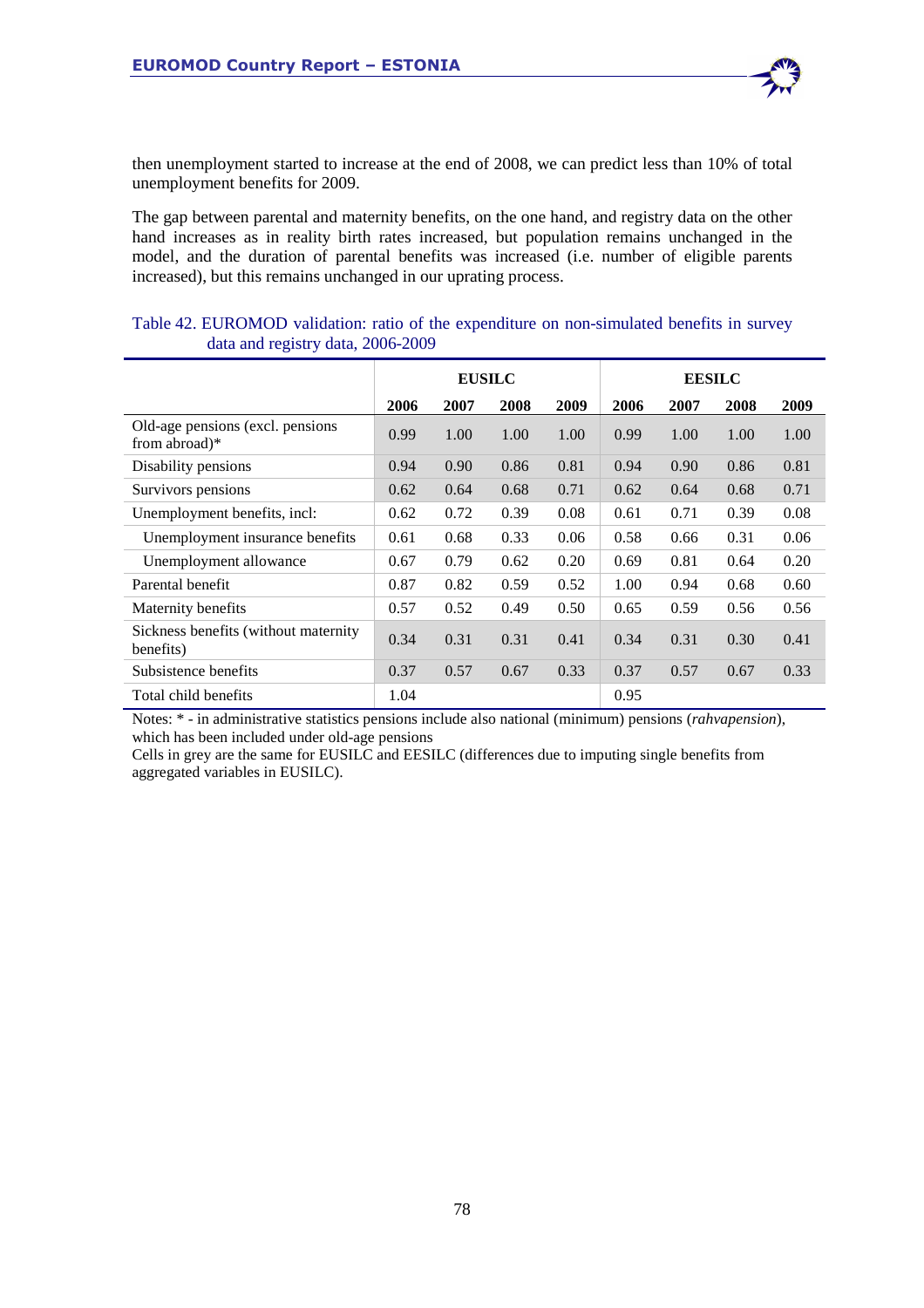|                                                       |      | <b>EUSILC</b> |      |      |      | <b>EESILC</b> |      |      |
|-------------------------------------------------------|------|---------------|------|------|------|---------------|------|------|
|                                                       | 2006 | 2007          | 2008 | 2009 | 2006 | 2007          | 2008 | 2009 |
| Old-age pensions (excl. pensions)<br>from abroad) $*$ | 0.94 | 0.95          | 0.95 | 0.96 | 0.94 | 0.94          | 0.95 | 0.95 |
| Disability pensions                                   | 1.07 | 1.01          | 0.98 | 0.95 | 1.07 | 1.01          | 0.98 | 0.94 |
| Survivors pensions                                    | 0.63 | 0.65          | 0.69 | 0.73 | 0.63 | 0.65          | 0.69 | 0.73 |
| Unemployment benefits, incl:                          | 0.31 | 0.35          | 0.23 | 0.09 | 0.31 | 0.35          | 0.23 | 0.09 |
| Unemployment insurance benefits                       | 0.36 | 0.40          | 0.21 | 0.06 | 0.36 | 0.40          | 0.21 | 0.06 |
| Unemployment allowance                                | 0.29 | 0.32          | 0.24 | 0.12 | 0.29 | 0.32          | 0.24 | 0.12 |
| Parental benefit**                                    | 1.75 | 1.70          | 1.23 | 1.21 | 1.75 | 1.70          | 1.23 | 1.21 |
| Maternity benefits                                    | 0.74 | 0.68          | 0.67 | 0.71 | 0.74 | 0.68          | 0.67 | 0.71 |
| Sickness benefits (without maternity<br>benefits)***  | 0.18 | 0.16          | 0.17 | 0.25 | 0.18 | 0.16          | 0.17 | 0.25 |
| Subsistence benefits****                              | 0.65 | 0.96          | 1.09 | 0.62 | 0.65 | 0.96          | 1.09 | 0.62 |

# Table 43. EUROMOD validation: recipients of non-simulated benefits in the survey data and registry data, 2006-2009, %

Notes: Cells in grey are the same for EUSILC and EESILC

\* - includes also various occupational pensions and national pension.

\*\* - Here registry data is only new cases, but survey data includes all payments. When also all payments are considered in the registry data then the EUSILC and EESILC cover about 90% of cases in 2006. \*\*\*- annual number of compensations for illness or injury divided by 12

\*\*\*\* - households

# **4.1.2 Simulated income tax**

Withheld income tax revenues are simulated at about 102-104% level using EUSILC or EESILC data in 2006 (see Table 44) and final income tax at 105-106%. This is in accordance with the coverage of wage and salaries, which was about 99% in the EUSILC and EESILC. Slight oversimulation of income taxes may be a result of not taking into account tax evasion and we cannot include all relevant deductibles into the tax calculation.

Number of simulated taxpayers is slightly larger than in the registry, but this is to be expected as registry numbers include only those who had submitted the declaration.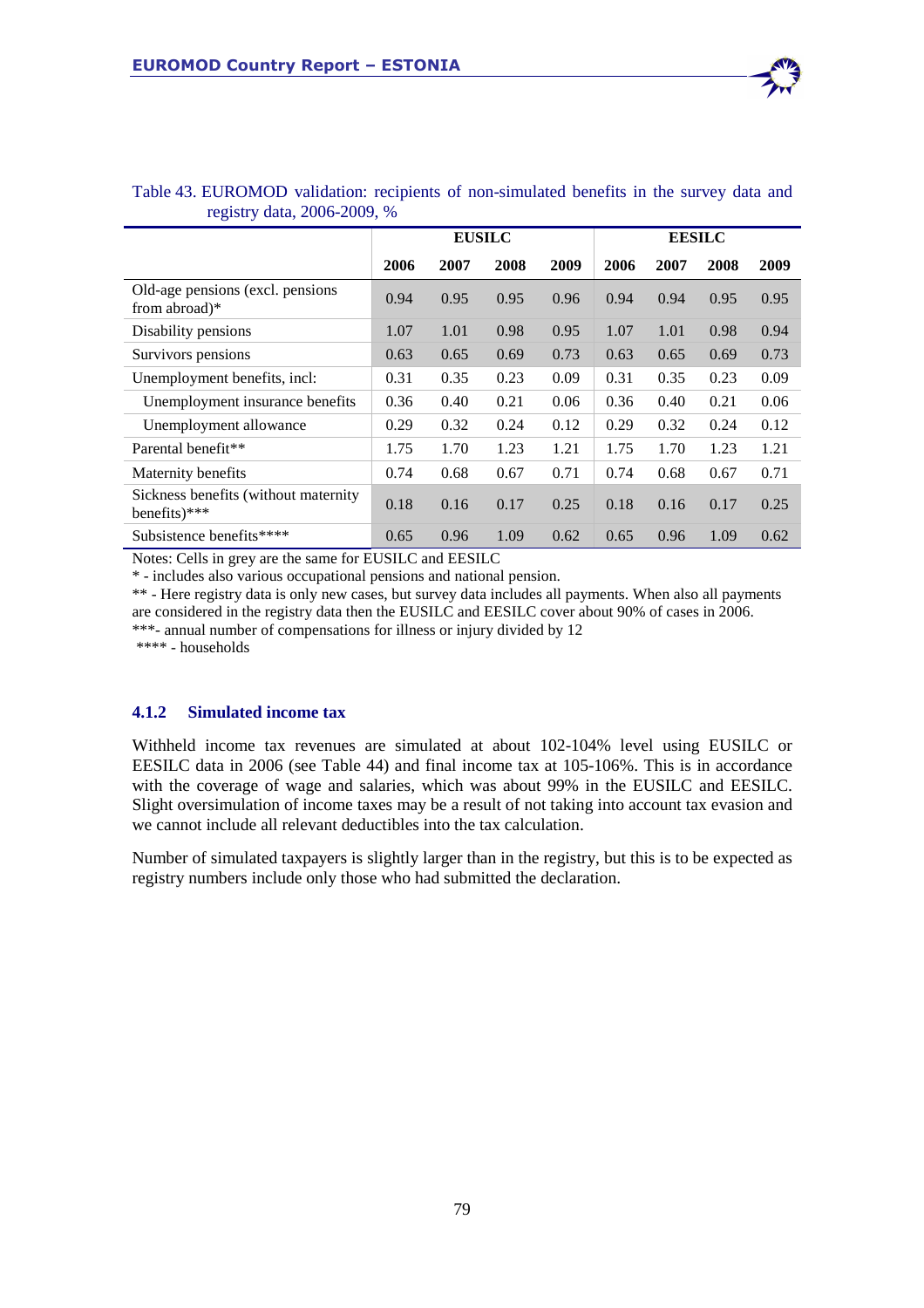|                  |      | <b>EUSILC</b>                                                |                                                                                |                             |      |      | <b>EESILC</b> |      |
|------------------|------|--------------------------------------------------------------|--------------------------------------------------------------------------------|-----------------------------|------|------|---------------|------|
|                  | 2006 | 2007                                                         | 2008                                                                           | 2009                        | 2006 | 2007 | 2008          | 2009 |
|                  |      |                                                              |                                                                                | Tax revenues (mld EEK)      |      |      |               |      |
| Withheld PIT     | 12.4 | 15.1                                                         | 16.6                                                                           | 15.7                        | 12.2 | 14.8 | 16.3          | 15.5 |
| <b>Final PIT</b> | 11.8 | 14.4                                                         | 15.1                                                                           | 15.1                        | 11.7 | 14.3 | 15.0          | 15.0 |
|                  |      |                                                              | Comparison of revenues with register data:<br>simulated values / actual values |                             |      |      |               |      |
| Withheld PIT     | 1.04 | 0.98                                                         | 0.99                                                                           | 1.09                        | 1.02 | 0.96 | 0.97          | 1.07 |
| Final PIT        | 1.06 | 1.00                                                         | 1.02                                                                           | 1.17                        | 1.05 | 0.99 | 1.01          | 1.17 |
|                  |      |                                                              |                                                                                | <b>Taxpayers (thousand)</b> |      |      |               |      |
| Withheld PIT     | 641  | 658                                                          | 683                                                                            | 710                         | 632  | 650  | 675           | 703  |
| <b>Final PIT</b> | 660  | 687                                                          | 700                                                                            | 741                         | 652  | 680  | 694           | 734  |
|                  |      | Comparison of taxpayers with register data: simulated values |                                                                                | / actual values             |      |      |               |      |
| Withheld PIT     | n/a  | n/a                                                          | n/a                                                                            | n/a                         | n/a  | n/a  | n/a           | n/a  |
| <b>Final PIT</b> | 1.08 | 1.08                                                         | 1.04                                                                           | 1.14                        | 1.07 | 1.06 | 1.03          | 1.13 |

#### Table 44. EUROMOD validation: income tax, 2006-2009

Notes: the register data provides cumulative number of taxpayers

\* - total number of persons with withheld income tax

\*\* - number of persons submitting declarations

#### **4.1.3 Simulated social contributions**

Overall about 105-107% of social contributions are simulated. This is mainly determined by the simulation of the social tax, the largest component of the contributions. Regarding the social tax, we undersimulate the contributions by the self-employed in 2006-2007 and oversimulate in 2008-2009. This is because the minimum contribution base increased during the years and simultaneously the number of contributors declined, but in our data we keep number of selfemployed constant. (See the last row of Table 45).

The opposite is true for the contributions from the state budget, which we slightly oversimulate in 2006-2007 and severely undersimulate in 2008-2009. The latter is due to the increased number of unemployed whose health insurance contributions are covered from the state budget.

Also, as participants to the funded scheme increased in 2006-2008 we undersimulate contributions to the funded scheme. In 2009, when actual contributions stopped since  $1<sup>st</sup>$  May, we do not simulate any contributions, because as of  $30<sup>th</sup>$  June 2009, the contribution rates were zero.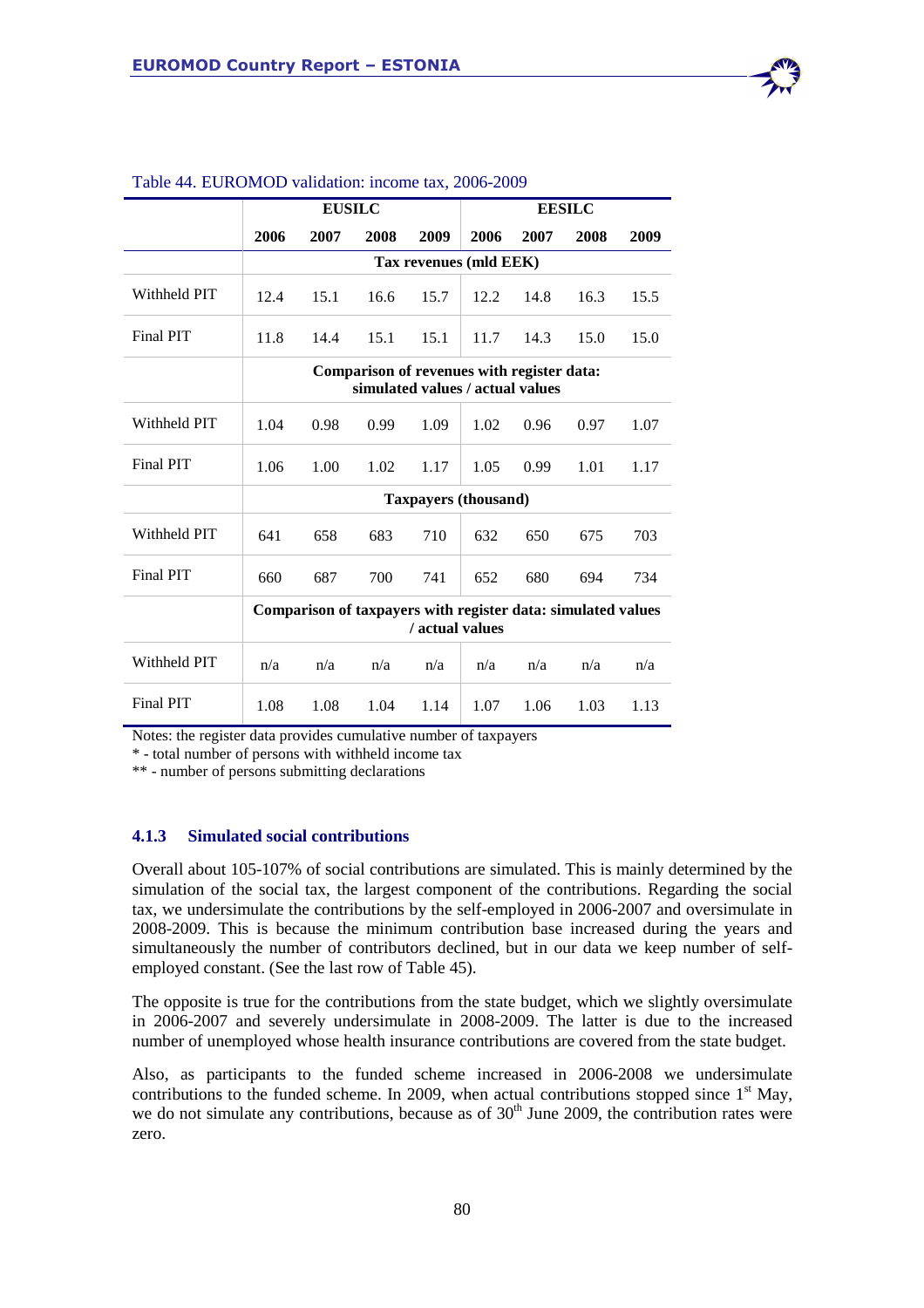

We oversimulate unemployment insurance contributions by 10%-14% in 2006-2008 and about 45% in 2009, because in 2009 the contribution rates were increased in the middle of the year, but we apply those rates to the whole year.

| Table 45. EUROMOD validation: social contributions, 2006-2009, simulated values relative to |  |  |  |  |
|---------------------------------------------------------------------------------------------|--|--|--|--|
| actual data                                                                                 |  |  |  |  |

|                                                                   |      | <b>EUSILC</b> |      |      |      |      | <b>EESILC</b> |      |
|-------------------------------------------------------------------|------|---------------|------|------|------|------|---------------|------|
|                                                                   | 2006 | 2007          | 2008 | 2009 | 2006 | 2007 | 2008          | 2009 |
| Social Tax (employers, self-<br>employed, state)                  | 1.07 | 1.04          | 1.04 | 1.10 | 1.05 | 1.01 | 1.02          | 1.08 |
| Of which health care                                              | 1.06 | 1.02          | 1.03 | 1.05 | 1.03 | 1.00 | 1.01          | 1.03 |
| Of which pension                                                  | 1.08 | 1.05          | 1.04 | 1.13 | 1.06 | 1.02 | 1.02          | 1.11 |
| to the funded pension scheme                                      | 1.00 | 0.92          | 0.86 | 0.00 | 1.02 | 0.93 | 0.87          | 0.00 |
| Of which social tax of self-<br>employed (health, pension)        | 0.73 | 0.92          | 1.12 | 1.24 | 0.64 | 0.80 | 0.94          | 1.01 |
| Of which social tax paid by state<br>(health, pension)            | 1.10 | 1.01          | 0.88 | 0.65 | 1.11 | 1.01 | 0.88          | 0.64 |
| Employees additional contribution to<br>the funded pension scheme | 1.00 | 0.92          | 0.86 | 0.00 | 1.02 | 0.93 | 0.87          | 0.00 |
| Total contributions to the funded<br>pension scheme               | 1.00 | 0.92          | 0.86 | 0.00 | 1.02 | 0.93 | 0.87          | 0.00 |
| Unemployment insurance<br>contributions                           | 1.14 | 1.10          | 1.11 | 1.46 | 1.11 | 1.07 | 1.09          | 1.43 |
| Employers' part                                                   | 1.12 | 1.08          | 1.09 | 1.44 | 1.10 | 1.06 | 1.07          | 1.41 |
| Employees' part                                                   | 1.15 | 1.10          | 1.12 | 1.47 | 1.12 | 1.08 | 1.09          | 1.44 |
| Total social contribution                                         | 1.07 | 1.03          | 1.03 | 1.10 | 1.05 | 1.01 | 1.01          | 1.07 |

Notes: Contributions to the funded pension scheme (both employer and employee) part are included in the funded pension contributions in the national statistics.

|                                                              |      | <b>EUSILC</b> |      | <b>EESILC</b> |      |      |      |      |  |  |  |  |
|--------------------------------------------------------------|------|---------------|------|---------------|------|------|------|------|--|--|--|--|
|                                                              | 2006 | 2007          | 2008 | 2009          | 2006 | 2007 | 2008 | 2009 |  |  |  |  |
| Social Tax (employers, self-<br>employed, state)             | 0.97 | 0.94          | 0.95 | 0.99          | 0.96 | 0.93 | 0.94 | 0.98 |  |  |  |  |
| Employees additional<br>contribution to the funded<br>scheme | 1.05 | 0.95          | 0.90 | 0.94          | 1.08 | 0.98 | 0.92 | 0.96 |  |  |  |  |
| Unemployment insurance<br>contributions (employees' part)    | 0.95 | 0.92          | 0.93 | 1.03          | 0.94 | 0.91 | 0.92 | 1.02 |  |  |  |  |
| Contributions by the self-<br>employed                       | 0.38 | 0.55          | 0.60 | 0.73          | 0.37 | 0.53 | 0.57 | 0.67 |  |  |  |  |

|                                |  |  | Table 46. EUROMOD validation: contributors of social contributions, 2006-2009, simulated |  |
|--------------------------------|--|--|------------------------------------------------------------------------------------------|--|
| values relative to actual data |  |  |                                                                                          |  |

Notes: Contributions to the funded pension scheme (both employer and employee part) are included in the funded pension contributions in the national statistics. Contributions by the self-employed include all selfemployed who have submitted the tax declaration, which means that they must have paid social tax at least on the minimum amount.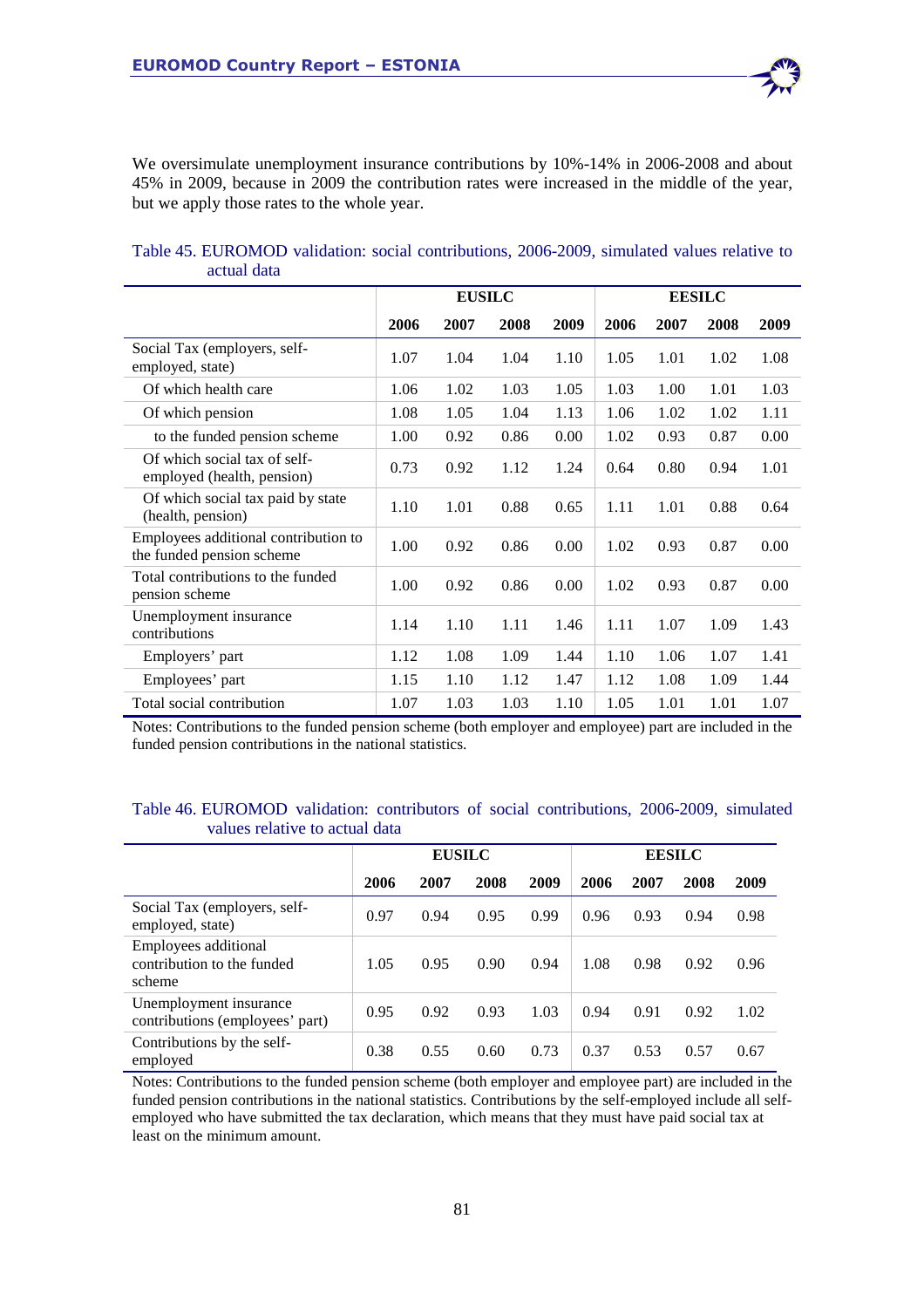

#### **4.1.4 Simulated social benefits**

#### • *Family benefits*

Expenditures on family benefits are simulated reasonably well, around 97% when we compare with the benefits included in the model (child allowance, child care allowance, school allowance, childbirth allowance, large family allowance, large family parent allowance).

We do not simulate and do not have separately available single parent's child allowance, foster care allowance, and many small benefits. Therefore we simulate 90% of income from family benefits compared to all monetary family benefits paid out from the state budget.

Child allowance (*lapsetoetus*) is simulated almost perfectly (98%). Small benefit groups, such as childbirth allowance, have some problems with precision, but their impact on overall expenditures is relatively small. As all the benefits are universal and depend only on the number and age of children, the share of simulated recipients follows the similar pattern (see Table 47).

Simulated expenditures and benefit recipients are presented in the annex. Note that the only minor discrepancy between EUSILC and EESILC is related to the simulation of child care allowance, where EESILC has slightly higher number of recipients.

|                                                  | <b>EUSILC</b> |      |      |      | <b>EESILC</b> |      |      |      |  |
|--------------------------------------------------|---------------|------|------|------|---------------|------|------|------|--|
|                                                  | 2006          | 2007 | 2008 | 2009 | 2006          | 2007 | 2008 | 2009 |  |
| Child allowance                                  | 0.98          | 0.93 | 1.01 | 1.02 | 0.98          | 0.93 | 1.01 | 1.02 |  |
| Large family allowance*                          | 0.90          | 1.82 |      |      | 0.90          | 1.82 |      |      |  |
| School allowance                                 | 1.03          | 1.08 | 1.13 |      | 1.01          | 1.06 | 1.10 |      |  |
| Childbirth allowance                             | 0.74          | 0.69 | 0.67 | 0.67 | 0.74          | 0.69 | 0.67 | 0.67 |  |
| Childcare allowance                              | 1.00          | 0.96 | 1.05 | 0.71 | 1.03          | 1.00 | 1.09 | 0.92 |  |
| Large family parent allowance*                   | 1.34          | 1.37 | 1.45 | 1.52 | 1.34          | 1.37 | 1.45 | 1.52 |  |
| All child benefits included in<br>the model      | 0.97          | 0.96 | 1.01 | 0.96 | 0.97          | 0.96 | 1.01 | 0.99 |  |
| All child benefits paid from the<br>state budget | 0.89          | 0.88 | 0.91 | 0.86 | 0.90          | 0.88 | 0.91 | 0.89 |  |

Table 47. EUROMOD validation: universal family benefits, 2006-2009, simulated expenditure relative to actual data

Notes: \* - large family allowances were merged with child allowances since 1<sup>st</sup> July 2007, but in our model we simulate it for the full year.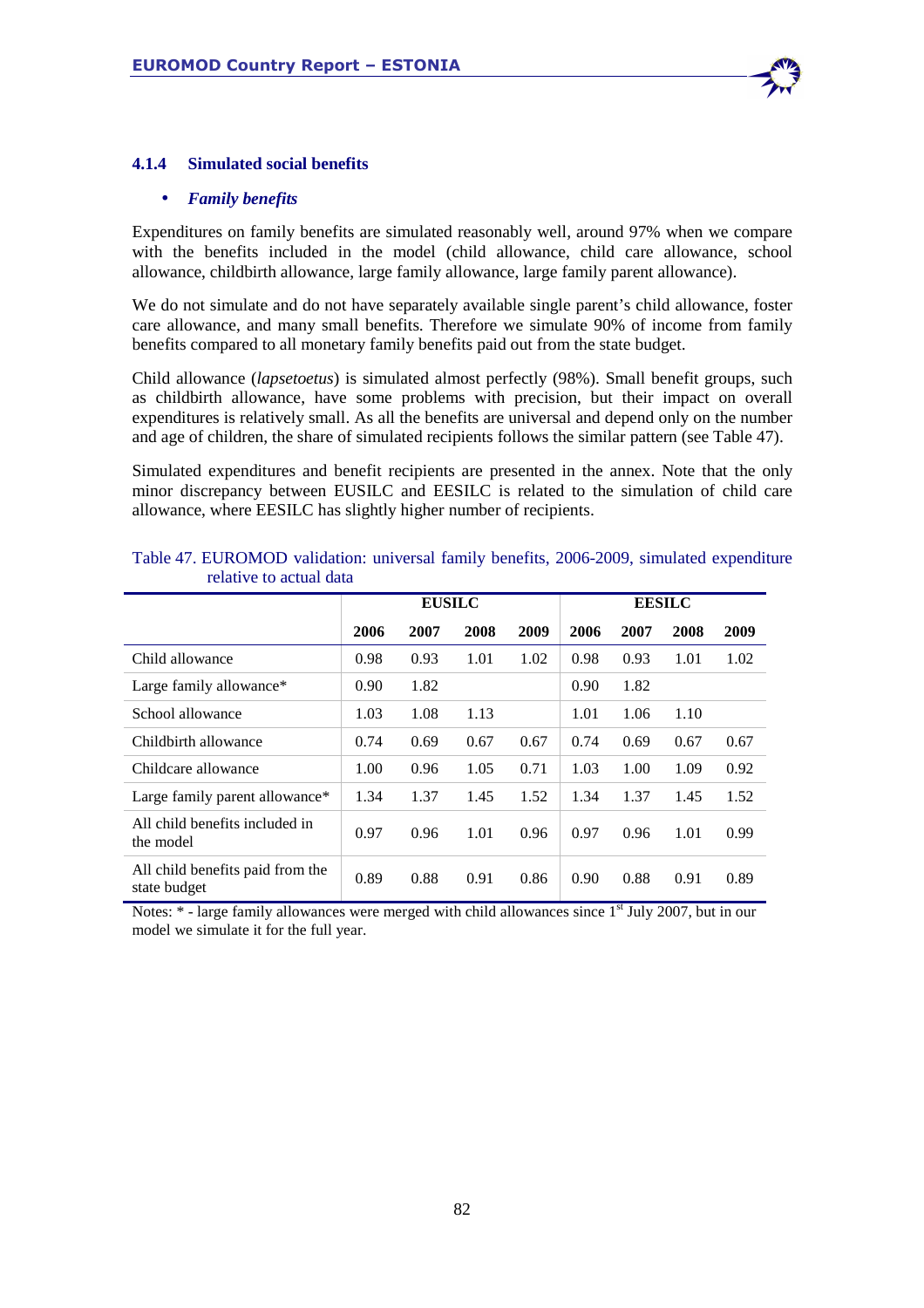|                               |      | <b>EUSILC</b> |      |      | <b>EESILC</b> |      |      |      |
|-------------------------------|------|---------------|------|------|---------------|------|------|------|
|                               | 2006 | 2007          | 2008 | 2009 | 2006          | 2007 | 2008 | 2009 |
| Child allowance               | 0.99 | 1.01          | 1.03 | 1.05 | 0.99          | 1.01 | 1.03 | 1.05 |
| Large family allowance        | 0.79 | 0.89          |      |      | 0.79          | 0.89 |      |      |
| School allowance              | 1.03 | 1.08          | 1.13 |      | 1.01          | 1.06 | 1.10 |      |
| Childbirth allowance          | 0.72 | 0.69          | 0.67 | 0.67 | 0.72          | 0.69 | 0.67 | 0.67 |
| Childcare allowance           | 0.98 | 0.94          | 1.01 | 1.15 | 1.00          | 0.96 | 1.03 | 1.18 |
| Large family parent allowance | 1.36 | 1.44          | 1.50 | 1.53 | 1.36          | 1.44 | 1.50 | 1.53 |

# Table 48. EUROMOD validation: universal family benefits, 2006-2009, simulated recipients relative to actual data

# • *Unemployment benefits*

Simulation of unemployment insurance benefits and unemployment allowances is the most complicated task. First, unemployment benefit recipients are underestimated already in the survey data. Only about 61% of benefit expenditures and receivers are covered in 2006, the base year. Therefore a simulation which (partly) relies on observed receipt cannot have much better coverage. Furthermore, additional assumptions are needed such as on contribution history, replacement rates, duration of unemployment insurance benefits and unemployment allowances.

The baseline simulations, which do not take into account the income test of unemployment allowances, cover only about half of expenditures and 30% of recipients.

The means-tested income condition of unemployment allowances would cause even lower number of recipients, because we need to use average monthly income, which may overestimate actual income during the months when the person is eligible to the unemployment allowances. Therefore it is switched off in the baseline.

For example, in 2006 (using EESILC), with income condition, the income from unemployment allowances would be only about 3 mln EEK and number of recipients would be about 1,000 (80% less than in baseline).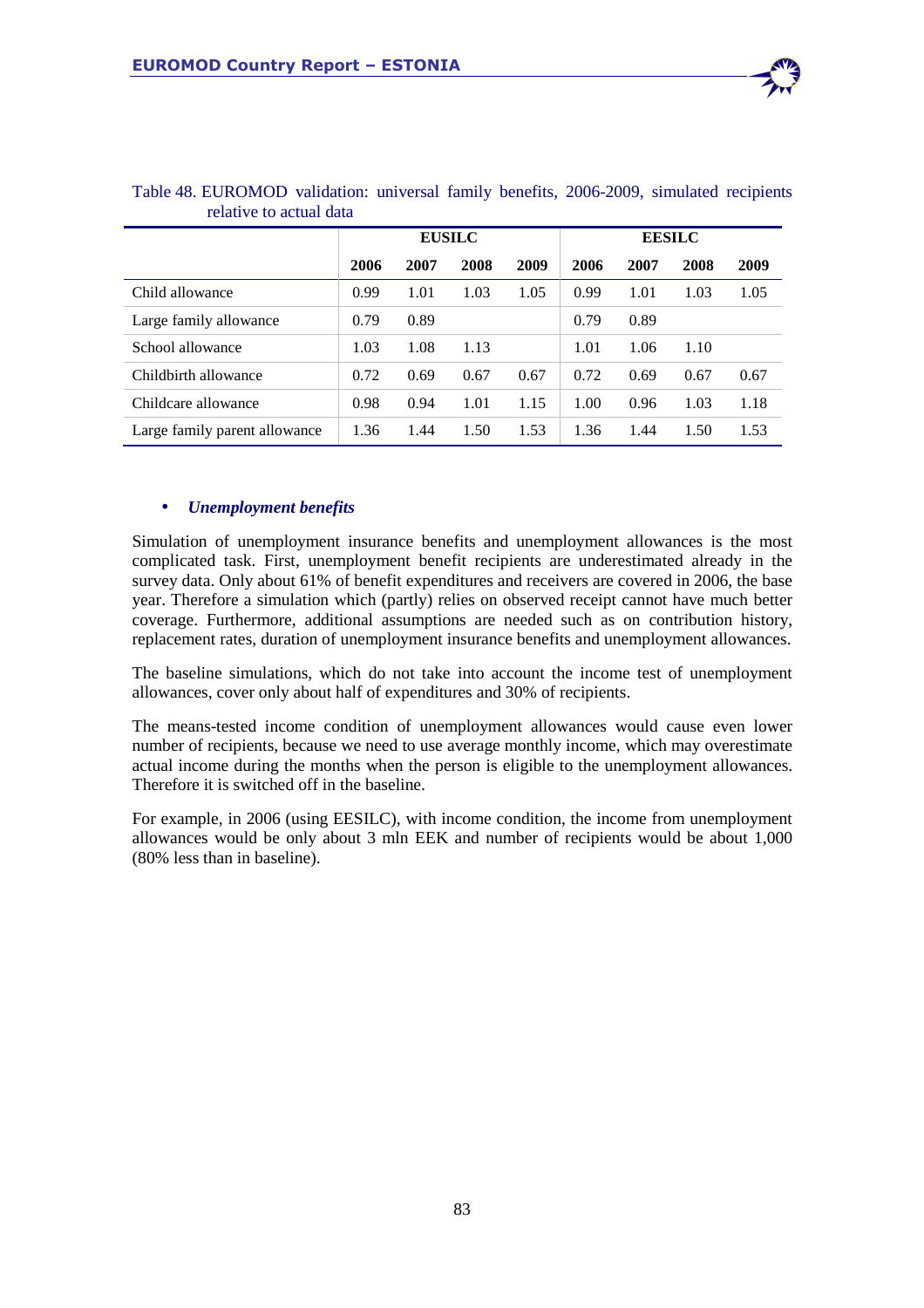|                                    |      | <b>EUSILC</b> | <b>EESILC</b> |      |      |      |      |      |
|------------------------------------|------|---------------|---------------|------|------|------|------|------|
|                                    | 2006 | 2007          | 2008          | 2009 | 2006 | 2007 | 2008 | 2009 |
| <b>Expenditures</b>                |      |               |               |      |      |      |      |      |
| Unemployment benefits total        | 0.52 | 0.56          | 0.29          | 0.06 | 0.44 | 0.51 | 0.26 | 0.05 |
| Unemployment insurance<br>benefits | 0.52 | 0.54          | 0.23          | 0.04 | 0.40 | 0.42 | 0.18 | 0.03 |
| Unemployment allowance             | 0.52 | 0.61          | 0.49          | 0.15 | 0.57 | 0.67 | 0.53 | 0.17 |
| <b>Recipients</b>                  |      |               |               |      |      |      |      |      |
| Unemployment benefits total        | 0.28 | 0.32          | 0.21          | 0.08 | 0.29 | 0.33 | 0.22 | 0.08 |
| Unemployment insurance<br>benefits | 0.32 | 0.36          | 0.19          | 0.05 | 0.31 | 0.35 | 0.18 | 0.05 |
| Unemployment allowance             | 0.26 | 0.30          | 0.23          | 0.11 | 0.28 | 0.32 | 0.24 | 0.12 |

#### Table 49. EUROMOD validation: unemployment benefits, 2006-2009, simulated expenditure and recipients relative to actual data

# • *Subsistence benefit*

We oversimulate total income from subsistence benefits by 70% in 2006 and even more in 2007 and 2008 as we do not take into account reduction in unemployment. The average amount per household per application is close (8-14% oversimulation in 2006 with EUSILC and EESILC data).

The average number of households per month who receive subsistence benefits is undersimulated when compared to total number of different households who have received subsistence benefits during a year with our simulated values (about 20% undersimulation in 2006 with EUSILC and EESILC data). However, when we compare our average number of households per month who receive subsistence benefits with average number of applications per month according to registry data then it shows that we considerable oversimulate it (54 or  $70\%$ ) in 2006 with EUSILC and EESILC data, respectively). And this leads to oversimulation of total expenditures.

There may be several reasons of oversimulation. Partly it is related to simplified rules that we use for calculating housing costs. Higher ad hoc restrictions to housing costs could improve that. Also, there may be additional job search requirements, not taken into account in the model. Namely, local governments have the right to refuse the payment of benefits to people in working age and capable for work, but who do not study or work, and who have repeatedly refused to accept suitable work.

We take into account benefit non take-up in our baseline scenario, because in practice, very small amounts of benefits are not taken up. In our baseline simulation we assume that if the simulated benefit is smaller than 200 EEK in 2006 or less than 10% of the household's disposable income the benefit is not applied for. Application of the lower threshold reduces expenditures by 1%, and recipients by 7% in 2006, indicating that we have many households with potentially very small amounts of subsistence benefits. Based on average amounts of the benefits this lower threshold is justified, as resulting mean values are closer to the actual mean values.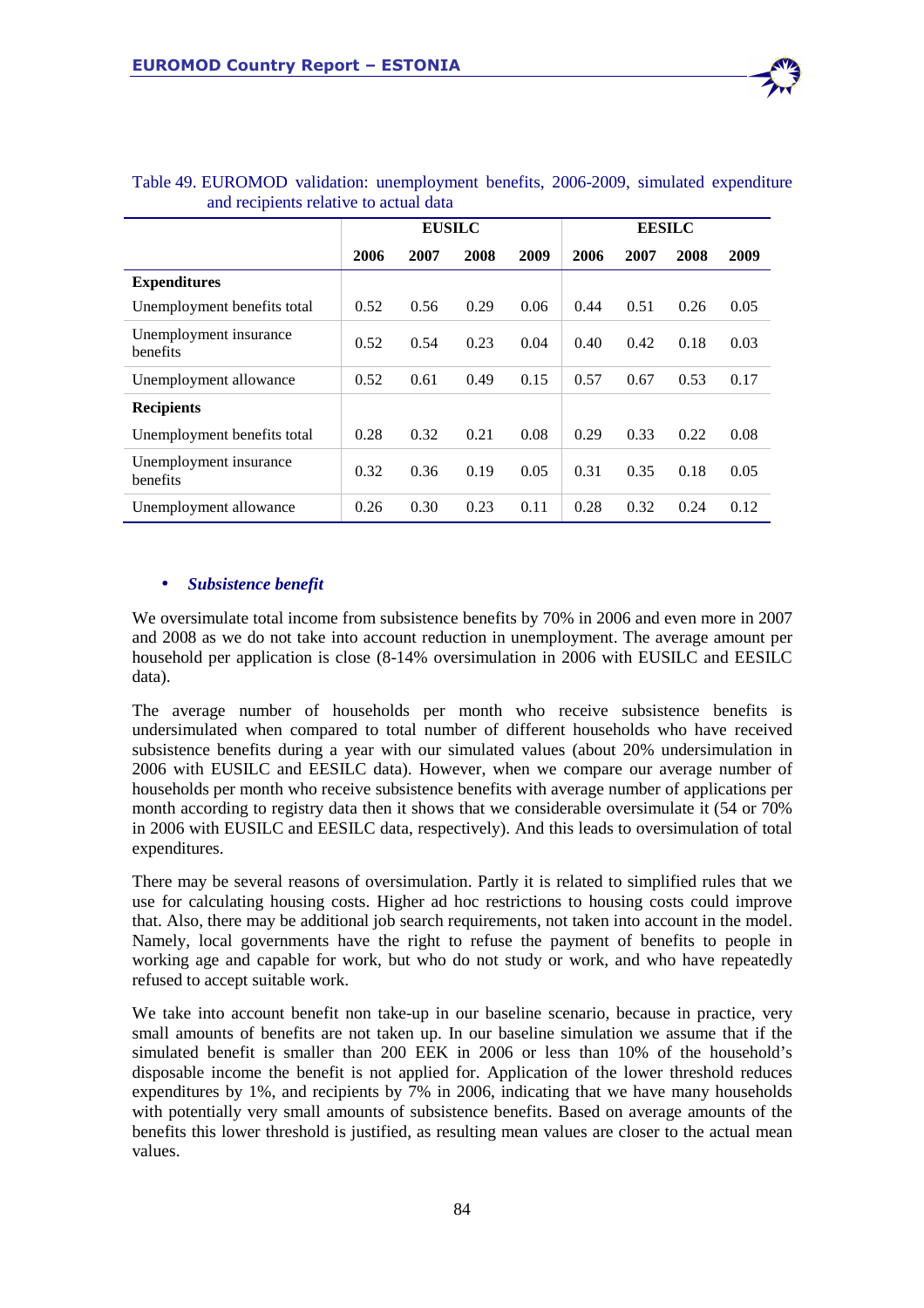|                             |                                                                                                                             |        | <b>EUSILC</b> |        | <b>EESILC</b>                    |        |                                                                           |        |  |  |  |  |
|-----------------------------|-----------------------------------------------------------------------------------------------------------------------------|--------|---------------|--------|----------------------------------|--------|---------------------------------------------------------------------------|--------|--|--|--|--|
|                             | 2006                                                                                                                        | 2007   | 2008          | 2009   | 2006                             | 2007   | 2008                                                                      | 2009   |  |  |  |  |
|                             | <b>Benefits (mln EEK)</b>                                                                                                   |        |               |        |                                  |        |                                                                           |        |  |  |  |  |
| Baseline*                   | 229                                                                                                                         | 274    | 296           | 308    | 262                              | 312    | 340                                                                       | 347    |  |  |  |  |
| Non-take up<br>switched off | 231                                                                                                                         | 278    | 300           | 313    | 265                              | 317    | 344                                                                       | 351    |  |  |  |  |
|                             |                                                                                                                             |        |               |        |                                  |        | Compared with registry data: Simulated value / actual value               |        |  |  |  |  |
| Baseline*                   | 1.69                                                                                                                        | 2.88   | 3.32          | 1.73   | 1.93                             | 3.28   | 3.81                                                                      | 1.95   |  |  |  |  |
| Non-take up<br>switched off | 1.70                                                                                                                        | 2.92   | 3.36          | 1.76   | 1.96                             | 3.33   | 3.86                                                                      | 1.97   |  |  |  |  |
|                             | Total number of recipients (households)                                                                                     |        |               |        |                                  |        |                                                                           |        |  |  |  |  |
| Baseline*                   | 14,542                                                                                                                      | 14,809 | 13,841        | 14,295 | 16,013                           | 15,924 | 14,852                                                                    | 15,515 |  |  |  |  |
| Non-take up<br>switched off | 15,602                                                                                                                      | 16,410 | 15,190        | 16,310 | 17,290                           | 17,561 | 16,701                                                                    | 17,105 |  |  |  |  |
|                             |                                                                                                                             |        |               |        | simulated values / actual values |        | Comparison of recipients with register data (total number of recipients): |        |  |  |  |  |
| Baseline*                   | 0.76                                                                                                                        | 1.14   | 1.22          | 0.71   | 0.83                             | 1.23   | 1.30                                                                      | 0.77   |  |  |  |  |
| Non-take up<br>switched off | 0.81                                                                                                                        | 1.27   | 1.33          | 0.81   | 0.90                             | 1.35   | 1.47                                                                      | 0.85   |  |  |  |  |
|                             | Comparison of recipients with register data (average number of applications<br>per month): simulated values / actual values |        |               |        |                                  |        |                                                                           |        |  |  |  |  |
| Baseline*                   | 1.54                                                                                                                        | 2.45   | 2.79          | 1.61   | 1.70                             | 2.63   | 2.99                                                                      | 1.74   |  |  |  |  |
| Non-take up<br>switched off | 1.66                                                                                                                        | 2.71   | 3.06          | 1.83   | 1.84                             | 2.91   | 3.36                                                                      | 1.92   |  |  |  |  |

#### Table 50. EUROMOD validation: subsistence benefits, 2006-2009

Notes: \* - baseline includes simulated non-take up. If the simulated benefit is less than 200 EEK in 2006- 2009 or 10% of household current income.

#### Table 51. EUROMOD validation: average actual and simulated subsistence benefits, 2006

|                                                  | <b>EUSILC</b> | <b>EESILC</b> |
|--------------------------------------------------|---------------|---------------|
| Simulated baseline* (EEK)                        | 1,312         | 1,363         |
| Simulated with non-take up<br>switched off (EEK) | 1.233         | 1.278         |

**Ratio to actual** 

(i.e. 1,199 EEK - average benefit of applications, registry data)

| Baseline*                | 1.08 | 1.14 |
|--------------------------|------|------|
| Non-take up switched off | 1.03 | 1.07 |

Notes: \* - baseline includes simulated non-take up. If the simulated benefit is less than 200 EEK in 2006- 2009 or 10% of current income.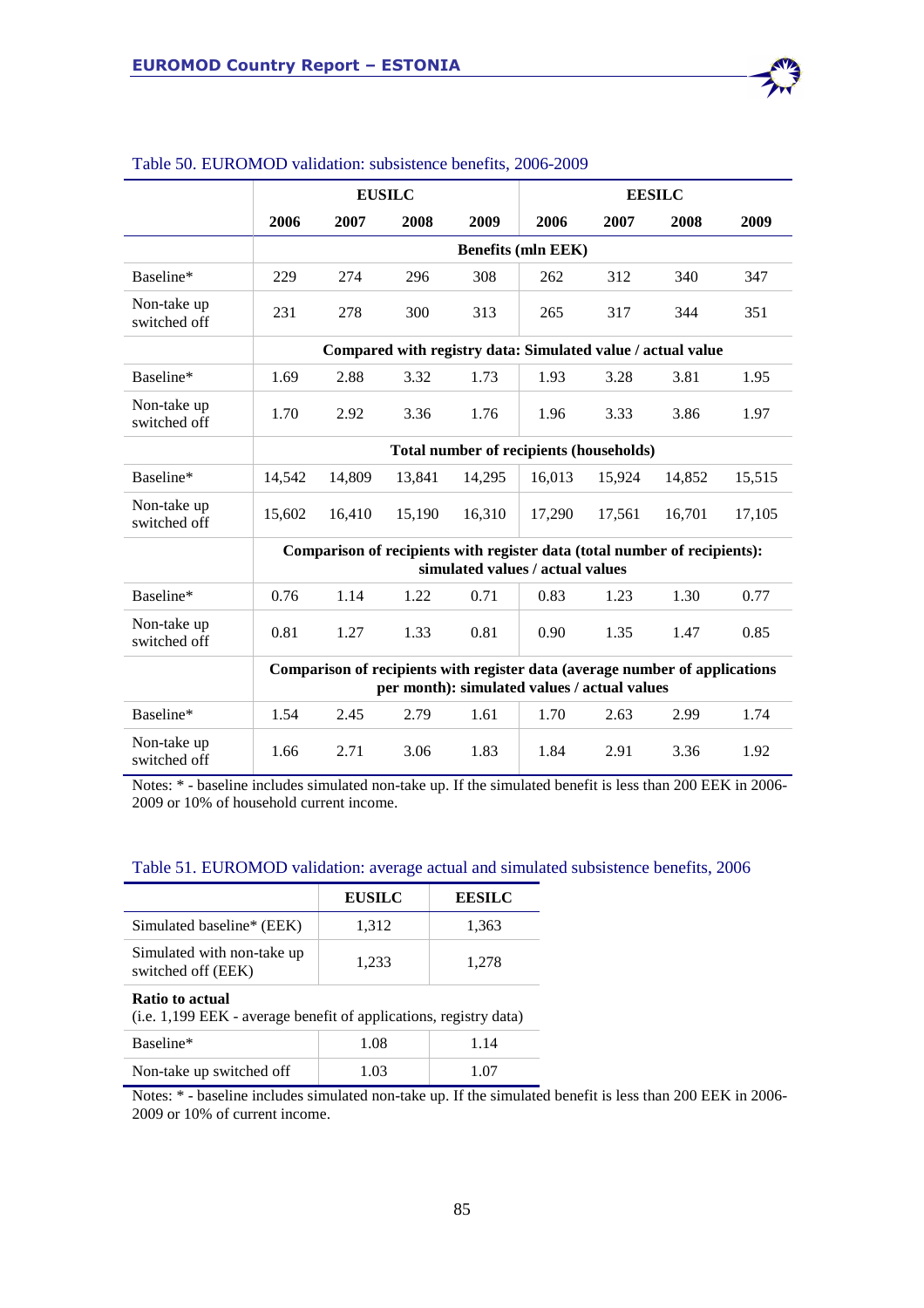

#### **4.1.5 Impact of minimum wage on taxes, social contributions and subsistence benefits**

In this section we give a brief overview what is the impact of minimum wage policy, if switched on. In our baseline scenario the minimum wage policy is switched off. We present here the results using only EESILC data, as EUSILC gives very similar results.

Minimum wage condition affects 2.1% of people with positive labour earnings in 2006. On average it increases the monthly wage of those affected by 515 EEK.

It increases total earnings of employees by 0.1% in 2006-2007 and 0.2% in 2008-2009 (see the following table). Income tax and social contributions are increased identically. Income from subsistence benefits are decreased by 0.8% in 2006.

Note that compared to the previous report (Võrk, Paulus, Lüpsik 2010) in this report the means testing in determining unemployment allowances is switched off by default. Therefore introduction of the minimum wage does not influence (reduce) unemployment allowances.

# Table 52. Impact of minimum wage policy on wages, taxes and benefits, EESILC data, ratio of values in two scenarious

|                                                               | 2006     | 2007     | 2008     | 2009     |
|---------------------------------------------------------------|----------|----------|----------|----------|
| Total employment income (yem)                                 | $0.1\%$  | $0.1\%$  | $0.2\%$  | $0.2\%$  |
| Income tax (both final and withheld)                          | $0.1\%$  | $0.1\%$  | $0.2\%$  | $0.2\%$  |
| Employer social contributions (pension, health, unemployment) | $0.1\%$  | $0.1\%$  | $0.2\%$  | $0.2\%$  |
| Subsistence benefits $(bsa00_s)$                              | $-0.8\%$ | $-0.7\%$ | $-1.1\%$ | $-1.3\%$ |

# **4.2 Income distribution**

All income distribution results presented next are computed for individuals according to their household disposable income (HDI) equivalised by the "modified OECD" equivalence scale, if not specified otherwise. HDI are calculated as the sum of all income sources of all household members net of income tax and social insurance contributions. The weights in the OECD equivalence are: first adult=1; additional people aged  $14+ = 0.5$ ; additional people aged under  $14 = 0.3$ .

We compare our results with statistics based on the Estonian version of SILC data. Formal poverty rates, Gini coefficient and quintile ratio, which Statistics Estonia calculates based on national version of the SILC, are presented in the following table. Note that 2009 values were not available at the time of writing this report.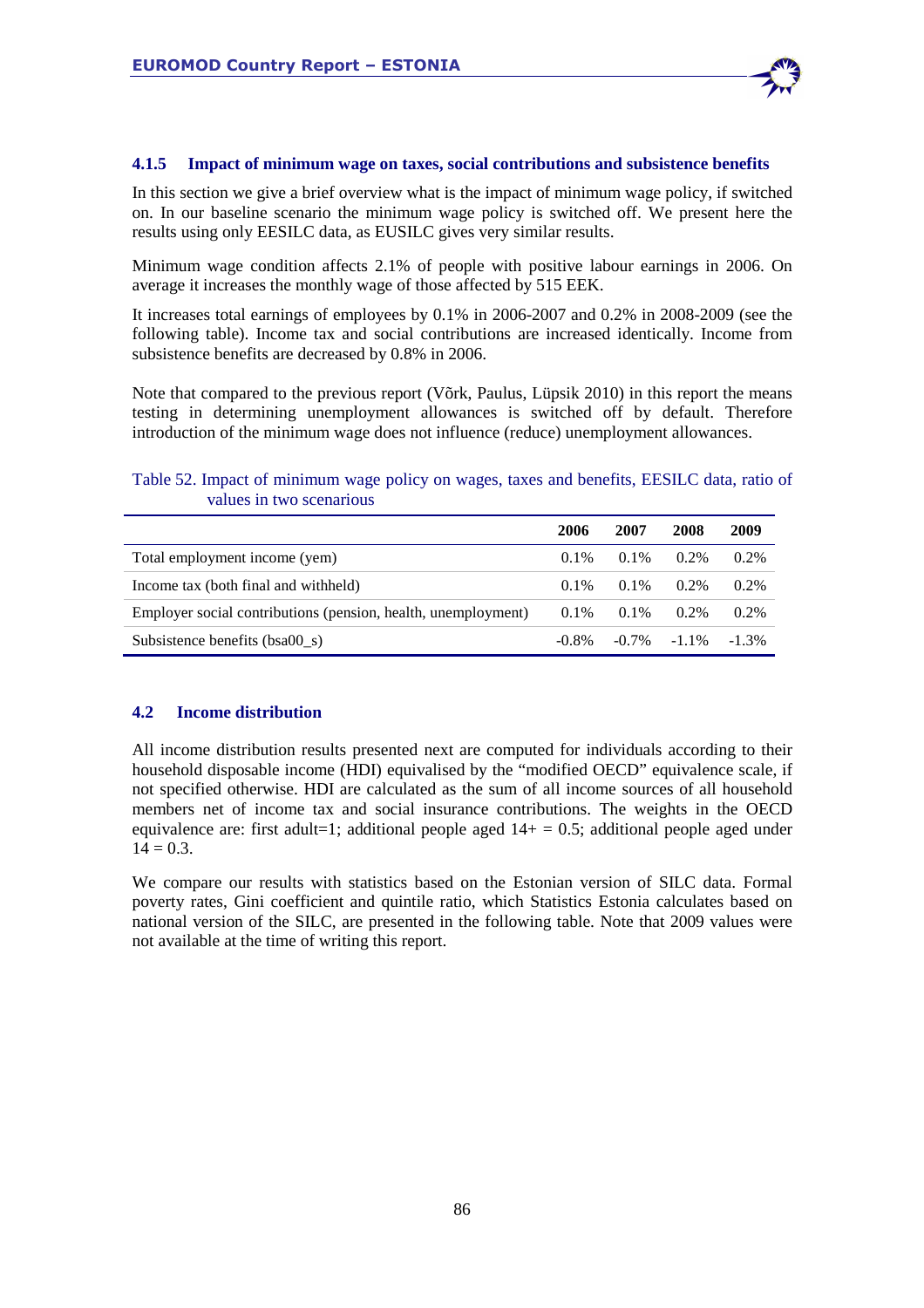|                                                    | 2006  | 2007  | 2008  |
|----------------------------------------------------|-------|-------|-------|
| Relative poverty (60% of median equivalent income) |       |       |       |
| Total                                              | 19.4  | 19.5  | 19.7  |
| Children $(\leq 19)$                               | 18.2  | 17.1  | 20.6  |
| Age group: $0-15$                                  | 17.3  | 17.1  | 20.4  |
| Age group: 16-24                                   | 18.6  | 15.7  | 16.8  |
| Age group: 25-49                                   | 13.8  | 12.5  | 14.1  |
| Age group: 50-64                                   | 19.9  | 19.5  | 19.0  |
| Age group: $65+$ (Elderly)                         | 33.1  | 39.0  | 33.9  |
| Males                                              | 16.7  | 16.5  | 17.5  |
| Females                                            | 21.6  | 22.0  | 21.6  |
| Relative poverty 40% of median equivalent income   | 6.2   | 5.5   | 5.3   |
| Relative poverty 50% of median equivalent income   | 11    | 11.5  | 10.2  |
| Relative poverty 70% of median equivalent income   | 27.1  | 27.8  | 27.5  |
| Gini coefficient                                   | 0.334 | 0.309 | 0.314 |
| Income quintile ratio (S80/S20)                    | 5.5   | 5.0   | 5.0   |

#### Table 53. Relative poverty rates and income inequality, 2006-2008

Notes: Based on national SILC data. Values for 2009 income year were not available when writing this report.

Sources: Statistics Estonia, on-line database, last accessed 30 August 2010

The simulation results are presented in the following tables. The overall relative poverty rate and also poverty rates in different socio-economic groups are equally well simulated with EUSILC and EESILC in 2006. Note that our model simulates large decline in relatively poverty for 2009, but this is rather unlikely, because of increased unemployment.

Relative poverty of children (see also Table 55), is undersimulated in 2006 and 2007, and oversimulated in 2007. Regarding the poverty of elderly, we undersimulate it for 2007 and 2008.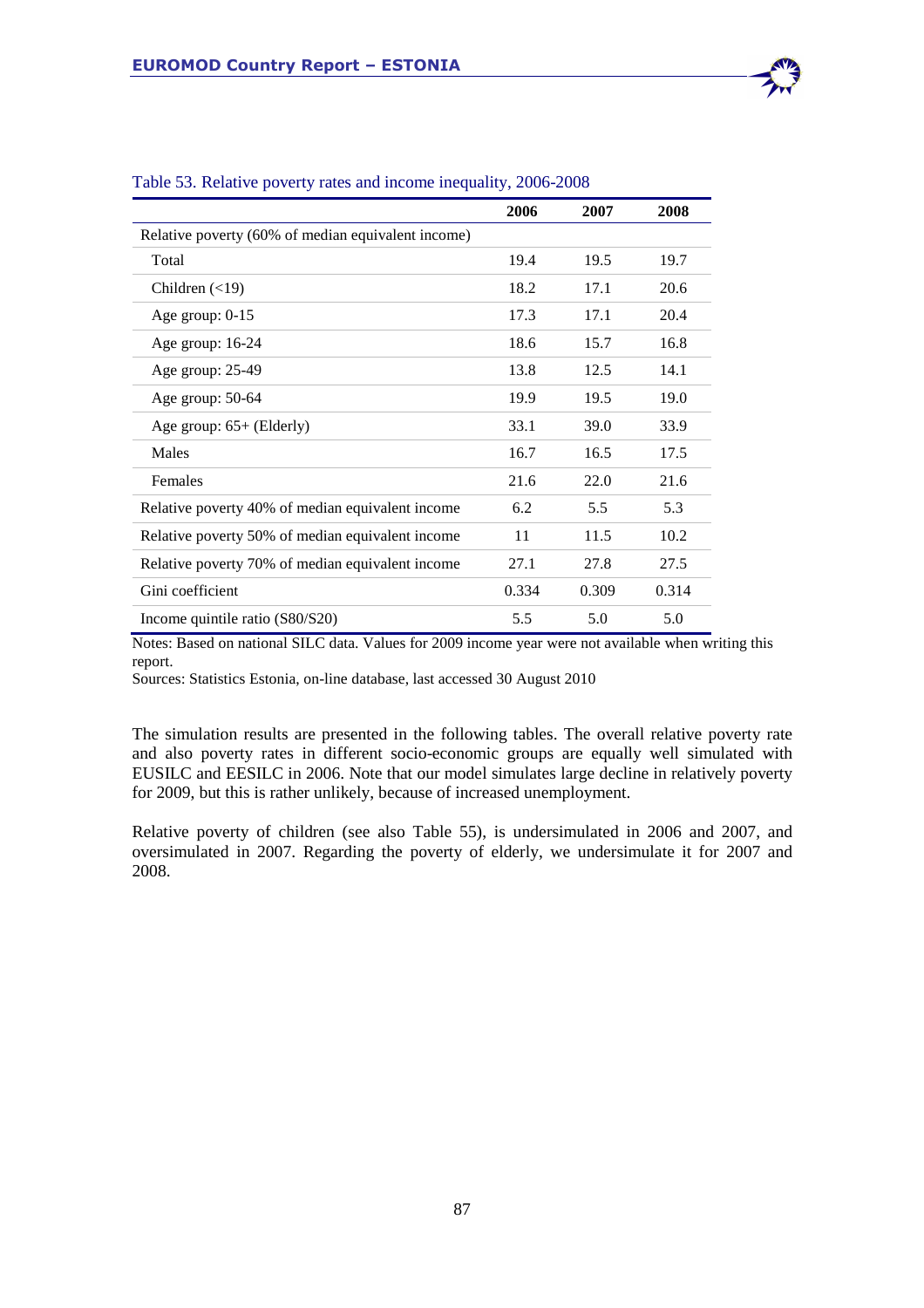|                                            |                         | <b>EUSILC</b> |      |      | <b>EESILC</b>                 |                                      |      |      |  |  |  |
|--------------------------------------------|-------------------------|---------------|------|------|-------------------------------|--------------------------------------|------|------|--|--|--|
|                                            | 2006                    | 2007          | 2008 | 2009 | 2006                          | 2007                                 | 2008 | 2009 |  |  |  |
|                                            | <b>Simulated values</b> |               |      |      |                               |                                      |      |      |  |  |  |
| Total (60% of median<br>equivalent income) | 19.3                    | 19.8          | 19.2 | 16.8 | 19.6                          | 20.2                                 | 19.2 | 16.7 |  |  |  |
| Children $(\leq 19)$                       | 17.8                    | 18.7          | 18.5 | 19.3 | 18.3                          | 19.2                                 | 18.5 | 19.3 |  |  |  |
| Elderly $(>64)$                            | 33.8                    | 34.5          | 30.9 | 17.7 | 34.0                          | 34.9                                 | 30.8 | 17.2 |  |  |  |
| Males                                      | 16.4                    | 16.9          | 16.4 | 15.4 | 16.8                          | 17.2                                 | 16.5 | 15.5 |  |  |  |
| Females                                    | 21.8                    | 22.3          | 21.5 | 18.0 | 22.1                          | 22.7                                 | 21.5 | 17.8 |  |  |  |
| Gini coefficient                           | 0.33                    | 0.33          | 0.33 | 0.32 | 0.33                          | 0.34                                 | 0.33 | 0.32 |  |  |  |
| Income quintile ratio (S80/S20)            | 5.30                    | 5.40          | 5.30 | 5.10 | 5.40                          | 5.60                                 | 5.40 | 5.10 |  |  |  |
|                                            |                         |               |      |      |                               | Compared with external source (SILC) |      |      |  |  |  |
|                                            |                         |               |      |      | Simulated value/ actual value |                                      |      |      |  |  |  |
| 60% of median equivalent<br>income         | 0.99                    | 1.02          | 0.97 |      | 1.01                          | 1.03                                 | 0.97 |      |  |  |  |
| Children $(\leq 19)$                       | 0.98                    | 1.09          | 0.90 |      | 1.00                          | 1.12                                 | 0.90 |      |  |  |  |
| Elderly $(>64)$                            | 1.02                    | 0.89          | 0.91 |      | 1.03                          | 0.89                                 | 0.91 |      |  |  |  |
| Males                                      | 0.98                    | 1.02          | 0.94 |      | 1.00                          | 1.04                                 | 0.94 |      |  |  |  |
| Females                                    | 1.01                    | 1.01          | 1.00 |      | 1.02                          | 1.03                                 | 0.99 |      |  |  |  |
| Gini coefficient                           | 0.98                    | 1.08          | 1.04 |      | 0.99                          | 1.09                                 | 1.06 |      |  |  |  |
| Income quintile ratio (S80/S20)            | 0.97                    | 1.09          | 1.05 |      | 0.98                          | 1.11                                 | 1.08 |      |  |  |  |

# Table 54. EUROMOD validation: simulated relative poverty rates and inequality measures, 2006-2009

Notes: Computed for individuals according to their household disposable income (HDI) equivalised by the "modified OECD" equivalence scale. HDI are calculated as the sum of all income sources of all household members net of income tax and social insurance contributions.

Comparison of simulated relative poverty rates at different poverty levels, confirms the base year 2006 is well captured, but the model does not perform so well during the following years, especially for the lower part of the income distribution.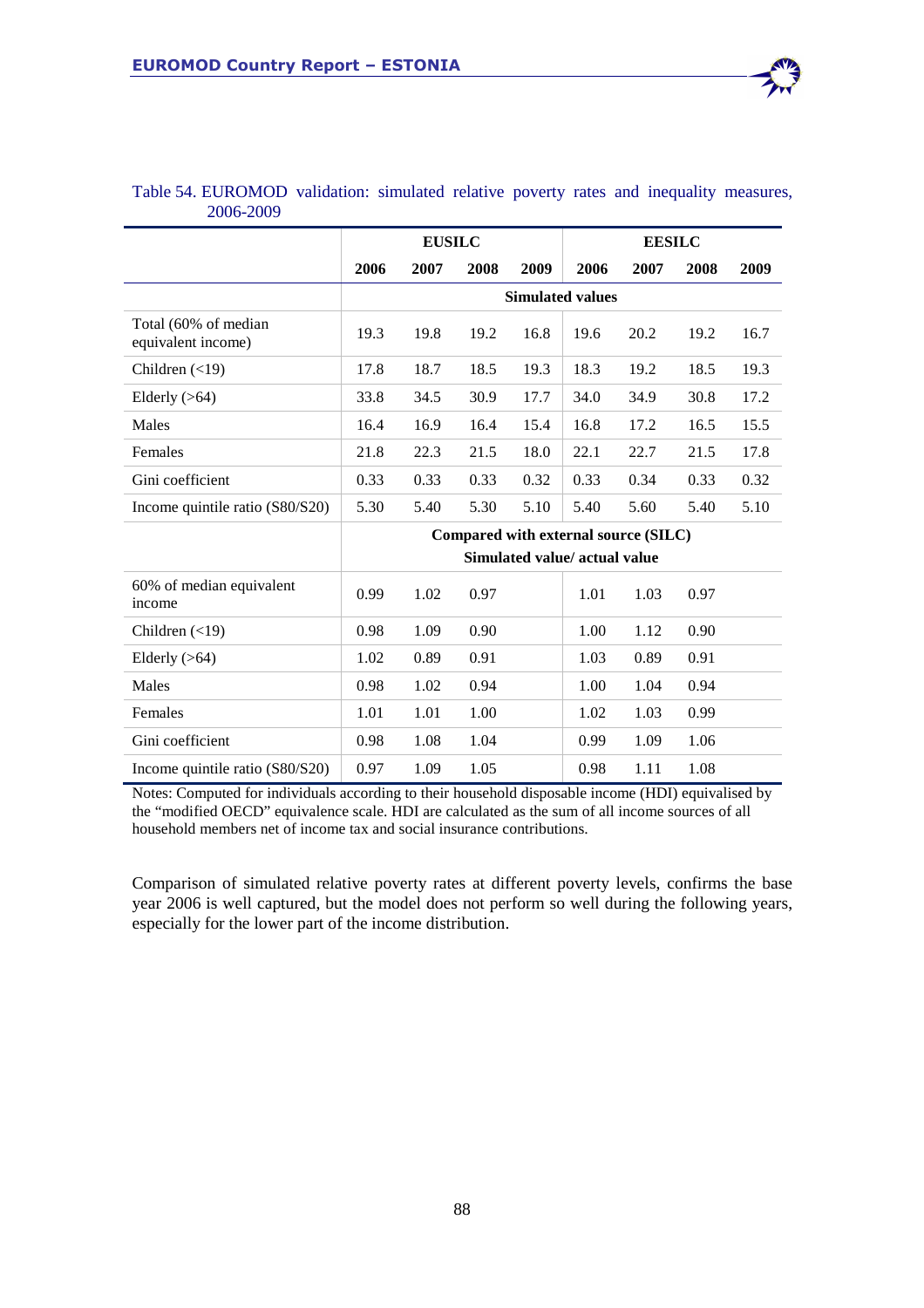| % of median<br>equivalent income |                                                                       |      | <b>EUSILC</b> |      | <b>EESILC</b> |      |      |      |  |  |  |
|----------------------------------|-----------------------------------------------------------------------|------|---------------|------|---------------|------|------|------|--|--|--|
|                                  | 2006                                                                  | 2007 | 2008          | 2009 | 2006          | 2007 | 2008 | 2009 |  |  |  |
| 40%                              | 6.1                                                                   | 6.4  | 6.1           | 5.8  | 6.1           | 6.4  | 6.3  | 5.8  |  |  |  |
| 50%                              | 11.3                                                                  | 12.0 | 10.8          | 10.0 | 11.4          | 12.1 | 11.1 | 10.3 |  |  |  |
| 60%                              | 19.3                                                                  | 19.8 | 19.2          | 16.8 | 19.6          | 20.2 | 19.2 | 16.7 |  |  |  |
| 70%                              | 27.5                                                                  | 28.2 | 26.7          | 24.8 | 27.6          | 28.3 | 26.9 | 25.0 |  |  |  |
|                                  | Compared with external source (SILC)<br>Simulated value/ actual value |      |               |      |               |      |      |      |  |  |  |
| 40%                              | 0.98                                                                  | 1.17 | 1.16          |      | 0.99          | 1.17 | 1.18 |      |  |  |  |
| 50%                              | 1.03                                                                  | 1.04 | 1.05          |      | 1.03          | 1.06 | 1.08 |      |  |  |  |
| 60%                              | 0.99                                                                  | 1.02 | 0.97          |      | 1.01          | 1.03 | 0.97 |      |  |  |  |
| 70%                              | 1.01                                                                  | 1.01 | 0.97          |      | 1.02          | 1.02 | 0.98 |      |  |  |  |

Table 55. EUROMOD validation: simulated relative poverty rates at different poverty levels, 2006-2009

Detailed analysis of age groups shows that we undersimulate the poverty among young and oversimulate the poverty among elderly in the base year 2006. But there is no clear pattern over the years. In some years we overestimate it and in other years underestimate. The main reason is that our uprating does not take into account changing labour market status in the population during that period.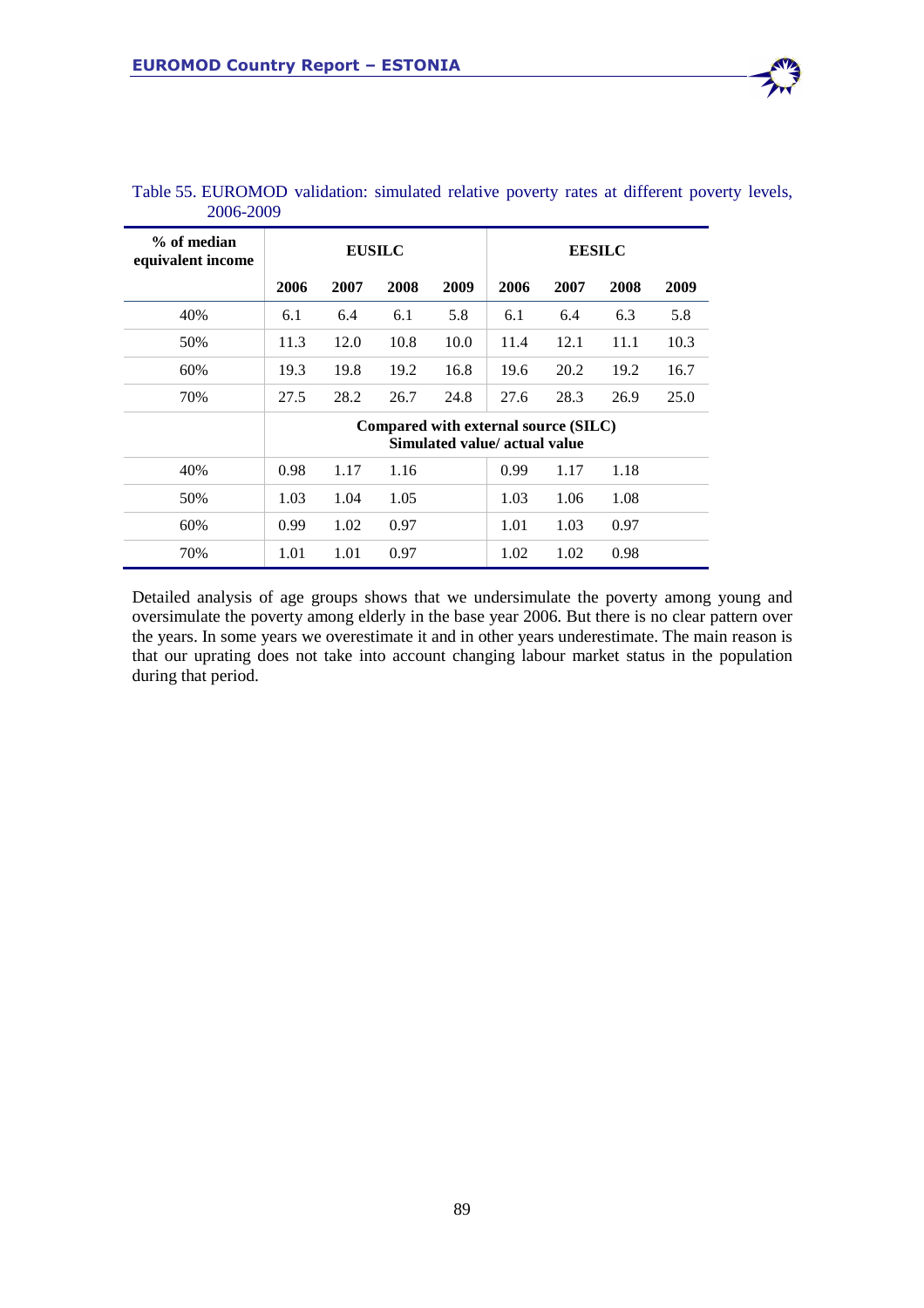| Age group |      |      | <b>EUSILC</b> |                                      | <b>EESILC</b> |      |      |      |
|-----------|------|------|---------------|--------------------------------------|---------------|------|------|------|
|           | 2006 | 2007 | 2008          | 2009                                 | 2006          | 2007 | 2008 | 2009 |
| $0 - 15$  | 16.7 | 17.7 | 17.5          | 18.4                                 | 17.0          | 17.9 | 17.2 | 18.2 |
| 16-24     | 18.2 | 18.8 | 18.7          | 19.0                                 | 18.7          | 19.4 | 19.0 | 19.2 |
| 25-49     | 13.6 | 14.0 | 14.1          | 14.2                                 | 14.0          | 14.4 | 14.3 | 14.4 |
| 50-64     | 19.8 | 19.8 | 19.7          | 17.6                                 | 20.0          | 20.1 | 19.5 | 17.7 |
| $65 -$    | 33.8 | 34.5 | 30.9          | 17.7                                 | 34.0          | 34.9 | 30.8 | 17.2 |
|           |      |      |               | Compared with external source (SILC) |               |      |      |      |
|           |      |      |               | Simulated value/ actual value        |               |      |      |      |
| $0 - 15$  | 0.97 | 1.03 | 0.86          |                                      | 0.98          | 1.04 | 0.85 |      |
| $16-24$   | 0.98 | 1.20 | 1.12          |                                      | 1.00          | 1.23 | 1.13 |      |
| 25-49     | 0.99 | 1.12 | 1.00          |                                      | 1.02          | 1.15 | 1.01 |      |
| 50-64     | 1.00 | 1.02 | 1.03          |                                      | 1.01          | 1.03 | 1.03 |      |
|           |      |      |               |                                      |               |      |      |      |

65- 1.02 0.89 0.91 1.03 0.89 0.91

Table 56. EUROMOD validation: simulated relative poverty rates by age groups, 2006-2009

Comparison of income equalised annual income levels of different income quintiles and deciles shows that we oversimulate the average equalised income in the first quintile by 3-5% and in the first decile by 8-9%. This is the result of oversimulation of subsistence benefits.

| Table 57. EUROMOD validation: actual and simulated average equalised annual income by |  |  |  |  |  |
|---------------------------------------------------------------------------------------|--|--|--|--|--|
| quintile (EEK), 2006                                                                  |  |  |  |  |  |

|                | <b>Official</b><br>statistics  |               | Simulated data |               | Ratio to SILC data |
|----------------|--------------------------------|---------------|----------------|---------------|--------------------|
| Quintile       | (based on<br><b>SILC</b> data) | <b>EUSILC</b> | <b>EESILC</b>  | <b>EUSILC</b> | <b>EESILC</b>      |
| 1              | 30.671                         | 32,098        | 31,600         | 1.05          | 1.03               |
| $\overline{2}$ | 51,028                         | 51.858        | 51,305         | 1.02          | 1.01               |
| 3              | 69,877                         | 70,923        | 70,386         | 1.01          | 1.01               |
| 4              | 93,610                         | 94.498        | 93.944         | 1.01          | 1.00               |
| 5              | 169,724                        | 170,449       | 170,359        | 1.00          | 1.00               |
| Total          | 82,988                         | 83,950        | 83,494         | 1.01          | 1.01               |

Sources: Statistics Estonia, on-line database, last accessed 30 August 2010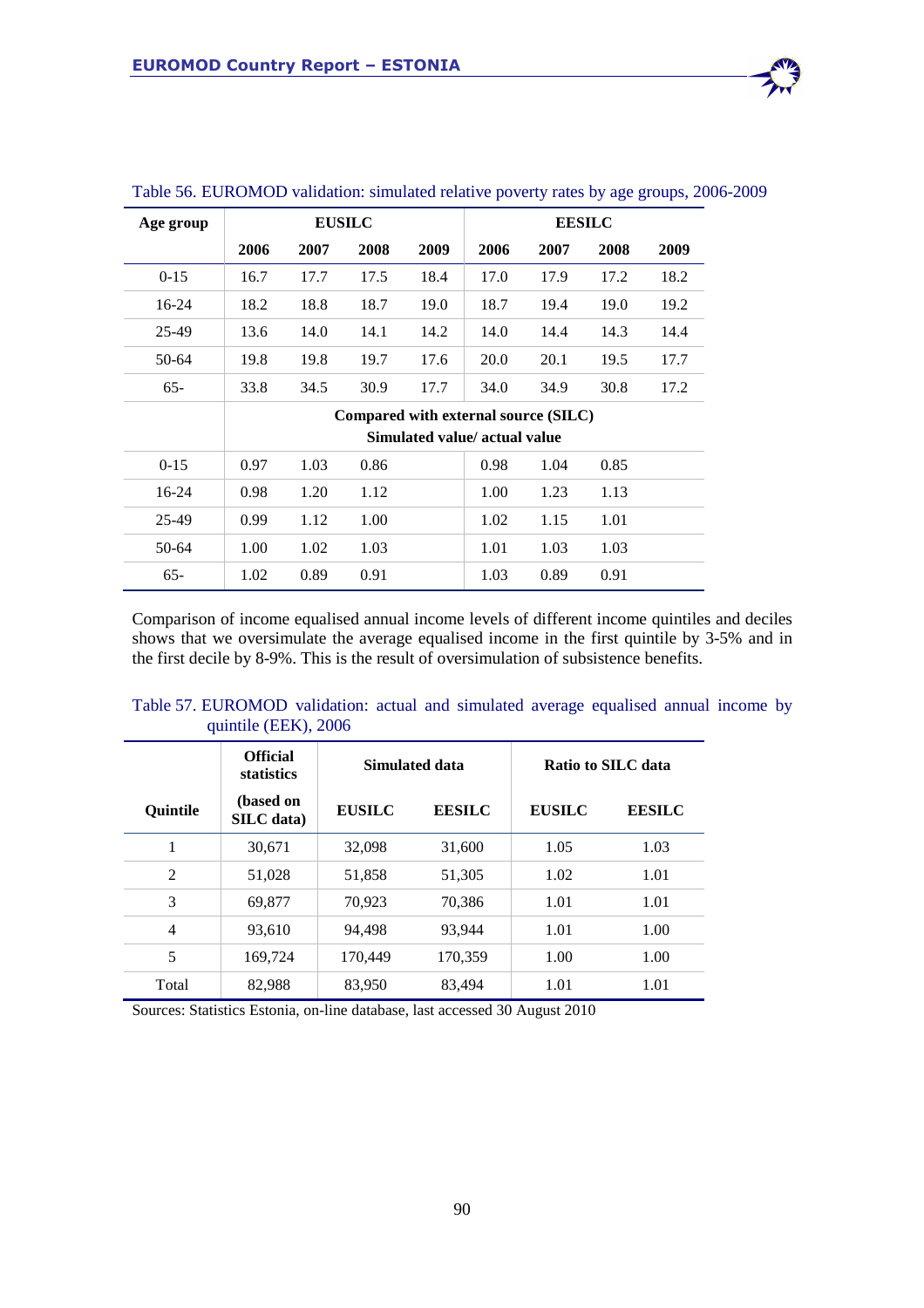|                | <b>Raw SILC</b><br>data |               | Simulated data |               | Ratio to SILC data |
|----------------|-------------------------|---------------|----------------|---------------|--------------------|
| <b>Decile</b>  |                         | <b>EUSILC</b> | <b>EESILC</b>  | <b>EUSILC</b> | <b>EESILC</b>      |
| 1              | 23,374                  | 25,580        | 25,164         | 1.09          | 1.08               |
| 2              | 37,983                  | 38,640        | 38,145         | 1.02          | 1.00               |
| 3              | 46,978                  | 47,645        | 47,120         | 1.01          | 1.00               |
| $\overline{4}$ | 55,091                  | 56,063        | 55,471         | 1.02          | 1.01               |
| 5              | 64,614                  | 65,742        | 65,104         | 1.02          | 1.01               |
| 6              | 75,223                  | 76,085        | 75,618         | 1.01          | 1.01               |
| 7              | 86,239                  | 87,302        | 86,758         | 1.01          | 1.01               |
| 8              | 101,022                 | 101,710       | 101,094        | 1.01          | 1.00               |
| 9              | 125,001                 | 125,531       | 124,995        | 1.00          | 1.00               |
| 10             | 214,850                 | 215,423       | 216,033        | 1.00          | 1.01               |
| Total          | 82,992                  | 83,950        | 83,494         | 1.01          | 1.01               |

Table 58. EUROMOD validation: actual and simulated average equalised annual income by decile (EEK), 2006

Note: There is no formal statistics on the annual income levels in deciles, therefore we calculate it ourselves based on national SILC 2007 raw data.

# **4.3 Summary of "health warnings"**

This final section summarises the main findings in terms of particular aspects of the Estonian part of EUROMOD that should be borne in mind when planning appropriate uses of the model and in interpreting results.

- The sample is relatively small. Care should be taken in interpreting results for small sub-groups.
- The weights do not control for differential non-response according to any dimension except region, age and gender.
- Direct taxes and social contributions are equally well simulated using both EESILC and EUSILC data.
- Family benefits are simulated relatively well in all datasets and also pensions are recorded in the datasets reasonably well.
- The simulation of the subsistence benefits is severely oversimulated, because the current model smoothes annual income over the months and the model is not able to capture the seasonal nature of subsistence benefits. Excluding the non take-up of subsistence assistance benefit from simulation results in higher income at the bottom of the income distribution compared to original dataset. Hence, we suggest to simulate subsistence benefit only in combination with non take-up modelling to reduce the extent of oversimulation.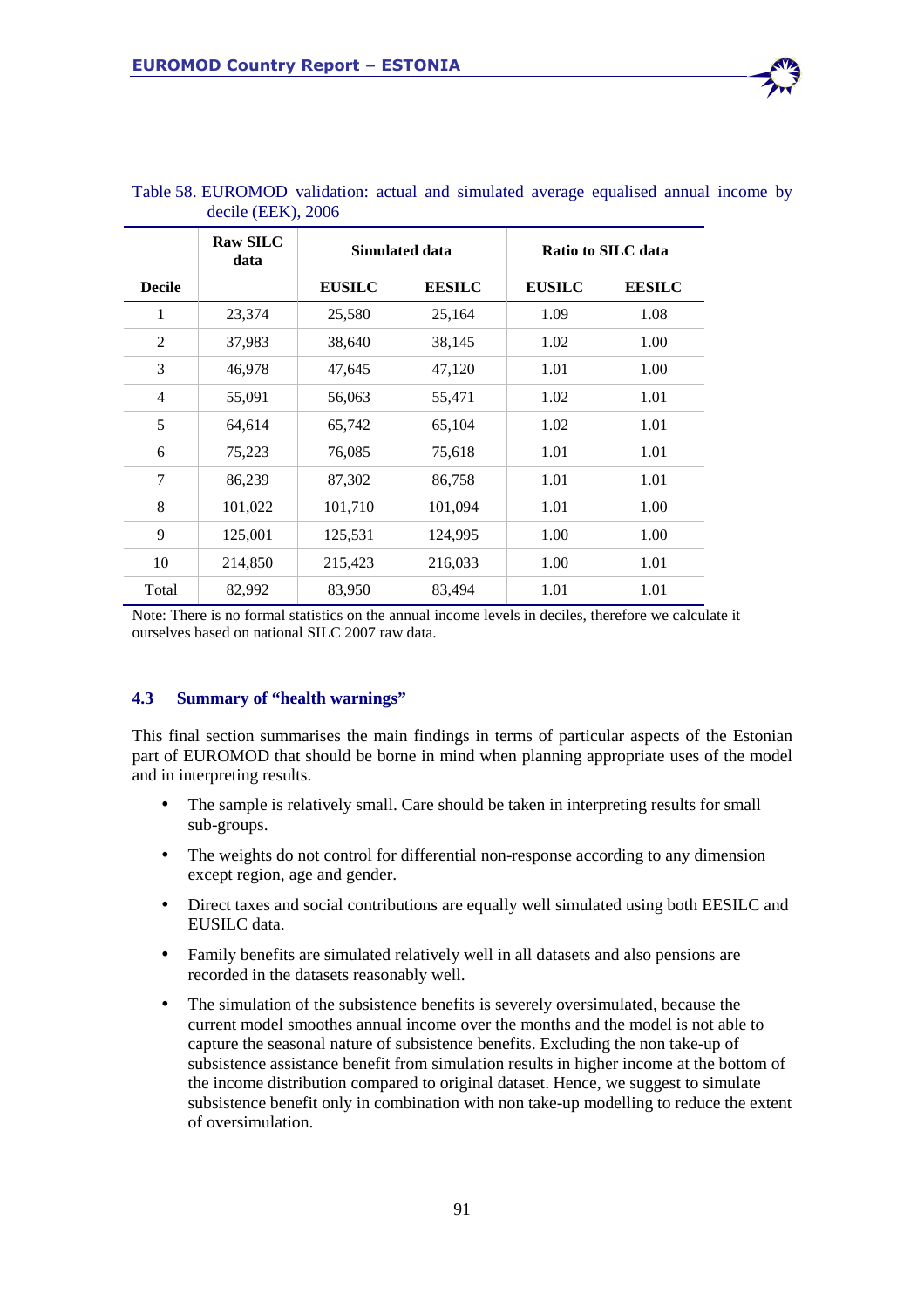- The most urgent problem with the current model is that it does not take into account changing socio-economic structure of the population, especially decrease in unemployment in 2006-2007 and then drastic increase in 2009. One should be very cautious when using the current model to predict any absolute numbers that depend on unemployment for the years 2007-2009.
- Simulations results show that despite of EESILC having more detailed data on benefits and some additional variables relevant for tax simulations, EESILC and EUSILC dataset yield very similar results, both in terms of monetary aggregates and income distributions. Therefore for cross-country comparisons it should not matter which of the two datasets to use. On the other hand, if simulation or enhancement of detailed national policies are of interest then EESILC data might be preferential due to the availability of additional variables.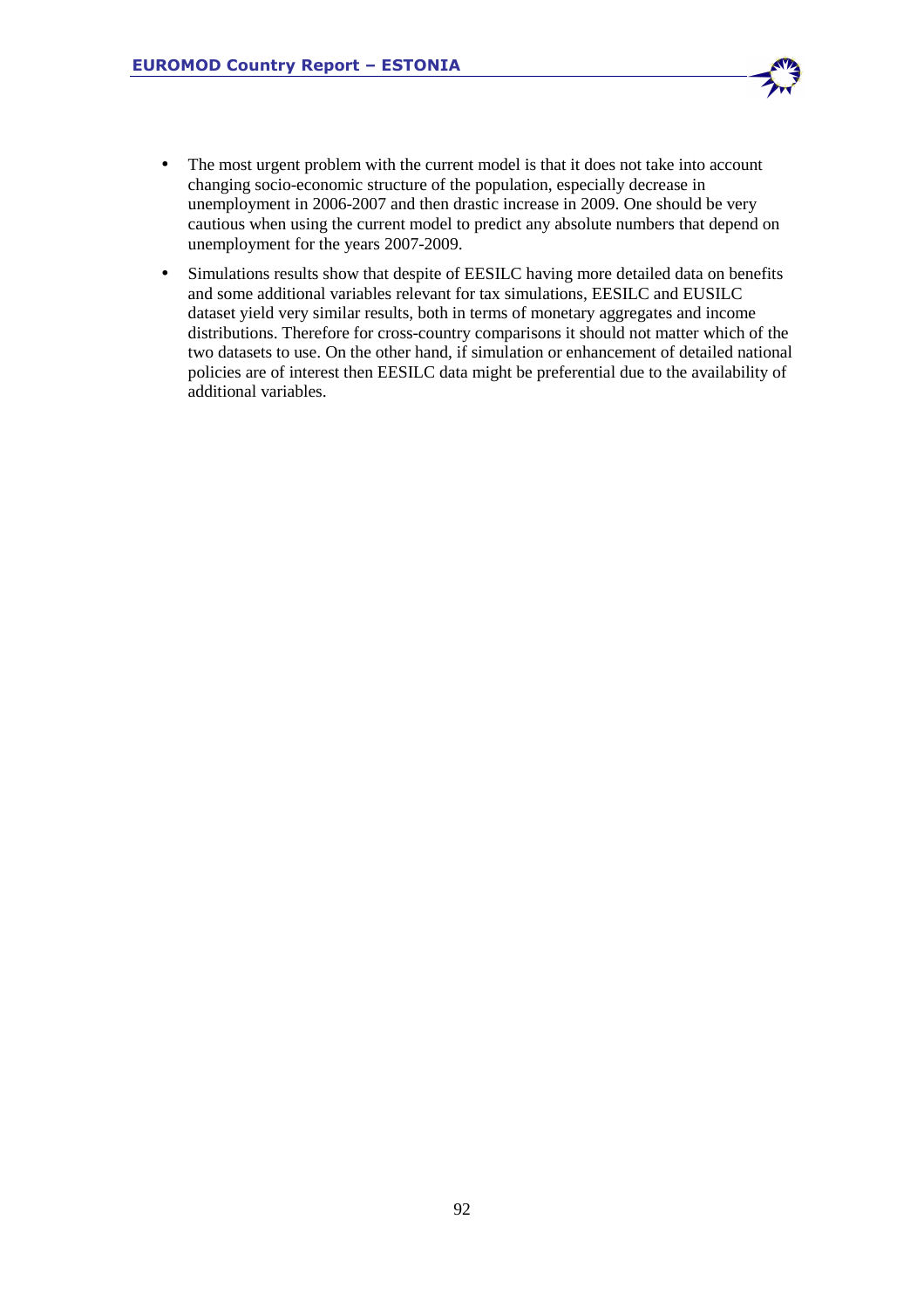# **5. REFERENCES**

#### • *Sources for tax-benefit descriptions/rules*

Estonian 'State Gazette' (published on-line only): www.riigiteataja.ee

Legal acts in English and terminology database: http://www.legaltext.ee/en/andmebaas/ava.asp?m=022

Ministry of Social Affairs. Social sector in figures 2005. Tallinn 2006.

Ministry of Social Affairs. Social sector in figures 2006. Tallinn 2007.

Ministry of Social Affairs. Social sector in figures 2006. Tallinn 2007.

• *Statistics* 

Estonian Tax and Customs Board (Eesti Maksu ja Tolliamet) http://www.emta.ee/, Sections "Statistika" and "Pressile. Pressimaterjalid".

Statistics Estonia (Eesti Statistikaamet), on-line database. http://pub.stat.ee/px-web.2001/Dialog/statfile2.asp

Statistics Estonia. Social protection expenditure and receipts. Tables prepared for ESSPROS statistics, unpublished.

Estonian Health Insurance Fund (Eesti Haigekassa), section "Statistika" http://www.haigekassa.ee/haigekassa/statistika/

Estonian National Social Insurance Board (Eesti Sotsiaalkindlustusamet), section "Eelarve ja statistika", www.ensib.ee

Eurostat. Taxation trends in the EU. 2009 edition

Eurostat, on-line database. ec.europa.eu/eurostat/

Unemployment Insurance Fund (Töötukassa), http://www.tootukassa.ee/,

Pensionikeskus http://www.pensionikeskus.ee/

#### • *Other references*

Ainsaar, M, Soo, K. (2009) Kohalike omavalitsuste toetus lastega peredele 2008 ja laste päevahoid 2008-2009 Eestis. Tartu Ülikool, Rahvastikuministri büroo [http://www.sm.ee/fileadmin/meedia/Dokumendid/Sotsiaalvaldkond/kogumik/KOV\_2009.pdf]

Aidarov, A. (2005) Kohalikud laste- ja peretoetused Eestis 2003. aastal. Sotsiaaltöö nr 5/2005, pp 39-44, quoted from Ainsaar, M. Soo, K. Aidarov, A. Omavalitsuste toetus lastega peredele 2003-2004, TÜ sotsioloogia ja sotsiaalpoliitika osakond

Leetmaa, R., Võrk, A. (2006) "Social Insurance and Social Assistance in Estonia", report to World Bank. PRAXIS Center for Policy Studies.

Leppik, L. (2004) "The Estonian pension system: challenges of adequacy and sustainability". PRAXIS Center for Policy Studies. Unpublished.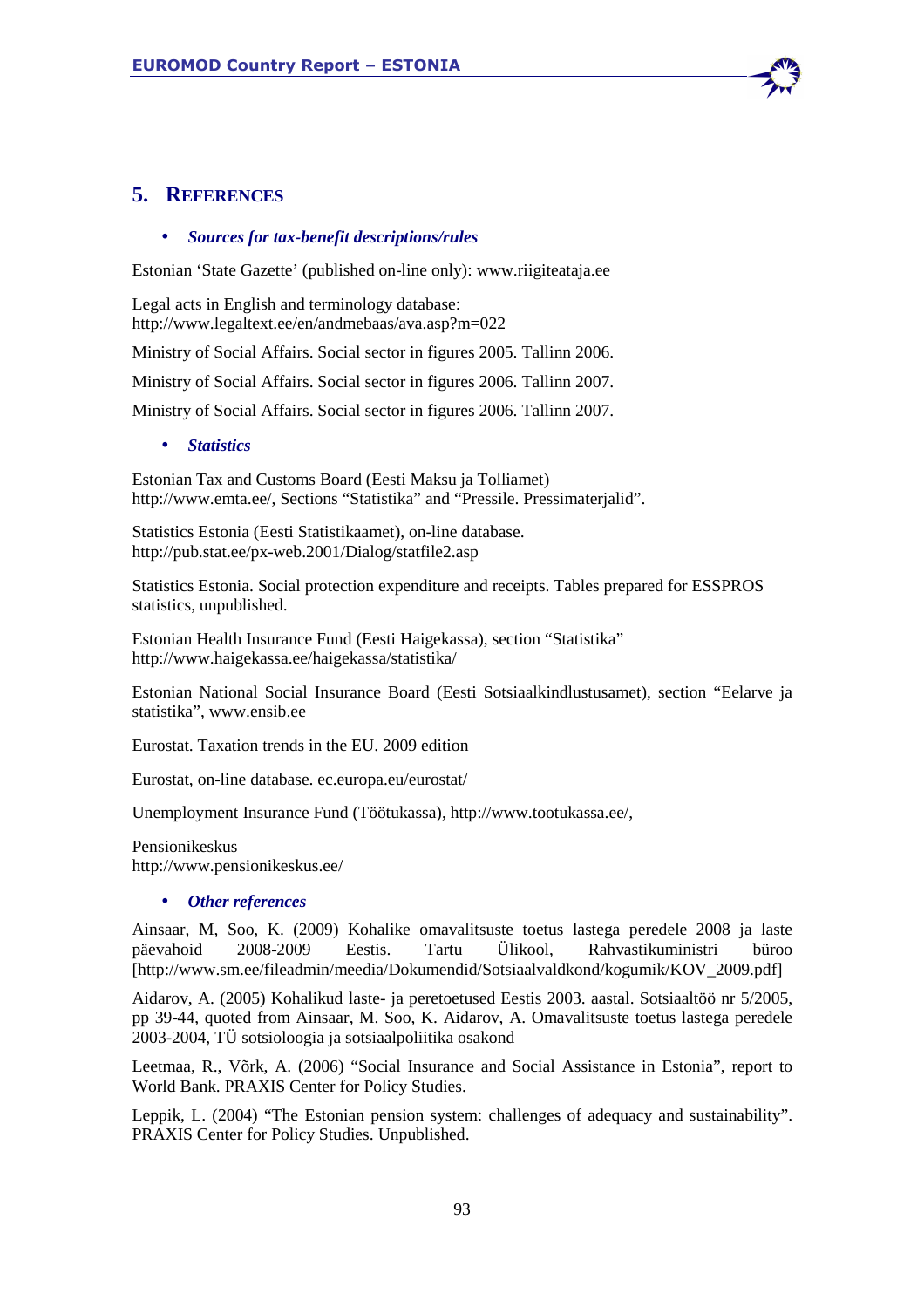

Lüpsik, S., Paulus, A., Võrk, A. (2006) I-CUE Feasibility Study. Estonia (2005 tax-benefit system). EUROMOD Feasibility Study.

Lüpsik, S., Paulus, A., Võrk, A. (2008) Estonia 2005 Tax-Benefit System. EUROMOD Country Report, University of Essex.

Toomse, M., Randoja, M. (2007) "Eesti sotsiaaluuringu ja leibkonna eelarve-uuringu sissetuleku ühilduvusanalüüs" (*Comparability analysis of income in Estonian Social Survey (SILC) and Household Budget Survey*). Statistics Estonia. Mimeo

Statistics Estonia (2006): "Leibkonna Elujärg. Household Living Niveau. 2005". Statistics Estonia.

Statistics Estonia (2006a): EU-SILC 2004 in Estonia: Final Quality Report. Tallinn

Statistics Estonia (2007): EU-SILC 2006 in Estonia: Intermediate Quality Report. Tallinn

Statistics Estonia (2008): EU-SILC 2006 in Estonia: Final Quality Report. Tallinn

Statistics Estonia (2008a): EU-SILC 2007 in Estonia: Intermediate Quality Report. Tallinn

Statistics Estonia (2010): Eesti Sotsiaaluuring. Estonian Social Survey. Metoodikakogumik. Methodological Report". Tallinn.

Võrk, A., Paulus, A., Lüpsik, S (2010) Estonia 2005-2008. Euromod Country Report.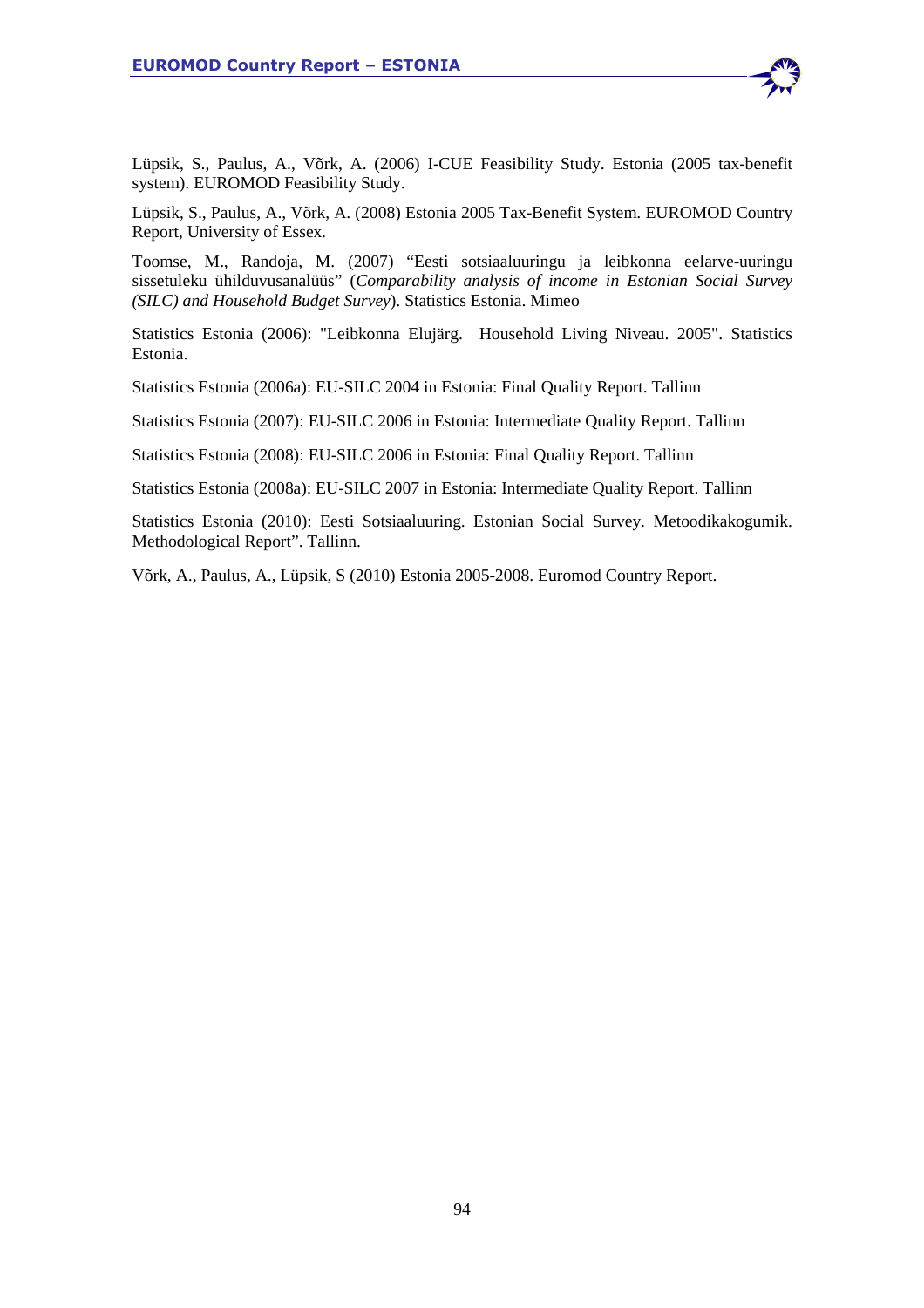# **ANNEX 1. FILES OF ORIGINAL DATA**

| Original file name Description |                                                                                                                      |
|--------------------------------|----------------------------------------------------------------------------------------------------------------------|
| Liikmed.sav                    | Include general information of household members (age, gender, relationships)<br>and a section of child care         |
| Leibkond.sav                   | Information on households, where at least one member, aged 16 or older,<br>answered to questions about the household |
| Isik.sav                       | Information on persons, aged 16 or older, who answered on questions on<br>household members.                         |

Table 59. Initial data files of the EESILC (national version of the SILC)

# Table 60. Initial data files of the EUSILC

| Original file name        | Description        |
|---------------------------|--------------------|
| $UDB_c07p_v07-3(EE)$ .dta | Personal data      |
| $UDB_c07h_v07-3(EE)$ .dta | Household data     |
| $UDB_c07r_v07-3(EE)$ .dta | Personal register  |
| $UDB_c07d_v07-3(EE)$ .dta | Household register |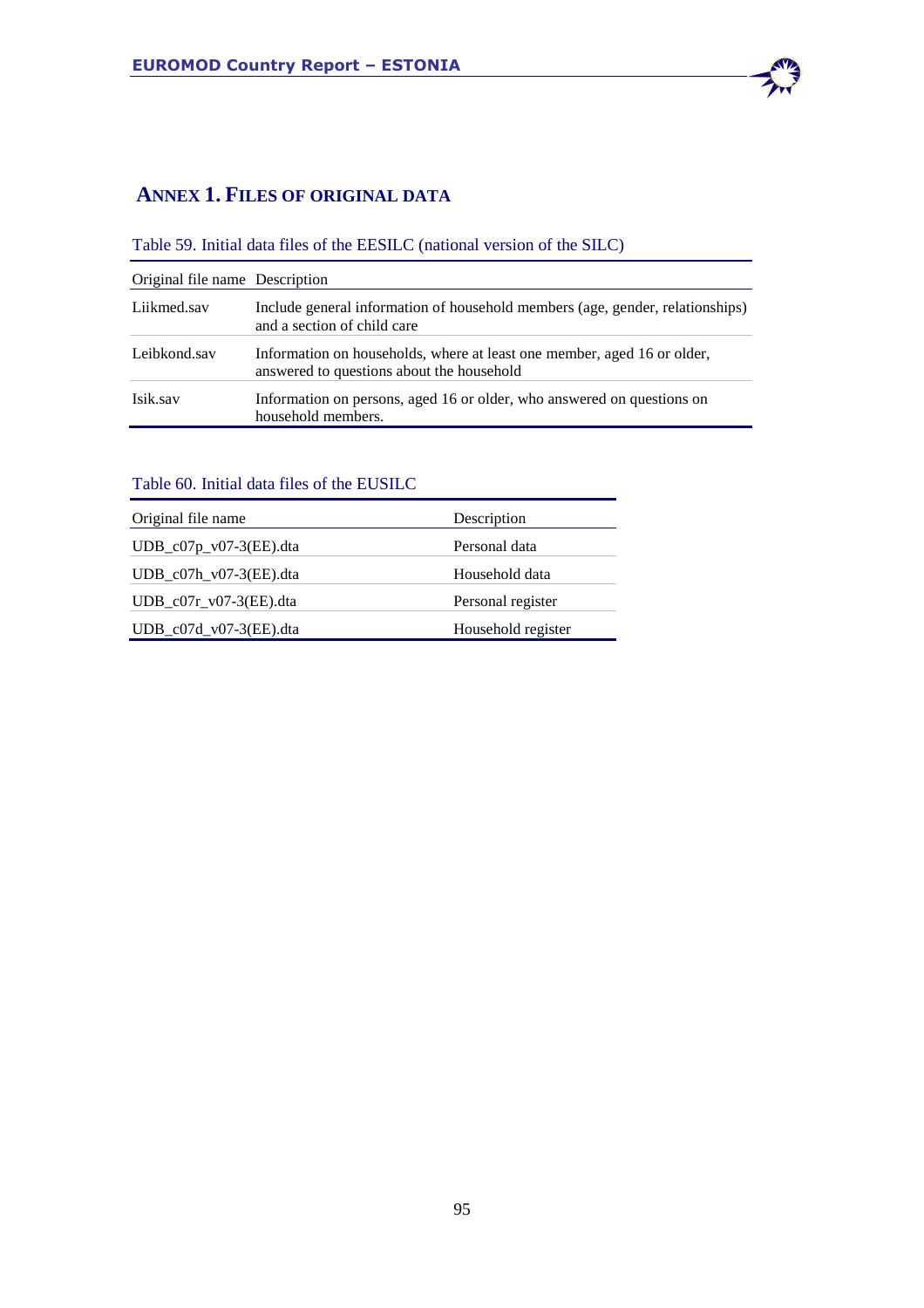# **ANNEX 2. COMPARISON OF SURVEY DATA AND REGISTRY DATA**

|                                              | <b>Registry data</b> |       |          |                  | <b>EUSILC</b> |       |                |          | <b>EESILC</b> |       |                  |                  |
|----------------------------------------------|----------------------|-------|----------|------------------|---------------|-------|----------------|----------|---------------|-------|------------------|------------------|
|                                              | 2006                 | 2007  | 2008     | 2009             | 2006          | 2007  | 2008           | 2009     | 2006          | 2007  | 2008             | 2009             |
| Total                                        | 1,516                | 1,540 | 1,540    | 1,422            | ,471          | 1,471 | 1550           | 1,359    | 1,478         | 1,478 | 1,557            | 1,408            |
| Child allowance                              | 1,007                | 0,060 | 1,125    | 1,108            | 984           | 984   | 1,135          | 1,135    | 984           | 984   | 1,136            | 1,136            |
| Large family allowance                       | 81                   | 40    | $\theta$ | $\overline{0}$   | 73            | 73    | $\overline{0}$ | $\Omega$ | 73            | 73    | $\boldsymbol{0}$ | $\boldsymbol{0}$ |
| School allowance                             | 81                   | 78    | 74       | $\boldsymbol{0}$ | 84            | 84    | 84             | $\Omega$ | 82            | 82    | 82               | $\boldsymbol{0}$ |
| Childbirth allowance                         | 73                   | 78    | 80       | 80               | 54            | 54    | 54             | 54       | 54            | 54    | 54               | 54               |
| Childcare allowance                          | 269                  | 278   | 254      | 229              | 268           | 268   | 268            | 161      | 277           | 277   | 277              | 210              |
| Large family parent allowance                | 6                    | 6     | 6        | 6                | 8             | 8     | 8              | 8        | 8             | 8     | 8                | 8                |
| Other allowances (single parent allowance, ) | 127                  | 137   | 170      | 164              |               |       |                |          |               |       |                  |                  |

#### Table 61. EUROMOD validation: actual and simulated family benefits (mln EEK), 2006-2009

Source: Statistics Estonia, own simulations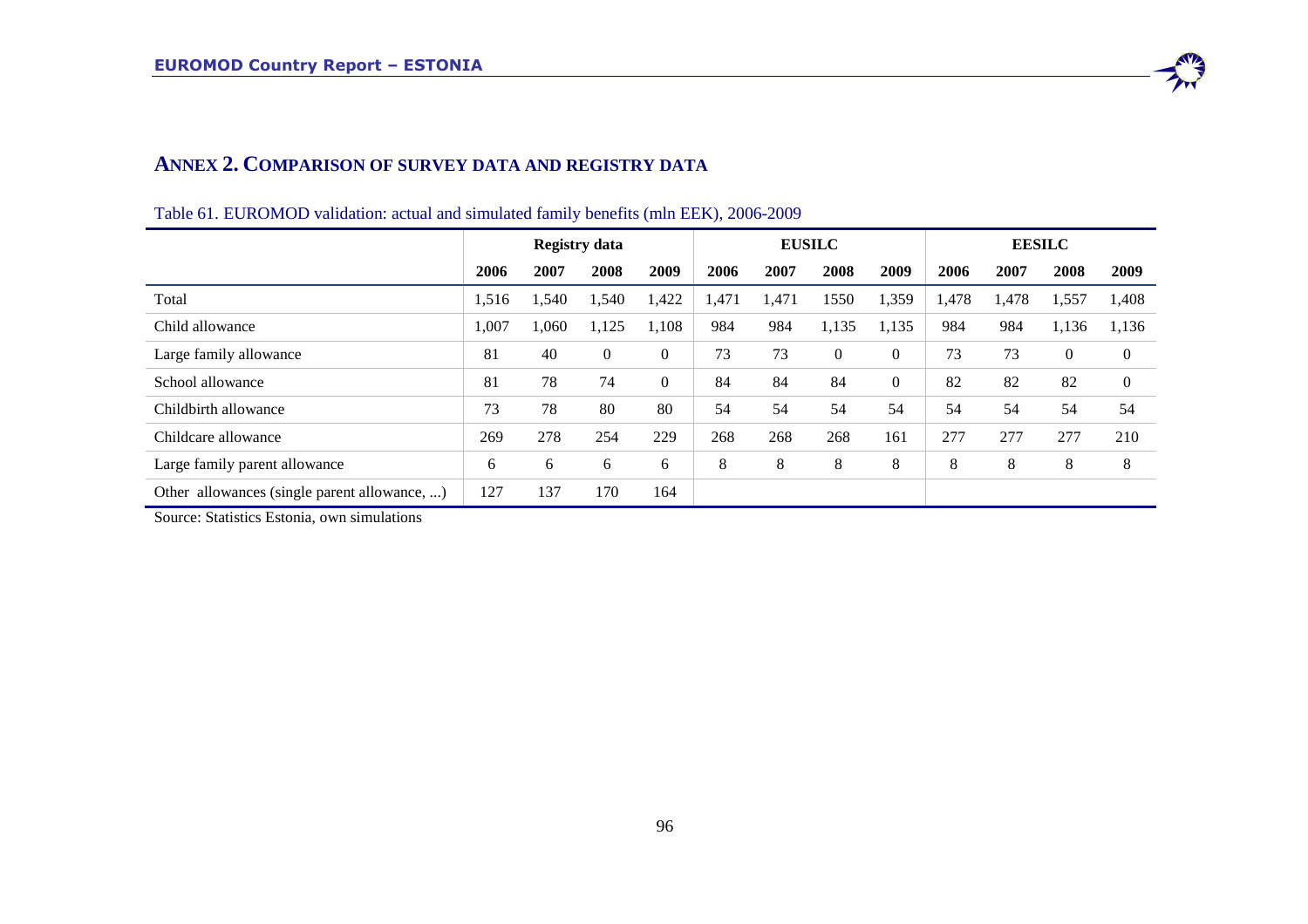|                                  | <b>Registry data</b> |         |         |         | <b>EUSILC</b> |         |         |         | <b>EESILC</b> |         |         |         |
|----------------------------------|----------------------|---------|---------|---------|---------------|---------|---------|---------|---------------|---------|---------|---------|
|                                  | 2006                 | 2007    | 2008    | 2009    | 2006          | 2007    | 2008    | 2009    | 2006          | 2007    | 2008    | 2009    |
| Child allowance                  | 274,985              | 270,087 | 265,418 | 261,443 | 273,300       | 27,3300 | 27,3300 | 273,300 | 273,323       | 273,323 | 273,323 | 273,323 |
| Large family<br>allowance        | 67,836               | 60.039  |         |         | 53,522        | 53,522  |         |         | 53,522        | 53,522  |         |         |
| School allowance                 | 18.0594              | 172,624 | 165,452 | 398     | 18.6267       | 18.6267 | 18.6267 |         | 182.244       | 182,244 | 182,244 |         |
| Childbirth allowance             | 14,917               | 15.624  | 16.070  | 15,930  | 10.720        | 10.720  | 10.720  | 1,0720  | 10.720        | 10.720  | 10.720  | 10.720  |
| Childcare allowance              | 48,355               | 50,331  | 46.989  | 40,928  | 47,508        | 47.245  | 4.7245  | 4,7245  | 48,457        | 48,457  | 48,457  | 48,457  |
| Large family parent<br>allowance | 1,513                | 1,429   | 1,369   | 1,346   | 2,054         | 2,054   | 2,054   | 2,054   | 2,054         | 2,054   | 2,054   | 2,054   |

Table 62. EUROMOD validation: actual and simulated family benefits (number of eligible children), 2006-2009

Source: Statistics Estonia, own simulations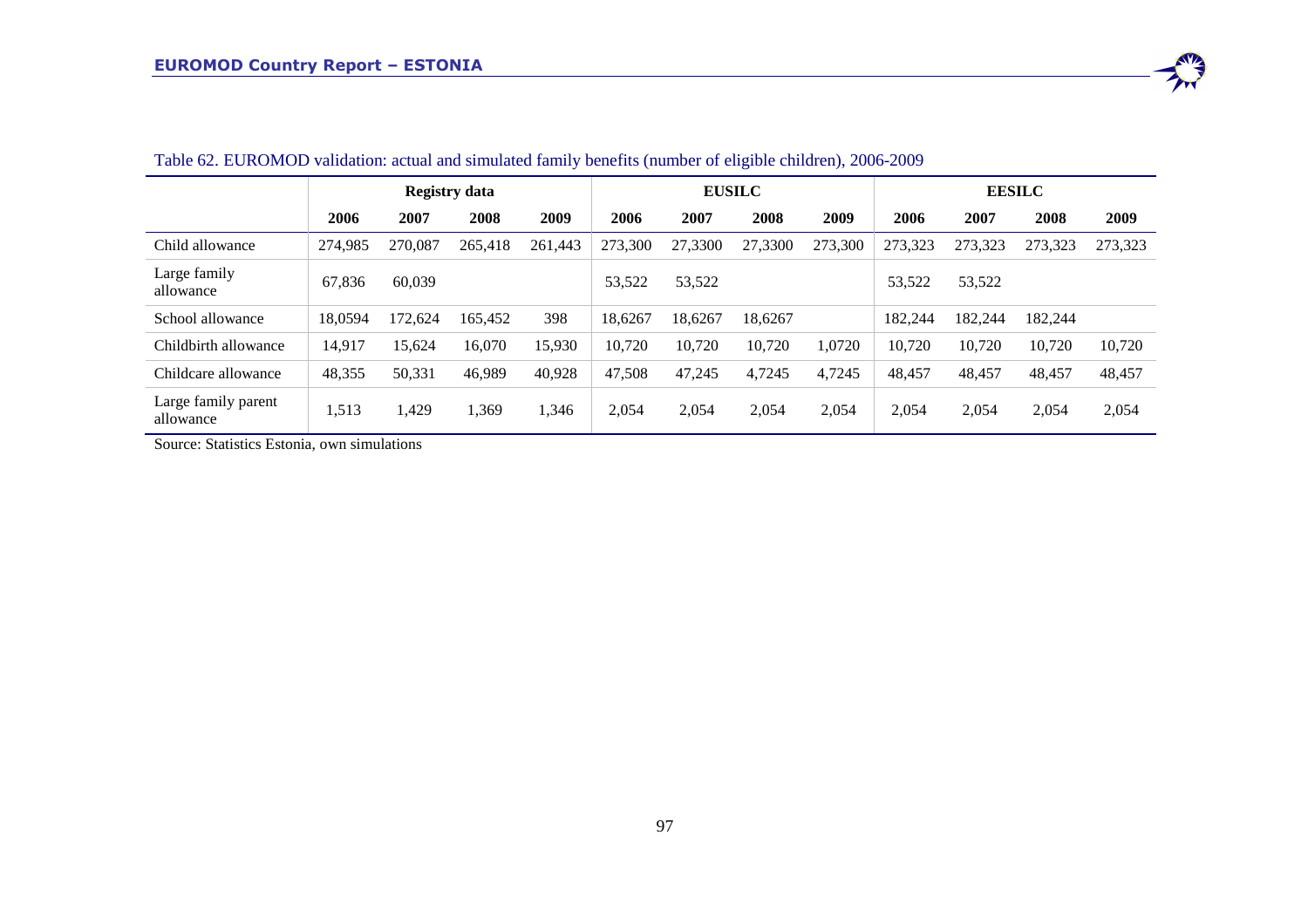|                                                      | <b>Registry data</b> |        |        |        | <b>EUSILC</b> |        |        |        | <b>EESILC</b> |        |        |        |
|------------------------------------------------------|----------------------|--------|--------|--------|---------------|--------|--------|--------|---------------|--------|--------|--------|
|                                                      | 2006                 | 2007   | 2008   | 2009   | 2006          | 2007   | 2008   | 2009   | 2006          | 2007   | 2008   | 2009   |
| Old-age pensions<br>(excl. pensions from<br>abroad)* | 10,904               | 12,696 | 15,563 | 16,849 | 10,848        | 12,690 | 15,611 | 16,897 | 10,800        | 12,634 | 15,541 | 16,822 |
| Disability pensions                                  | 1,401                | 1,721  | 2,220  | 2,544  | 1,321         | 1,548  | 1,914  | 2,062  | 1,315         | 1,541  | 1,905  | 2,053  |
| Survivors pensions                                   | 173                  | 196    | 230    | 239    | 108           | 126    | 156    | 169    | 108           | 126    | 156    | 169    |
| Unemployment<br>benefits, incl                       | 112                  | 143    | 295    | 1,526  | 58            | 81     | 85     | 85     | 68            | 102    | 114    | 124    |
| unemployment<br>insurance benefits                   | 87                   | 90     | 228    | 1,318  | 45            | 48     | 53     | 53     | 51            | 59     | 72     | 82     |
| unemployment<br>allowance                            | 25                   | 52     | 66     | 208    | 13            | 32     | 32     | 32     | 17            | 43     | 43     | 43     |
| Parental benefit                                     | 898                  | 1,113  | 1,867  | 2,389  | 782           | 912    | 1,098  | 1,251  | 900           | 1,048  | 1,263  | 1,439  |
| Maternity benefits                                   | 359                  | 460    | 586    | 661    | 206           | 240    | 289    | 329    | 233           | 272    | 328    | 373    |
| Sickness benefits<br>(without maternity<br>benefits) | 1,148                | 1,467  | 1,801  | 1,543  | 394           | 459    | 553    | 630    | 391           | 455    | 549    | 625    |
| Subsistence benefits                                 | 135                  | 95     | 89     | 178    | 51            | 54     | 60     | 60     | 51            | 54     | 60     | 60     |

#### Table 63. EUROMOD validation: non-simulated benefits (mln EEK), 2006-2009

Source: Statistics Estonia, Unemployment Insurance Fund, Ministry of Social Affairs, own simulations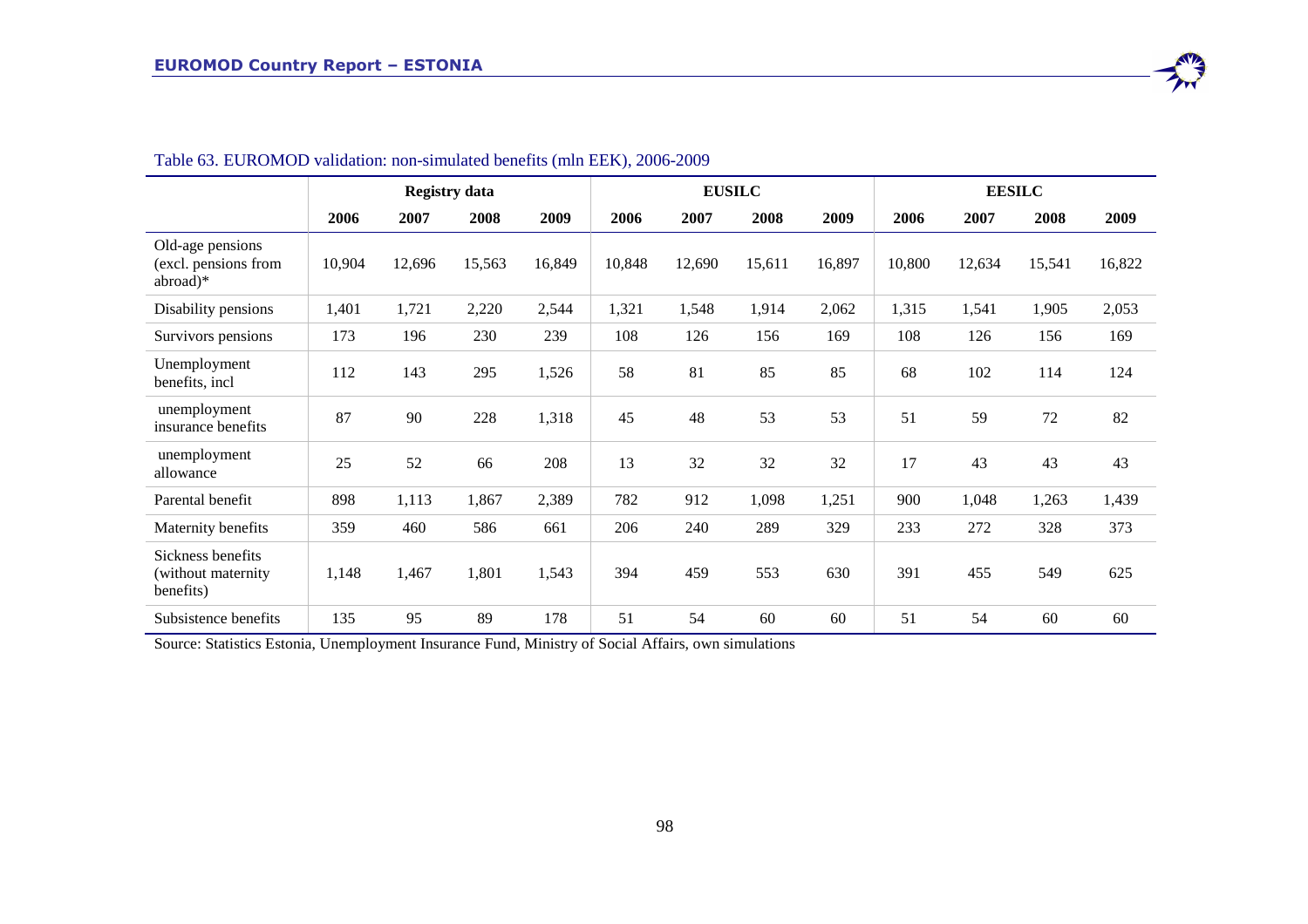

|                                                              | <b>Registry data</b> |        |        |        | <b>EUSILC</b> |        |        |                | <b>EESILC</b> |        |        |                  |
|--------------------------------------------------------------|----------------------|--------|--------|--------|---------------|--------|--------|----------------|---------------|--------|--------|------------------|
|                                                              | 2006                 | 2007   | 2008   | 2009   | 2006          | 2007   | 2008   | 2009           | 2006          | 2007   | 2008   | 2009             |
| Social Tax (employers,<br>self-employed, state)              | 21,973               | 27,500 | 31,425 | 28,605 | 23,568        | 28486  | 32568  | 31,438         | 23,094        | 27,908 | 31,898 | 30,752           |
| Of which health care                                         | 8,809                | 11,000 | 12,502 | 11,817 | 9,296         | 11,236 | 12,849 | 12,412         | 9,109         | 11,010 | 12,586 | 12,142           |
| Of which pension                                             | 13,165               | 16,500 | 18,923 | 16,788 | 14,273        | 17,250 | 19,719 | 19,026         | 13,984        | 16,898 | 19,312 | 18,610           |
| to the funded pension<br>scheme                              | 1,550                | 2,036  | 2,481  | 1,197  | 1,552         | 1,870  | 2,130  | $\overline{0}$ | 1,578         | 1,902  | 2,166  | $\boldsymbol{0}$ |
| Social tax paid by self-<br>employed                         | 316                  | 321    | 330    | 386    | 232           | 297    | 368    | 479            | 203           | 257    | 311    | 390              |
| Social tax paid by state                                     | 279                  | 433    | 670    | 1,445  | 308           | 439    | 591    | 936            | 309           | 439    | 592    | 923              |
| Employees additional<br>contribution to the funded<br>scheme | 775                  | 1,018  | 1,241  | 599    | 776           | 935    | 1,065  |                | 789           | 951    | 1,083  |                  |
| Total contributions to the<br>funded scheme                  | 2,325                | 3,054  | 3,722  | 1,796  | 2,328         | 2,805  | 3,196  |                | 2,367         | 2,853  | 3,250  |                  |
| Unemployment insurance<br>contributions                      | 533                  | 666    | 750    | 1,807  | 606           | 730    | 832    | 2,634          | 594           | 716    | 815    | 2,582            |
| Employers part                                               | 187                  | 233    | 263    | 632    | 209           | 252    | 287    | 910            | 205           | 247    | 282    | 892              |
| Employees part                                               | 346                  | 433    | 488    | 1,174  | 397           | 478    | 545    | 1,724          | 389           | 468    | 534    | 1,689            |
| Total social contributions                                   | 23,281               | 29.185 | 33,416 | 31,011 | 24,950        | 30.152 | 34,465 | 34,072         | 24,477        | 29,575 | 33,797 | 33,334           |

#### Table 64. EUROMOD validation: actual and simulated social contributions (mln EEK), 2006-2009

Source: Statistics Estonia, Ministry of Finance, Unemployment Insurance Fund, Ministry of Social Affairs, own calculations and simulations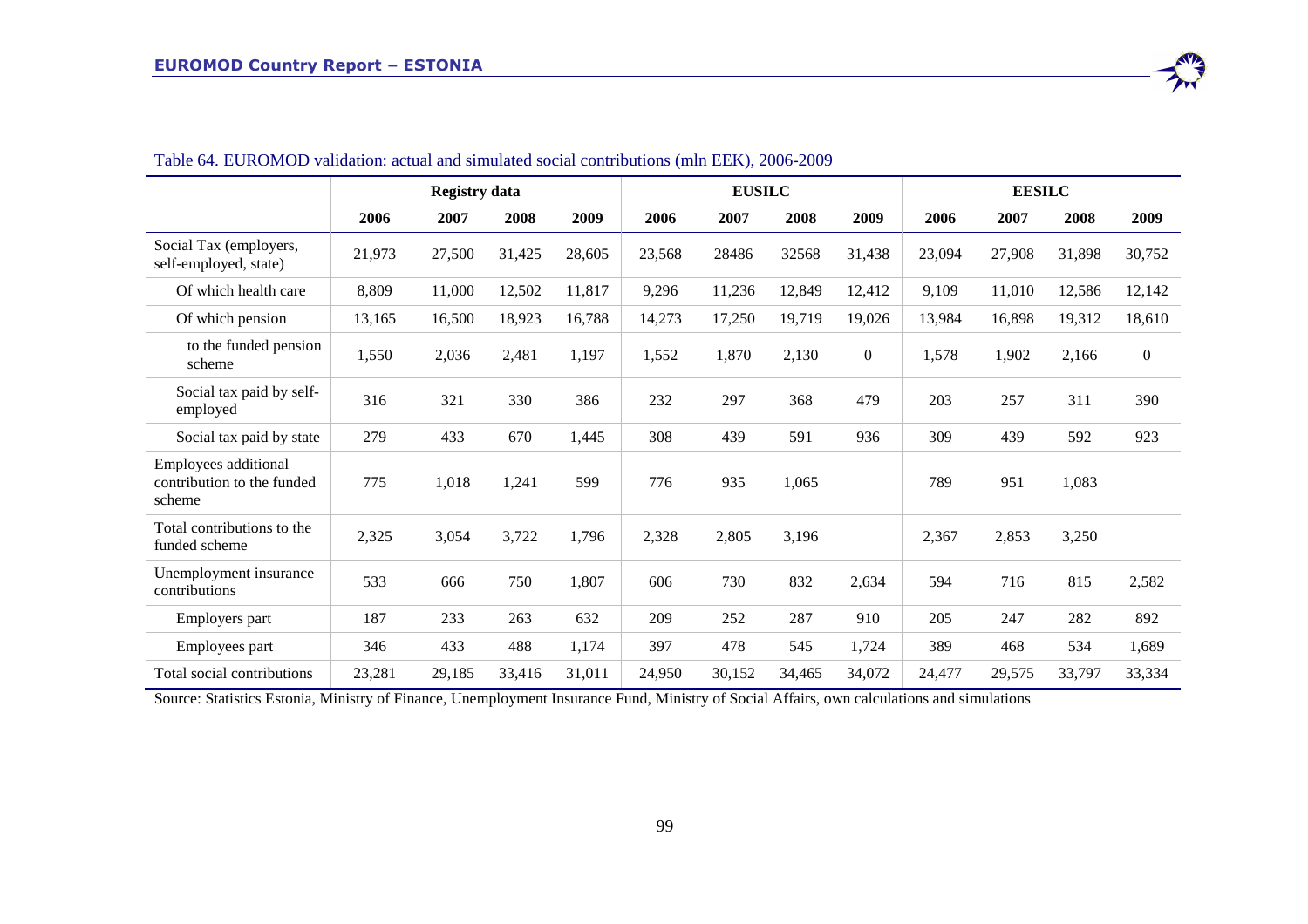

#### Table 65. EUROMOD validation: actual and predicted wage bill (mln EEK), 2006-2009

|                                                   | 2006   | 2007   | 2008   | 2009   |
|---------------------------------------------------|--------|--------|--------|--------|
| Wage bill from national accounts (mln EEK)        | 70.528 | 87.453 | 97.531 | 83.350 |
| Wage bill from EE-SILC<br>$(2007 - 2009$ uprated) | 68.429 | 82.461 | 93.925 | 89.212 |
| Ratio                                             | 0.97   | 0.94   | 0.96   | 1.07   |

Source: Statistics Estonia, own simulations